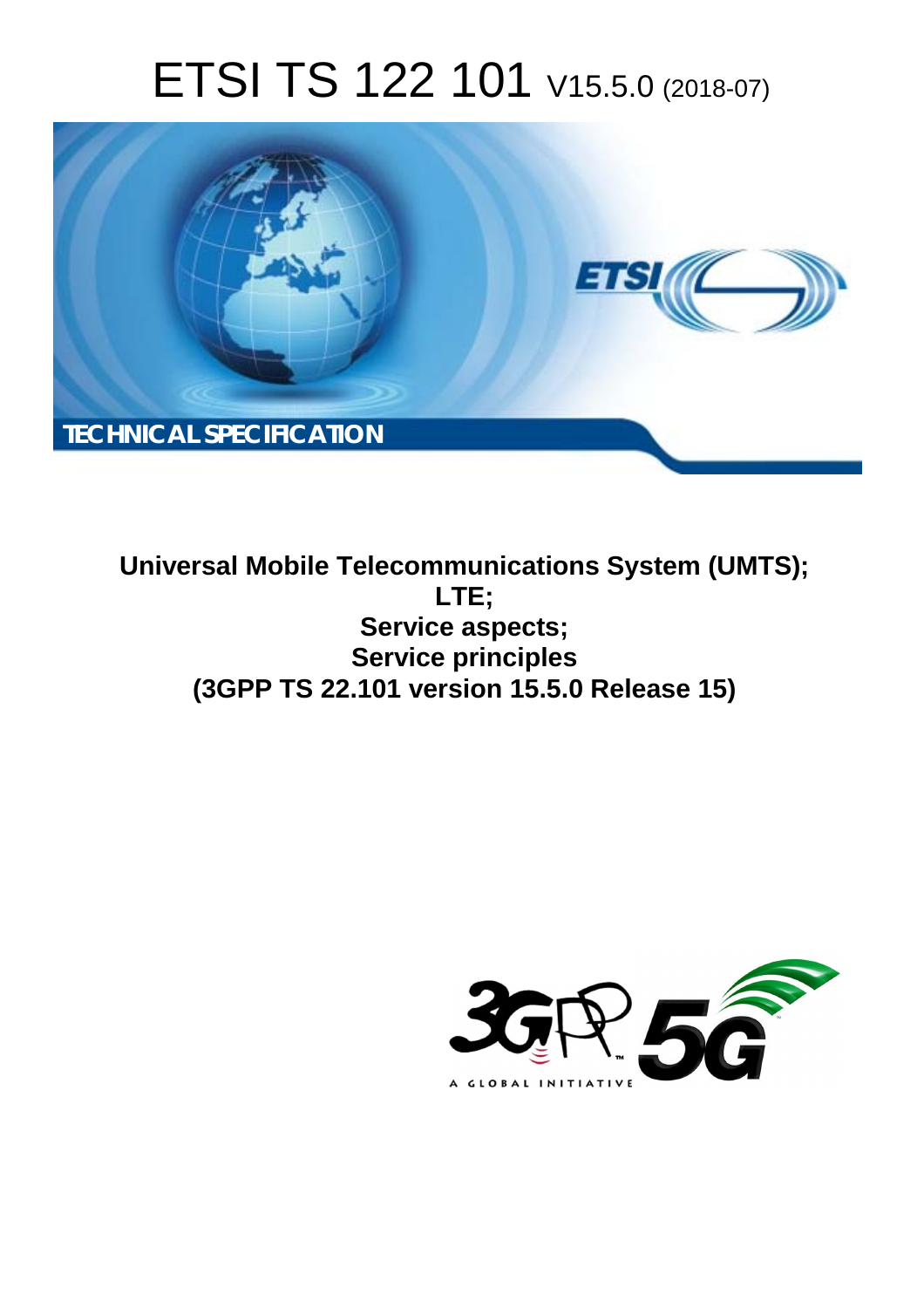Reference RTS/TSGS-0122101vf50

> Keywords LTE,UMTS

#### *ETSI*

#### 650 Route des Lucioles F-06921 Sophia Antipolis Cedex - FRANCE

Tel.: +33 4 92 94 42 00 Fax: +33 4 93 65 47 16

Siret N° 348 623 562 00017 - NAF 742 C Association à but non lucratif enregistrée à la Sous-Préfecture de Grasse (06) N° 7803/88

#### *Important notice*

The present document can be downloaded from: <http://www.etsi.org/standards-search>

The present document may be made available in electronic versions and/or in print. The content of any electronic and/or print versions of the present document shall not be modified without the prior written authorization of ETSI. In case of any existing or perceived difference in contents between such versions and/or in print, the only prevailing document is the print of the Portable Document Format (PDF) version kept on a specific network drive within ETSI Secretariat.

Users of the present document should be aware that the document may be subject to revision or change of status. Information on the current status of this and other ETSI documents is available at <https://portal.etsi.org/TB/ETSIDeliverableStatus.aspx>

If you find errors in the present document, please send your comment to one of the following services: <https://portal.etsi.org/People/CommiteeSupportStaff.aspx>

#### *Copyright Notification*

No part may be reproduced or utilized in any form or by any means, electronic or mechanical, including photocopying and microfilm except as authorized by written permission of ETSI. The content of the PDF version shall not be modified without the written authorization of ETSI. The copyright and the foregoing restriction extend to reproduction in all media.

> © ETSI 2018. All rights reserved.

**DECT**TM, **PLUGTESTS**TM, **UMTS**TM and the ETSI logo are trademarks of ETSI registered for the benefit of its Members. **3GPP**TM and **LTE**TM are trademarks of ETSI registered for the benefit of its Members and of the 3GPP Organizational Partners. **oneM2M** logo is protected for the benefit of its Members.

**GSM**® and the GSM logo are trademarks registered and owned by the GSM Association.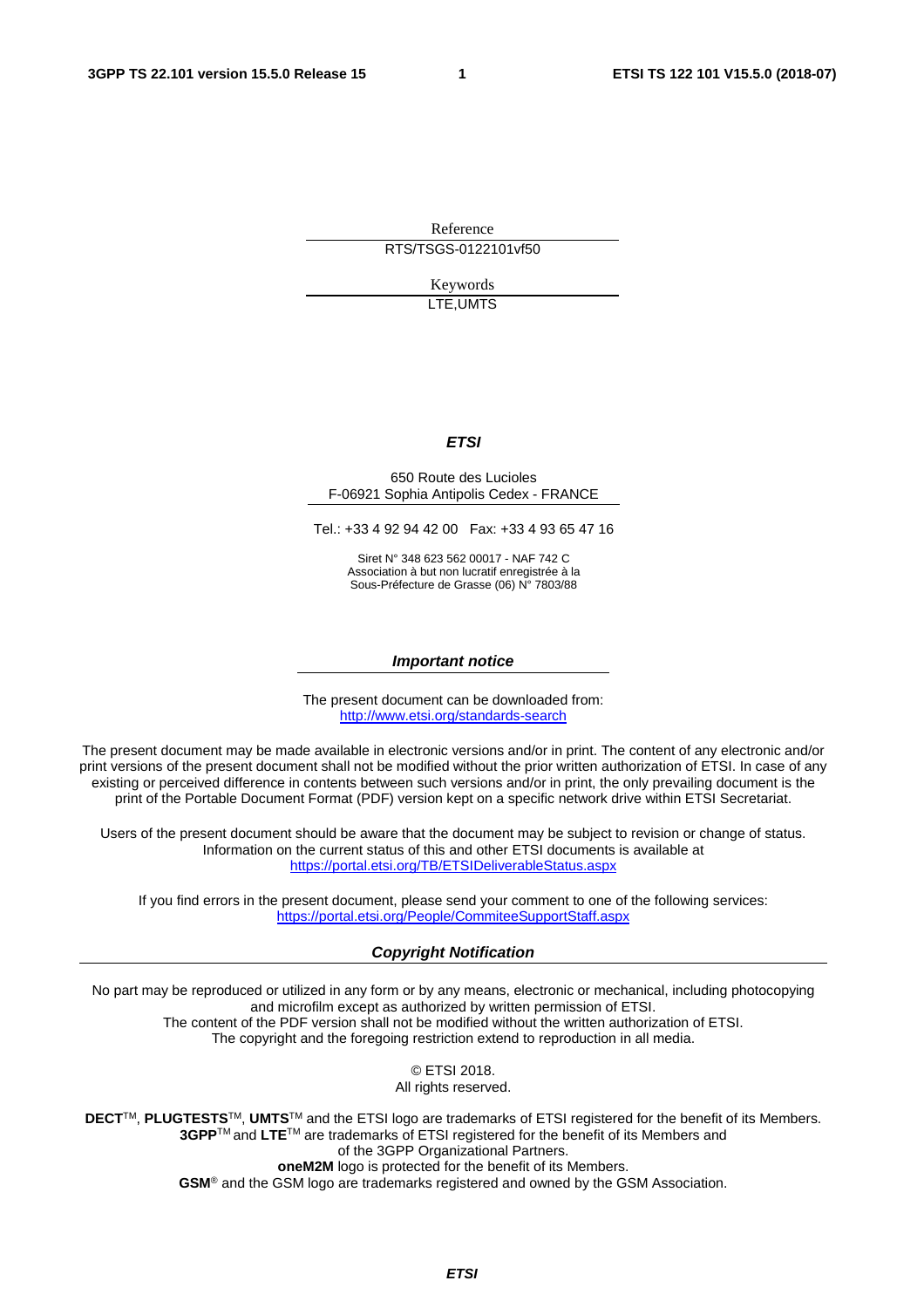# Intellectual Property Rights

#### Essential patents

IPRs essential or potentially essential to normative deliverables may have been declared to ETSI. The information pertaining to these essential IPRs, if any, is publicly available for **ETSI members and non-members**, and can be found in ETSI SR 000 314: *"Intellectual Property Rights (IPRs); Essential, or potentially Essential, IPRs notified to ETSI in respect of ETSI standards"*, which is available from the ETSI Secretariat. Latest updates are available on the ETSI Web server ([https://ipr.etsi.org/\)](https://ipr.etsi.org/).

Pursuant to the ETSI IPR Policy, no investigation, including IPR searches, has been carried out by ETSI. No guarantee can be given as to the existence of other IPRs not referenced in ETSI SR 000 314 (or the updates on the ETSI Web server) which are, or may be, or may become, essential to the present document.

#### **Trademarks**

The present document may include trademarks and/or tradenames which are asserted and/or registered by their owners. ETSI claims no ownership of these except for any which are indicated as being the property of ETSI, and conveys no right to use or reproduce any trademark and/or tradename. Mention of those trademarks in the present document does not constitute an endorsement by ETSI of products, services or organizations associated with those trademarks.

## Foreword

This Technical Specification (TS) has been produced by ETSI 3rd Generation Partnership Project (3GPP).

The present document may refer to technical specifications or reports using their 3GPP identities, UMTS identities or GSM identities. These should be interpreted as being references to the corresponding ETSI deliverables.

The cross reference between GSM, UMTS, 3GPP and ETSI identities can be found under [http://webapp.etsi.org/key/queryform.asp.](http://webapp.etsi.org/key/queryform.asp)

# Modal verbs terminology

In the present document "**shall**", "**shall not**", "**should**", "**should not**", "**may**", "**need not**", "**will**", "**will not**", "**can**" and "**cannot**" are to be interpreted as described in clause 3.2 of the [ETSI Drafting Rules](https://portal.etsi.org/Services/editHelp!/Howtostart/ETSIDraftingRules.aspx) (Verbal forms for the expression of provisions).

"**must**" and "**must not**" are **NOT** allowed in ETSI deliverables except when used in direct citation.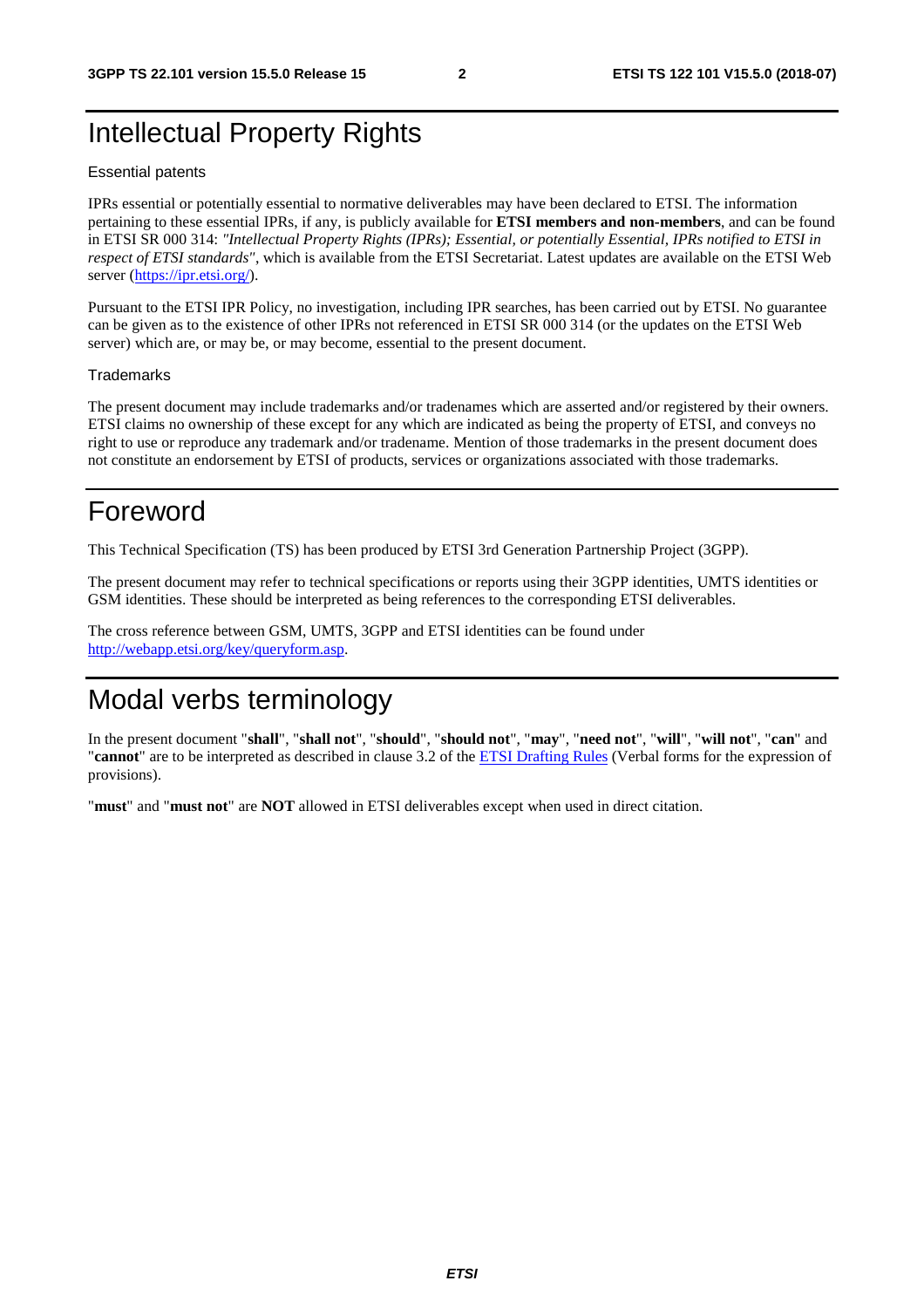ETSI TS 122 101 V15.5.0 (2018-07)

# Contents

| 1                |                                                                                     |  |
|------------------|-------------------------------------------------------------------------------------|--|
| 2                |                                                                                     |  |
| 2.1              |                                                                                     |  |
| 2.2              |                                                                                     |  |
| 3                |                                                                                     |  |
| 3.1              |                                                                                     |  |
| 3.2              |                                                                                     |  |
| 4                |                                                                                     |  |
| 4.1              |                                                                                     |  |
| 4.2              |                                                                                     |  |
| 4.2.1            |                                                                                     |  |
| 4.3              |                                                                                     |  |
| 4.3.1            |                                                                                     |  |
| 4.3.2            |                                                                                     |  |
| 4.3.3            |                                                                                     |  |
| 4.3.4            |                                                                                     |  |
| 4.3.5<br>4.3.5.1 | Common Requirements for SIPTO in the Mobile Operator Network and SIPTO at the Local |  |
|                  |                                                                                     |  |
| 4.3.5.2          |                                                                                     |  |
| 4.3.6            |                                                                                     |  |
| 4.4              |                                                                                     |  |
| 4.5              |                                                                                     |  |
| 4.6              |                                                                                     |  |
| 4.7              |                                                                                     |  |
| 4.8              |                                                                                     |  |
| 4.9              |                                                                                     |  |
| 4.10             |                                                                                     |  |
| 4.11<br>4.11.1   |                                                                                     |  |
| 4.11.2           |                                                                                     |  |
| 4.11.3           |                                                                                     |  |
|                  |                                                                                     |  |
| 5                |                                                                                     |  |
| 5.1              |                                                                                     |  |
| 5.2              |                                                                                     |  |
| 6                |                                                                                     |  |
| $\tau$           |                                                                                     |  |
| 7.1              |                                                                                     |  |
| 7.2              |                                                                                     |  |
| 7.2.1            |                                                                                     |  |
| 7.2.2            |                                                                                     |  |
| 7.2.3            |                                                                                     |  |
| 7.2.4            |                                                                                     |  |
| 7.2.5            |                                                                                     |  |
| 7.3<br>7.4       |                                                                                     |  |
|                  |                                                                                     |  |
| 8                |                                                                                     |  |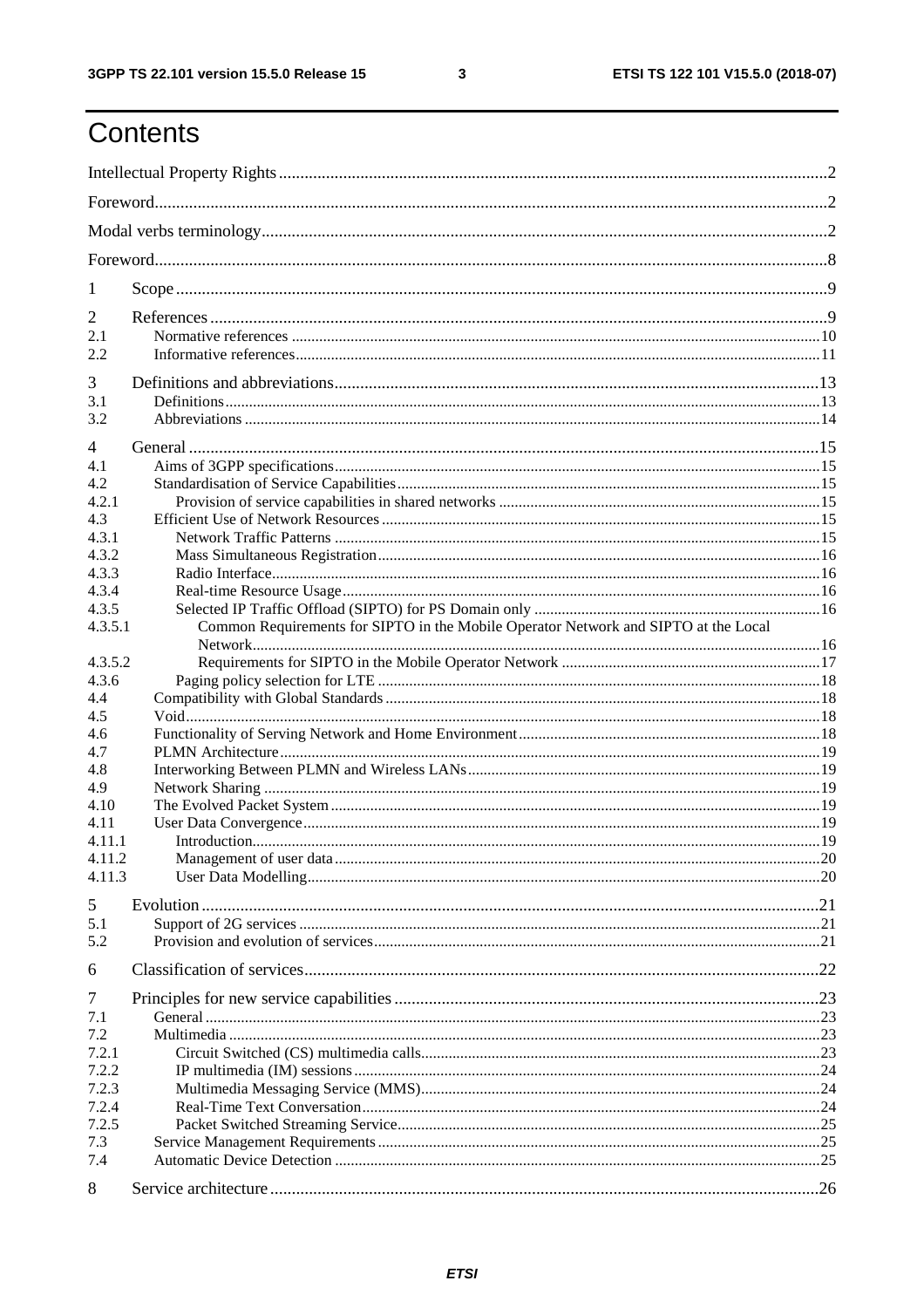| 9                |  |
|------------------|--|
| 10               |  |
| 10.1             |  |
| 10.1.1           |  |
| 10.1.2           |  |
| 10.1.2.1         |  |
| 10.1.2.2         |  |
| 10.1.3           |  |
| 10.2             |  |
| 10.3             |  |
| 10.4             |  |
| 10.4.1           |  |
| 10.4.2           |  |
| 10.4.2.1         |  |
| 10.4.2.2         |  |
| 10.4.2.3         |  |
| 10.5             |  |
| 10.6             |  |
| 10.7             |  |
| 10.8             |  |
|                  |  |
| 11               |  |
| 11.1             |  |
| 11.1.1           |  |
| 11.1.2           |  |
| 11.1.3           |  |
| 11.2             |  |
| 11.3             |  |
| 11.4             |  |
| 11.5             |  |
| 11.6             |  |
| 11.7             |  |
| 11.7.1           |  |
| 11.7.2           |  |
| 11.7.3           |  |
| 11.8             |  |
| 11a              |  |
| 11a.1            |  |
| 11a.2            |  |
| 11a.3            |  |
| 11a.4            |  |
|                  |  |
| 12               |  |
| 13               |  |
| 13.1             |  |
| 13.1.1           |  |
| 13.1.2           |  |
| 13.1.3           |  |
|                  |  |
| 13.1.4<br>13.1.5 |  |
| 13.2             |  |
| 13.2.1           |  |
| 13.2.1a          |  |
| 13.2.2           |  |
| 13.3             |  |
|                  |  |
| 14               |  |
|                  |  |
| 15               |  |
| 15.1             |  |
| 15.2             |  |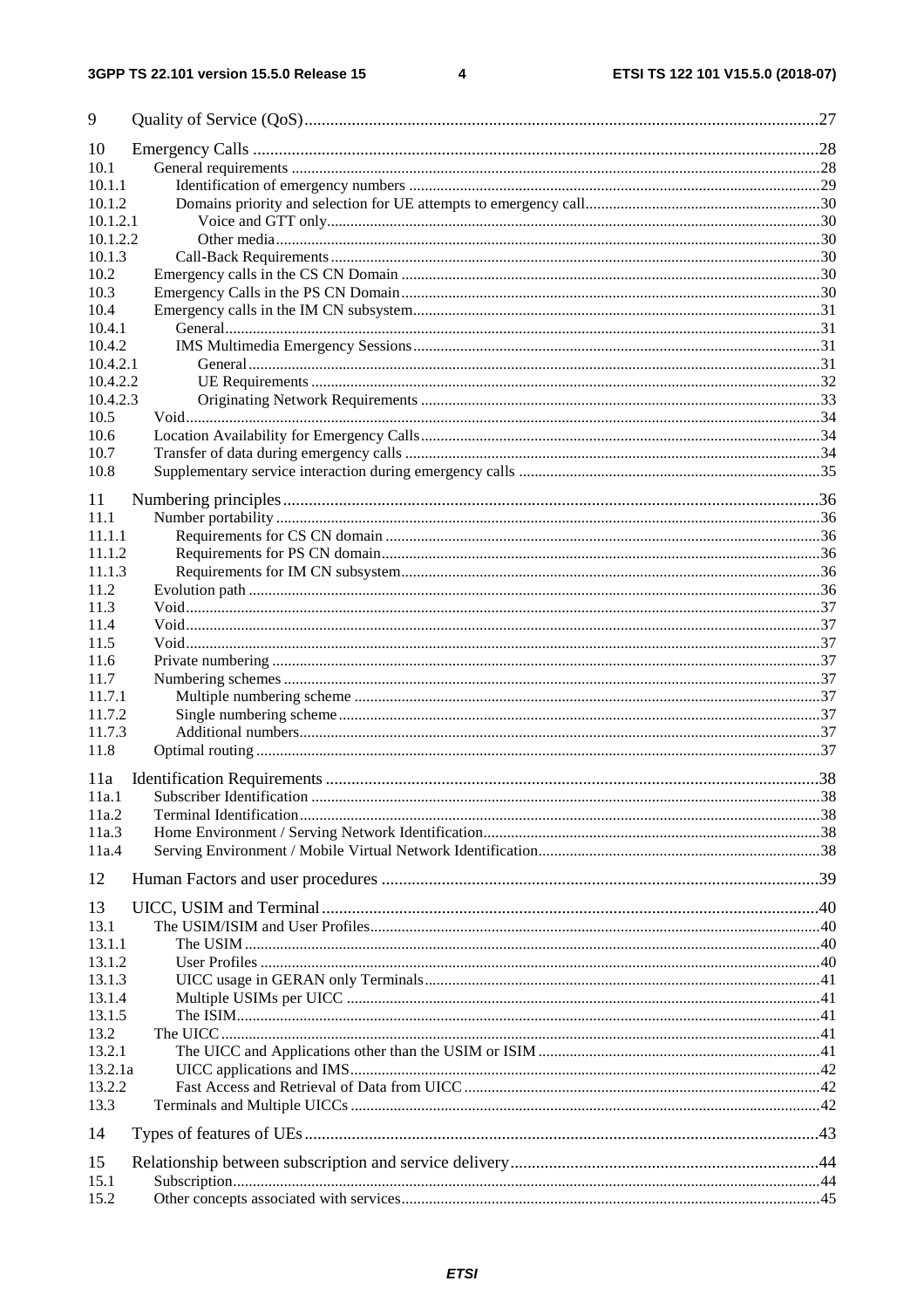$5\phantom{a}$ 

| 15.3<br>15.3.1<br>15.3.2 |  |
|--------------------------|--|
| 16                       |  |
| 17<br>17.1<br>17.2       |  |
| 17.3                     |  |
| 18                       |  |
| 19                       |  |
| 20                       |  |
| 21<br>21.1<br>21.2       |  |
| 21.2.1<br>21.2.2         |  |
| 21.2.3                   |  |
| 21.2.4<br>21.2.5         |  |
| 21.2.6<br>21.2.7         |  |
| 21.2.8                   |  |
| 21.2.9<br>21.3           |  |
| 21.4                     |  |
| 21.5<br>21.6             |  |
| 21.7                     |  |
| 22<br>22.1               |  |
| 22.2                     |  |
| 22.3<br>22.4             |  |
| 22.5                     |  |
| 23                       |  |
| 23.1<br>23.2             |  |
| 23.3                     |  |
| 24                       |  |
| 24.1<br>24.2             |  |
| 25                       |  |
| 25.1                     |  |
| 25.2<br>25.3             |  |
| 25.4                     |  |
| 26                       |  |
| 26.1<br>26.1.1           |  |
| 26.1.2                   |  |
| 27                       |  |
| 27.1                     |  |
| 27.2<br>27.3             |  |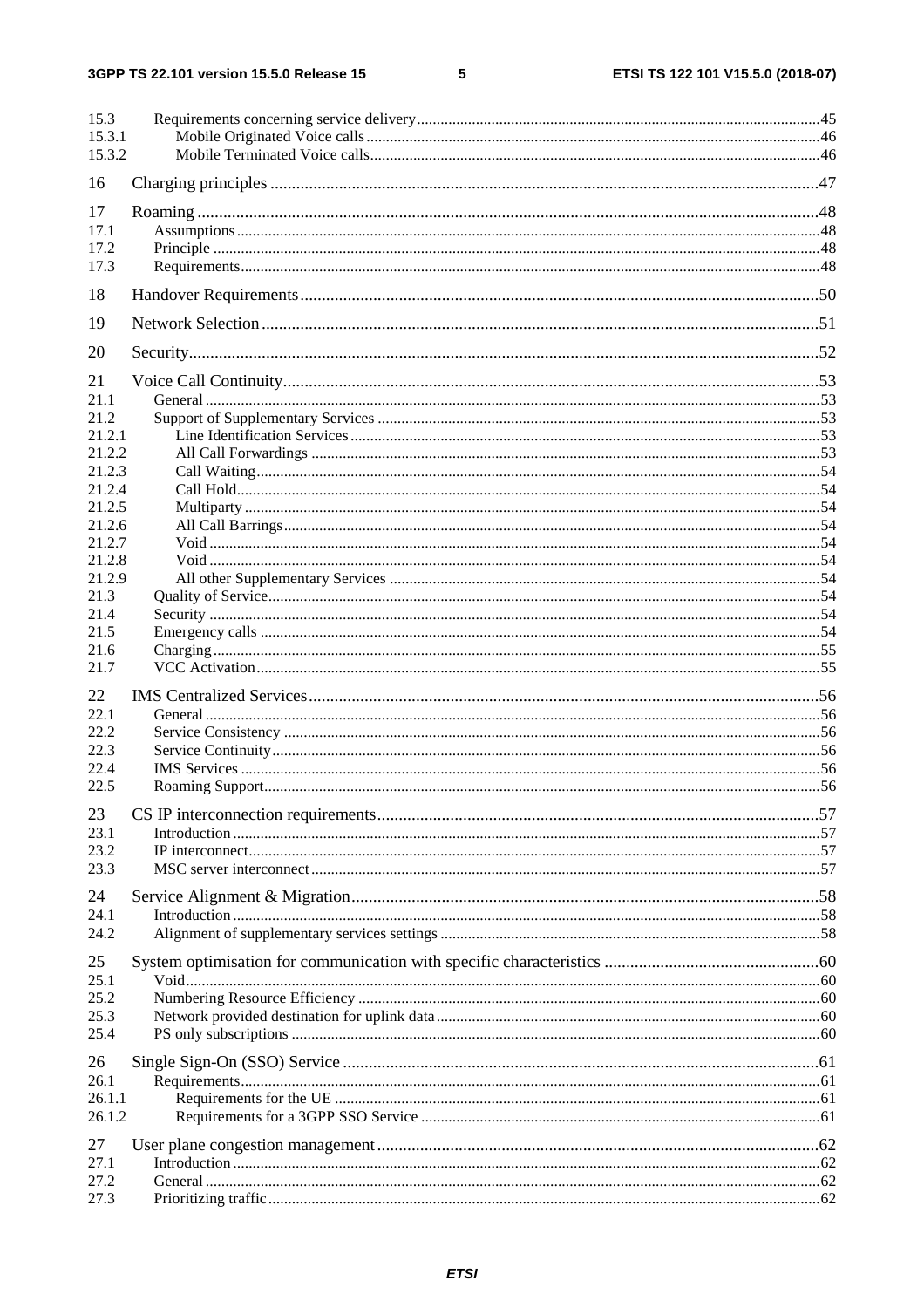#### $\bf 6$

| 27.4<br>27.5     |                      |  |
|------------------|----------------------|--|
| 28               |                      |  |
| 28.1             |                      |  |
| 28.2             |                      |  |
| 28.2.1           |                      |  |
| 28.2.2           |                      |  |
| 28.2.3           |                      |  |
| 28.2.4           |                      |  |
| 28.2.5           |                      |  |
| 28.2.6           |                      |  |
| 28.2.7           |                      |  |
| 28.3             |                      |  |
| 28.3.1           |                      |  |
| 28.3.2<br>28.3.3 |                      |  |
| 28.3.4           |                      |  |
| 28.3.5           |                      |  |
| 28.3.6           |                      |  |
| 28.3.7           |                      |  |
|                  |                      |  |
| 29               |                      |  |
| 29.1             |                      |  |
| 29.2             |                      |  |
| 30               |                      |  |
| 30.1             |                      |  |
| 30.2             |                      |  |
| 31               |                      |  |
| 31.1             |                      |  |
| 31.2             |                      |  |
| 31.2.1           |                      |  |
| 31.2.2           |                      |  |
| 32               |                      |  |
| 32.1             |                      |  |
| 32.2             |                      |  |
| 32.2.1           |                      |  |
| 32.2.2           |                      |  |
| 32.2.3           |                      |  |
| 32.2.4           |                      |  |
| 32.2.5           |                      |  |
| 32.2.6           |                      |  |
| 32.2.7           |                      |  |
| 32.2.8           |                      |  |
| 33               |                      |  |
| 33.1             |                      |  |
| 33.2             |                      |  |
| 34               |                      |  |
| 34.1             |                      |  |
| 34.2             |                      |  |
|                  |                      |  |
|                  | Annex A (normative): |  |
| A.1              |                      |  |
| A.2              |                      |  |
| A.3              |                      |  |
| A.4              |                      |  |
| A.4a<br>A.5      |                      |  |
| A.6              |                      |  |
|                  |                      |  |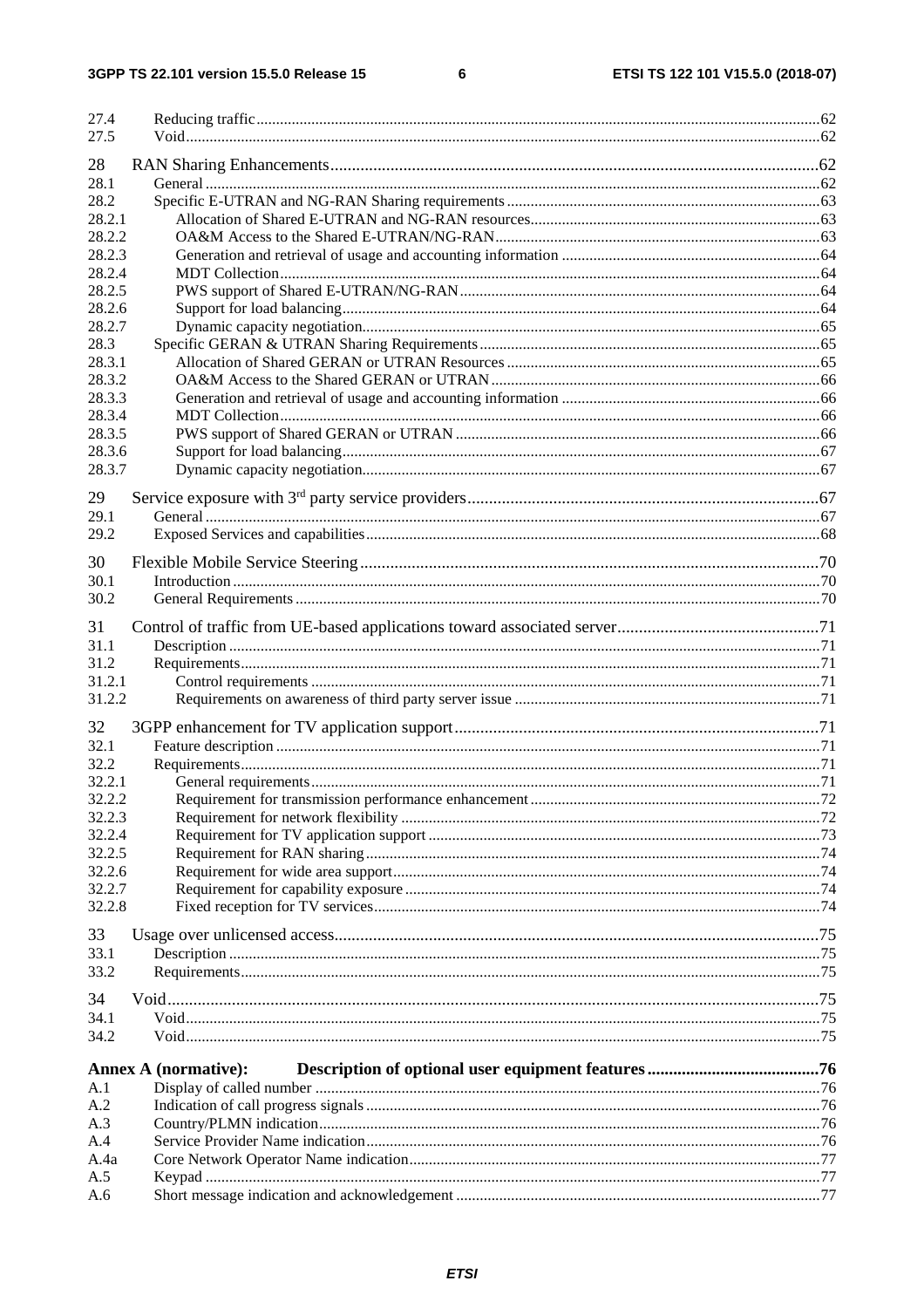#### $\overline{7}$

|        | <b>Annex C</b> (informative): |  |
|--------|-------------------------------|--|
|        | <b>Annex B</b> (informative): |  |
| A.28   |                               |  |
| A.27.5 |                               |  |
| A.27.4 |                               |  |
| A.27.3 |                               |  |
| A.27.2 |                               |  |
| A.27.1 |                               |  |
| A.27   |                               |  |
| A.26   |                               |  |
| A.25   |                               |  |
| A.24   |                               |  |
| A.23   |                               |  |
| A.22   |                               |  |
| A.21   |                               |  |
| A.20   |                               |  |
| A.19   |                               |  |
| A.18   |                               |  |
| A.17   |                               |  |
| A.16   |                               |  |
| A.15   |                               |  |
| A.14   |                               |  |
| A.13   |                               |  |
| A.12   |                               |  |
| A.11   |                               |  |
| A.10   |                               |  |
| A.9    |                               |  |
| A.8    |                               |  |
| A.7    |                               |  |
|        |                               |  |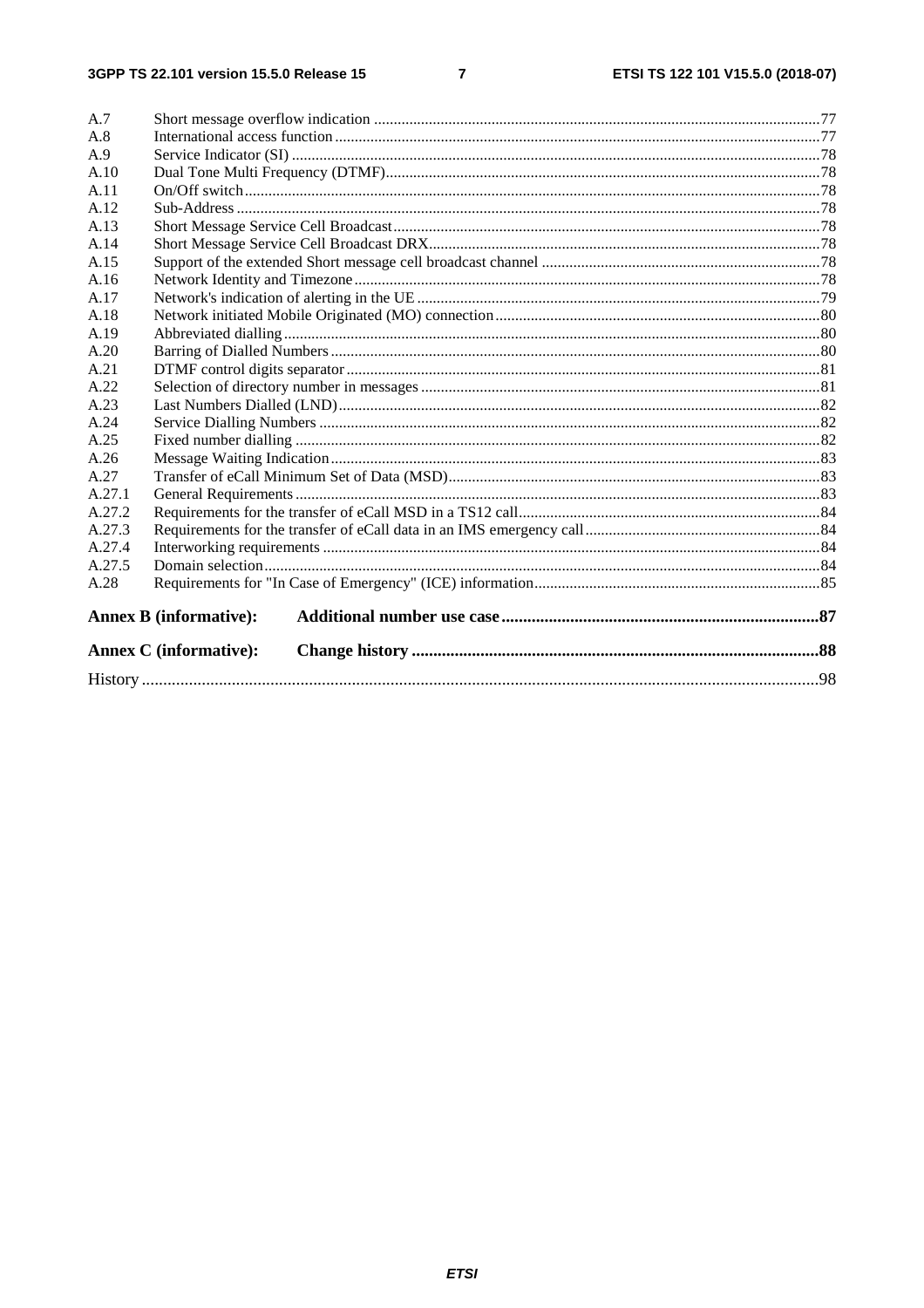# Foreword

This Technical Specification has been produced by the 3rd Generation Partnership Project (3GPP).

The contents of the present document are subject to continuing work within the TSG and may change following formal TSG approval. Should the TSG modify the contents of the present document, it will be re-released by the TSG with an identifying change of release date and an increase in version number as follows:

Version x.y.z

where:

- x the first digit:
	- 1 presented to TSG for information;
	- 2 presented to TSG for approval;
	- 3 or greater indicates TSG approved document under change control.
- y the second digit is incremented for all changes of substance, i.e. technical enhancements, corrections, updates, etc.
- z the third digit is incremented when editorial only changes have been incorporated in the document.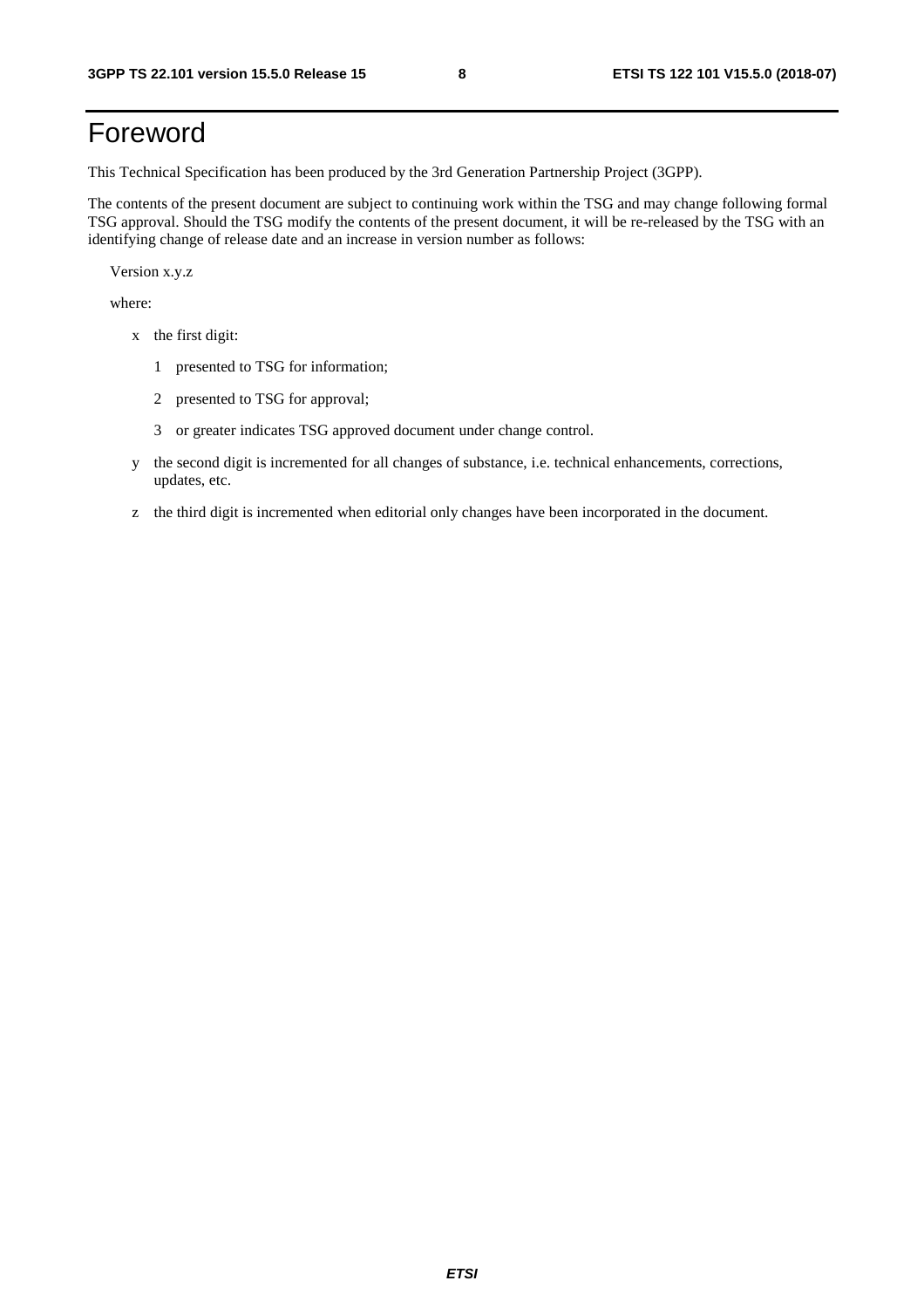### 1 Scope

This Technical Specification (TS) describes the Service Principles for PLMNs specified by 3GPP. Principles and requirements for interworking with WLAN are covered in TS 22.234 [35].

3GPP specifications provide integrated personal communications services. The system will support different applications ranging from narrow-band to wide-band communications capability with integrated personal and terminal mobility to meet the user and service requirements of the 21<sup>st</sup> century.

3GPP specifications allow the realisation of a new generation of mobile communications technology for a world in which personal communications services should allow person-to-person calling, independent of location, the terminal used, the means of transmission (wired or wireless) and the choice of technology. Personal communication services should be based on a combination of fixed and wireless/mobile services to form a seamless end-to-end service for the user.

3GPP specifications should be in compliance with the following objectives:

- a) to provide a single integrated system in which the user can access services in an easy to use and uniform way in all environments;
- b) to allow differentiation between service offerings of various serving networks and home environments;
- c) to provide a wide range of telecommunications services including those provided by fixed networks and requiring user bit rates of up to 100 Mbit/s as well as services special to mobile communications. These services should be supported in residential, public and office environments and in areas of diverse population densities. These services are provided with a quality comparable with that provided by fixed networks such as ISDN and fixed broadband Internet access;
- d) to provide services via hand held, portable, vehicular mounted, movable and fixed terminals (including those which normally operate connected to fixed networks), in all environments (in different service environments residential, private domestic and different radio environments) provided that the terminal has the necessary capabilities;
- e) to provide support of roaming users by enabling users to access services provided by their home environment in the same way even when roaming.
- f) to provide audio, data, video and particularly multimedia services;
- g) to provide for the flexible introduction of telecommunication services;
- h) to provide within the residential environment the capability to enable a pedestrian user to access all services normally provided by fixed networks;
- i) to provide within the office environment the capability to enable a pedestrian user to access all services normally provided by PBXs and LANs;
- j) to provide a substitute for fixed networks in areas of diverse population densities, under conditions approved by the appropriate national or regional regulatory authority.
- k) to provide support for interfaces which allow the use of terminals normally connected to fixed networks.

# 2 References

The following documents contain provisions which, through reference in this text, constitute provisions of the present document.

- References are either specific (identified by date of publication, edition number, version number, etc.) or non-specific.
- For a specific reference, subsequent revisions do not apply.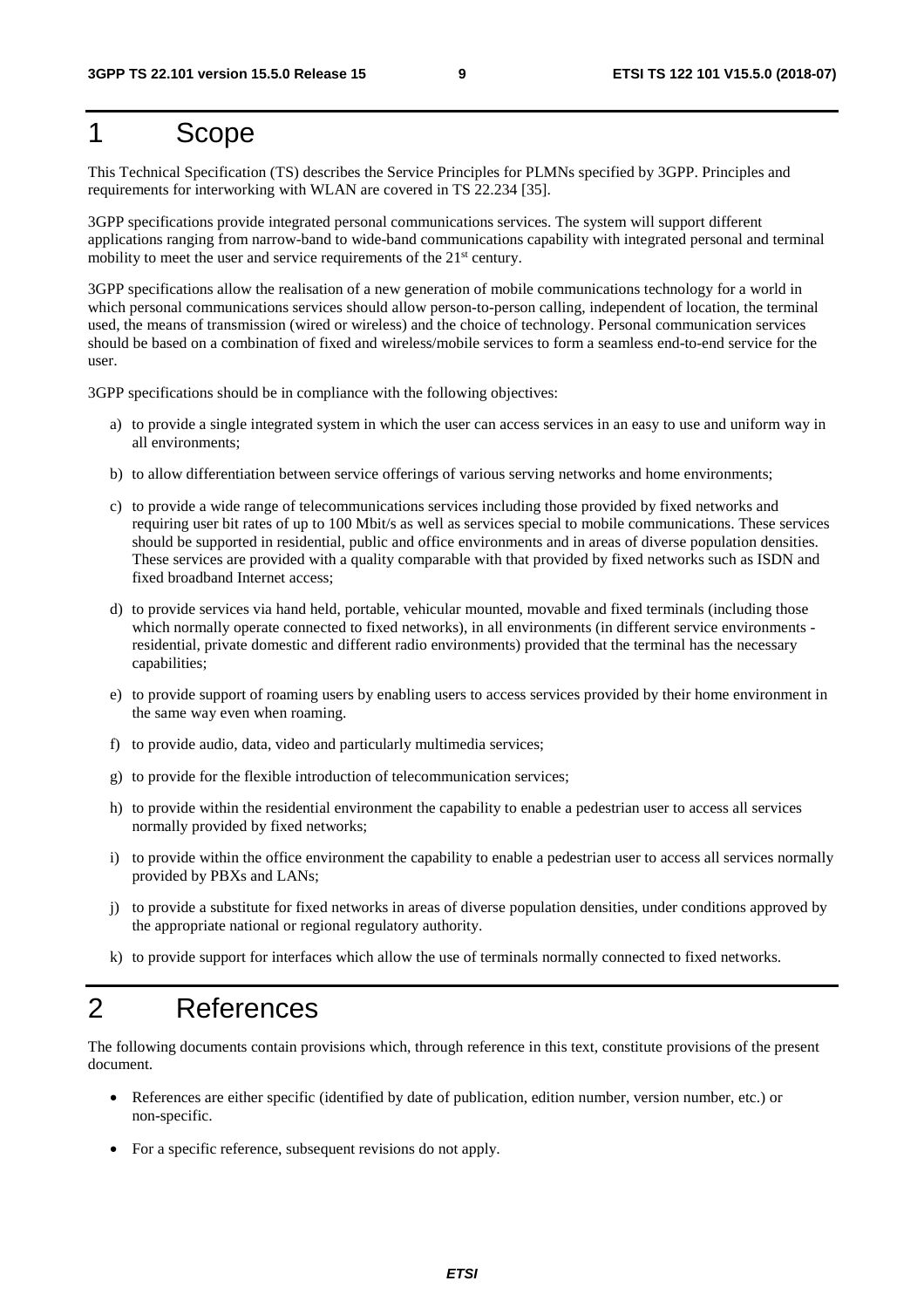• For a non-specific reference, the latest version applies. In the case of a reference to a 3GPP document (including a GSM document), a non-specific reference implicitly refers to the latest version of that document *in the same Release as the present document*.

#### 2.1 Normative references

- [1] 3GPP TS 22.105 "Services and Service Capabilities"
- [2] Void
- [3] 3GPP TS 22.038: "(U)SIM Application Toolkit (USAT); Service description; Stage 1".
- [4] 3GPP TS 22.001: "Principles of Circuit telecommunication services supported by a Public Land Mobile Network (PLMN)".
- [5] 3GPP TS 22.004: "General on supplementary services"
- [6] 3GPP TS 22.030: "Man-Machine Interface (MMI) of the User Equipment (UE)"
- [7] 3GPP TS 22.066: "Support of Mobile Number Portability (MNP); Service description; Stage 1"
- [8] 3GPP TS 22.079: " Support of Optimal Routeing (SOR); Service definition; Stage 1".
- [9] 3GPP TS 22.129: "Handover Requirements between UTRAN and GERAN or other Radio Systems".
- [10] 3GPP TS 33.102: "Security Architecture".
- [11] 3GPP TS 22.011: "Service Accessibility".
- [12] 3GPP TS 22.016: "International mobile Station Equipment Identities (IMEI)".
- [13] 3GPP TS 24.008: "Mobile Radio Interface Layer 3 Specification".
- [14] 3GPP TS 22.003: "Circuit Teleservices supported by a Public Land Mobile Network (PLMN)".
- [15] 3GPP TS 21.133: "Security Threats and Requirements".
- [16] 3GPP TS 33.120: "Security Principles".
- [17] 3GPP TS 22.042: "Network Identity and Time Zone, Service Description, Stage 1".
- [18] 3GPP TS 42.009: "Security Aspects".
- [19] 3GPP TS 31.102: "USIM Application Characteristics".
- [20] 3GPP TS 23.221 "Architectural Requirements".
- [21] 3GPP TS 22.002: "Circuit Bearer Services (BS) supported by a Public Land Mobile Network (PLMN)".
- [22] 3GPP TS 22.060: "General Packet Radio Service (GPRS) ; Service description; Stage 1".
- [23] 3GPP TS 29.002: "Mobile Application Part (MAP) specification".
- [24] 3GPP TR 23.972: "Circuit switched multimedia telephony".
- [25] 3GPP TS 22.140: " Multimedia Messaging Service (MMS); Stage 1".
- [26] 3GPP TS 22.226: "Global Text Telephony, Stage 1".
- [27] 3GPP TS 22.228: " Service requirements for the Internet Protocol (IP) multimedia core network subsystem (IMS); Stage 1".
- [28] RFC 3261: "SIP: Session Initiation Protocol".
- [29] 3GPP TR 21.905: " Vocabulary for 3GPP Specifications".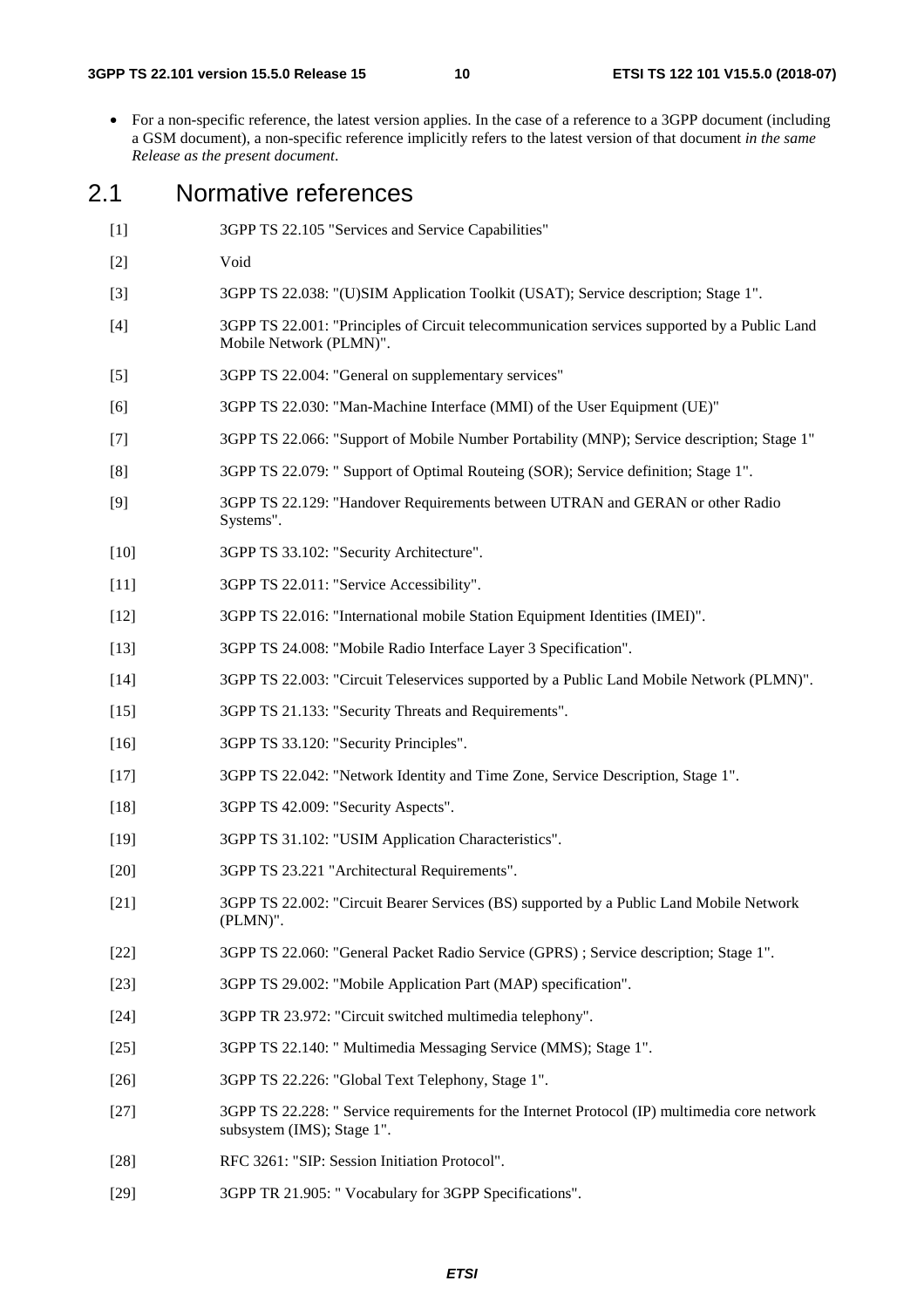- [30] 3GPP TS 26.233: "Packet Switched Streaming Service (PSS) ; General Description". [31] 3GPP TS 26.234: "Packet Switched Streaming Service (PSS) ; Protocols and Codecs". [32] 3GPP TR 22.934: "Feasibility study on 3GPP system to Wireless LAN (WLAN) interworking". [33] RFC 2486: "The Network Access Identifier". [34] 3GPP TS 51.011: "Specification of the Subscriber Identity Module - Mobile Equipment (SIM-ME) interface Release 4)". [35] 3GPP TS 22.234: "Requirements on 3GPP system to wireless local area network (WLAN) interworking". [36] 3GPP TS 31.101: "UICC-terminal interface; Physical and logical characteristics". [37] OMA Device Management V1.2 specifications [38] OMA Client Provisioning V1.1 specifications [39] void [40] 3GPP TS 22.173: " IP Multimedia Core Network Subsystem (IMS) Multimedia Telephony Service and supplementary services; Stage 1". [41] 3GPP TS 22.082: "Call Forwarding (CF) supplementary services - Stage 1". [42] 3GPP TS 22.278: "Service Requirements for the Evolved Packet System (EPS)". [44] 3GPP TS 22.071: "Location Services (LCS); Service description; Stage 1". [45] 3GPP TR 22.985: "Service requirement for the 3GPP User Data Convergence (UDC), Release 9". [46] EN 15722:2015 "Intelligent transport systems - eSafety - eCall minimum set of data (MSD)" [47] 3GPP TS 23.226: "Global text telephony (GTT); Stage 2" [48] 3GPP TS 22.220: " Service requirements for Home Node B (HNB) and Home eNode B (HeNB) ". [49] ETSI TS 181 019 V2.0.0 (2007-11): "Telecommunications and Internet converged Services and Protocols for Advanced Networking (TISPAN); Business Communication Requirements". [50] 3GPP TS 23.335: "User Data Convergence (UDC); Technical realization and information flows; stage 2". [51] OpenID Foundation: "OpenID Authentication 2.0", [http://openid.net/specs/openid-authentication-](http://openid.net/specs/openid-authentication-2_0.html)[2\\_0.html](http://openid.net/specs/openid-authentication-2_0.html). [52] 3GPP TS 22.368: "Service requirements for Machine-Type Communications (MTC); Stage 1". [53] OMA Presence API: "OMA-TS-REST\_NetAPI\_Presence-V1\_0-20130212-C". [54] IETF RFC-5491: "GEOPRIV Presence Information Data Format Location Object (PIDF-LO) Usage Clarification, Considerations, and Recommendations". [55] IETF RFC-5139: "Revised Civic Location Format for Presence Information Data Format Location Object (PIDF-LO)". [56] 3GPP TS 23.032: "Universal Geographical Area Description (GAD)". [57] 3GPP TS 23.402: "Architecture enhancements for non-3GPP accesses". 2.2 Informative references [43] GSMA PRD IR.34: "Inter-Service Provider IP Backbone Guidelines"
	- [58] ETSI TR 103.140 V1.1.1 (2014-04): "eCall for VoIP"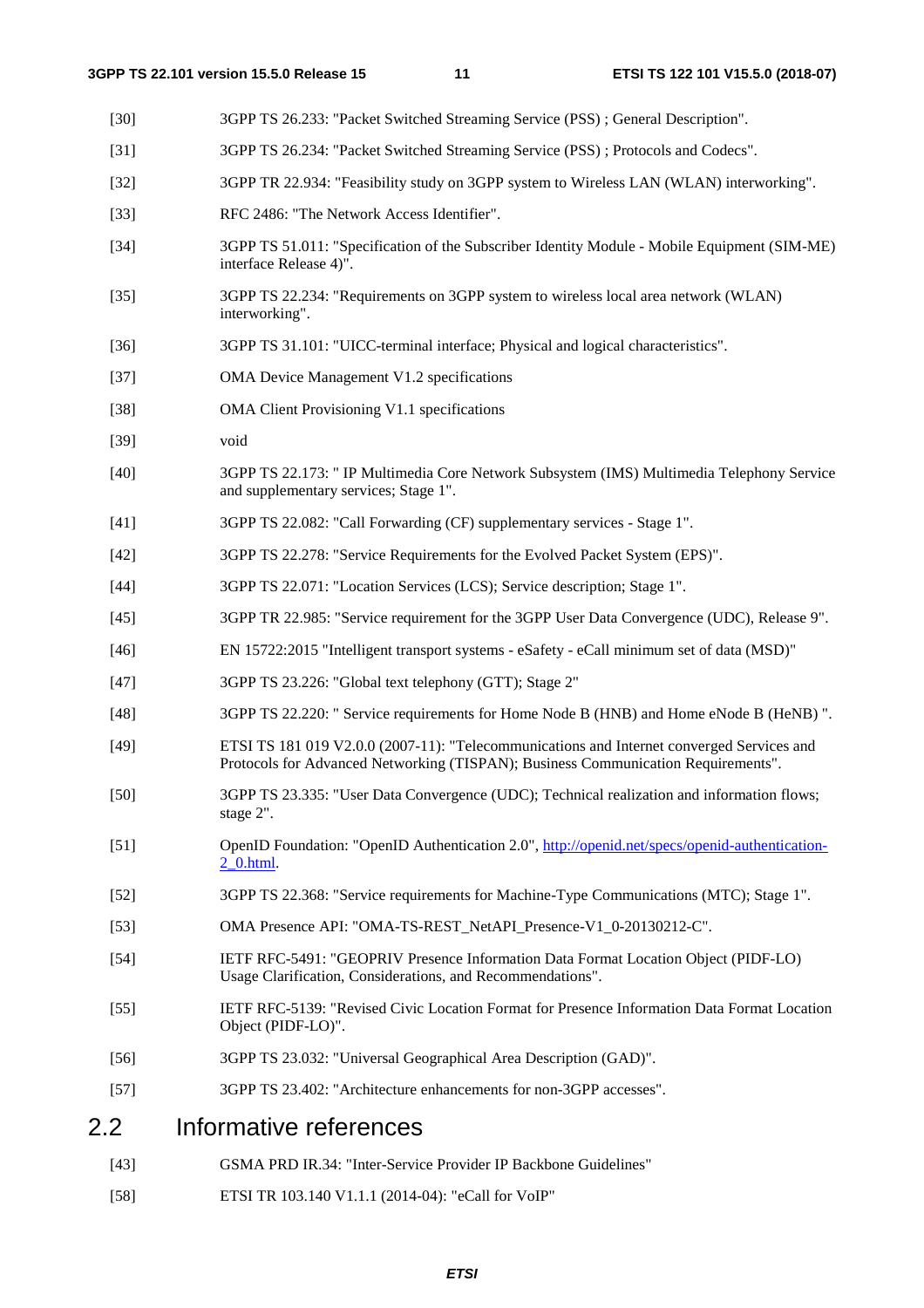[59] Void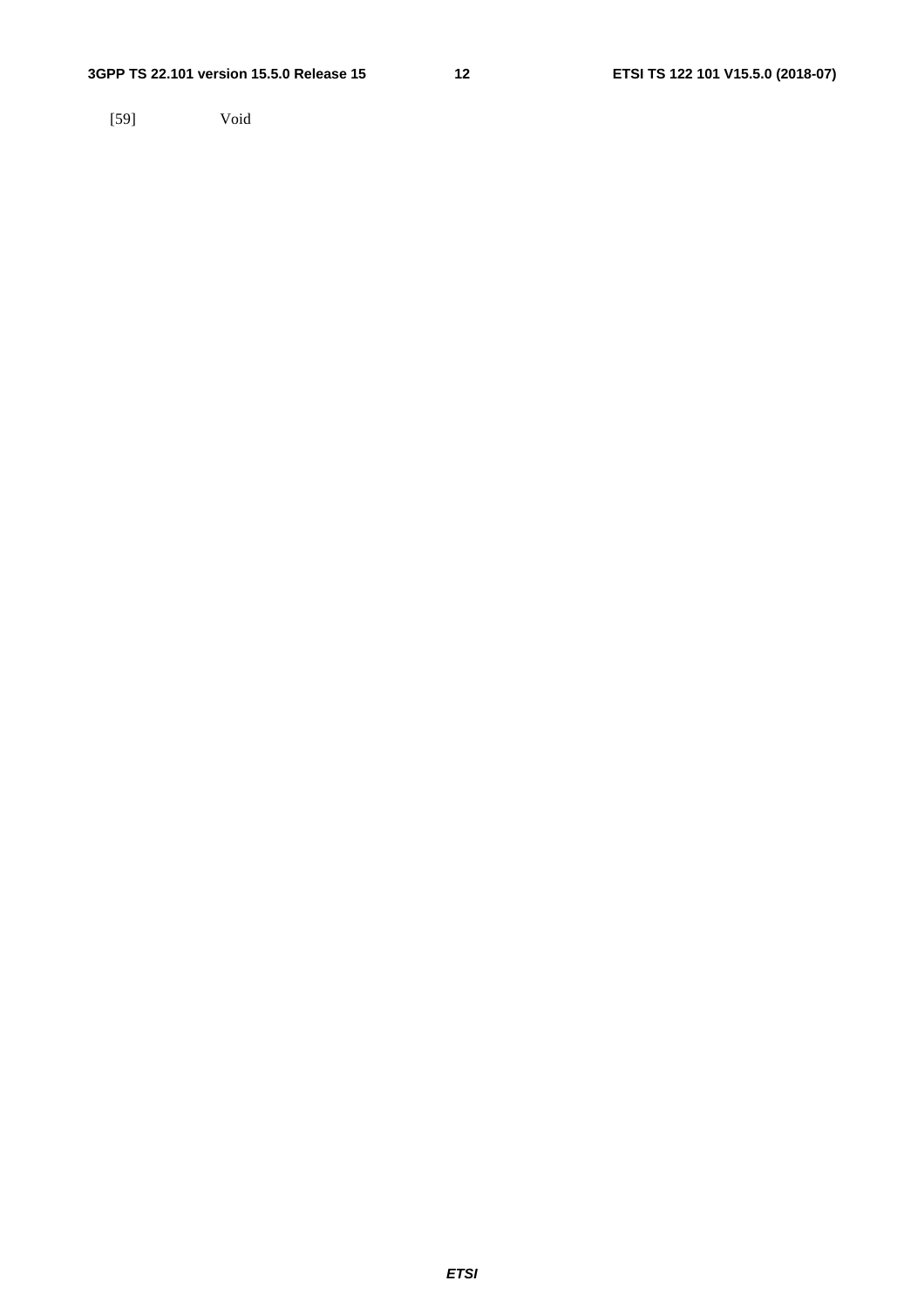# 3 Definitions and abbreviations

#### 3.1 Definitions

For the purposes of the present document, the terms and definitions given in TR 21.905 [1] and the following apply. A term defined in the present document takes precedence over the definition of the same term, if any, in TR 21.905 [1].

**3GPP SSO Authentication:** Authentication performed between an SSO-capable UE and 3GPP SSO Identity Provider using Operator-controlled credentials and without requiring user involvement.

**3GPP SSO Identity Provider:** An entity that maintains Operator-controlled identity and credential information for a user, performs 3GPP SSO Authentication, and asserts the user's identity to a Data Application Provider.

**3rd Party SSO Identity Provider:** An entity that maintains identity and credential information (that is not Operatorcontrolled) for a user, performs authentication, and asserts the user's identity to a Data Application Provider.

**Attended Data Traffic:** Data traffic of which the user is aware he/she initiated, e.g. based on the screen/keypad lock being deactivated, length of time since the UE last received any input from the user, known type of application (e.g. an application monitoring a user's health – "mHealth" – which may need its data always treated as Attended Data Traffic.)

**eCall**: A manually or automatically initiated emergency call (TS12 or IMS emergency call), from a vehicle, supplemented with a minimum set of emergency related data (MSD).

**Data Application Provider:** An entity that offers data application services to users (e.g., over the public Internet). The data applications can be browser or non-browser based services.

**E-UTRAN Sharing**: The sharing of E-UTRAN among a number of operators.

**Free-to-air (FTA) TV:** A TV service characterised by no content encryption and being made available at no additional cost to the end user.

**Free-to-view (FTV) TV:** A TV service characterised by optional content encryption and being made available at no additional cost to the end user.

**GERAN or UTRAN Sharing**: The sharing of GERAN or UTRAN among a number of operators.

**Hosting E-UTRAN Operator**: The Operator that has operational control of a Shared E-UTRAN. With regard to management of the Shared E-UTRAN the Hosting E-UTRAN Operator is a Master Operator [29].

**Hosting RAN**: The Shared RAN that is owned or controlled by the Hosting RAN Operator.

**Hosting RAN Operator**: The Operator that has operational control of a Shared E-UTRAN, UTRAN or GERAN

**IMS Centralized Services:** The provision of communication services wherein services and service control are based on IMS mechanisms and enablers, and support is provided for a diversity of access networks (including CS domain and IP based, wireless and wireline), and for service continuity between access networks.

**MSD**: The Minimum Set of Data [46] forming the data component of an eCall sent from a vehicle to a Public Safety Answering Point or other designated emergency call centre. The MSD has a maximum size of 140 bytes and includes, for example, vehicle identity, location information and time-stamp.

**NG-RAN:** A radio access network connecting to the 5G core network which uses NR, E-UTRA, or both.

**Participating Operator**: Authorized operator that is sharing E-UTRAN, UTRAN or GERAN resources provided by a Hosting RAN Operator

**RAN user plane congestion:** The situation where the demand for RAN resources to transfer user data exceeds the available RAN capacity to deliver the user data for a significant period of time in the order of few seconds or longer.

 **(S)Gi-LAN**: The network infrastructure connecting to 3GPP network over the SGi or Gi reference point that provides various IP-based services (e.g. NAT, antimalware, parental control, DDoS protection, video optimization).

**Shared E-UTRAN**: E-UTRAN that is shared among a number of operators.

**Shared RAN**: GERAN, UTRAN or E-UTRAN that is shared among a number of operators.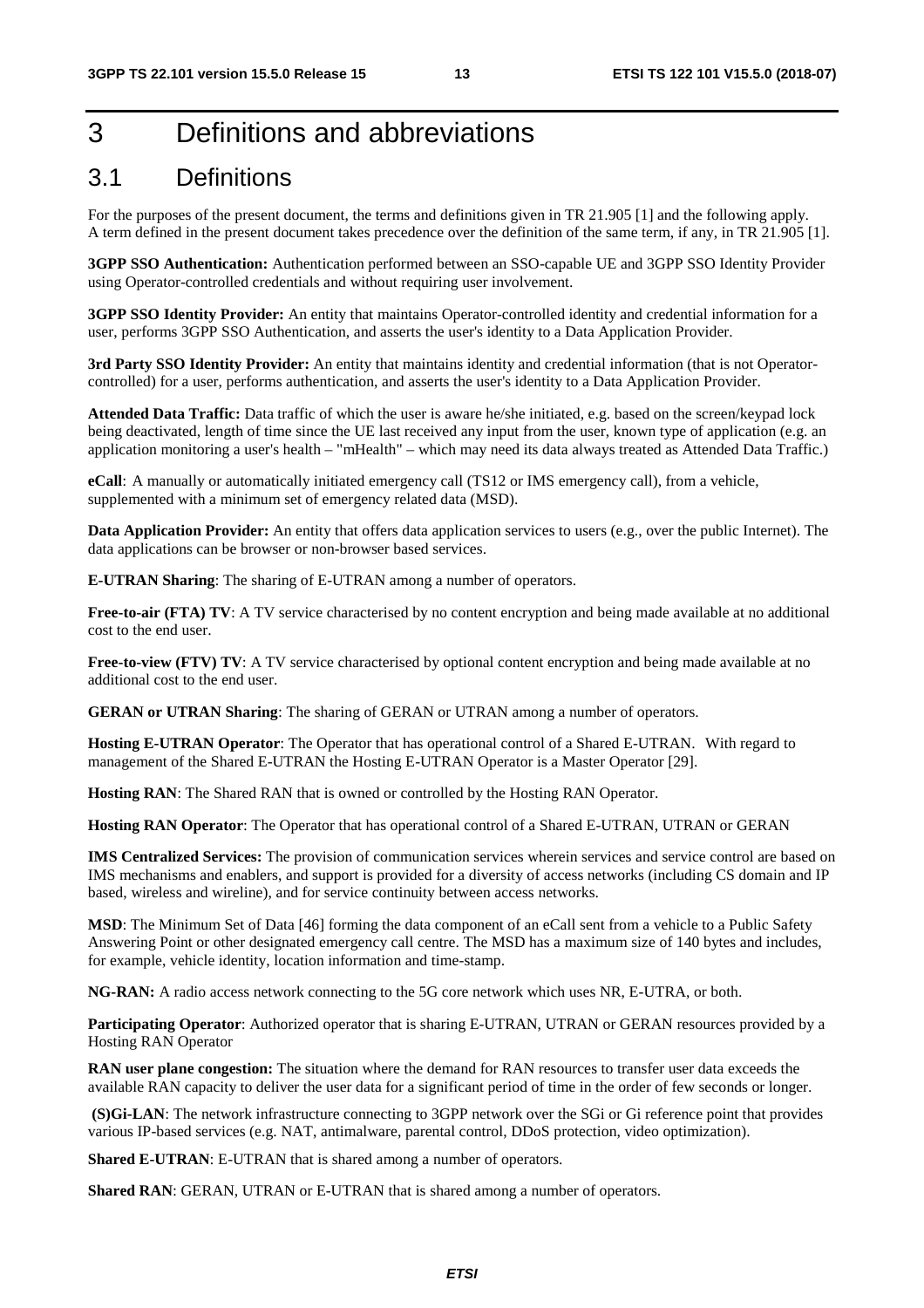**Shared GERAN or UTRAN:** GERAN or UTRAN that is shared among a number of operators.

**SSO Provider:** An entity that provides SSO Service. The SSO Provider enables a user to authenticate to an IdP and thereby to have their identity asserted to a DAP. Each data application, whether provided by different DAPs or the same DAP, may have its own policy regarding authentication. In the 3GPP SSO Service, the SSO Provider is the 3GPP Operator.

**SSO Service:** A service in which the user of a data application is authenticated once, and as a result of that authentication is provided with seamless and transparent access to multiple data applications offered by one or more Data Application Providers.

**SSO Local User Authentication:** Authentication performed by the UE that establishes the presence of the registered user of the data application by requiring input which only the registered user would be able to provide.

**Subscribed TV service:** A TV service which is characterised by requiring a subscription (to content owner, content provider, or MNO) in order to access the service.

**Unattended Data Traffic:** Data traffic of which the user is unaware he/she initiated, e.g. based on the screen/keypad lock being activated, length of time since the UE last received any input from the user, known type of app (e.g. an application monitoring a user's health – "mHealth" – may need its data never treated as Unattended Data Traffic.)

Further definitions are given in 3GPP TR 21.905 [29].

### 3.2 Abbreviations

For the purposes of the present document, the abbreviations given in TR 21.905 [1] and the following apply. An abbreviation defined in the present document takes precedence over the definition of the same abbreviation, if any, in TR 21.905 [1].

| DAP        | Data Application Provider                                                |
|------------|--------------------------------------------------------------------------|
| <b>IdP</b> | <b>Identity Provider</b>                                                 |
| <b>IVS</b> | In Vehicle System (eCall terminal and associated sub-systems in vehicle) |
| МE         | Mobile Equipment                                                         |
| <b>OTT</b> | Over The Top                                                             |
| <b>PC</b>  | Personal Computer                                                        |
| <b>SSO</b> | Single Sign-On                                                           |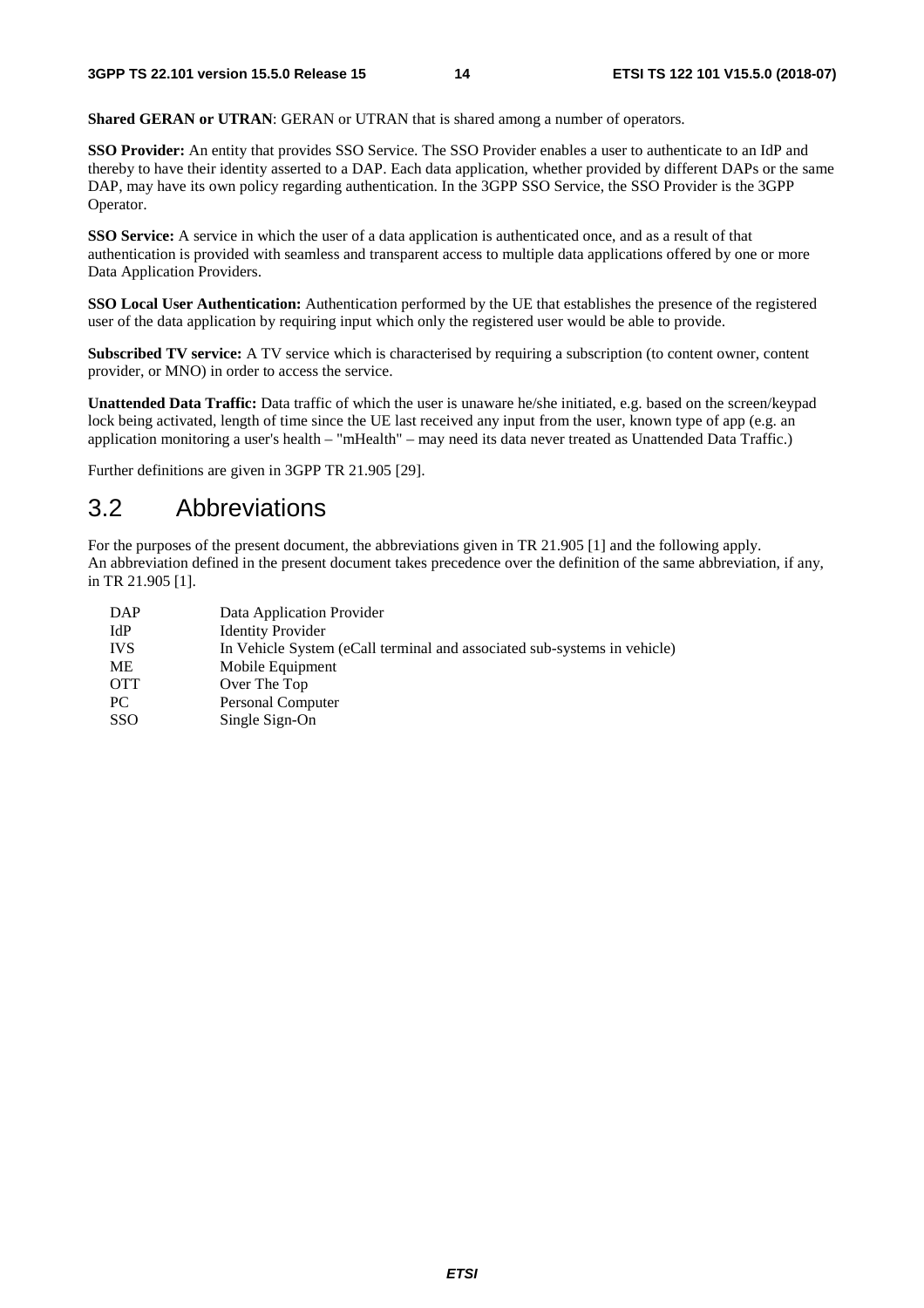# 4 General

# 4.1 Aims of 3GPP specifications

It shall be capable of delivering audio, text, video and graphics direct to people and provide them with access to the next generation of information based services. It moves mobile and personal communications forward from existing systems, delivering mass market low-cost digital telecommunication and IP-based multimedia services.

The aims are:

- to enable users to access a wide range of telecommunications services, including many that are today undefined as well as multi-media and high data rates.
- to facilitate the provision of a high quality of service (particularly speech quality) similar to that provided by fixed networks;
- to facilitate the provision of small, easy to use, low cost terminals with long talk time and long standby operation;
- to provide an efficient means of using network resources (particularly radio spectrum).

# 4.2 Standardisation of Service Capabilities

Existing systems have traditionally standardised the complete sets of teleservices, applications and supplementary services which they provide. As a consequence, substantial efforts are often required to introduce new services or simply to modify the existing one (customisation). This makes it more difficult for operators to differentiate their services. At the same time however, this may reduce the complexity of providing a service across different operators' networks.

3GPP shall therefore preferentially standardise service capabilities. In circumstances where the service is meant to be used across different operators' networks, hence a common specification set is of paramount importance, the service should be standardised to a level of detail sufficient to ensure interoperability and interworking across different operators' networks. Service capabilities consist of bearers defined by QoS parameters and the mechanisms needed to realise services. These mechanisms include the functionality provided by various network elements, the communication between them and the storage of associated data. This TS provides a conceptual description of a service architecture and architecture requirements which aim to provide service capabilities. It is intended that these standardised capabilities should provide a defined platform which will enable the support of speech, video, multi-media, messaging, data, teleservices, user applications and supplementary services and enable the market for services to be determined by users and home environments.

#### 4.2.1 Provision of service capabilities in shared networks

The provision of services and service capabilities that is possible to offer in a network shall not be restricted by the existence of the network sharing It shall be possible for a core network operator to differentiate its service offering from other core network operators within the shared network.

It shall be possible to control the access to service capabilities offered by a shared network according to the core network operator the user is subscribed to.

### 4.3 Efficient Use of Network Resources

#### 4.3.1 Network Traffic Patterns

Service capabilities shall take account of the discontinuous and asymmetric nature of most teleservices, multimedia services and user applications and consider the overheads and signalling surge caused by frequent transmissions of small amount of data by mobile data application, in order to make efficient use of network resources (particularly radio resources).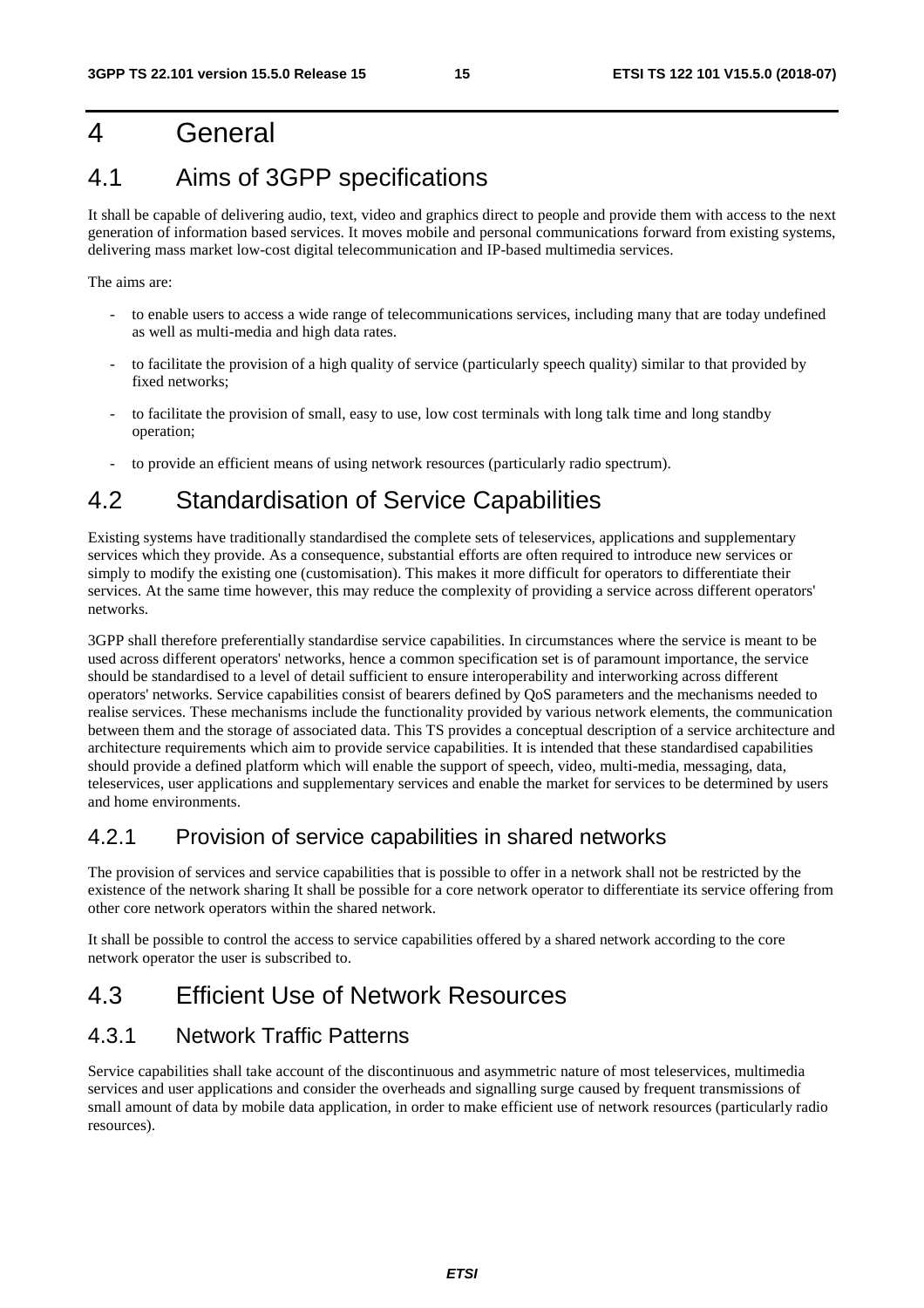### 4.3.2 Mass Simultaneous Registration

When a large number of subscribers enter in a registration area in which they have not registered, the core and radio access network shall be able to provide a capability to optimize the mass simultaneous registration traffic at a given instance of time. The core and radio access network shall be able to keep providing the service (e.g. mobile originated and mobile terminated services) without interruption for those subscribers who are originally in the cell which receive the mass simultaneous registration traffic.

#### 4.3.3 Radio Interface

Service capabilities shall be provided in a wide range of radio operating environments (where a radio environment is characterised in terms of propagation environment, mobile equipment relative speeds and traffic characteristics). Although 3GPP aims to minimise the number of radio interfaces and to maximise commonality between them, it may utilise several radio interfaces, each optimised for different environments. Each radio interface may provide differing service capabilities. 3GPP specifications include UTRA(N) radio interface supporting two modes (TDD and FDD), an Evolved UTRA(N) radio interface and GERAN radio interface. Additionally, it may be possible to connect to the 3GPP system using radio interfaces and fixed access technologies specified outside of 3GPP.

3GPP specifications shall provide a mechanism which will enable a piece of user equipment (UE) to adapt to different radio interfaces as necessary and to determine the service capabilities available. The specifications shall also provide a mechanism which will enable a UE to select radio interfaces capable of providing appropriate service capabilities and support mobility between multiple radio interfaces.

### 4.3.4 Real-time Resource Usage

To enable network operators to render services efficiently, dimension their networks and set tariffs that more accurately reflect radio resource usage, real time information on resource usage is needed. When requested, it shall be possible for the serving cell type (e.g. RAT), cell ID / UTRAN Service Area Identity and cell / Service Area capability usage (e.g. HSDPA, E-DCH) information to be made available to the core network. Cell / Service Area capability usage information may include, for example, user(s) identity, start and finish time of data transfer, up-link and down-link data rates, volumes of data and other statistical information.

### 4.3.5 Selected IP Traffic Offload (SIPTO) for PS Domain only

#### 4.3.5.1 Common Requirements for SIPTO in the Mobile Operator Network and SIPTO at the Local Network

The 3GPP system shall be able to offload selected traffic (e.g. internet) towards a defined IP network close to the UE's point of attachment to the access network.

The following requirements apply to Selected IP Traffic Offload:

- The mobile operator may enable/disable Selected IP Traffic Offload on a per UE per defined IP network basis (e.g. based on tariff, subscription type etc.).
- It shall be possible for IP traffic of a UE associated with a particular defined IP network to be offloaded while IP traffic of that same UE associated with other defined IP network(s) is not offloaded.
- It shall be possible to perform Selected IP Traffic Offload for pre-Release 10 UEs.
- Offloading selected IP traffic for a UE shall not affect services running in parallel for the same UE.
- The mobile operator shall be able to collect signalling performance measurements (e.g. session connection/disconnection, etc) related to Selected IP Traffic Offload for each user.
- Selected IP Traffic Offload shall not compromise the security of the mobile operator's network.
- Service Continuity of IP data session(s) for Selected IP Traffic Offload may be supported during the following mobility events:
	- mobility between the macro network and H(e)NBs; and
	- mobility between H(e)NBs.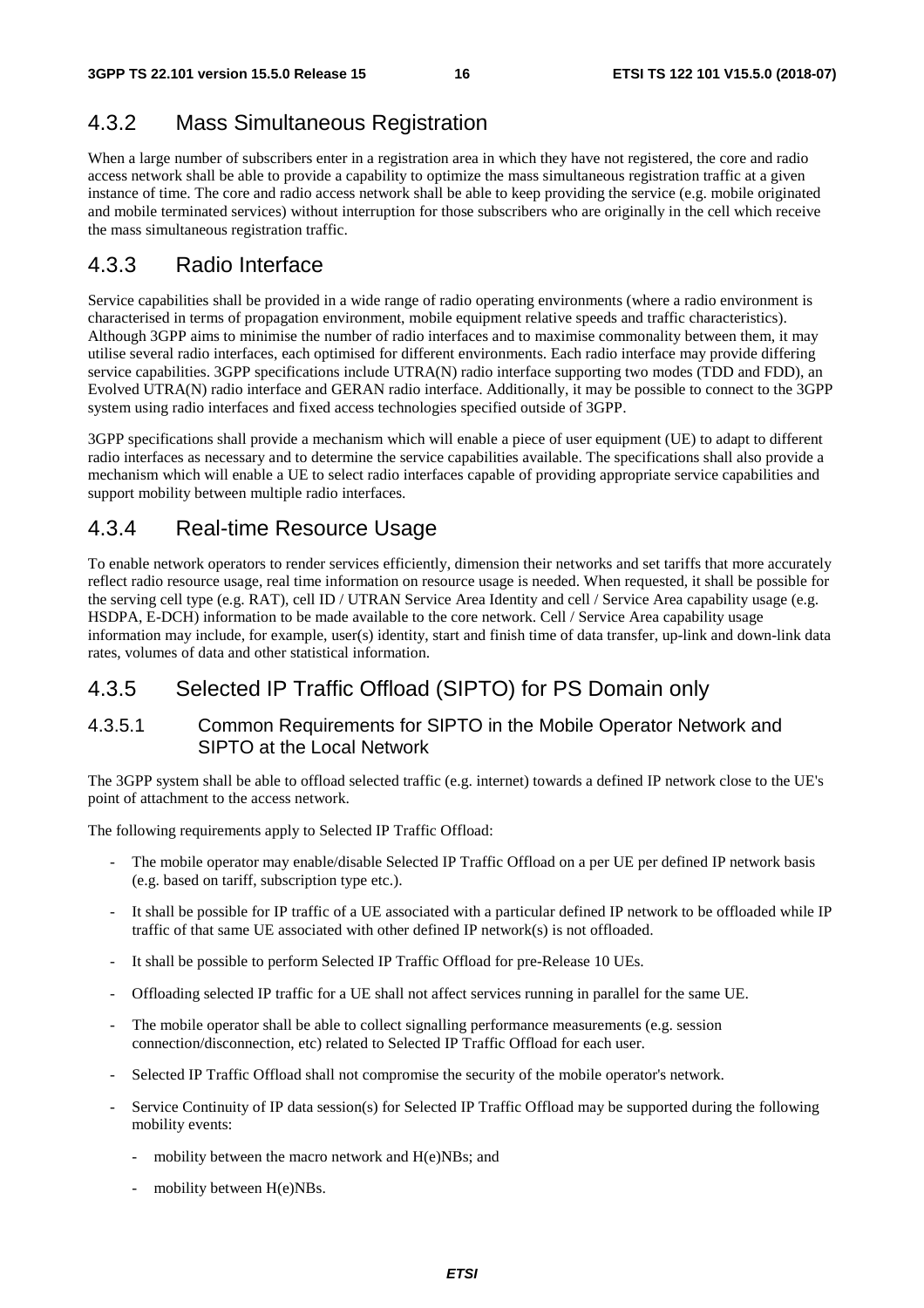During both these mobility events, based on home mobile operator policies, the impact of mobility events as perceived by the user shall be reduced by minimising any interruption to the data flow.

- It shall be possible for the HPLMN to provide the VPLMN with the following information for a particular user:
	- An indication of whether the user's IP traffic is permitted to be subjected to Selected IP Traffic Offload in the visited network;
	- The defined IP network(s) for which Selected IP Traffic Offload is permitted.

Requirements specific to SIPTO at the local residential/enterprise IP network can be found in section 5.9 in [48].

Some types of services (e.g. streaming services, VOIP, VPN, HTTPS-Based Services) cannot tolerate a change of IP address of the UE without disruption of the service.

SIPTO can be performed with or without coordination between the UE and the network. The following requirements apply to coordinated SIPTO:

- The 3GPP system shall be able to support multiple connections that are associated with the same defined IP network where each connection may or may not support IP address preservation.
- The 3GPP system shall be able to determine if an IP flow requires IP address preservation or not. Based on this determination, the 3GPP network shall be able to offload selected IP traffic in coordinated manner between UE and the network, in order to minimize service disruption.
- The 3GPP system shall be able to detect when a connection becomes suboptimal and decide when to establish a new optimal connection to the same defined IP network or use an existing connection.
- Note 1: The definition of optimal and suboptimal can be based on a number of implementation criteria like geography, topology and load balancing etc.
- The 3GPP system shall minimize the number of connections of a UE without disrupting the UE's services, e.g. to ensure economical use of network resources.
- The 3GPP system shall be able to ensure that the actual average aggregate bit rate for IP flows of packet data network connections associated with the same packet data network does not significantly exceed the subscribed aggregate maximum bit rate for this packet data network when two connections are used with the same defined IP network.

Note 2: Requirements for Coordinated SIPTO do not apply to IMS.

#### 4.3.5.2 Requirements for SIPTO in the Mobile Operator Network

The following requirements apply to Selected IP Traffic Offload in the mobile operator network:

- The mobile operator shall be able to enable/disable Selected IP Traffic Offload for certain parts of the network.
- Selected IP Traffic Offload shall not compromise integrity and confidentiality of offloaded traffic.
- The mobile operator shall be able to collect statistics for the offloaded traffic for each user.
- The network shall be able to perform Selected IP Traffic Offload without any user interaction based on mobile operator policies.
- Service Continuity of IP data session(s) within the mobile operator network shall be supported for Selected IP Traffic Offload. Based on home mobile operator policies, the impact of mobility events within the macro network as perceived by the user shall be reduced by either:
	- minimising any interruption to the data flow; or
	- preventing interruption to the data flow e.g. for voice services.
- Service Continuity of IP data session(s) for Selected IP Traffic Offload may be supported during the following mobility events:
	- mobility between the macro network and H(e)NBs; and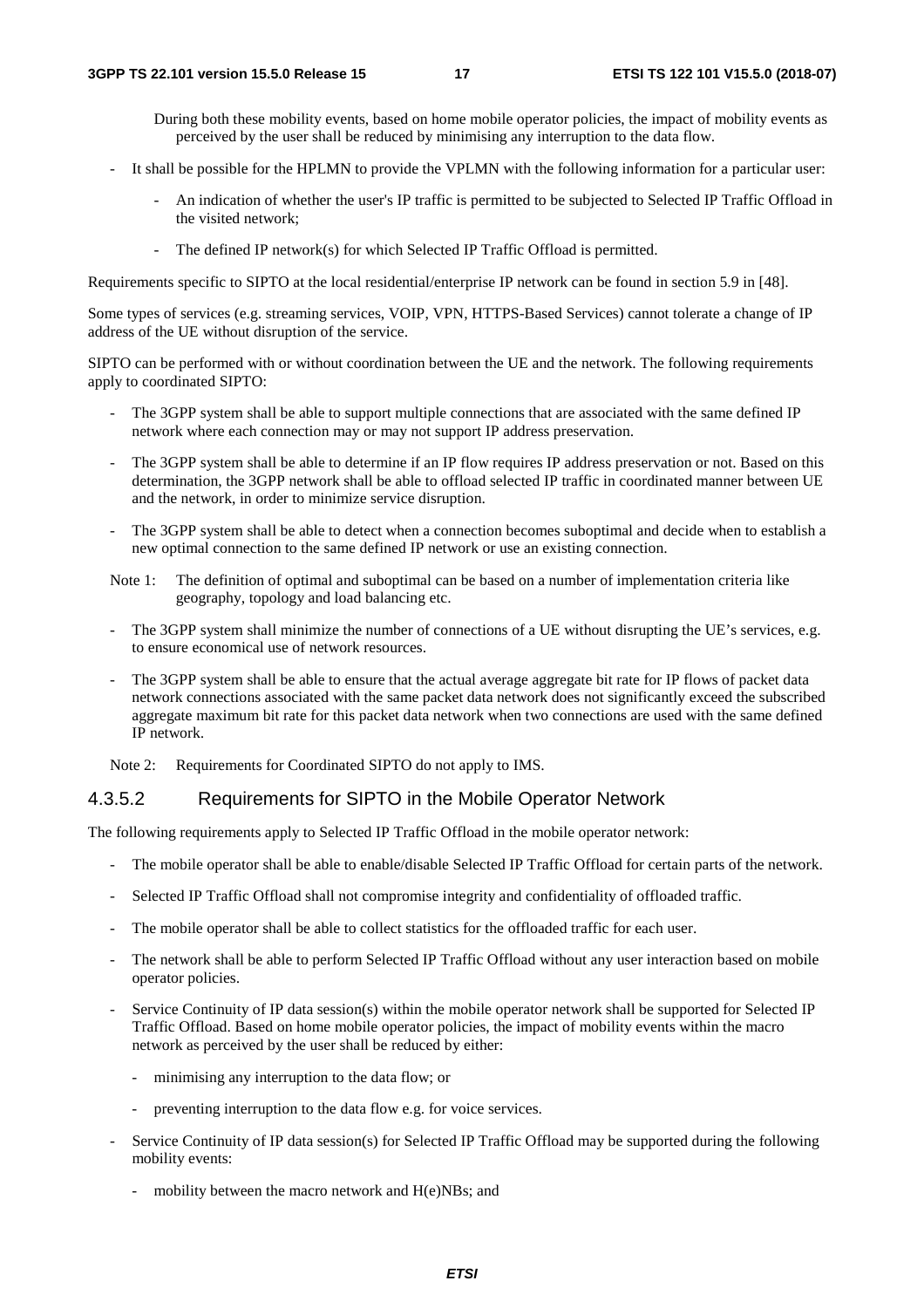mobility between H(e)NBs.

During both these mobility events, based on home mobile operator policies, the impact of mobility events as perceived by the user shall be reduced by preventing interruption to the data flow e.g. for voice services.

#### 4.3.6 Paging policy selection for LTE

The 3GPP core network shall be able to use these additional criteria for selecting a paging policy:

- mobility information on the UE (e.g. the UE is stationary, or moving only in a specified area)
- application characteristics that are known and trusted at the serving network (e.g. communication pattern, expected QoS (e.g. latency, reliability), and priority)
- likely location of the UE within the paging area

# 4.4 Compatibility with Global Standards

3GPP specifications aim to be compatible with IMT-2000 and to provide global terminal mobility (roaming), enabling the user to take his/her terminal to different regions of the world and to be provided with services. It is probable that different regions of the world will adopt different radio interface technologies. IMT-2000, as a global standard, should therefore enable a IMT-2000 terminal to determine the radio interface technology and the radio interface standard used in a region. Global terminal roaming also requires the global standardisation of service capabilities. As far as possible the method of indication of the radio interface standard and available service capabilities shall be aligned with IMT-2000.

3GPP specifications shall enable users to access the services provided by their home environment in the same way via any serving network provided the necessary service capabilities are available in the serving network.

The 3GPP specifications will be available for the partner organisations to adopt as their regional standards. For example in Europe, ETSI may adopt them as standards for both GSM and UMTS.

#### 4.5 Void

### 4.6 Functionality of Serving Network and Home Environment

The following functionality shall be the responsibility of the home environment:

- User Authentication.
- SIM/USIM Issue.
- Billing.
- User Profile/VHE Management.

The following functionality shall be the responsibility of the serving network:

- Radio or other means of access.
- Transport and signalling.

The following functionality may be the responsibility of either the serving network, the home environment or an appropriate combination of both

- Service Control.
- QoS negotiation.
- Mobility management, including roaming.
- Automatic establishment of roaming agreements.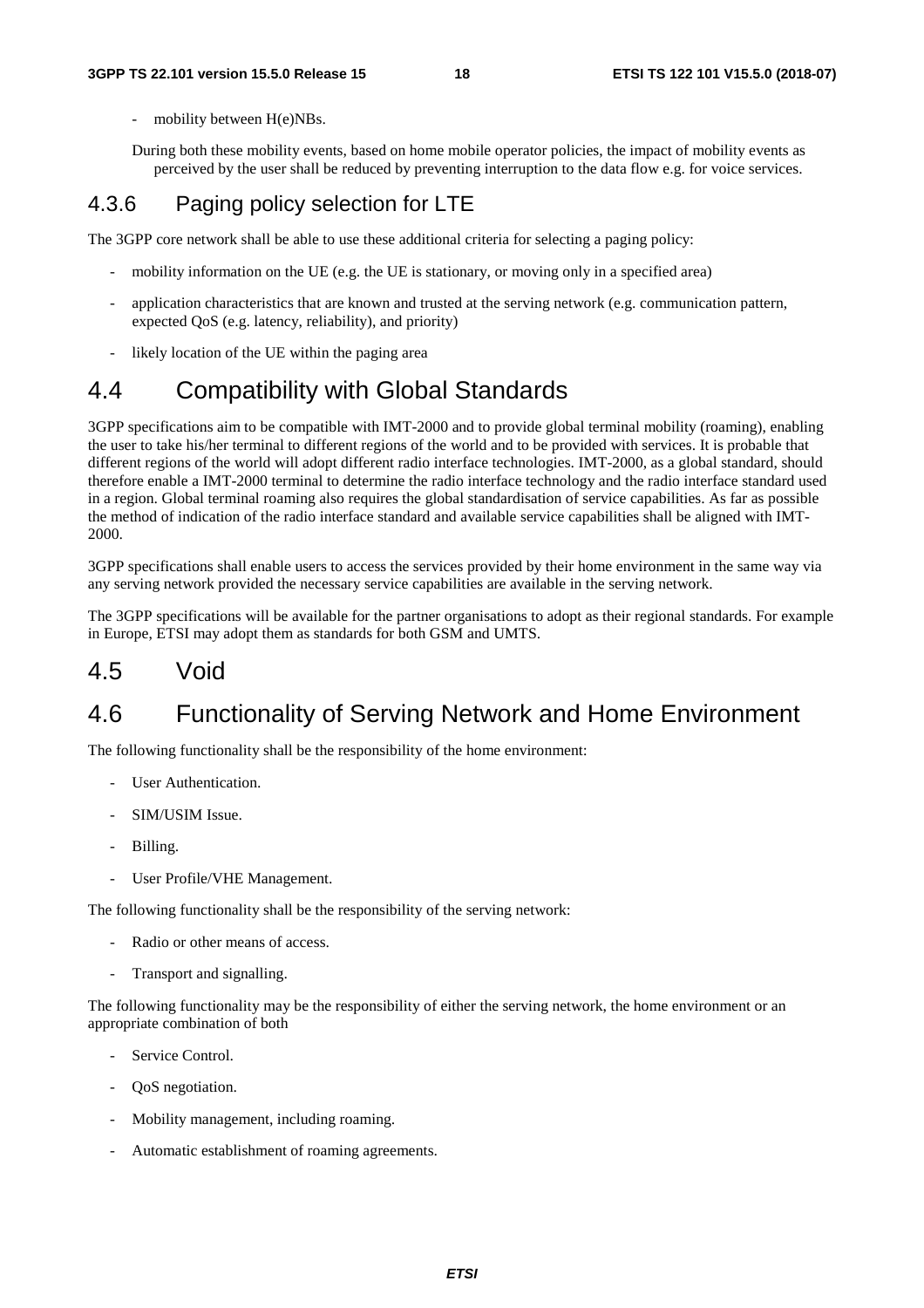### 4.7 PLMN Architecture

The network is logically divided into a radio access network and a core network, connected via an open interface. From a functional point of view the core network is divided into a Packet Switched CN Domain, IP Multimedia (IM) CN subsystem [27] and a Circuit Switched CN Domain. IM CN subsystem utilises PS CN domain bearer services.

CS CN domain supports bearer independent transport. There is no difference in service offering or UE functionality due to different transport.

A PS only 3GPP core network is possible as defined within the specification for the Evolved Packet System (EPS) [42].

For further information see 3GPP TS 23.221 [20].

### 4.8 Interworking Between PLMN and Wireless LANs

Aspects related to interworking between PLMN and WLAN are captured in TS 22.234 [35].

### 4.9 Network Sharing

Network sharing shall be transparent to the user.

The specifications shall support both the sharing of:

- (i) radio access network only;
- (ii) radio access network and core network entities connected to radio access network

Note: In a normal deployment scenario only one or the other option will be implemented.

It shall be possible to support different mobility management rules, service capabilities and access rights as a function of the home PLMN of the subscribers.

### 4.10 The Evolved Packet System

Evolved Packet System is an evolution of the 3G UMTS characterized by higher-data-rate, lower-latency, packetoptimized system that supports multiple RATs. The Evolved Packet System comprises the Evolved Packet Core together with the evolved radio access network (E-UTRA and E-UTRAN).The service requirements for the Evolved Packet System are specified in TS22.278 [42].

### 4.11 User Data Convergence

#### 4.11.1 Introduction

The UDC concept [45] supports a layered architecture, separating the data from the application logic in the 3GPP system, so that user data is stored in a logically unique repository allowing access from core and service layer entities, named application front-ends. And such unique repository shall be possible to be shared among different PLMNs that have trusted relationships.

Network elements and functionalities should be designed to access profile data remotely and without storing them permanently locally, i.e. the front-ends shall work in a subscriber dataless configuration.

In some cases, services may depend on user data scattered over UDC and other network elements. UDC may support the ability to access necessary network elements to fetch user data on behalf of these services, while minimizing impacts on existing Network Elements in which the data is located.

Applications can subscribe to specific events which will likely occur on specific user data, and those should be notified when those events do appear. The events can be changes on existing user data, addition of user data, and so on.

Third party applications and non trusted network elements should only be able to access the user data after proper authentication and authorization taking into account security and privacy requirements, i.e. it should be possible to present different views on the data to the parties which require access, dependent on the authorization. UDC concept is backwards compatible with 3GPP systems, i.e. it does not have an impact on traffic mechanisms, reference points and protocols of existing network elements.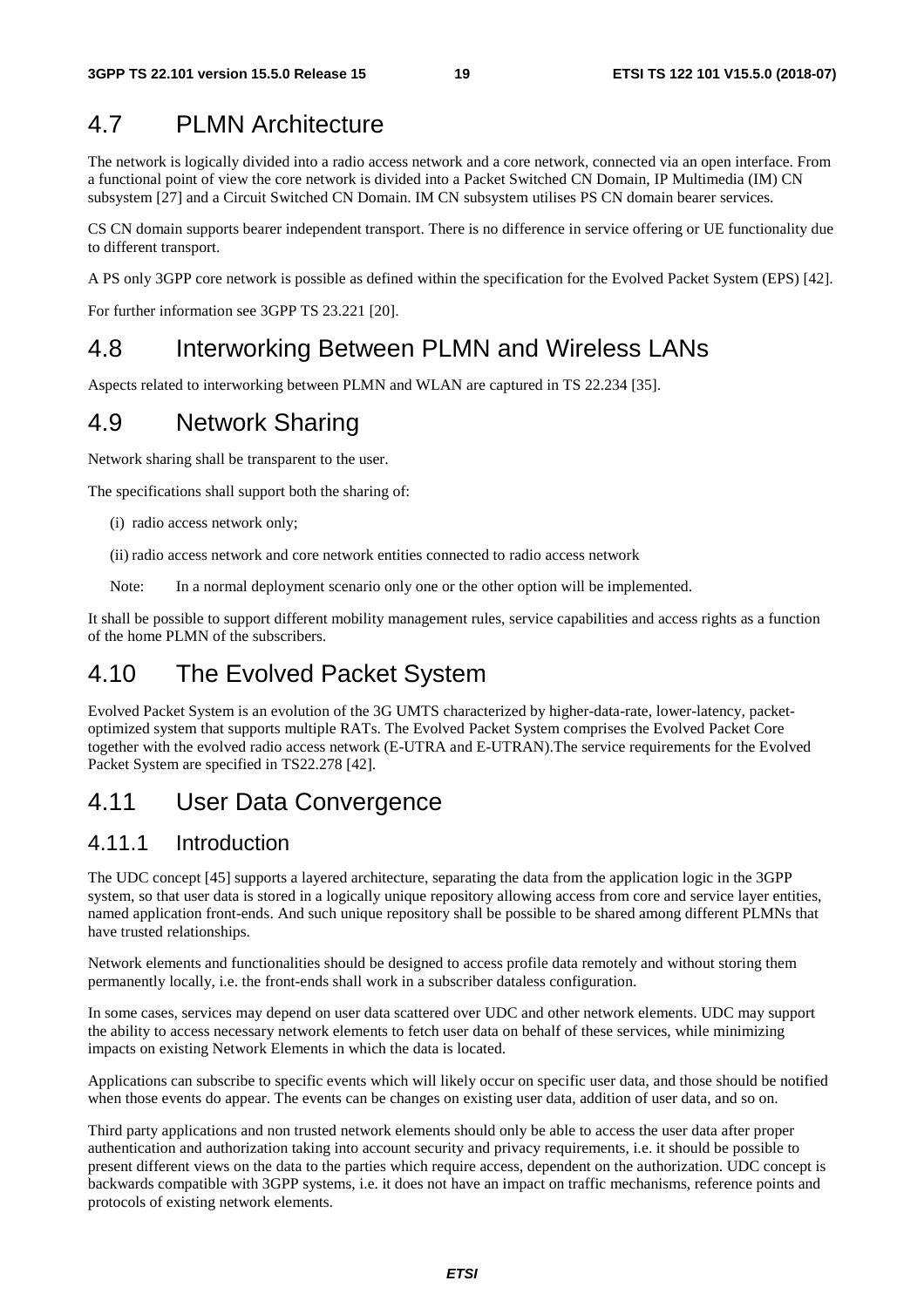The UDC concept preserves user authentication and authorization of services across domains, ensuring secured users' access to network.

#### 4.11.2 Management of user data

Due to the logical centralization of user data, it is necessary for UDC to support the provisioning of the user data, that is, user data manipulation like creation, deletion, reading, modification and other operations. Provisioning shall be possible via an external system, self care or dynamically via applications offering e.g. user service configuration facilities.

Operations carried out in the framework of UDC shall support the ACID (Atomicity, Consistency, Isolation, and Durability) characteristics.

#### 4.11.3 User Data Modelling

User Data Modelling refers to the different models that apply to user data convergence: Information Models and Data Models.

An Information Model denotes an abstract, formal representation of entity types, including their properties and relationships, the operations (e.g. read, write…) that can be performed on them, and related rules and constraints. In the information model, entities might have network topology relationship with each other.

In order to accommodate multiple applications and services, existing and new ones, a common baseline information model shall be developed and shall, at minimum, clearly distinguish a number of concepts as entity types:

- Subscriber with relation to several users (e.g. a company and its employees),
- A user attached to different subscriptions (e.g. for a private and a professional service usage)
- A user using multiple devices (e.g. mobiles or fixed)
- Grouping of users to certain categories
- A particular user as member of a certain group
- Service providers' services provided by network operators
- Enterprise services provided by network operators

The baseline information model shall be future proof. It shall not be tied to any specific implementation of the data base or its interfaces. It shall provide flexibility (in its data structure and content), extensibility and multi-application approach.

By extensible, it shall be understood that new applications and/or new service profiles can be added by the operator, if necessary. The flexibility shall permit new data for existing applications to be introduced, or modified.

Data Models are practical implementations of the information model, e.g. Tree-like modelling. The common information model shall allow deriving one or more data models. A reference data model shall be standardized for the message exchange over Ud interface [50], in order to enable multivendor interoperability.

Each application shall only interface the UDC for the data it is dealing with, and not be impacted by other data that UDC stores for other applications. It corresponds to the concept of a data view specific to a given application.

An application can allow access by other applications to data for which it is responsible. This can be done under certain constraint customized by operators.

Access to the UDC data shall be independent of the structure of the data models, i.e. the changes in the data models shall not affect the interface.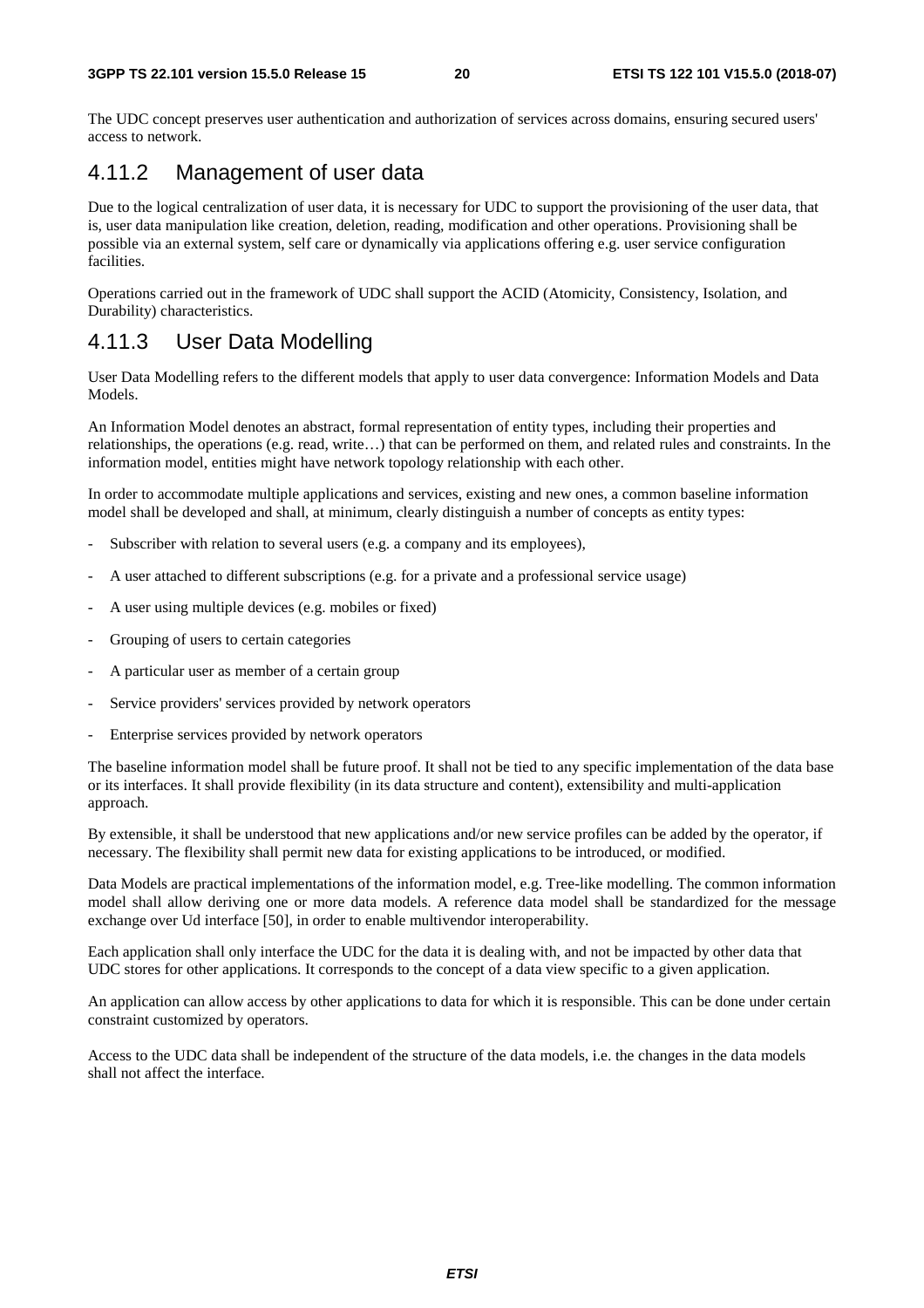# 5 Evolution

### 5.1 Support of 2G services

The 3GPP specifications shall be capable of supporting existing 2G services in a manner which is transparent to the users of these services.

### 5.2 Provision and evolution of services

Since a phased approach has been adopted, the same general service principles shall apply to each phase. Support of services from an end user perspective is understood to be an important driver for established mobile users to stay with their existing operator while taking the new services into use. It is therefore important to enable operators to offer continued support of legacy services in future releases. Previous release services shall as a principle also be supported in the following releases.

Networks shall be capable of providing a specified core set of capabilities.

The core set of capabilities should permit home environment to offer a range of distinctive services including those which cannot be implemented on systems based on previous release specifications.

It shall be possible for the home environment to develop services with full roaming capability.

The radio interface should not unnecessarily restrict the development of new services (within physical limitations).

The standard shall provide a mechanism which allows a terminal to be easily upgraded so that it can access new services which are within the physical limitations of the terminal.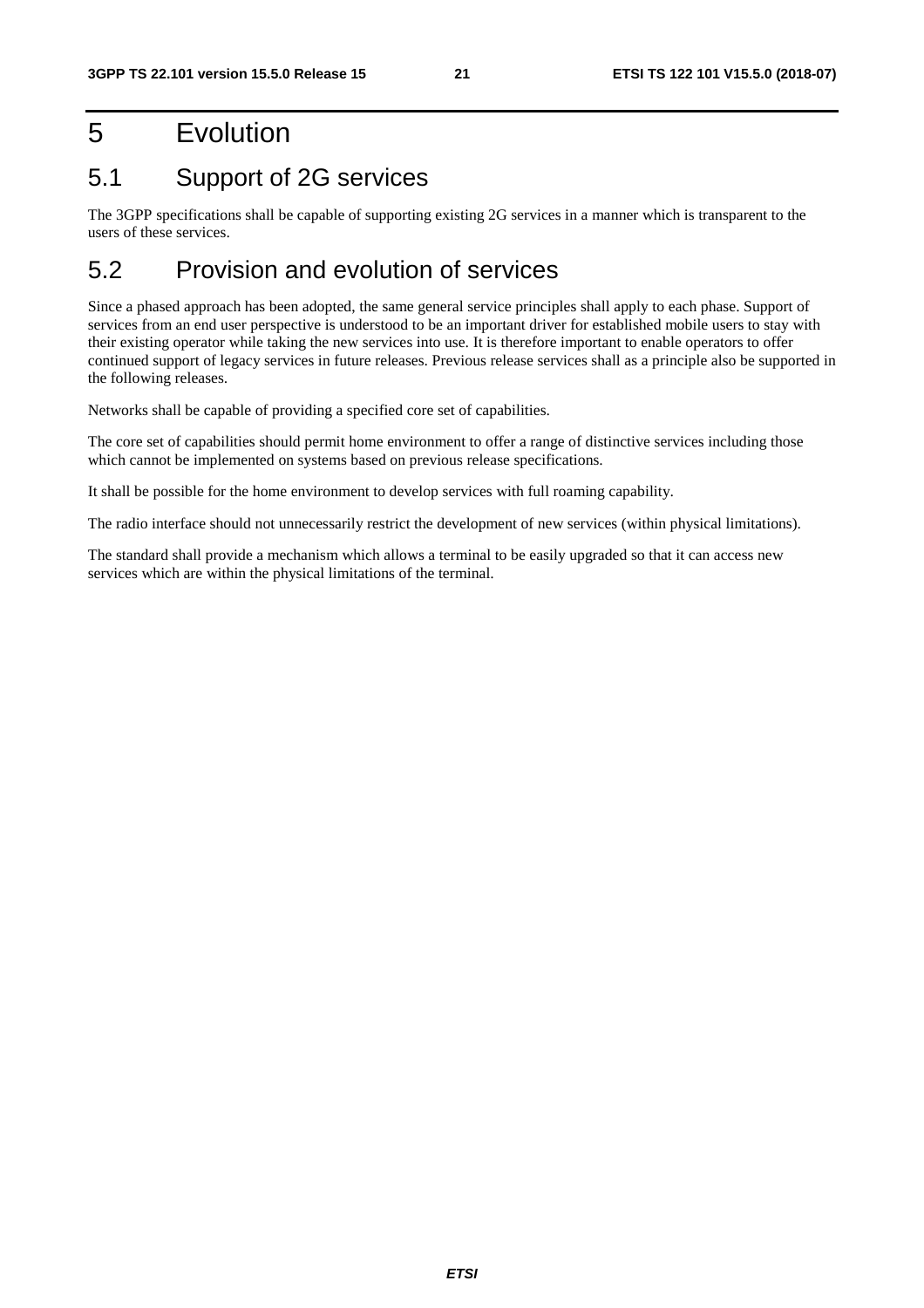# 6 Classification of services

In the CS CN domain, the basic services are divided into circuit teleservices (3GPP TS 22.003 [14]) and bearer services (3GPP TS 22.002 [21]) and they can utilise standardised supplementary services (3GPP TS 22.004 [5]).

The PS CN Domain provides IP bearer services. SMS, USSD and UUS can also be considered as bearer services for some applications.

IP multimedia services are the IP based session related services, including voice communications. IP multimedia sessions use IP bearer services provided by the PS CN Domain.

Value added non-call related services include a large variety of different operator specific services/applications. They are usually not specified by 3GPP. The services can be based on fully proprietary protocols or standardised protocols outside 3GPP.

In order to create or modify the above services (both call and non-call related services) operators may utilise toolkits standardised by 3GPP (such as CAMEL or LCS) or external solutions (e.g. Internet mechanisms). Pre-paid is an example of an application created with toolkits that may apply to all of the above services categories.



**Figure 1: Service classification**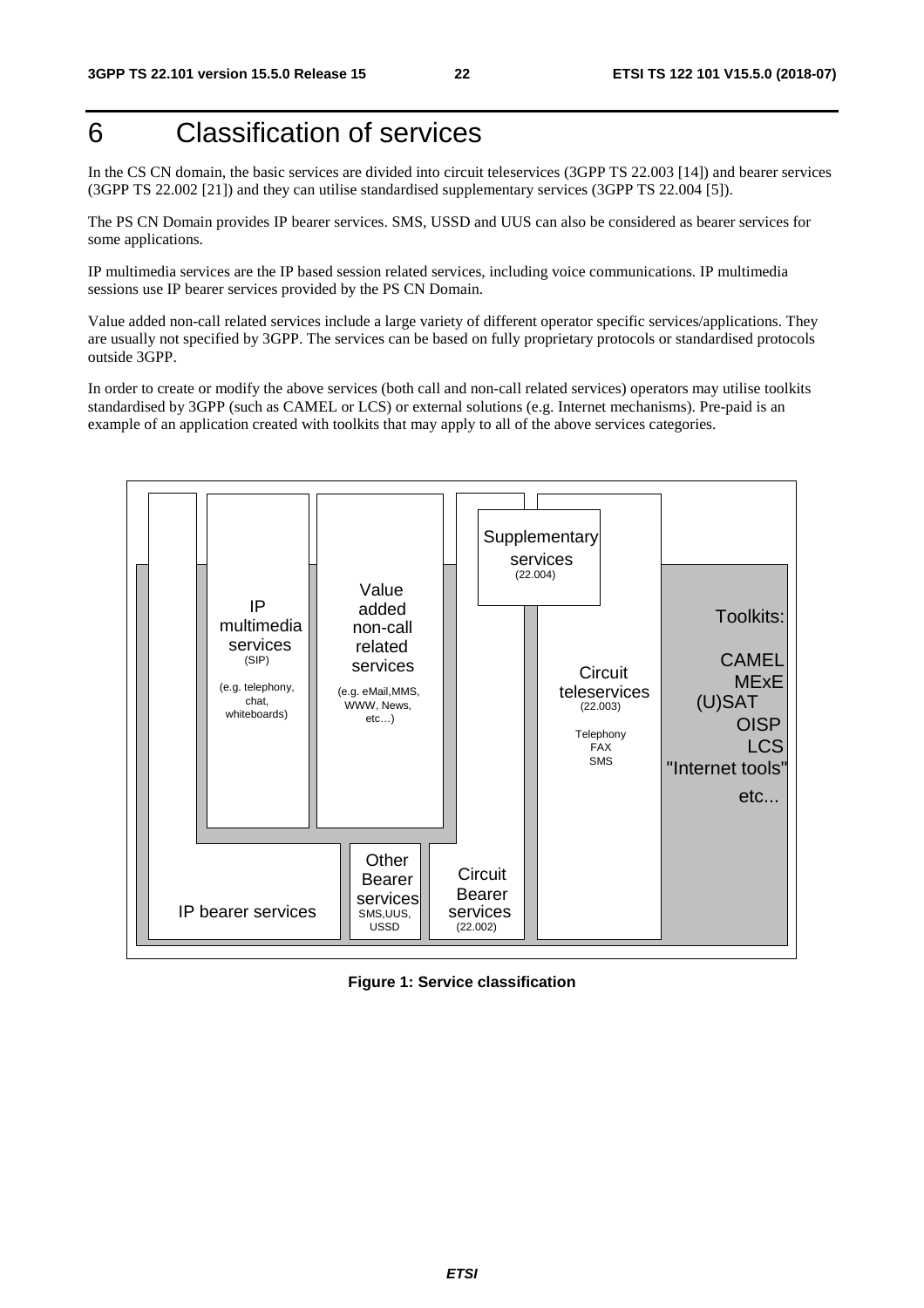# 7 Principles for new service capabilities

### 7.1 General

3GPP specifications shall enable the user of a single terminal to establish and maintain several connections simultaneously. It shall efficiently cater for applications which have variable requirements relating to specific QoS parameters (e.g. throughput) whilst meeting other QoS targets. It shall also cater for applications which are able to take adapt to a range of variations in QoS.

# 7.2 Multimedia

3GPP specifications shall support development of multimedia services and provide the necessary capabilities.

Multimedia services combine two or more media components (e.g. voice, audio, data, video, pictures, text) within one call. A multimedia service may involve several parties and connections (different parties may provide different media components) and therefore flexibility is required in order to add and delete both resources and parties.

Multimedia services are typically classified as interactive or distribution services.

Interactive services are typically subdivided into conversational, messaging and retrieval services:

Conversational services are real time (no store and forward), usually bi-directional where low end to end delays (< 100 ms) and a high degree of synchronisation between media components (implying low delay variation) are required. Video telephony and video conferencing are typical conversational services."

Messaging services offer user to user communication via store and forward units (mailbox or message handling devices). Messaging services might typically provide combined voice and text, audio and high-resolution images.

Retrieval services enable a user to retrieve information stored in one or many information centres. The start at which an information sequence is sent by an information centre to the user is under control of the user. Each information centre accessed may provide a different media component, e.g. high resolution images, audio and general archival information.

Distribution services are typically subdivided into those providing user presentation control and those without user presentation control.

Distribution services without user control are broadcast services where information is supplied by a central source and where the user can access the flow of information without any ability to control the start or order of presentation e.g. television or audio broadcast services.

Distribution services with user control are broadcast services where information is broadcast as a repetitive sequence and the ability to access sequence numbering allocated to frames of information enables the user (or the user's terminal) to control the start and order of presentation of information.

#### 7.2.1 Circuit Switched (CS) multimedia calls

CS multimedia call is a Bearer Service which utilises Synchronous Transparent Data service. The following basic requirements shall be supported for CS multimedia calls [24]:

- CS multimedia call shall be based on a 3GPP specific subset of H.324M.
- All call scenarios shall be supported, i.e. Mobile Originating and Mobile Terminating call against Mobile, ISDN and PSTN call party.
- Single and multiple numbering schemes shall be supported.
- Fallback to speech (TS 11 [14]) shall be supported from 3.1kHz Ext. PLMN multimedia bearer, i.e. if setup of the multimedia call fails the call will be set up as a speech call.
- Service change and fallback shall be supported for UDI/RDI multimedia bearer and speech, to allow fallback to a less preferred service if the preferred service is unsupported, and to change the service between speech and multimedia during the call.
- In the case where a CS multimedia call includes speech (e.g. video call) then the following requirements apply: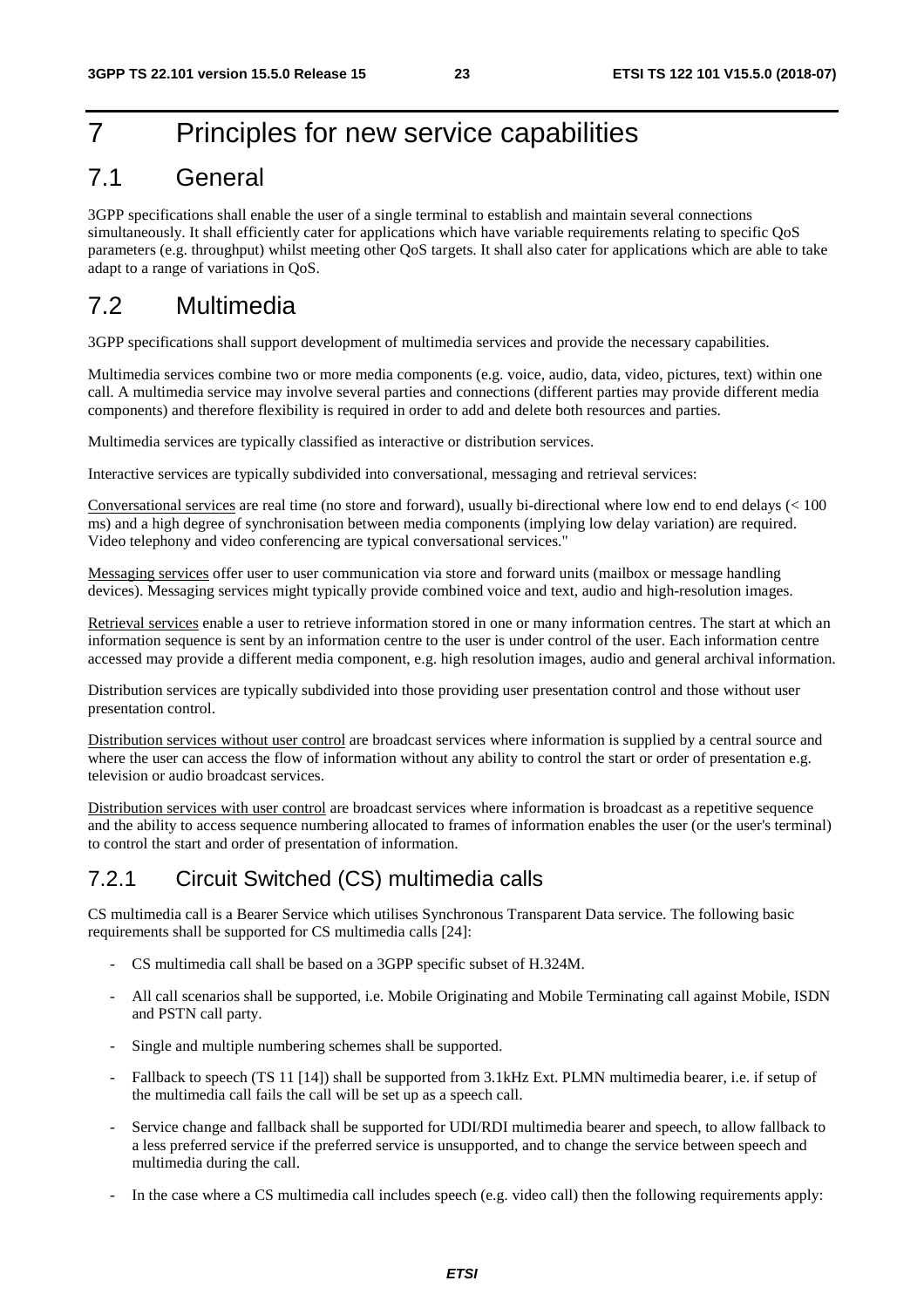- A user shall be able to change between a speech and CS multimedia call, when desired.
- When the CS multimedia call is no longer supported, for example due to degraded coverage conditions (including UTRAN to GERAN only transitions), service change shall occur automatically from a CS multimedia call to speech.
- When a CS multimedia call can be supported, for example due to improved coverage conditions (including GERAN only to UTRAN or UTRAN/GERAN transitions), service change back to the CS multimedia call may be initiated by the network.
- Other services than CS multimedia call may exist which utilise the Synchronous Transparent Data service. Service transition to/from speech described for CS multimedia call in this clause shall only apply to CS multimedia call and not Synchronous Transparent Data services in general.
- Different bitrates as specified at 3GPP TS 22.002 [21] shall be supported.
- Supplementary services apply to multimedia calls as for Synchronous Transparent Data service according to 3GPP TS 22.004[5].
- When accepting a multimedia call, the user shall be able to request a service change to speech before the call is answered, such that the multimedia path is never actually connected through to the user's phone.
- The user shall be able to deny a service change to multimedia during the call.

#### 7.2.2 IP multimedia (IM) sessions

IP multimedia services are not the evolution of the circuit switched services but represent a new category of services, mobile terminals, services capabilities, and user expectations. Any new multimedia service, which may have a similar name or functionality to a comparable standardised service, does not necessarily have to have the same look and feel from the user's perspective of the standardised service. Voice communications (IP telephony) is one example of realtime service that would be provided as an IP multimedia application.

The following basic requirements are be supported for IP multimedia [27]:

- IP multimedia session control shall be based on SIP [28].
- All session scenarios shall be supported; i.e. Mobile Originating and Mobile Terminating sessions against Internet/Intranet, CS or IM Mobile, ISDN, PSTN call party.
- MSISDN and SIP URL numbering and addressing schemes shall be supported.
- IP multimedia applications shall as a principle, not be standardised, allowing service provider specific variations.

#### 7.2.3 Multimedia Messaging Service (MMS)

The following basic requirements are be supported for MMS:

- Store-and-forward multimedia messaging service with mobile and non-mobile users [25].
- MMS shall be capable of supporting integration of different types of messaging (e.g. fax, SMS, Multimedia, voicemail, e-mail etc.) in a consistent manner.
- Streamed and batch delivery for both message download from the network to the terminal, and messages upload from the terminal to the network.

#### 7.2.4 Real-Time Text Conversation

Real-Time Text (RTT) conversation is a service enabled in 3GPP networks by the Global Text Telephony ( GTT ) [26].

- GTT enables real time, character by character, text conversation to be included in any conversational service, Circuit Switched as well as IP based.
- It is possible to use the text component in a session together with other media components, especially video and voice.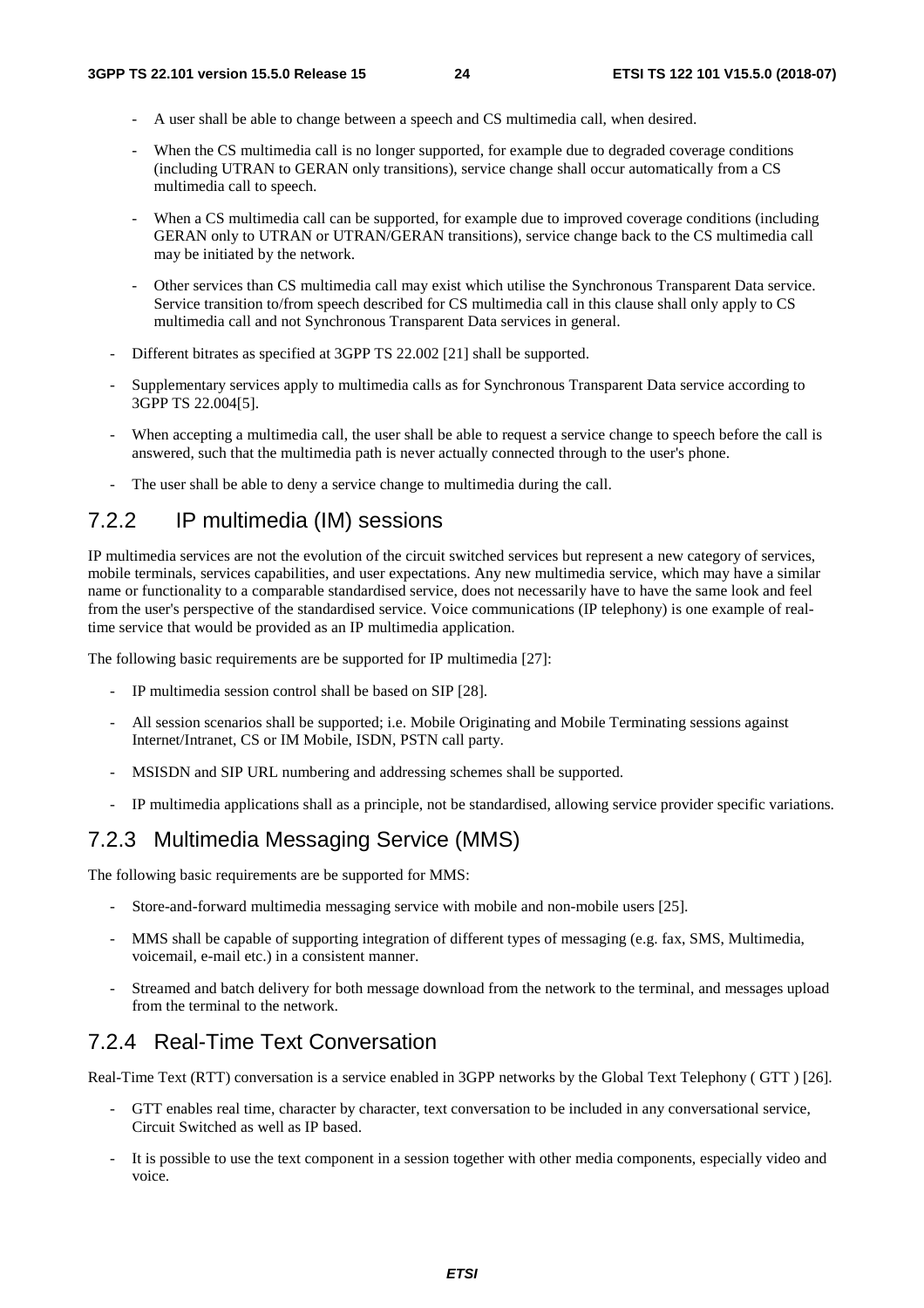- Interworking with existing text telephony in PSTN as well as emerging forms of standardised text conversation in all networks is within the scope of this feature.
- The text media component can be included initially in the session, or added at any stage during the session.
- The text component is intended for human input and reading, and therefore supports human capabilities in text input speed. The character set support is suitable for the languages the users communicate in.
- GTT specifies limited interoperation with Multimedia Messaging Services including a possibility to divert to messaging in case of call failure and sharing user interface equipment and external UE interfaces.

#### 7.2.5 Packet Switched Streaming Service

The following basic requirements are to be supported for streaming :

- The streaming service uses a client / server model which is transparent to the PLMN. The client controls the initiation and execution of the service.
- The streaming service [30] shall use existing standards (codecs and protocols [31]) where these are available.
- The streaming service utilises the PS Domain with the QoS requirements as specified in 3GPP TS 22.105 [1].

#### 7.3 Service Management Requirements

3GPP specifications shall include standardised protocols enabling service management. It shall enable control, creation and subscription of service capabilities and services, and the management of user profiles.

#### 7.4 Automatic Device Detection

The home environment should be automatically notified when a user, identified by a SIM/USIM, has changed ME and should be informed of the identity of the new ME. This should be applicable to any ME. It should also be possible to achieve Automatic Device Detection for users using any SIM/USIM.

Note: The purpose of this is to enable an automatic configuration of terminals by the operator for specific applications/services if so needed. The procedure for such an automatic configuration need not to be standardized by 3GPP.

The notification that a user has changed ME shall be given as early as possible.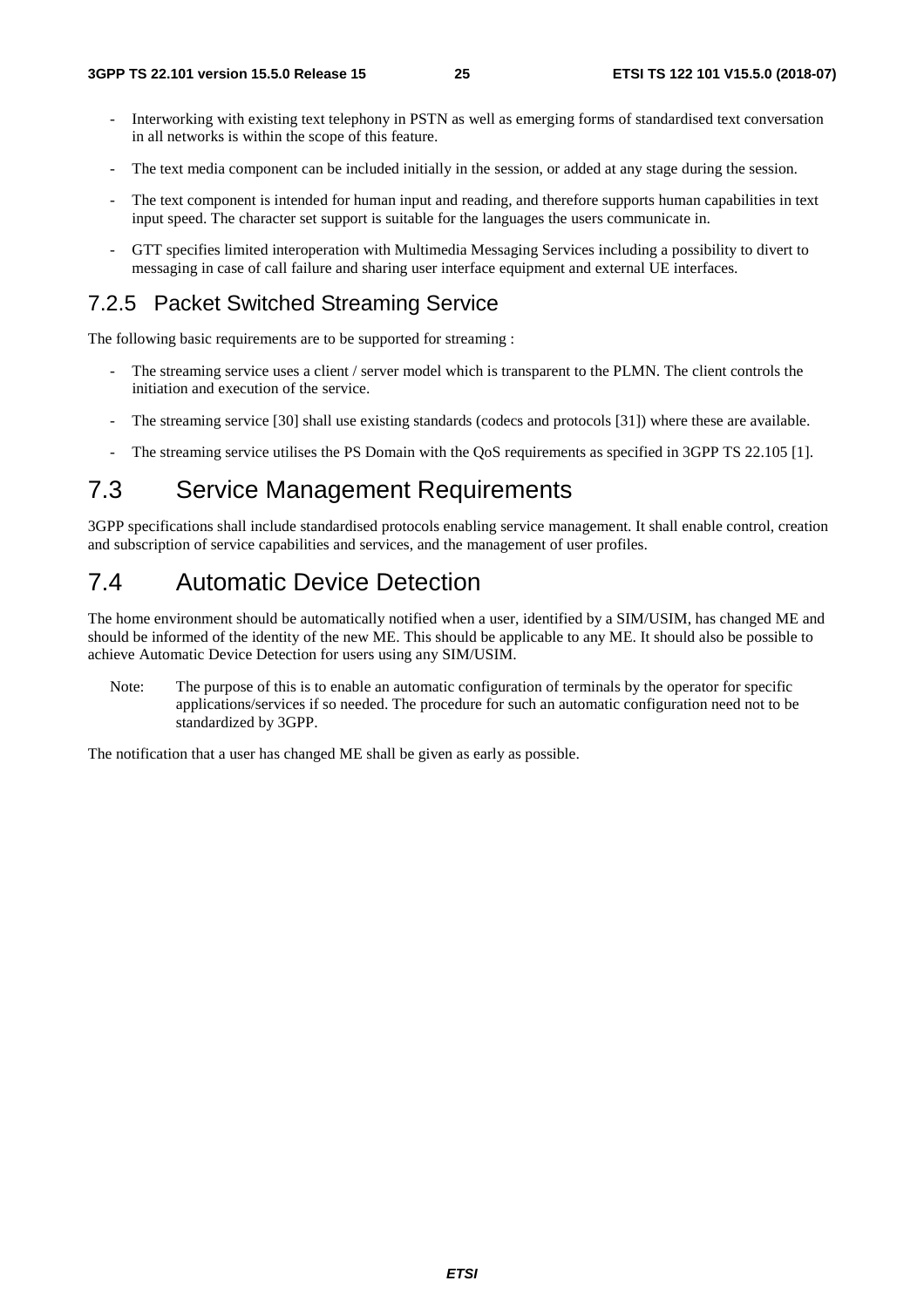# 8 Service architecture

In order to provide standardisation of service capabilities a service architecture shown by Figure 2 is envisaged



#### Figure 2: Service Architecture

#### **Figure 2: Service Architecture**

A number of bearers shall be provided that can differ in flexibility and offer different capabilities. Bearers may be characterised by parameters such as "throughput", "delay tolerance", "maximum bit error rate", "symmetry" etc. These bearers enable information to be transferred appropriate to the provision of teleservices, multimedia services and end user applications generally, via subnetworks which typically provide different specified qualities of service.

The assignment and release of bearers is provided by the bearer control function. Provision should be made for several bearers to be associated with a call and for bearers to be added to a call and/or to be released from a call following call establishment. The bearers should be independent of radio environments, radio interface technology and fixed wire transmission systems.

Adaptation/Interworking functions are required in order to take account of the differences between the bearers used for the provision of a teleservice/multimedia service/application in the fixed network and the bearers. Adaptation/Interworking functions are required which take account of the discontinuous and/or asymmetrical nature of most teleservices/multimedia services/applications.

The service platform shall provide interfaces (to serving networks and home environments) appropriate to the support, creation and control of supplementary services, teleservices, multimedia services and user applications. The service platform will also provide interfaces enabling subscribers to control supplementary services, teleservices, multimedia services and user applications.

Supplementary service provision and control will be independent of radio operating environment, radio interface technology and fixed wire transmission systems.

As far as possible, the service platform is required to enable new supplementary services, teleservices, multimedia services and/or end user applications to be supported at minimum cost, with minimum disruption of service and within the shortest possible time.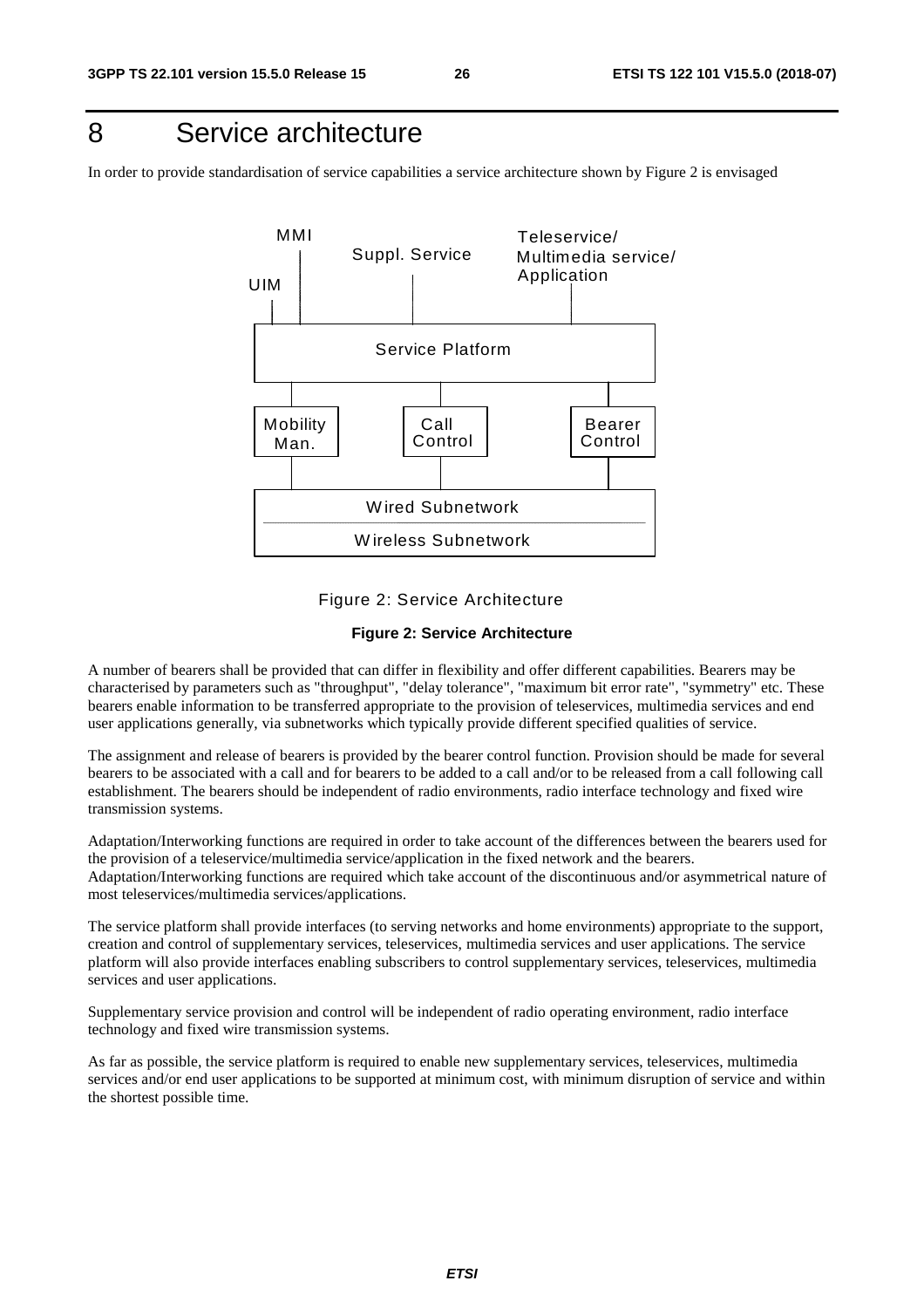# 9 Quality of Service (QoS)

The Quality of Service (QoS) parameters should be identified together with appropriate parameter values which set targets to be reached when designing 3GPP specifications, and which also will serve as guidelines for network design and service provision.

The QoS for call set-up time, as an example, can be defined in terms of a mean value and as a percentage of cases which should not exceed a certain time limit. Further information can be found in 3GPP TS 22.105 [1].

The performance requirements for the All-IP Network can be found in 3GPP TS 22.278 [42].

For UE initiated QoS control OMA device management shall be the primary method for provisioning QoS parameters.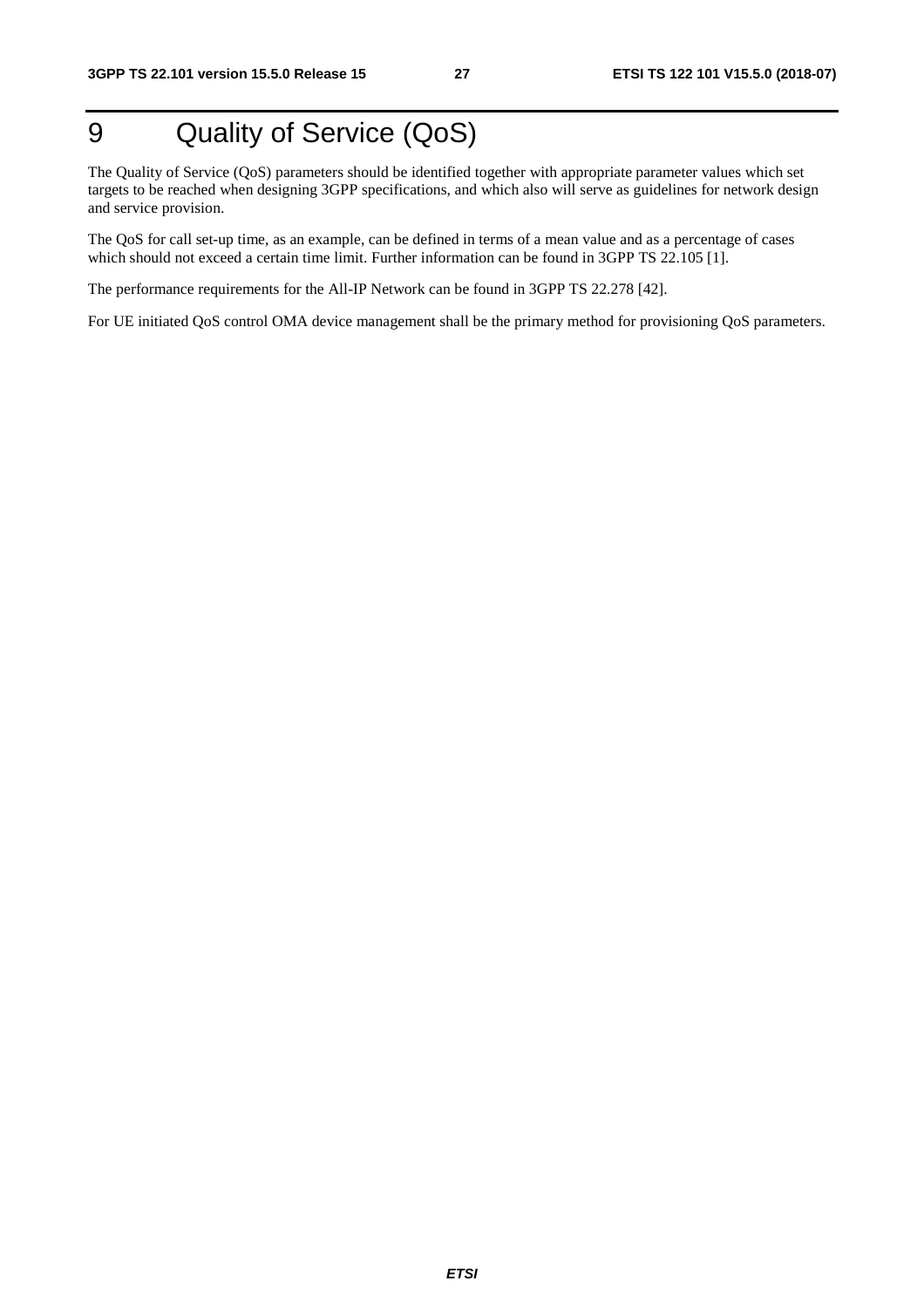# 10 Emergency Calls

### 10.1 General requirements

It shall be possible to establish an emergency speech call or GTT [26] call (subject to national requirements). The term 'Emergency call' henceforth refers to speech calls, and GTT Emergency calls if applicable. The term "other media" henceforth refers to media other than speech and GTT. Support of other media types during an emergency call when the IM CN subsystem is used is referred to as 'IMS Multimedia Emergency Session' (MES) and is specified in subclause 10.4.2. Emergency calls will be routed to the emergency services in accordance with national regulations for where the subscriber is located. This may be based upon one or more default emergency call numbers stored in the ME. It shall be allowed to establish an emergency call without the need to dial a dedicated number to avoid the mis-connection in roaming case, such as menu, by use of a 'red button', or a linkage to a car air bag control. Emergency calls shall be supported by the UE without a SIM/USIM/ISIM being present. No other type than emergency calls shall be accepted without a SIM/USIM/ISIM.

Emergency calls shall be supported by UEs that are subject to service restrictions, e.g. for UEs camping on a cell in a forbidden PLMN or in a forbidden LA (see 3GPP TS 22.011 [11]), or on a CSG cell without the subscriber being a member of that CSG (see 3GPP TS 22.220 [48]). Such emergency calls shall be accepted by the network if required by local regulation.

The Emergency service is required only if the UE supports voice.

Note 1: It will be left to the national authorities to decide whether the network accepts emergency calls without the SIM/USIM/ISIM.

It shall be possible to initiate emergency calls to different emergency call centres, depending on the type of emergency. The following types of emergency calls shall be possible:

- Police
- Ambulance
- Fire Brigade
- Marine Guard
- Mountain Rescue
- Manually Initiated eCall (MIeC)
- Automatically Initiated eCall (AIeC)
- **Spare**

When a SIM/USIM is present, subscriber specific emergency call set-up MMI shall be provided. The Home Environment operator shall specify preferred emergency call numbers (e.g. 999 for UK citizens or 110, 118 and 119 for Japanese citizens). These emergency call numbers shall be stored in the SIM/USIM and the ME shall read this and use any entry of these digits to set up an emergency call. It shall be possible to store more than one instance of this field.

Note 2: Release '98 and earlier SIM cards have the capability to store additional emergency call numbers. However in many cases this has not been used.

It shall be possible to tie any emergency call number to any single emergency call type or to any combination of emergency call types. The association between emergency call numbers and emergency call type shall be able to be programmed by the Home Environment operator into the SIM/USIM.

Example:

19 Police (Albania)

- 100 Police and Fire Brigade (Greek cities)
- 100 Ambulance and Fire Brigade (Belgium)
- 112 Police and Ambulance (Italy)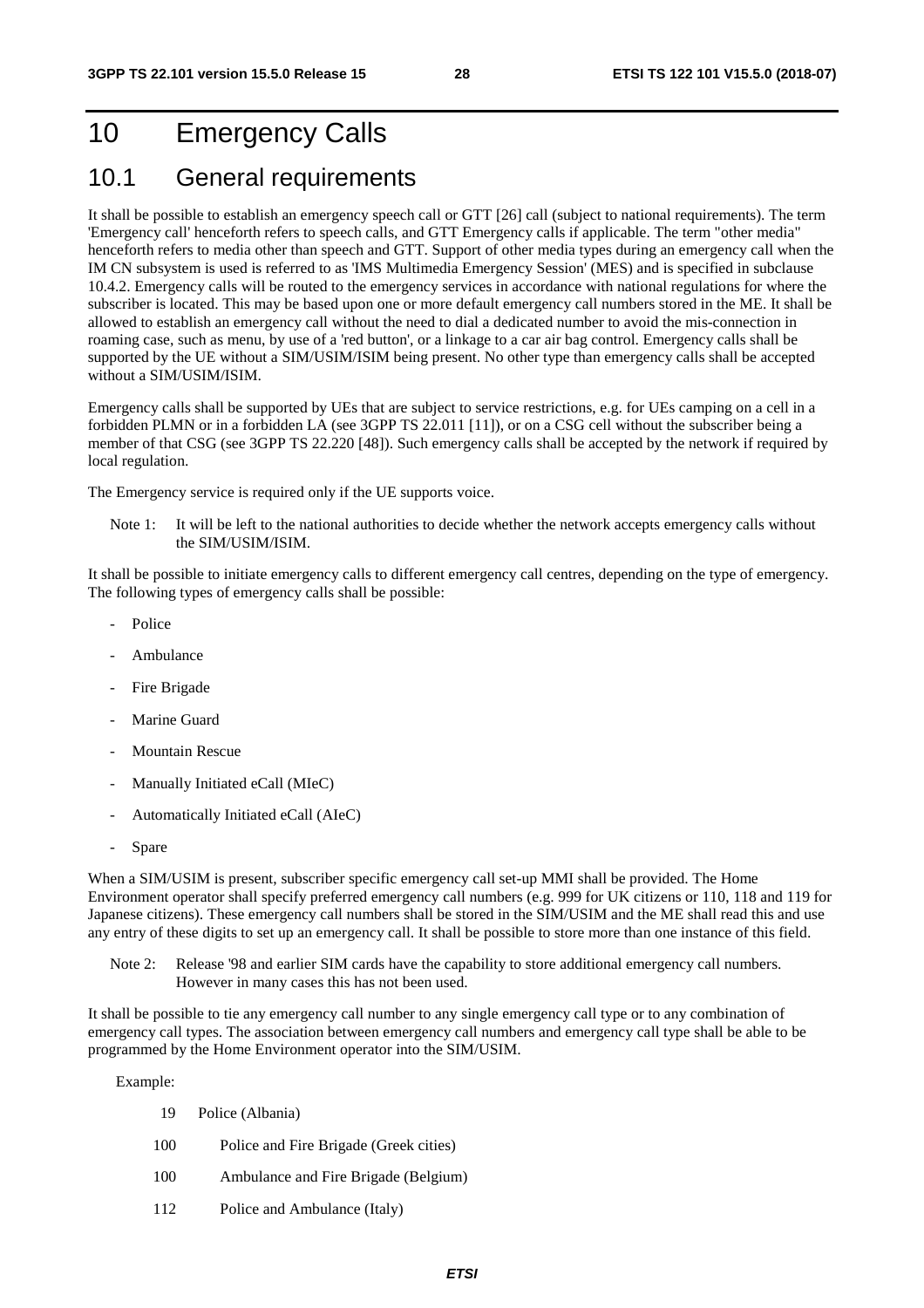- 112 General emergency call, all categories (Sweden)
- 115 Fire Brigade (Italy)
- 144 Ambulance (Austria)

If the UE does not recognise the emergency call numbers but the serving network recognises the dialled number as an emergency call number used in the country, a normal call set up shall take place over the radio interface and after the serving network has recognised the emergency number the call shall be routed as an emergency call.

The user friendly MMI that specifies the type of emergency call directly (e.g. menu) should be supported for use in any (i.e. home or visited) PLMN to avoid the mis-connection in roaming case. This shall be allowed both with and without SIM/USIM being present.

When emergency call establishment is initiated, the emergency call type shall be sent by the UE if it is available.

The serving network may download emergency call numbers to the UE in order to ensure that local emergency call numbers are known to the UE. The UE shall regard these emergency numbers as valid in that country only (as identified by the MCC) and shall discard them when a new country is entered.

Note 3: The UE can inform the user if the emergency call type for an emergency number received from the serving network differs from that configured on the USIM/SIM for the same number. How this is implemented is outside the scope of 3GPP and takes into consideration operator policy and regulatory requirements.

If permitted by local regulation, it shall be possible for the user to prevent the sending of his public user identifiers and the location information to the PSAP (i.e. emergency response centre).

Note 4: Operator policies (e.g. requirements for support of emergency communications) may over-ride the user request for suppression.

Emergency calls over WLAN shall be supported as above with the following caveats:

- The UE issues an Emergency session over WLAN access to EPC only when 3GPP access for emergency call is not possible or available (e.g. no 3GPP coverage).
- UEs shall only be able to establish an Emergency session over WLAN when the UE has been provisioned with the WLAN access parameters.
- Service continuity for an Emergency voice call moving from 3GPP access CS domain to WLAN access IMS domain is not supported.
- The level of security should not be less than that which is currently applied to authenticated and unauthenticated CS or IMS emergency calls.
- Emergency call numbers downloaded to the UE over WLAN from untrusted sources shall not be used by the UE.

NOTE 5: TS 23.402 [57] establishes when WLAN is trusted or not.

Subject to local 3GPP operator policy, the UE may use additional emergency call number(s) received via WLAN access for emergency calls via 3GPP access or WLAN access, while in the country for which the numbers were received.

#### 10.1.1 Identification of emergency numbers

The ME shall identify an emergency number dialled by the end user as a valid emergency number and initiate emergency call establishment if it occurs under one or more of the following conditions. If it occurs outside of the following conditions, the ME should not initiate emergency call establishment but normal call establishment. Emergency number identification takes place before and takes precedence over any other (e.g. supplementary service related) number analysis.

- a) 112 and 911 shall always be available. These numbers shall be stored on the ME.
- b) Any emergency call number stored on a SIM/USIM when the SIM/USIM is present.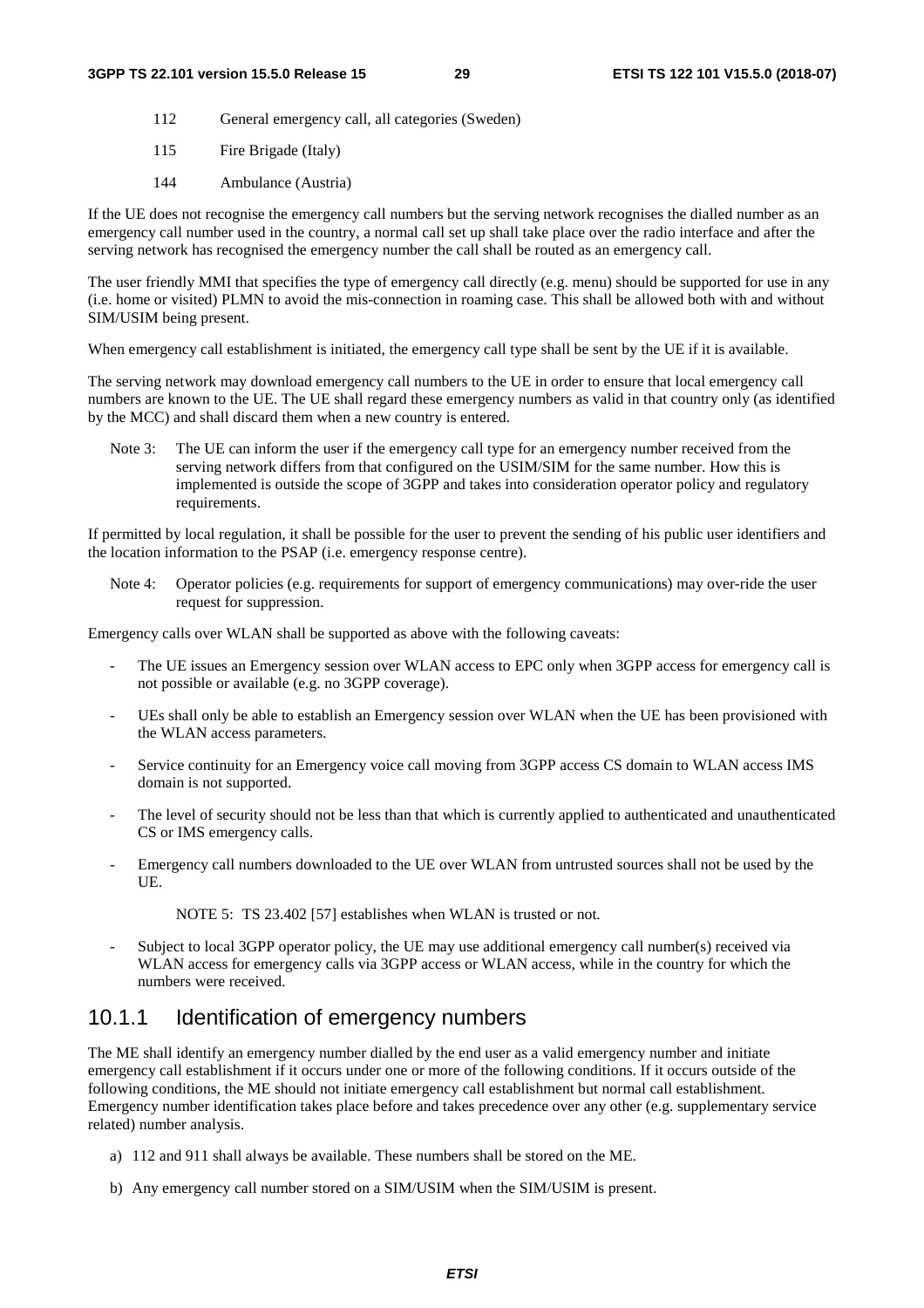- c) 000, 08, 110, 999, 118 and 119 when a SIM/USIM is not present. These numbers shall be stored on the ME.
- d) Additional emergency call numbers that may have been downloaded by the serving network when the SIM/USIM is present.

#### 10.1.2 Domains priority and selection for UE attempts to emergency call

#### 10.1.2.1 Voice and GTT only

A UE that is connected to a domain in which it is possible for the UE to make non emergency calls using the particular media requested by the user, shall use that domain to attempt an emergency call unless serving network policy (based on regulatory requirements and operator needs) requires the UE, including an unauthenticated UE, to attempt the emergency call on a specific domain first.

If the UE is connected to more than one domain in which it is possible for the UE to make non emergency calls using the particular media requested by the user, the UE shall attempt an emergency call on the same domain it would use to originate a non-emergency call using the same media unless serving network policy (based on regulatory requirements and operator needs) requires the UE, including an unauthenticated UE, to attempt the emergency call on a specific domain first.

In the case where an emergency call attempt by a UE fails, the UE should automatically make a second attempt on the other domain if the UE supports it.

If the user aborts the emergency call setup during the subsequent automatic attempt and immediately tries to set up an emergency call again, then the UE shall immediately attempt in the domain in which the user aborted the emergency call.

#### 10.1.2.2 Other media

The following applies in addition to 10.1.2.1.

If an emergency call attempt that includes a request for both (i) voice and/or GTT and (ii) other media cannot be supported or fails in all connected access types in the PS CN domain, the UE shall attempt the emergency call in the CS domain if available and shall only include the request for voice and/or GTT.

#### 10.1.3 Call-Back Requirements

Subject to local/regional regulations the network shall support a call-back from a PSAP.

It shall be possible to supply the user's Directory Number/MSISDN/SIP URI as the CLI to the PSAP to facilitate callback. The CLI used on call-back shall allow the PSAP to contact the same terminal that originated the emergency call.

If the incoming call can be identified by the core network as a call-back to an emergency call (i.e. coming from a PSAP) then supplementary services at the terminating party shall be handled as described in TS 22.173 [40] for Multimedia Telephony (e.g. Communication Diversion, Communication Hold, Communication Barring).

Note: There is no specific callback requirement for CS supplementary services.

A call-back may be attempted for a period of time defined by local regulations after the emergency call release. In case of a UE in limited service state, call-back is not required.

### 10.2 Emergency calls in the CS CN Domain

A CS CN Domain shall support the emergency call teleservice as defined in 3GPP TS 22.003 [14] (TS12).

If a UE supports TS11(Telephony)[14], then it shall also support TS12(Emergency Calls)[14]. It shall be possible to set up emergency calls initiated by an emergency call number.

### 10.3 Emergency Calls in the PS CN Domain

Without the IM CN subsystem, emergency calls are not supported in the PS CN domain.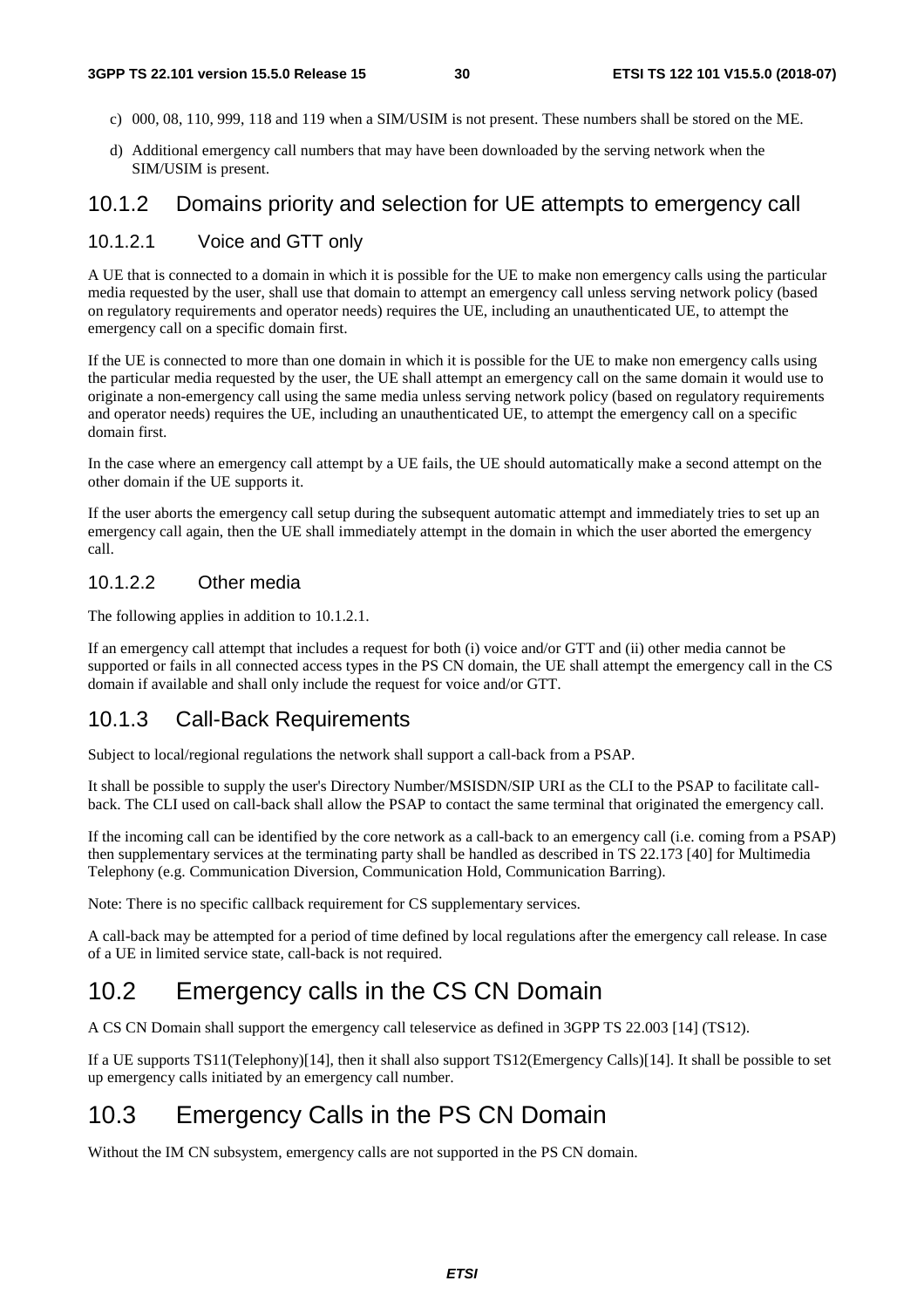# 10.4 Emergency calls in the IM CN subsystem

#### 10.4.1 General

The IM CN subsystem shall support IMS emergency calls. It shall be possible to set up emergency calls initiated by an emergency call number.

If a UE supports IMS Multimedia Telephony service with speech media as specified in TS 22.173 [40] via an access network, then it shall also support IMS emergency calls via that access network.

Subject to the regulatory requirement, the IM CN subsystem shall be able to unambiguously identify each emergency service defined in the national numbering plan for the country in which the UE is located.

In accordance with national regulations for where the subscriber is located, if the UE does not recognise a dialled number as an emergency call number but the IM CN where the subscriber is located does recognise the dialled number as an emergency call number (e.g. a number used in the local emergency numbering plan) then the call shall be routed as an emergency call indicating the type of emergency service to the correct PSAP. Subject to operator setting the call may be prioritized.

Note 1: The above does not preclude the network rejecting the call and requesting the UE to setup a new emergency call to the same emergency service.

Emergency calls may be initiated using a private numbering plan [49].

Note 2: There can be an overlap between the private numbering plan of a hosted enterprise and the public numbering plan, which makes translation of emergency numbers necessary.

Emergency calls may be initiated by a service when requested by the user.

- Note 3: It is not intended to enable automatic setup of emergency calls.
- Note 4: Only speech and GTT-IP [47] media are supported, when required per subclause 10.1, for emergency services towards a CS PSAP.

An emergency call shall take precedence over any other services a UE may be engaged in, if required by local regulation.

Emergency calls from an unauthenticated UE (as far as the IM CN is concerned) shall be supported by the IM CN subsystem, if required by local regulation.

Subject to regulatory requirements, when UEs must be authenticated, both the network and the UE shall support the same authentication and security methods that are used for non-emergency sessions.

#### 10.4.2 IMS Multimedia Emergency Sessions

#### 10.4.2.1 General

For IMS emergency calls towards IP PSAPs, other media types may be supported by the UE and the IMS, subject to regulatory requirements.

The media types that may be supported during an IMS MES include:

- Real time video (simplex, full duplex), synchronized with speech if present;
- Session mode text-based instant messaging;
- File transfer;
- Video clip sharing, picture sharing, audio clip sharing;
- Voice; and
- Real-Time Text.

Note 1: An IMS MES need not contain voice or Real-Time Text .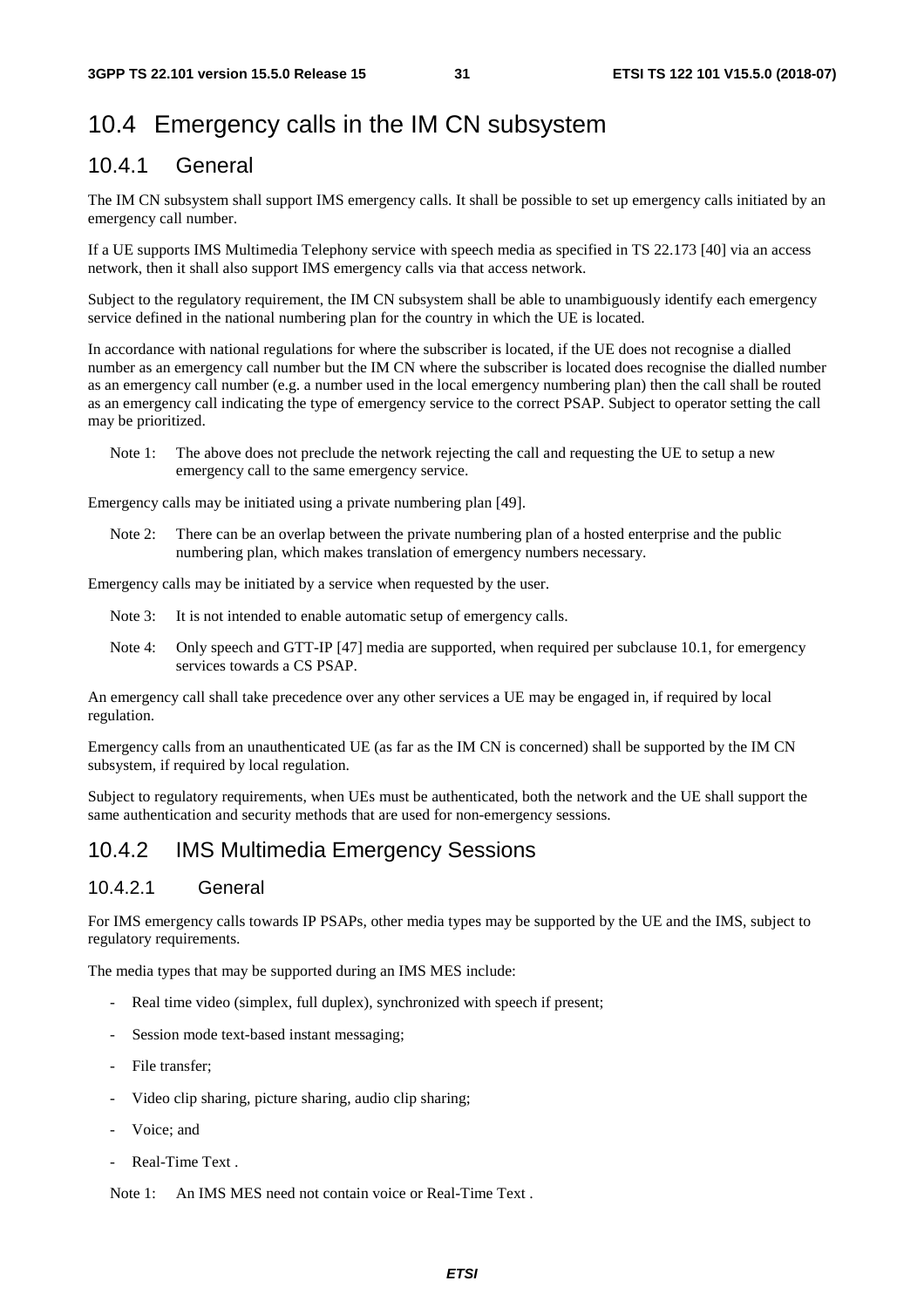To avoid interworking issues, a UE and IMS that supports text based instant messaging shall support a common session mode text-based instant messaging protocol.

IMS MES does not include support for legacy store and forward messaging such as the Short Messaging Service (SMS).

Calls from non-human associated devices (e.g. fire alarms) are outside the scope of this specification.

Adding, removing and modifying individual media to/from an IMS MES shall be supported.

An IMS MES is not a subscription service. A UE capable of IMS emergency calls and capable of supporting the other media types should also be able to support initiation of an IMSMES.

An IMS MES from an unauthenticated UE (as far as the IM CN is concerned) shall be supported by the IM CN subsystem, if required by local regulation.

IMS MES shall be supported by UEs that are subject to service restrictions, e.g. for UEs camping on a cell in a forbidden PLMN or in a forbidden LA (see 3GPP TS 22.011 [11]), or on a CSG cell without the subscriber being a member of that CSG (see 3GPP TS 22.220 [48]). Such IMS MES shall be accepted by the network if required by local regulation.

An IMS MES shall support providing the location of the UE, in a manner similar to IMS emergency voice calls.

An IMS UE that supports IMS MES shall identify an emergency number dialled by the end user as a valid emergency number utilizing the same mechanisms as used for IMS emergency voice calls as defined in subclause 10.1.1.

Note 2: This capability supports the general public, including facilitating emergency communications by individuals with disabilities (e.g. persons who are deaf, deaf-blind, hard of hearing, or have a speech disability).

An originating network and UE may support some or all of these other media types, and support of any specific media by an originating network or UE may be subject to regulatory requirements.

Voice call continuity per clause 21 shall be supported when a UE with an active IMS MES with voice and other media moves out of IMS voice coverage and voice call continuity is supported by the UE and network. The remaining media (i.e. voice call) then becomes a CS emergency call e.g. TS12 call for 3GPP systems as defined in 3GPP TS 22.003 [14].

Other media shall be dropped when a UE with an active IMS MES moves out of IMS voice coverage, irrespective of whether or not there is an active voice session.

#### 10.4.2.2 UE Requirements

When IMS MES are supported by the UE, the following apply:

- An IMS UE that supports IMS MES shall also support IMS emergency voice calls.
- Once a UE is aware that an IMS MES has been initiated, the UE shall be able to (subject to user configuration) avoid drawing unnecessary attention to the user (e.g., playing audible tones or flashing brightly) and should confirm this to the user in as private a manner as is reasonable e.g. using text on the screen or audio if headphones are already connected. UE behaviour in an IMS MES may need to be different relative to the normal configuration.
- The UE should clearly differentiate IMS emergency session-mode text based instant messaging from IMS nonemergency session-mode text based instant messaging on the user display.
- The IMS UE supporting video transfer during an IMS MES should be able to deliver recorded media in a form that allows progressive playback. (It is desirable that all pre-recorded media sent during an emergency session be progressively viewable.)
- When an IP PSAP attempts to add additional media to an existing IMS MES, the user shall be made aware of this. When additional media is requested by the PSAP, the user shall be able to permit or deny it.
- The UE shall provide an indication to the user for each requested media, whether it was successfully or unsuccessfully established.
- Further notifications of added and removed media shall be indicated to the user while the IMS MES is active.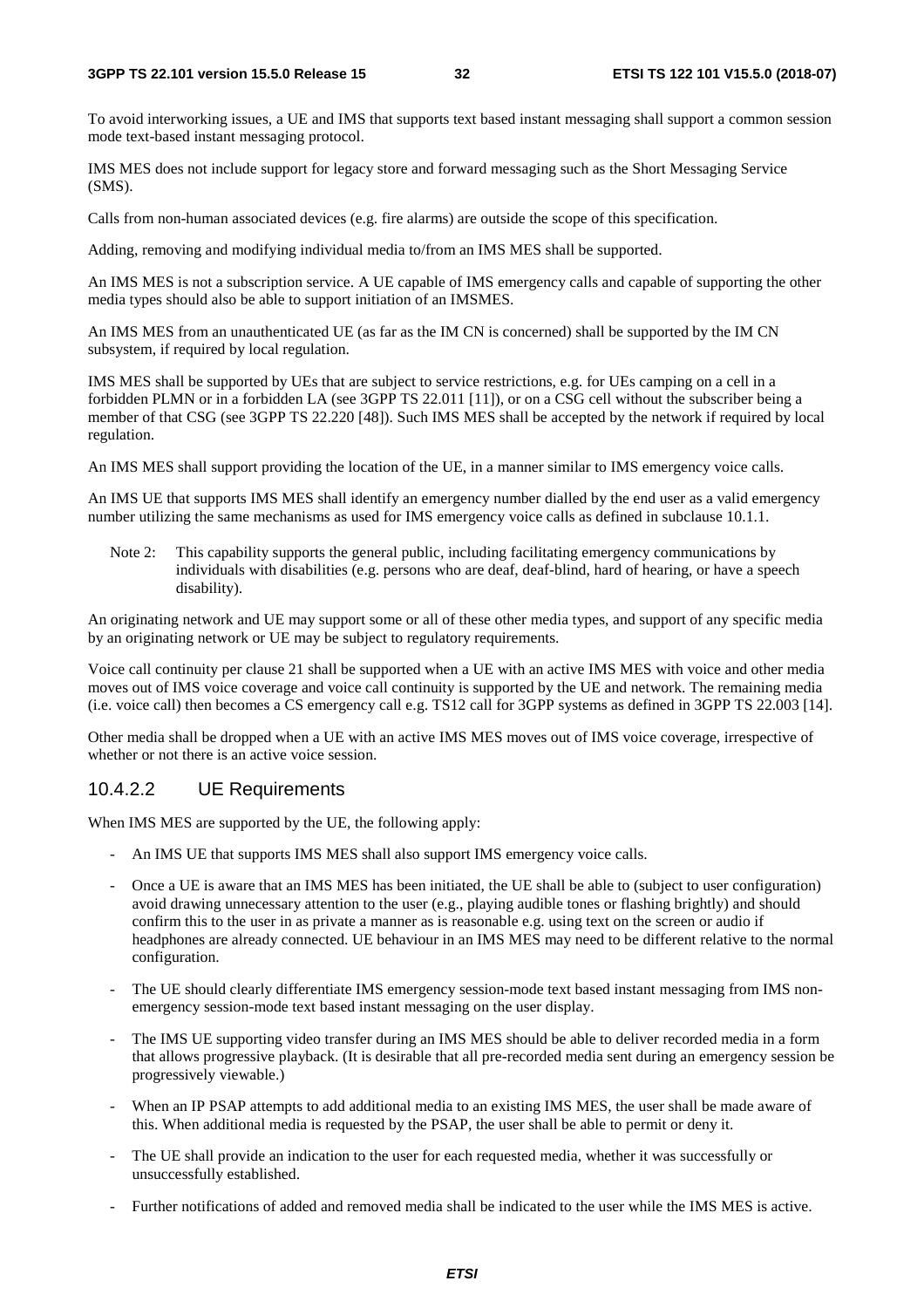- If none of the media requested by the UE is successfully established, the IMS MES will fail and an IMS MES failure indication shall be provided to the user.
- In handover of an IMS MES where other media is dropped when IMS MES is not supported, the UE shall indicate to the end user that the other media is not supported in this area.

The following requirements for IMS emergency voice calls also apply when an IMS MES is supported by the UE:

- An IMS UE that supports IMS MES shall indicate to the network that the call is an IMS emergency call as is done for an IMS emergency voice call.
- An IMS UE that supports IMS MES shall be able to receive an IMS call-back from a PSAP per clause 10.1.3 with voice, GTT or other media per clause 10.4.2.1.
- An IMS UE that supports MES shall utilize the same trust and security mechanisms for the other media as utilized for an IMS emergency voice call.
- When roaming, a UE shall originate an IMS MES in the serving network in the same manner as for IMS emergency voice calls.

#### 10.4.2.3 Originating Network Requirements

When an IMS MES is enabled by the originating network, the following apply:

- Other media shall only be supported in packet-based networks that support IMS emergency voice calls.
- The originating network shall deliver all media to the same IP PSAP throughout the duration of the IMS MES.
- The network shall indicate to the UE, for each requested media, whether it was successfully or unsuccessfully established.
- Further notification of added and removed media shall be provided to the UE while the IMS MES is active.
- If none of the media requested by the UE is successfully established, the IMS MES will fail and an IMS MES failure indication will be provided to the UE.

The following requirements for IMS emergency voice calls also apply when IMS MES is supported by the network:

- Subject to regional regulatory requirements, the network shall be able to authenticate the UE using the same procedures as for IMS emergency voice calls.
- The originating network shall provide the capability to enable an IMS UE supporting IMS MES to obtain local emergency numbers or other emergency address(es) (e.g. destination address) utilizing the same mechanism as used for IMS emergency voice calls.
- An IMS MES shall be provided in the local serving network.
- For an IMS MES, any kind of emergency addressing (e.g. SIP URIs, Tel URIs) and special indications for emergency sessions shall be treated in the same manner as IMS emergency voice calls.
- The originating network should detect all IMS MESs regardless of the UE emergency call indication. According to operator policy, the originating network may either inform the UE to enable re-origination as an IMS MES or support origination of the initial call.
- The originating network shall be responsible for routing the IMS MES towards the appropriate PSAP (e.g., based on emergency service type, location, or policy).
- The network shall be able to provide integrity protection, and/or privacy for other media similar to that provided for IMS emergency voice calls.
- An IMS MES shall utilize the same priority mechanisms as IMS emergency voice calls.
- Detailed log records of the IMS MES shall be generated by the originating network in a similar manner to IMS emergency voice calls and subject to regulatory requirements.
- All media content within the IMS MES shall be carried with an indication of the source, in a similar manner as for IMS emergency voice calls.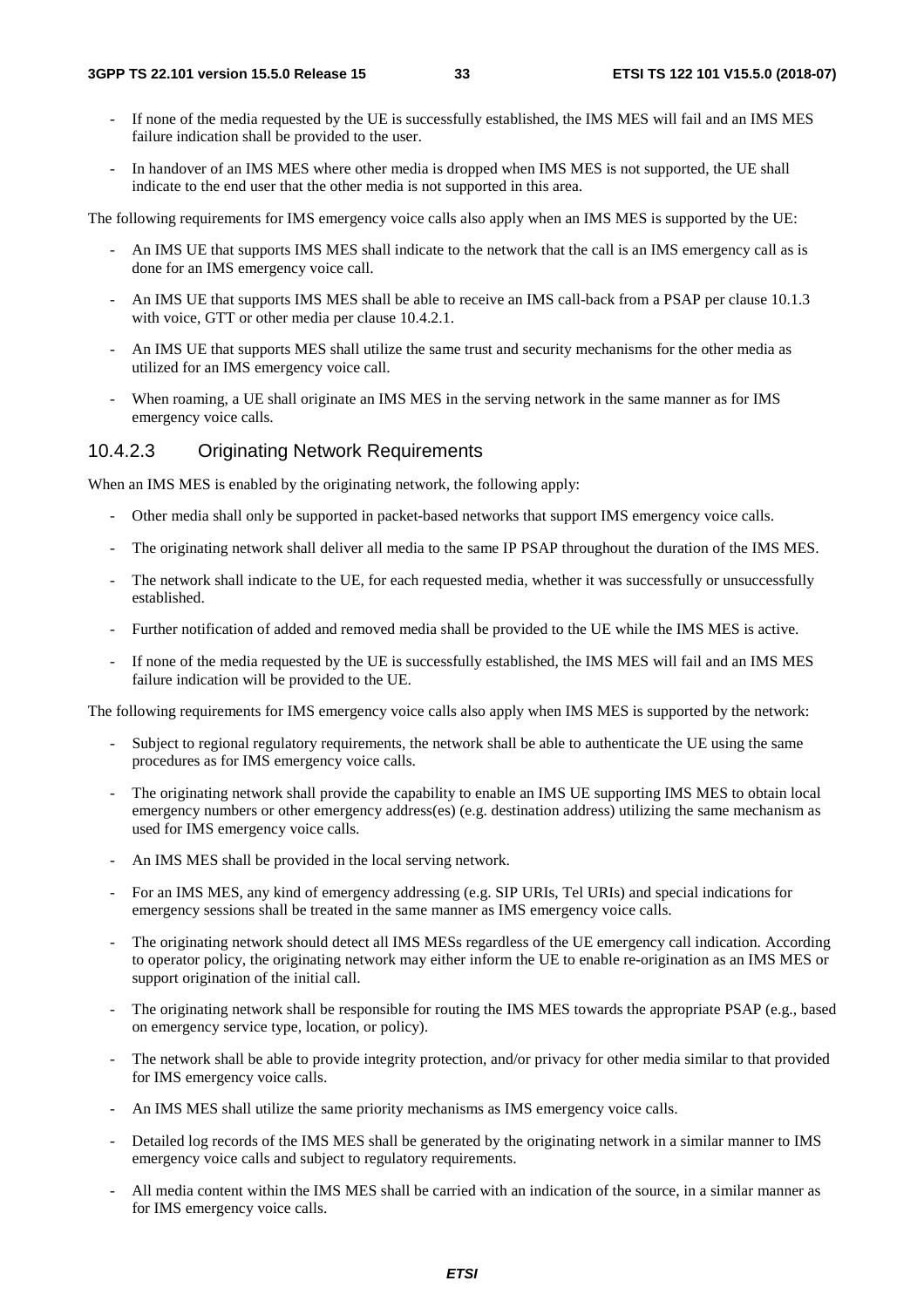### 10.5 Void

# 10.6 Location Availability for Emergency Calls

National regulations may require wireless networks to provide the emergency caller's location. This requirement typically overrides the caller's right to privacy with respect to their location being revealed, but remains in effect only as long as the authorities need to determine the caller's location. The interpretation of the duration of this privacy override may also be different, subject to national regulation. For example, some countries require location to be available from the wireless network only while the call is up, while others may allow PSAP's to unilaterally decide how long the location must be made available.

Therefore, the requirement for providing location availability is to allow the network to support providing a mobile caller's location to the authorities for as long as required by the national regulation in force for that network.

Note: See TS 22.071 [44] for location service requirements on emergency calls.

#### 10.7 Transfer of data during emergency calls

Emergency calls may be supplemented with emergency related data [1]. Typically this data enables the accurate geographic location of a manually or automatically activated emergency calling device e.g. an in vehicle system (IVS), to be provided to the Public Safety Answering Point (PSAP).

The following requirements apply to UEs designed to be able to perform eCalls and to networks supporting eCall:

- The data may be sent prior to, in parallel with, or at the start of the voice component of an eCall.
- Should the PSAP request additional data then this may be possible during the established eCall.
- The realisation of the transfer of data during an eCall shall minimise changes to the originating and transit networks.
- Both the voice and data components of the eCall shall be routed to the same PSAP or designated emergency call centre.
- The transmission of the data shall be acknowledged and if necessary data shall be retransmitted.
- The UE shall indicate at call setup if the emergency call will carry supplementary data, i.e. is an eCall.

UEs designed to be able to perform eCalls and configured to only perform eCalls (eCall only mode) shall comply with the following additional requirements:

- The UE shall not perform mobility management procedures, including registration on a PLMN, except when attempting to initiate and during an eCall, or to initiate a test or reconfiguration of the terminal upon request from the user.
- For UEs that have the ability to be called back by the PSAP, the UE shall be capable to continue mobility management procedures for a limited duration following the termination of the eCall.
- The UE shall contain an USIM application.
- In the case where the user subscribes to other services provided by the PLMN, it shall be possible for the network operator to reconfigure the UE so that it can access the subscribed services.
- It shall be possible for the user of the UE to change network operator/service provider (i.e. to use a different USIM) or for the subscriber to modify the existing subscription used with the UE.
- It shall be possible for the UE upon request from the user to initiate a call to an operator designated nonemergency MSISDN for the purpose of accessing test and terminal reconfiguration services.

Additional national and regional requirements are as specified in Annex A.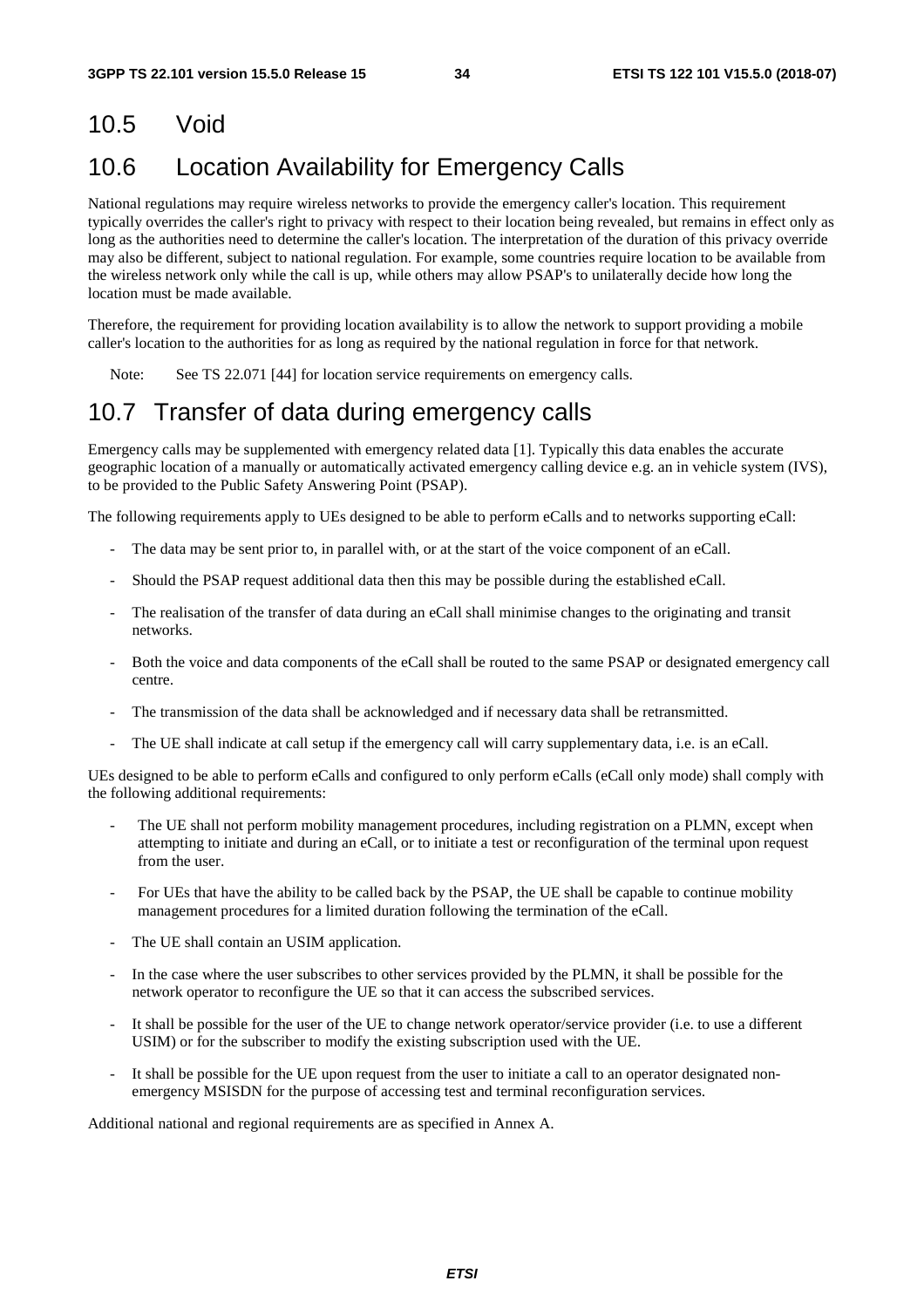# 10.8 Supplementary service interaction during emergency calls

Supplementary services that interrupt or divert the media path between a PSAP and the end device shall be handled as specified in TS 22.173 [40] (e.g. Communication Hold) for Multimedia Telephony. No such Supplementary Services are applicable to CS Emergency Calls (TS12) according to TS 22.004 [5].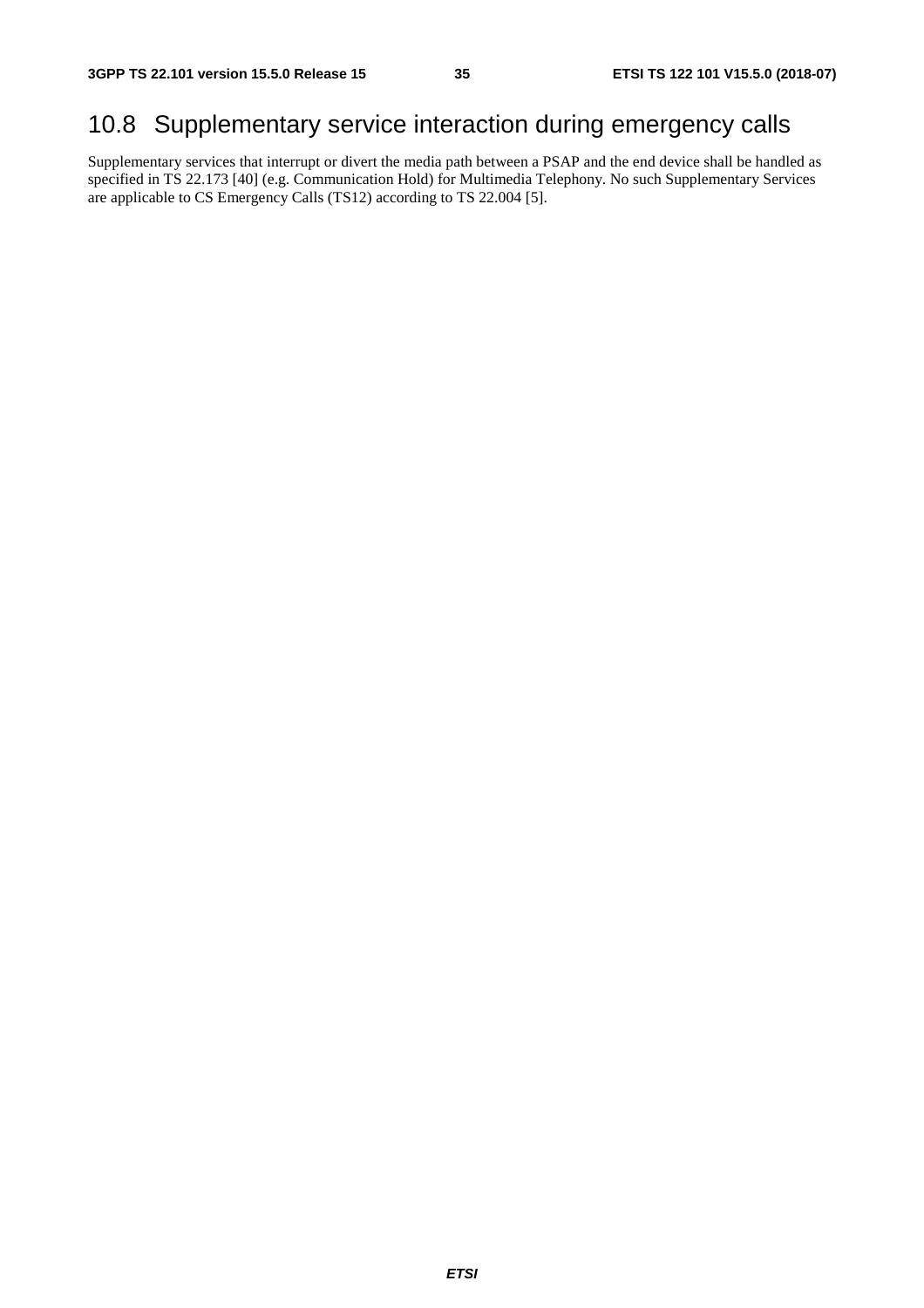# 11 Numbering principles

The following network addressing schemes listed below shall be supported at the relevant domains:

- E.164.
- E.168.
- E. 212
- X.121
- Internet (including e.g. IP address, SIP URI).

### 11.1 Number portability

### 11.1.1 Requirements for CS CN domain

Some numbering schemes shall be fully independent of the supporting serving network and the home environment, allowing users to transfer this number to another home environment. For further information see 3GPP TS 22.066 [7].

An MSISDN shall be allocated to each new user at the start of a subscription. This number may be allocated from one of several numbering domains. For example:

- home / serving environment numbering scheme;
- national numbering scheme;
- regional numbering scheme;
- global numbering scheme.

A user shall be able to move subscription from one home environment to another without changing the MSISDN provided that the new home environment offers service in the same geographic domain. It is envisaged that home environment s will be able to allocate MSISDNs from each of these domains as required.

#### 11.1.2 Requirements for PS CN domain

None identified.

#### 11.1.3 Requirements for IM CN subsystem

It shall be possible to offer number portability for E.164 numbers within IM CN subsystem. For further information see 3GPP TS 22.066 [7].

### 11.2 Evolution path

Since 3GPP specifications aim to be aligned with IMT-2000, a primary goal in numbering is the provision of global user numbering in line with steps taken by the ITU - SG2.

The numbering scheme and network implementation chosen shall allow for international/global evolution.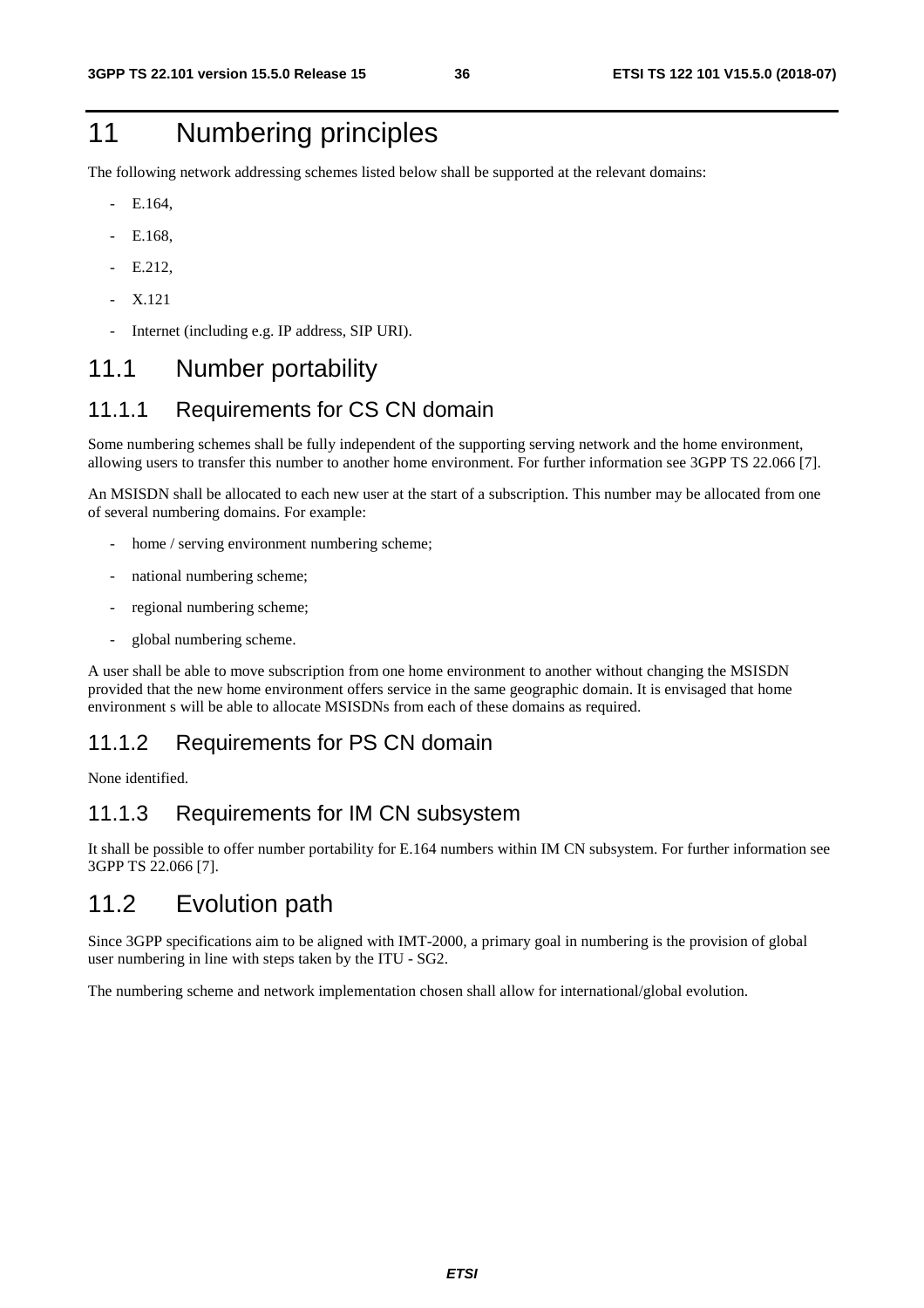- 11.3 Void
- 11.4 Void
- 11.5 Void

### 11.6 Private numbering

A user may wish to use private numbers for the purposes of calling frequent numbers. Therefore there is a requirement for the use, by the user, of Private Numbering Plans (PNPs). These schemes may belong to the user himself, to a home environment or a third party.

### 11.7 Numbering schemes

#### 11.7.1 Multiple numbering scheme

The standards shall support the possibility of allowing the bearer service associated with an MT call to be implicitly defined by the destination MSISDN, for example to use a different MSISDN to establish voice, fax or data . It will be possible for multiple MSISDNs to be associated with a single subscription.

### 11.7.2 Single numbering scheme

The standards shall support the possibility of allowing MT calls of different bearer types ( e.g. voice, fax, data) to be routed to a single MSISDN. It is recognised that the implementation of this may depend on the availability of bearer information associated with an incoming call from the adjoining transit network. In particular the standards will support this possibility in the case of an adjoining ISDN transit network.

#### 11.7.3 Additional numbers

The 3GPP system shall support the possibility to assign an additional MSISDN, in addition to the original MSISDN, to a user with a connection to the PS CN domain. If this additional MSISDN is available it shall be used for correlation of CS and IMS in voice call and service continuity as well as IMS Centralized Service. In this case the original MSISDN may be used for charging and OA&M purposes and forwarded to the PS gateway to other packet data networks.

### 11.8 Optimal routing

The implementation of the numbering scheme used shall allow for optimal routing; i.e. routing shall not take place simply on the number dialled.

See 3GPP TS 22.079 [8] for some scenarios for the CS CN domain. Optimal routing for IP services is supported by the All-IP Network [42].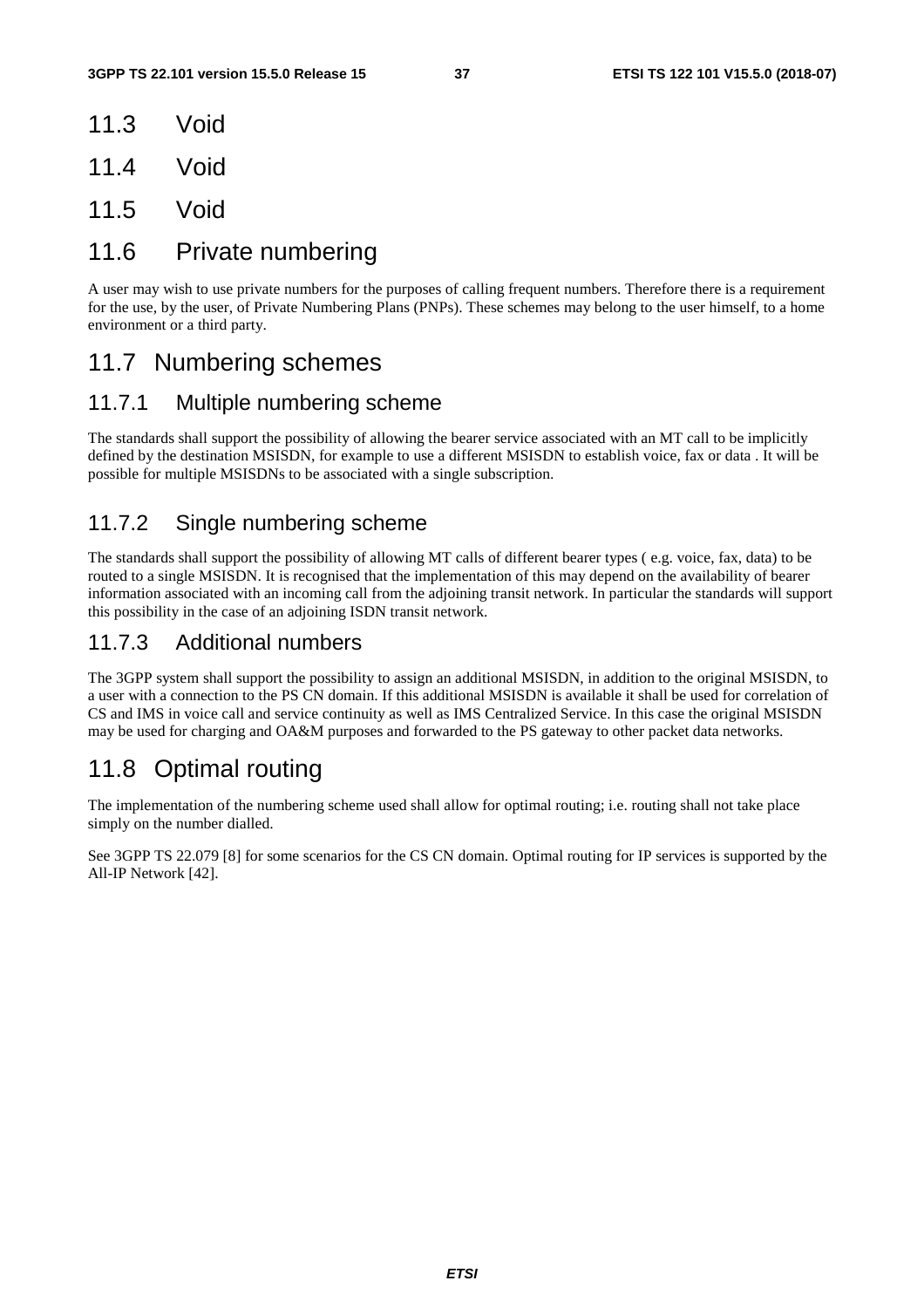# 11a Identification Requirements

### 11a.1 Subscriber Identification

In 3GPP the identity of a subscriber is encoded in a identity module application which is contained on a UICC or on a GSM SIM card. The UICC or GSM SIM card is a removable component of the User Equipment. Three types of identity modules are used in the 3GPP system:

- Universal Subscriber Identity Module (USIM)
- IMS Subscriber Identity Module (ISIM)
- Subscriber Identity Module (SIM) according to GSM

General requirements:

- In the 3GPP system each subscriber shall be uniquely identifiable.
- The serving networks shall be able to authenticate any subscriber that roams onto their network
- If a UE, that is registered on the serving network, contains a GSM SIM card or a UICC containing a identity module application, the serving network shall be able to identify the associated home PLMN.

Note 1: UE support of GSM SIM is optional.

Note 2: See the chapter (USIM, UICC and Terminal) of the present specification for a reference, which GSM phase SIMs need to be supported by the network.

### 11a.2 Terminal Identification

It is a requirement that the terminal can be uniquely identified by the home environment and serving network. This shall require a terminal identity scheme which uniquely identifies each terminal, see 3GPP TS 22.016[12].

### 11a.3 Home Environment / Serving Network Identification

Home / serving environments need to route communication to the current location of the user. This shall require a identity scheme which uniquely identifies the serving environment and shall be used for routing purposes.

# 11a.4 Serving Environment / Mobile Virtual Network Identification

A mobile virtual network operator (MVNO) is a service provider that does not have its own radio access network, but resells wireless services, typically under their own brand name, using the network of a host PLMN operator.

It should be possible to uniquely identify subscribers belonging to a particular MVNO.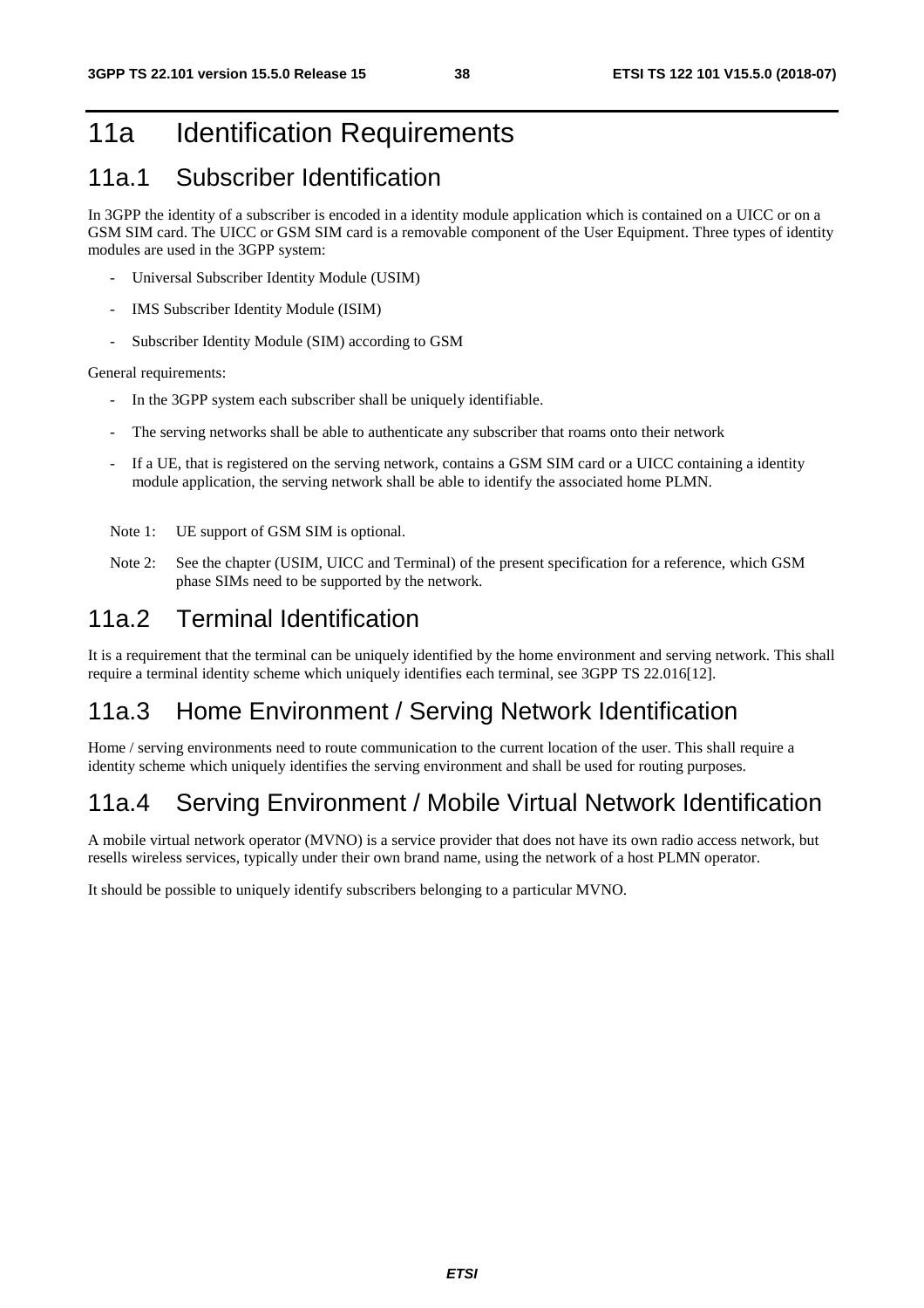# 12 Human Factors and user procedures

The User Interface (MMI) from the end-user's point of view should be as flexible as possible while still meeting the general service requirements. In addition it should be capable of being updated so as to meet new services which are still to be envisaged.

In general the following principles should be encompassed:

- activation of services should be as simple as possible with minimum input expected from the user;
- feedback, to the user from the various services, should be meaningful;
- any error recovery procedures provided should be simple to understand and execute.
- input from the user and information to the user should be provided in alternative selectable modes in order to match user capabilities, preferences and situation.

However, a detailed specification for the User Interface shall not be defined. In particular given the global nature of the third generation systems, for different regions of the world, different criteria will determine the implementation of the User Interface. Also it is unlikely that there will be a single common handset which will meet all the service requirements and therefore a common User Interface would be impractical.

Given the flexibility of the services, there should be a wide range of User Interface possibilities. These possibilities include simple terminals with a single on/off button through to complex terminals providing support to hearing/visually impaired users.

Control of CS CN Domain supplementary services (3GPP TS 22.004 [5]), may use MMI procedures specified in 3GPP TS 22.030 [6] and existing MMI related UE features (Annex A) may also be used. In particular the following features are highly desirable for uniform UE implementation where appropriate:

- Mapping of numeric keys to European alphabetic keys to ensure compatible mnemonic dialing as defined in 3GPP TS 22.030 [6],
- "+" key function to enable one key international access as defined in Annex A
- Structure of the MMI as described in 3GPP TS 22.030 [6]
- Presentation of IMEI (International Mobile Equipment Identity) as defined in 3GPP TS 22.030 [6].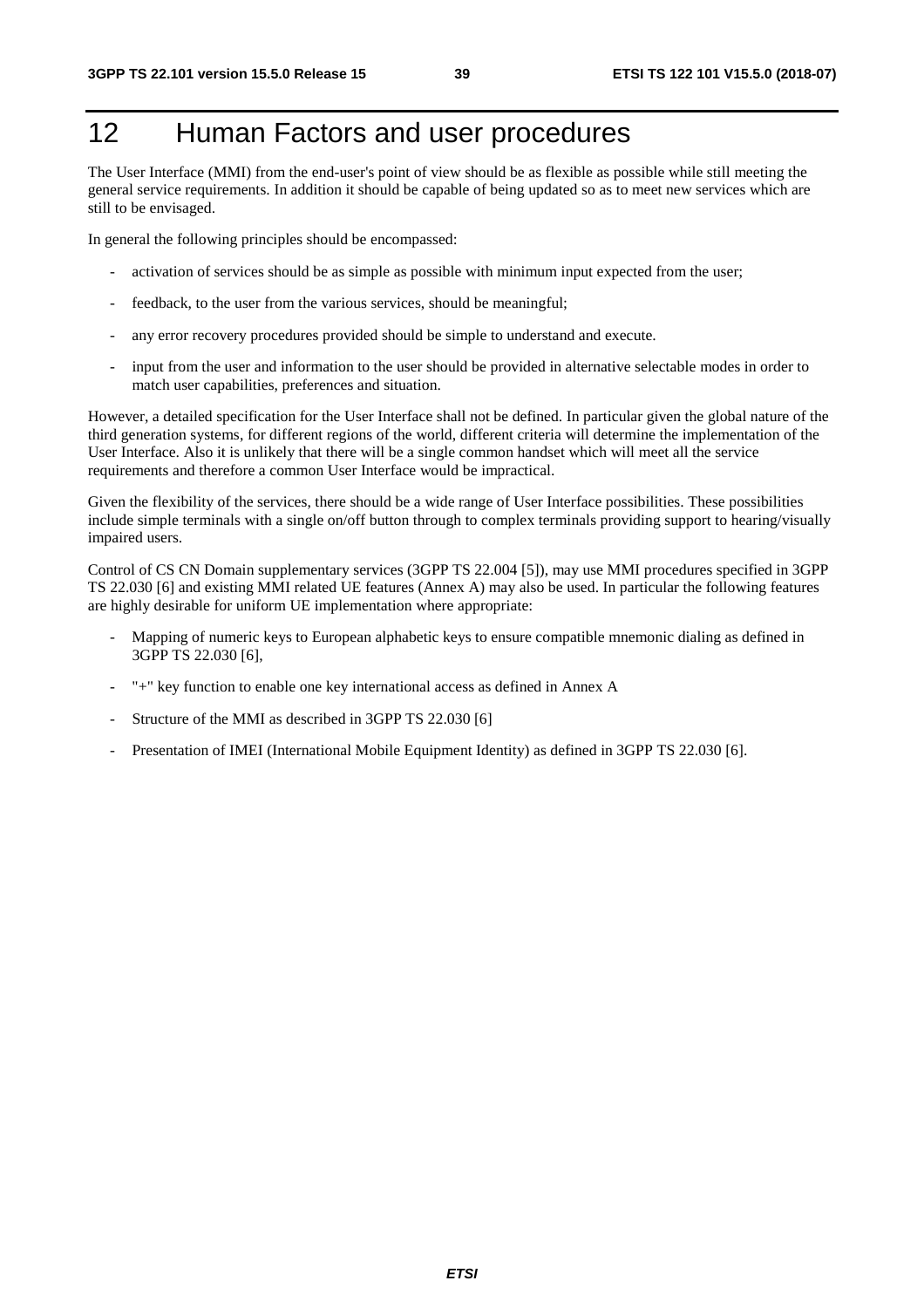# 13 UICC, USIM and Terminal

This clause defines the functional characteristics and requirements of the User Service Identity Module (USIM) and ISIM (IM Services Identity Module). The USIM/ISIM are applications residing on a UICC.

### 13.1 The USIM/ISIM and User Profiles

#### 13.1.1 The USIM

Every USIM shall have a unique identity and shall be associated with one and only one home environment.

It shall be possible for a home environment to uniquely identify a user by the USIM.

The USIM shall be used to provide security features.

For access to services, provided by PS or CS CN domains, a valid USIM shall be required. Optionally, SIM according to GSM phase 2, GSM phase 2+, 3GPP release 99, 3GPP release 4 specifications may be supported.

The USIM shall be able to support SIM Application Toolkit as specified in 3GPP TS 22.038 [3].

The USIM shall reside on a UICC. USIM specific information shall be protected against unauthorised access or alteration.

It shall be possible to update USIM specific information via the air interface, in a secure manner.

Access to the IMS services shall be possible using the USIM application in the event of no ISIM being present on the UICC. If an ISIM is present on the UICC it shall be used to access the IMS.

It shall be possible to store provisioning parameters on the USIM according to DM specifications [37].

It should be possible to store provisioning parameters on the USIM according to CP specifications [38].

 It shall be possible for the network operator to configure the USIM to indicate (through personalisation and OTA) whether provisioning parameters according to DM specifications or provisioning parameters according to CP specifications shall be used.

Note: To avoid misoperation of the UE in a mixed provisioning environment e.g. during a transition phase when both CP and DM clients are present in the UE, the CP parameters on the USIM can be read first. If DMinformation is present (provisioned OTA in the CP parameters.), then use DM, otherwise use CP.

Annex A describes a number of features that may optionally be supported by the UE and thus USIM.

#### 13.1.2 User Profiles

It shall be possible for a user to be associated with one or a number of user profiles, which the user can select and activate on a per call basis. The user profile contains information which may be used to personalise services for the user.

It shall be possible for one or more user profiles associated with the same user to be active simultaneously so that the user may make or receive calls associated with different profiles simultaneously. Activation of profiles shall be done in a secure manner, for example with the use of a PIN.

For terminating calls the correct profile shall be indicated by the user address used (e.g. MSISDN, SIP URI), each profile will have at least one unique user address associated with it. For originating calls the user shall be able to choose from the available profiles, the appropriate one for the call. A profile identity will need to be associated with the call for accounting and billing purposes. User profile identities need not be standardised but a standardised means is required for indicating that a particular profile is being used.

Simultaneous use of the same user profile on multiple terminals for the same type of service shall not be allowed.

User profiles associated with different home environments shall not share the same user address.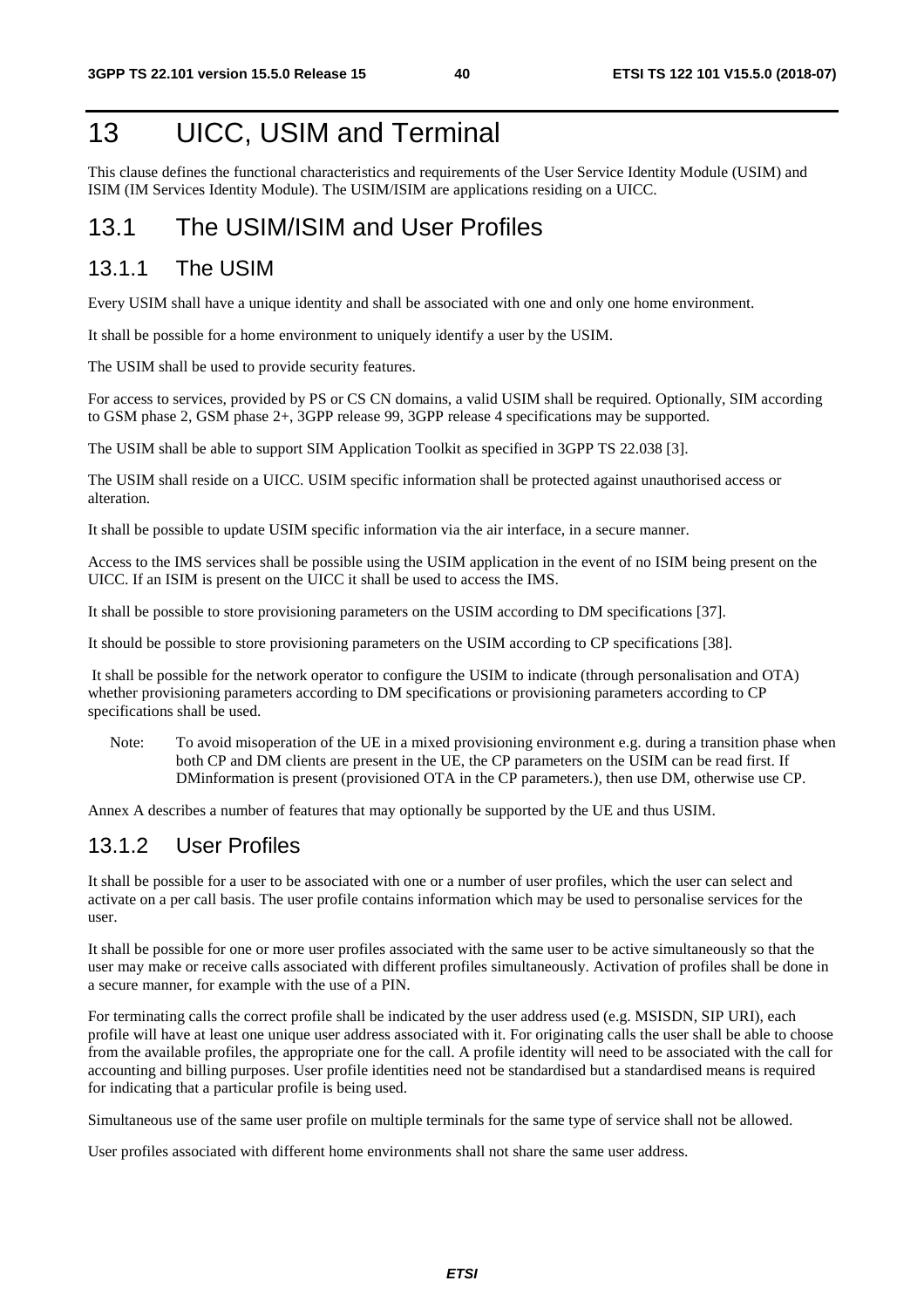#### 13.1.3 UICC usage in GERAN only Terminals

In Release 5 and later, terminals supporting only GERAN shall support USIM.

Note: It is strongly recommended that manufacturers implement SIM support on GERAN only terminals until the population of SIMs in the market is reduced to a low level.

#### 13.1.4 Multiple USIMs per UICC

The standard shall support more than one USIM per UICC even when those USIMs are associated with different home environments. Only one of the USIMs or the SIM shall be active at a given time. While the UE is in idle mode, it shall be possible for the user to select/reselect one USIM application amongst those available on the UICC. At switch on, the Last Active USIM shall be automatically selected. The Last Active USIM shall be stored on the UICC. By default if there is no Last Active USIM defined in the UICC, the user shall be able to select the active USIM amongst those available on the UICC.

The standard must not prevent the coexistence of USIM applications, each associated with different home environments on the same UICC, so long as the security problems which arise from such a coexistence are solved.

#### 13.1.5 The ISIM

Access to the IMS services shall be possible using an ISIM application.

The ISIM shall be sufficient for providing the necessary security features for the IMS and IMS only.

The ISIM shall reside on a UICC. ISIM specific information shall be protected against unauthorised access or alteration.

It shall be possible to update ISIM specific information via the air interface, in a secure manner.

Note: When accessing IMS over GERAN/UTRAN/EUTRAN or I-WLAN using ISIM, a USIM needs also be present to access the rest of the 3GPP system. Alternatively USIM could be used to access IMS.

### 13.2 The UICC

Characteristics including physical formats of a UICC are defined in TS 31.101[36].

Access to services via 3GPP system with a single UICC shall be possible.

#### 13.2.1 The UICC and Applications other than the USIM or ISIM

It shall be possible for the UICC to host other applications in addition to the USIM or ISIM, see figure 3. Service providers, subscribers or users may need to establish additional data or processes on the UICC. Each application on an UICC shall reside in its own domain (physical or logical). It shall be possible to manage each application on the card separately. The security and operation of an application in any domain shall not be compromised by an application running in a different domain. Applications may need to use their own security mechanisms which are separate to those specified by 3GPP e.g. electronic commerce applications.

Examples of UICC applications are: USIM, ISIM, off-line user applications like UPT, electronic banking, credit service, etc.

Applications should be able to share some information such as a common address book.

It shall be possible to address applications, which reside on the UICC, via the air interface.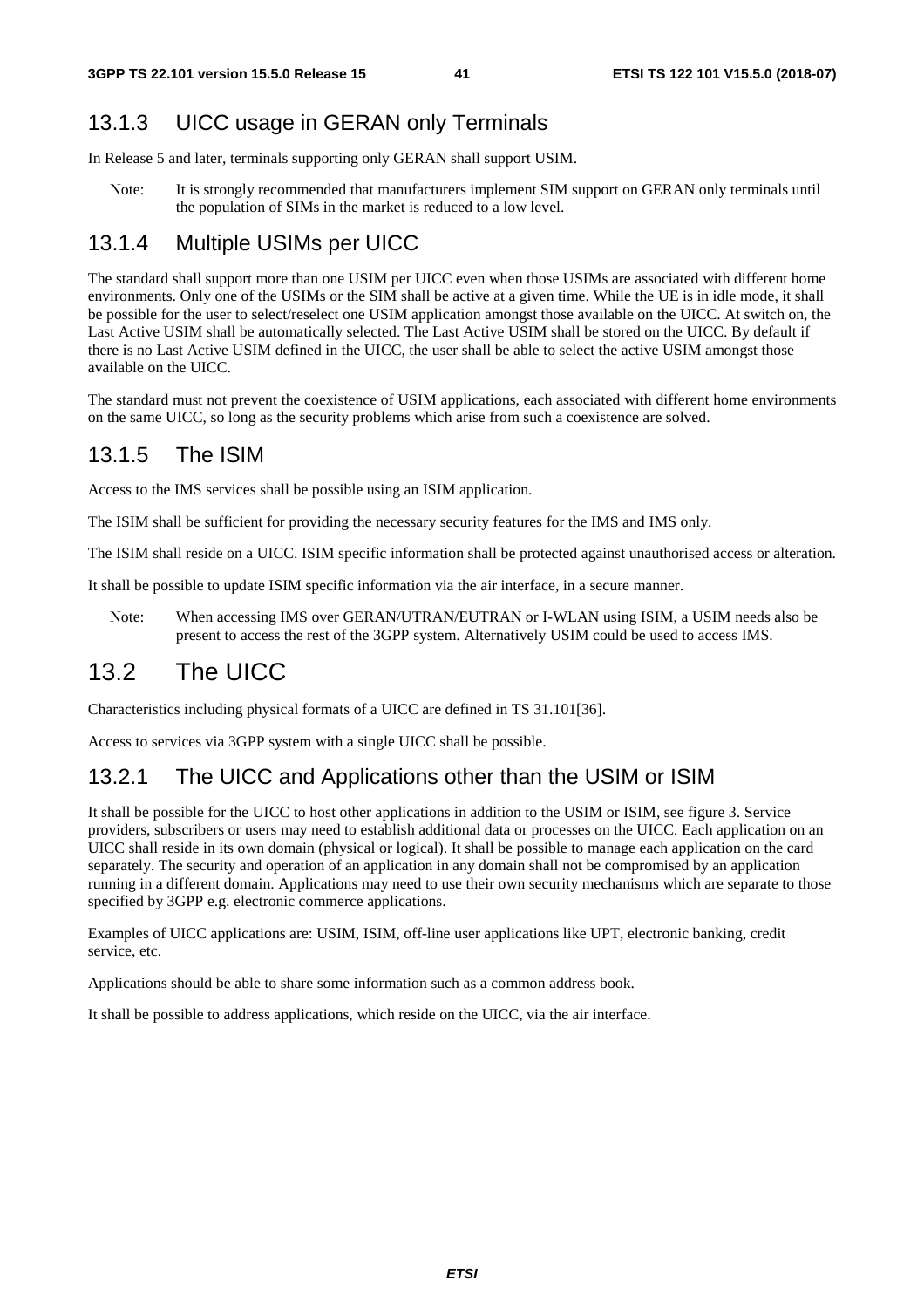

**Figure 3 Example of a Multifunction UICC** 

#### 13.2.1a UICC applications and IMS

UICC applications may make use of IMS functionalities controlled by ME.

Note: This is to allow a UICC application to interact with an Application Server (AS) through IMS. Examples of UICC applications include identity management, banking applications, etc.

#### 13.2.2 Fast Access and Retrieval of Data from UICC

An optional "high speed" interface may be provided between the UICC and the ME.

If provided, this interface shall allow fast access and retrieval of data to support functionalities requiring large amounts of data to be transferred to and from the UICC. Examples include:

- on-card web servers
- rapid access to data stored on the UICC, e.g. phone book, PLMN lists or user data

A UICC/ME interface supporting this "high speed" interface shall be backward compatible with the TS 102 221 interface specified in 3GPP TS 31.101 [36].

### 13.3 Terminals and Multiple UICCs

A single terminal may support the use of multiple UICC (e.g. with applications like USIM and/or banking, credit card,...). Only one UICC shall be active at a time to access a PLMN. In case the active UICC contains more than one USIM, the requirements of 13.1.4 shall apply.

If the UICC with the active USIM is removed from the mobile terminal during a call (except for emergency calls), the call shall be terminated immediately. If the UICC with an active ISIM is removed during an IMS session the IMS session shall be terminated.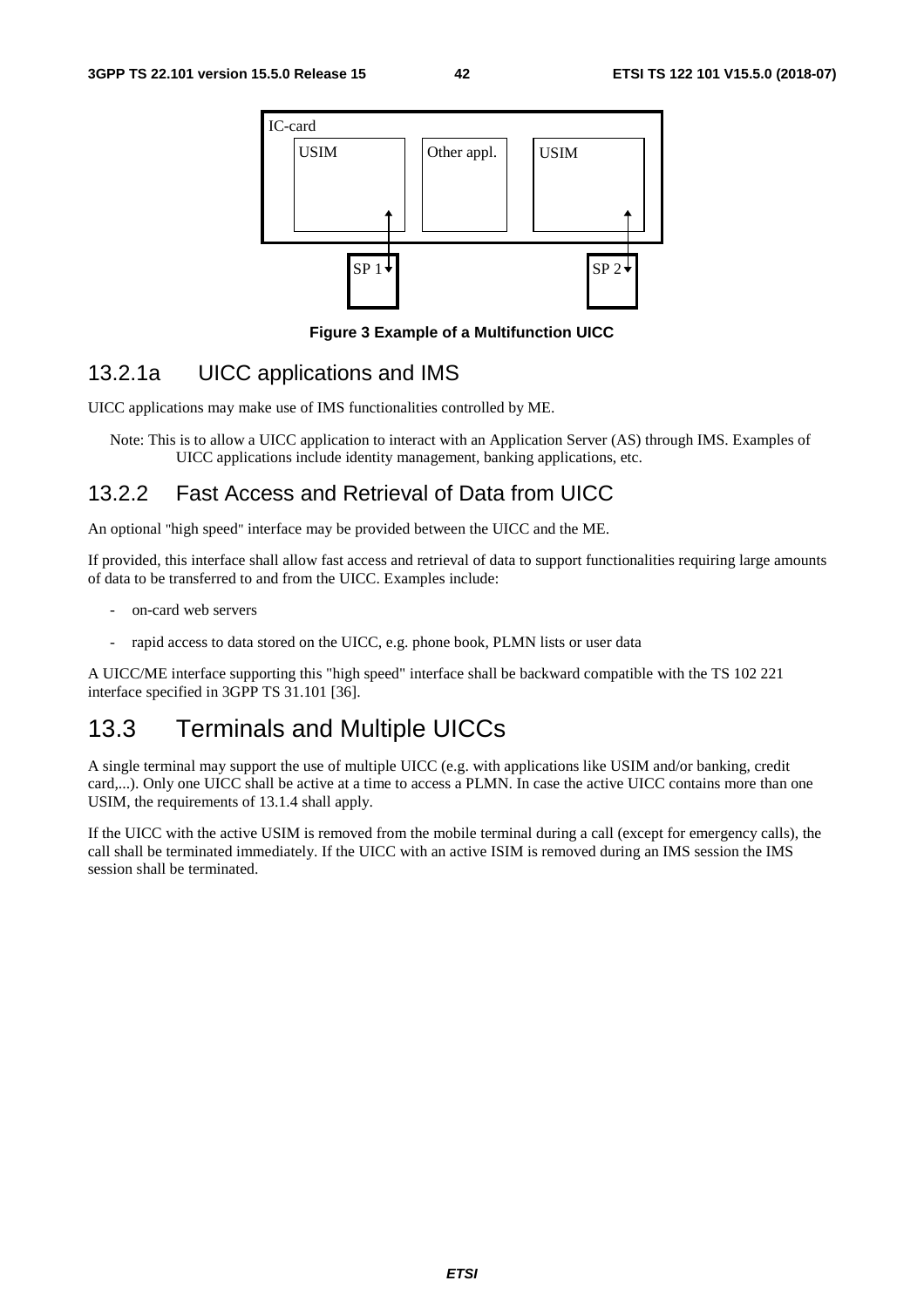# 14 Types of features of UEs

3GPP specifications should support a wide variety of user equipment, i.e. setting any limitations on terminals should be avoided as much as possible. For example user equipment like hand-portable phones, personal digital assistants and laptop computers can clearly be seen as likely terminals.

In order not to limit the possible types of user equipment they are not standardised. The UE types could be categorised by their service capabilities rather than by their physical characteristics. Typical examples are speech only UE, narrowband data UE, wideband data UE, data and speech UE, etc..

In order to enhance functionality split and modularity inside the user equipment the interfaces of UE should be identified. Interfaces like UICC-interface, PCMCIA-interface and other PC-interfaces, including software interfaces, should be covered by references to the applicable interface standards.

UEs have to be capable of supporting a wide variety of teleservices, multimedia services and applications provided in PLMN environment. Limitations may exist on UEs capability to support all possible teleservices, multimedia services and information types (speech, narrowband data, wideband data, video, etc.) and therefore functionality to indicate capabilities of a UE shall be specified.

The basic mandatory UE requirements are:

- Support for USIM. Optional support of GSM phase 2, 2+, 3GPP Release 99 and Release 4 SIM cards [34]. Phase 1, 5V SIM cards shall not be supported. Support for the SIM/ISIM is optional for the UE, however, if it is supported, the mandatory requirements for SIM/ISIM shall be supported in the UE;
- Note 1: There is no Release 5 specification for the SIM, and therefore references to "SIM" apply to earlier releases.
- Note 2: It is strongly recommended that manufacturers implement SIM support on terminals supporting GERAN until the population of SIMs in the market is reduced to a low level.
- Home environment and serving network registration and deregistration;
- Location update;
- Originating or receiving a connection oriented or a connectionless service;
- An unalterable equipment identification; IMEI, see 3GPP TS 22.016 [12];
- Basic identification of the terminal capabilities related to services such as; the support for software downloading, application execution environment/interface, MExE terminal class, supported bearer services.
- Terminals capable for emergency calls shall support emergency call without a SIM/USIM/ISIM.
- Support for the execution of algorithms required for encryption, for CS and PS services. Support for non encrypted mode is required;
- Support for the method of handling automatic calling repeat attempt restrictions as specified in 3GPP TS 22.001 [4]:
- At least one capability type shall be standardised for mobile terminals supporting the GERAN,UTRAN and E-UTRAN radio interfaces.
- Under emergency situations, it may be desirable for the operator to prevent UE users from making access attempts (including emergency call attempts) or responding to pages in specified areas of a network, see 3GPP TS 22.011 [11];
- Ciphering Indicator for terminals with a suitable display;
- The ciphering indicator feature allows the UE to detect that the 3GPP radio interface ciphering (user plane) is not switched on and to indicate this to the user. The ciphering indicator feature may be disabled by the home network operator setting data in the SIM/USIM. The default terminal behaviour shall be to take into account the operator setting data in the SIM/USIM. However, terminals with a user interface that can allow it, shall offer the possibility for the user to configure the terminal to ignore the operator setting data in the SIM/USIM. If this feature is not disabled by the SIM/USIM or if the terminal has been configured to ignore the operator setting data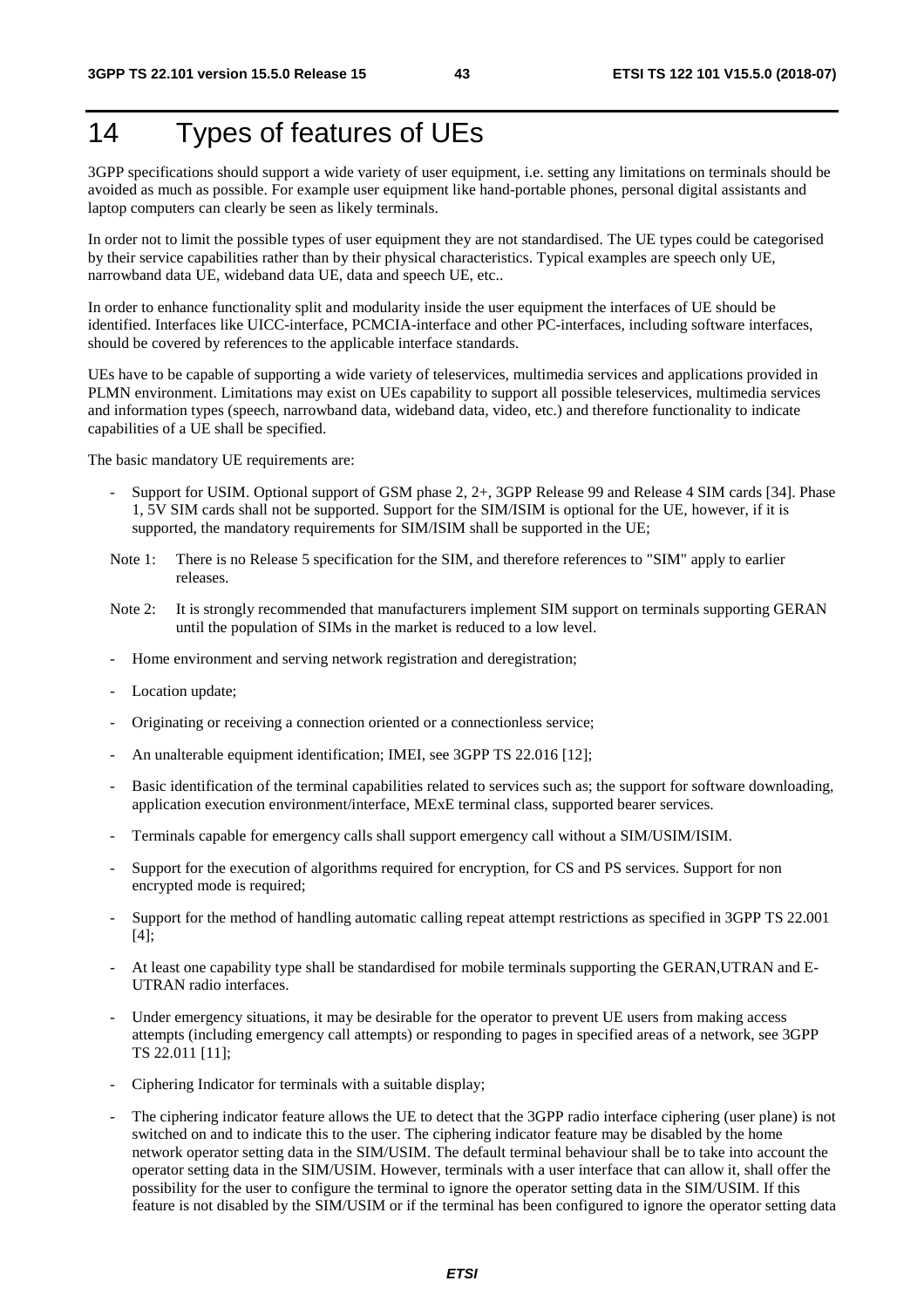in the SIM/USIM, then whenever a user plane connection is in place, which is, or becomes un-enciphered, an indication shall be given to the user. In addition, if this feature is not disabled by the SIM/USIM or if the terminal has been configured to ignore the operator setting data in the SIM/USIM, then additional information may also be provided about the status of the ciphering. Ciphering itself is unaffected by this feature, and the user can choose how to proceed;

- Support for PLMN selection.
- Support for handling of interactions between toolkits concerning the access to UE MMI input/output capabilities;
- Whenever an application (e.g. a SAT/MExE/WAP application) requires the access to the UE MMI input/output capabilities (e.g. display, keyboard,… ), the UE shall grant this access subject to the capabilities of the UE. This shall not cause the termination of any other applications (e.g. WAP browser or MExE/SAT application) which were previously using these UE resources. The UE shall give the user the ability to accept or reject the new application. In the case that the application request is rejected, the access to the UE MMI input/output capabilities is returned to the applications which were previously using these UE resources. If the user decides to continue with the new application, then when this new application is terminated, the access to the UE MMI input/output capabilities shall be returned to the UE to be re-allocated to applications (e.g. the preceding application which was interrupted). Subject to the capabilities of the UE, the user shall have the ability to switch the MMI input/output capabilities between applications.
- Note: Rejecting a request to access the UE MMI input/output capabilities by an application does not necessarily mean that it is terminated, but only that the access to the UE MMI input/output capabilities are not granted to this application. Handling of rejection (termination, put on hold,…) is the responsibility of the application.

Annex A describes a number of features which may optionally be supported by the UE.

# 15 Relationship between subscription and service delivery

### 15.1 Subscription

A subscription describes the commercial relationship between the subscriber and the service provider.



**Figure 4: Subscriber, subscription and services relationship** 

A subscription to a network operator may provide the user with access to one or more domains. A Subscription shall identify the set of services, within particular domains, to which the user has access (see figure 3); each subscription may specify a different set of services. These services may be provided by the CS CN Domain and/or a PS CN Domain and/or an IM CN subsystem. Subscriptions relate to services such as Basic Services (e.g. Teleservices, Bearer services),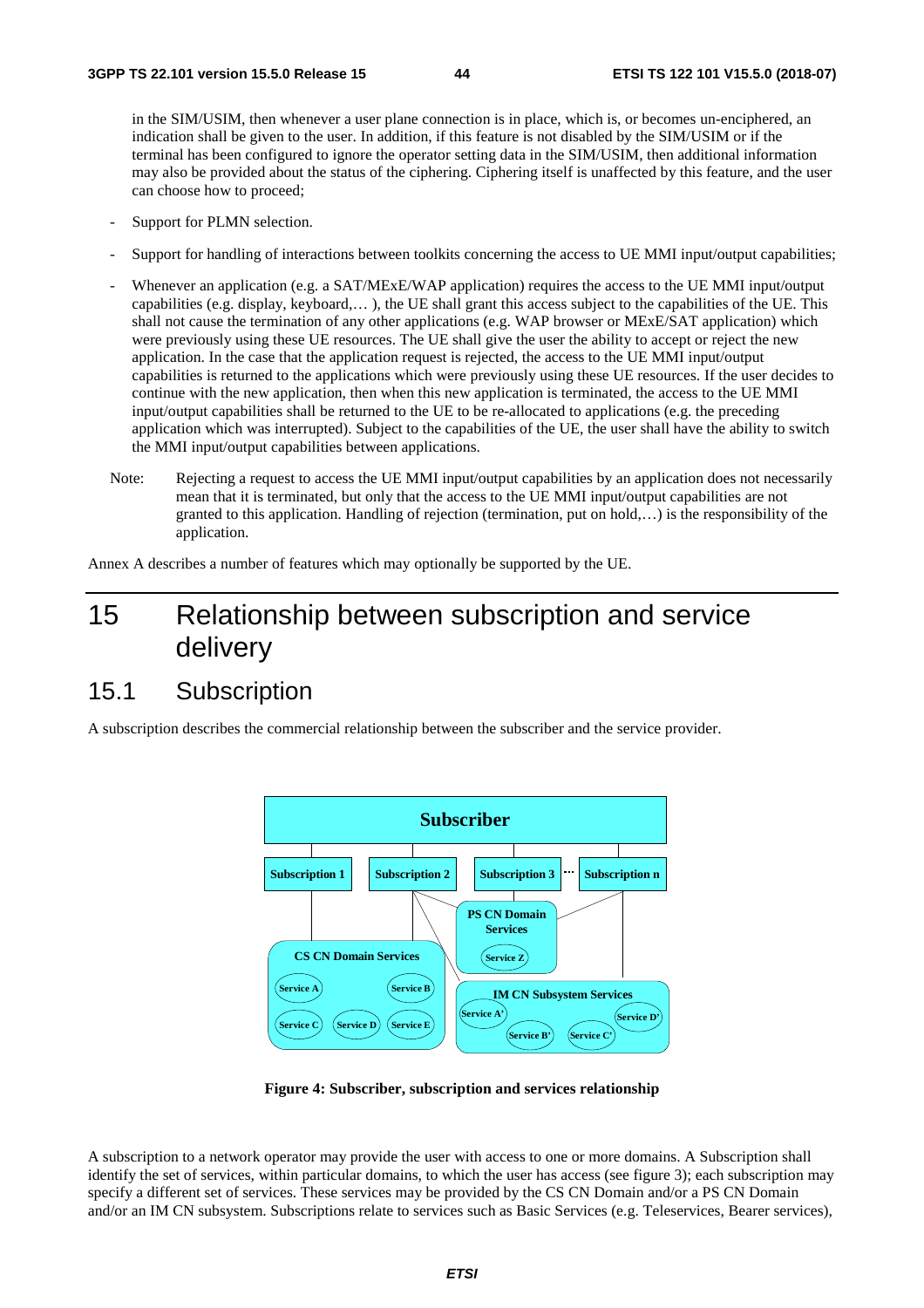PS services and IM-Services (IP-based multimedia services), which are typically provided by network operators, and to value added services which typically are provided by network operators and/or other entities that provide services to a subscriber

The subscription identifies:

- the services and related services information that are made available to the subscriber by the service provider ;

In addition a subscription to a network operator may identify:

- the domains to which the user has been granted access by the network operator. In particular, the PS service profile and information on the allowed QoS parameter ranges shall be contained in the subscription.
- the identity of the subscriber within these domains. Note: The identity of a subscriber in the CS CN domain and PS CN domain (e.g. her IMSI) may potentially be different to her identity in the IM CN subsystem
- the radio access systems over which the subscriber may access their services e.g. UTRAN, GERAN, EUTRAN, I-WLAN.

### 15.2 Other concepts associated with services

#### **Provision of services:**

An action to make a service available to a subscriber. The provision may be:

- general: where the service is made available to all subscribers (subject to compatibility restrictions enforced) without prior arrangements being made with the service provider;
- pre-arranged: where the service is made available to an individual subscriber only after the necessary arrangements have been made with the service provider.

#### **Withdrawal:**

An action taken by the service provider to remove an available service from a subscriber's access. The withdrawal may be:

- general: where the service is removed from all subscribers provided with the service;
- specific: where the service is removed on an individual basis from subscribers provided with the service.
- Note: Access to the IM subsystem requires IP connectivity provided, for example, through provision of the PS CN domain.

### 15.3 Requirements concerning service delivery

In general it is a requirement to allow the use of independent services simultaneously (i.e. Basic, PS, IP multimedia and operator specific).

- 1) The network usage shall be based on the services identified within the subscription, the terminal capabilities and, where applicable, roaming agreements between operators.
- 2) The Home environment shall be able to decide on the service delivery in a roaming scenario. I.e. it shall control how services are delivered in line with the subscription.
- 3) If an offered or required service (e.g. voice) could be provided with different technologies within the serving network, the decision on service delivery shall be based on preferences identified in the user profile and serving network capabilities and conditions (e.g. load).
- 4) If the user profile does not allow an alternative service delivery method and the requested delivery method is not available in the serving network the service shall not be provided to the subscriber. This applies also to data bearer services with defined QoS parameters (or parameter ranges).

Examples: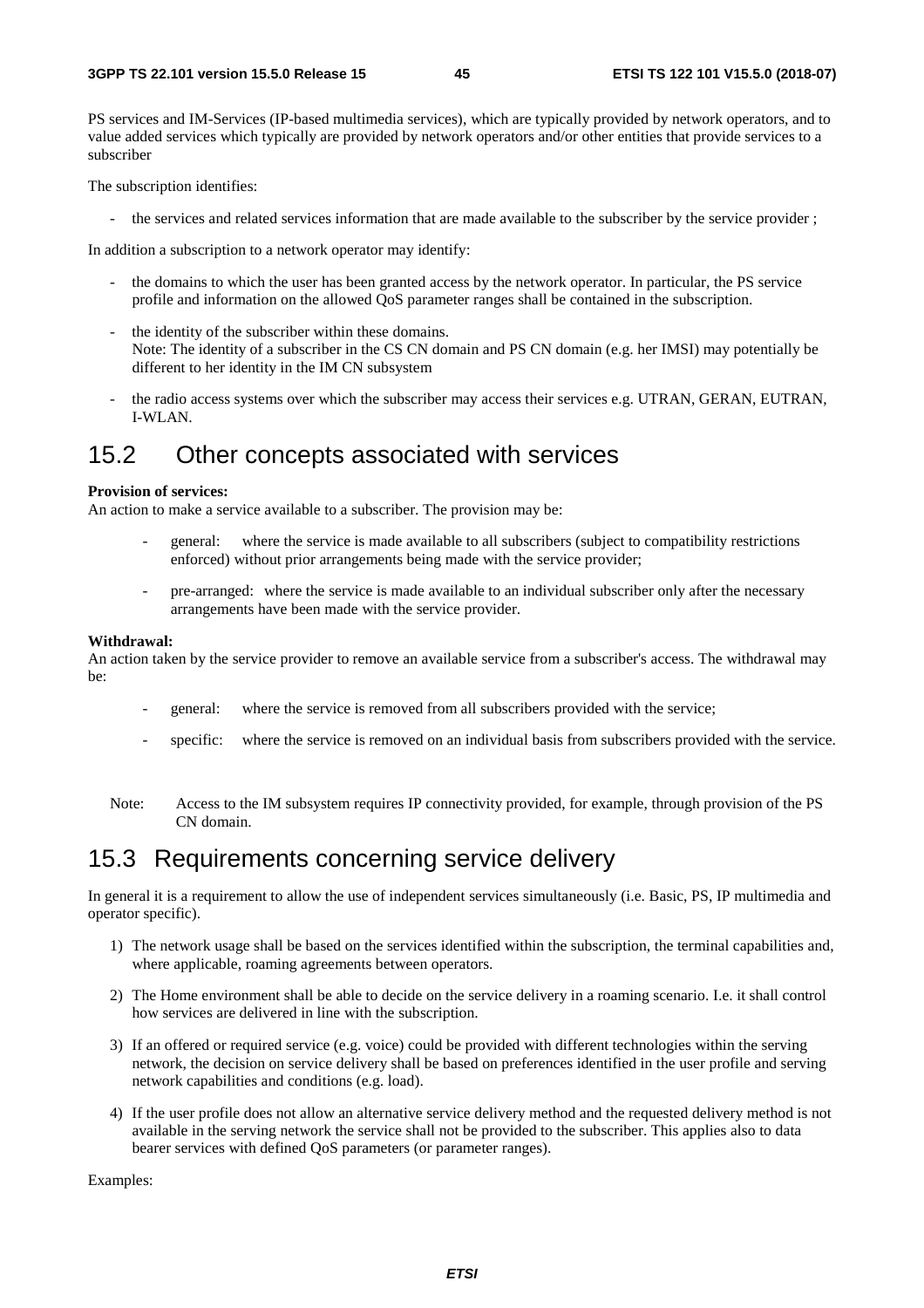- A terminating voice call for a subscriber with a dual/multi mode terminal (e.g. UTRAN/GERAN) could be delivered in a hybrid network as IM service or CS voice call (TS11). The delivery decision is based on the preferences of service delivery within the user profile and the network conditions. If there is no preference information of the Home environment available the decision is made only on the network conditions from the serving network.
- A terminating data service (e.g. PS with OoS for real time audio) where the network cannot provide the OoS at call setup. Both the originating and terminating application shall be informed about the possible QoS configuration for that call. The further handling (setup continuation, termination) depends on the decisions of the applications.

#### 15.3.1 Mobile Originated Voice calls

When a ME capable of offering voice service both on CS and IMS is CS attached and IMS registered MO CS Voice calls (TS11) and MO IMS voice services shall be originated on the domain specified by the Home operator policy or users preferences. The Home Operator policy shall have precedence to user preferences.

#### 15.3.2 Mobile Terminated Voice calls

When a ME capable of offering voice service both on CS and IMS, MT CS Voice calls (TS11) and MT IMS voice services shall be delivered over the domain specified by the Home operator policy or users preferences. The Home Operator policy shall have precedence to user preferences. If the call delivery attempt fails in one domain, if specified by operator policy, it should be possible to attempt the delivery in the other domain or the call/communication forwarding supplementary services [41, 40] may be invoked if provisioned.

NOTE 1: The delivery decision will take into account aspects such as IMS registration and CS attachment status.

NOTE 2: When the terminating network knows that the UE is either IMS registered or CS attached in non-3GPP access (e.g. CDMA), the delivery decision will take this into account in order to select the correct domain.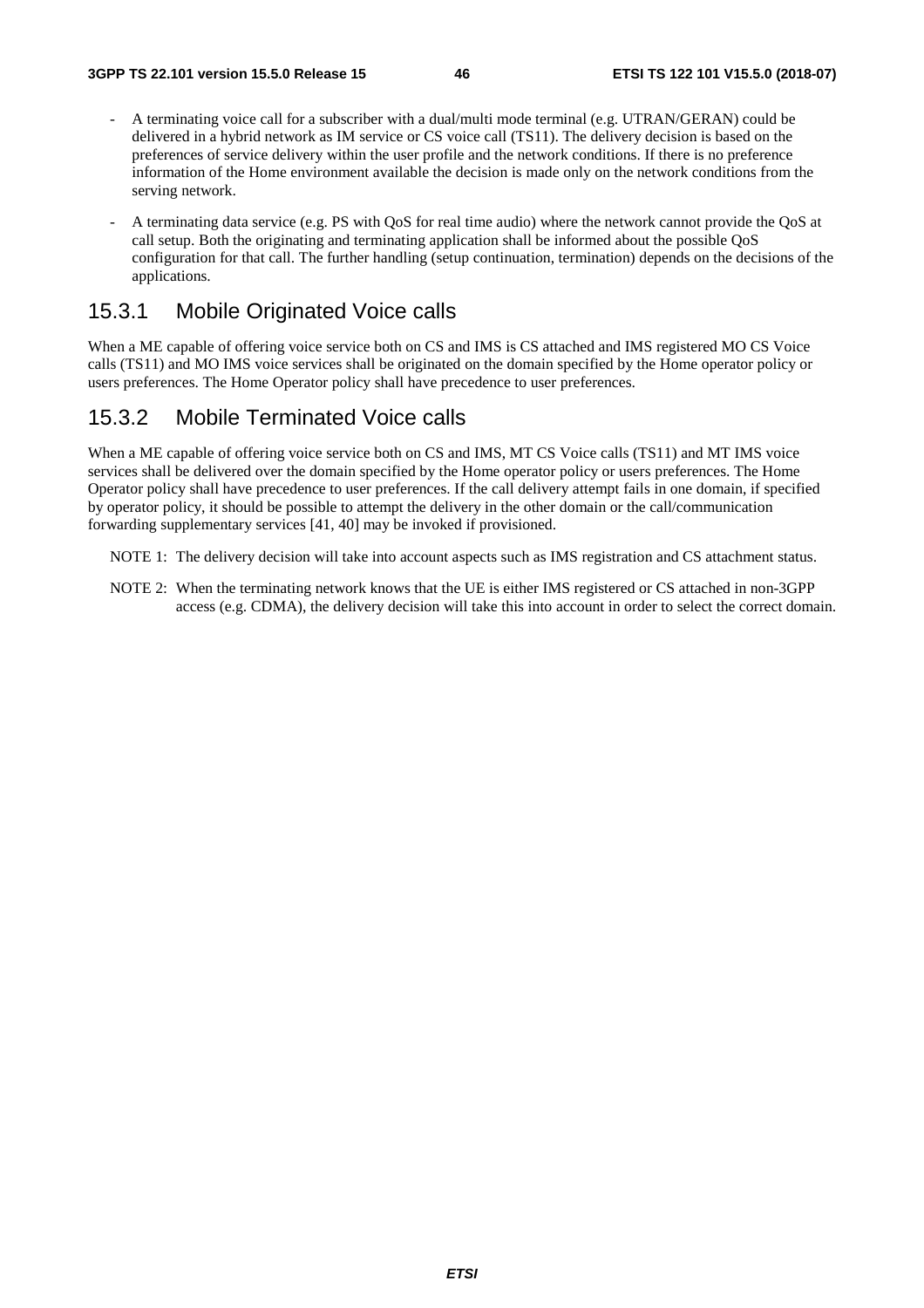# 16 Charging principles

The cost of the call may cover the cost of sending, transporting, delivery and storage. The cost of call related signalling may also be included. Provision shall be made for charging based on time, destination, location, volume, bandwidth, access technology and quality. Charges may also be levied as a result of the use of value added services.

It shall be possible for information relating to chargeable events to be made available to the home environment at short notice. The requirements shall include:

- Immediately after a chargeable event is completed;
- At regular intervals of time, volume or charge during a chargeable event.
- Delivery of the location of the terminal to the home environment, e.g. cell identification;

Standardised mechanisms of transferring charging information are required to make these requirements possible.

It should be possible for multiple leg calls (e.g. forwarded, conference or roamed) to be charged to each party as if each leg was separately initiated. However, in certain types of call, the originating party may wish/be obliged to pay for other legs (e.g. SMS MO may also pay for the MT leg.).

It shall be possible to charge according to the location (e.g. cell, or zone) and access technology that are being used to access network services.

Provision shall be made for the chargeable party to be changed during the life of the call. There shall be a flexible billing mechanism which may include the use of stored value cards, credit cards or similar devices.

The chargeable party (normally the calling party) shall be provided with an indication of the charges to be levied (e.g. via the called number automatically or the Advice of Charge supplementary service) for the duration of the call (even though the user may change service environment)The user shall be able to make decisions about the acceptable level of accumulated charge dynamically or through their service profile.

If a user is to be charged for accepting a call then their consent should be obtained. This may be done dynamically or through their service profile.

Charging and accounting solutions shall support the shared network architecture so that end users can be appropriately charged for their usage of the shared network, and network sharing partners can be allocated their share of the costs of the shared network resources.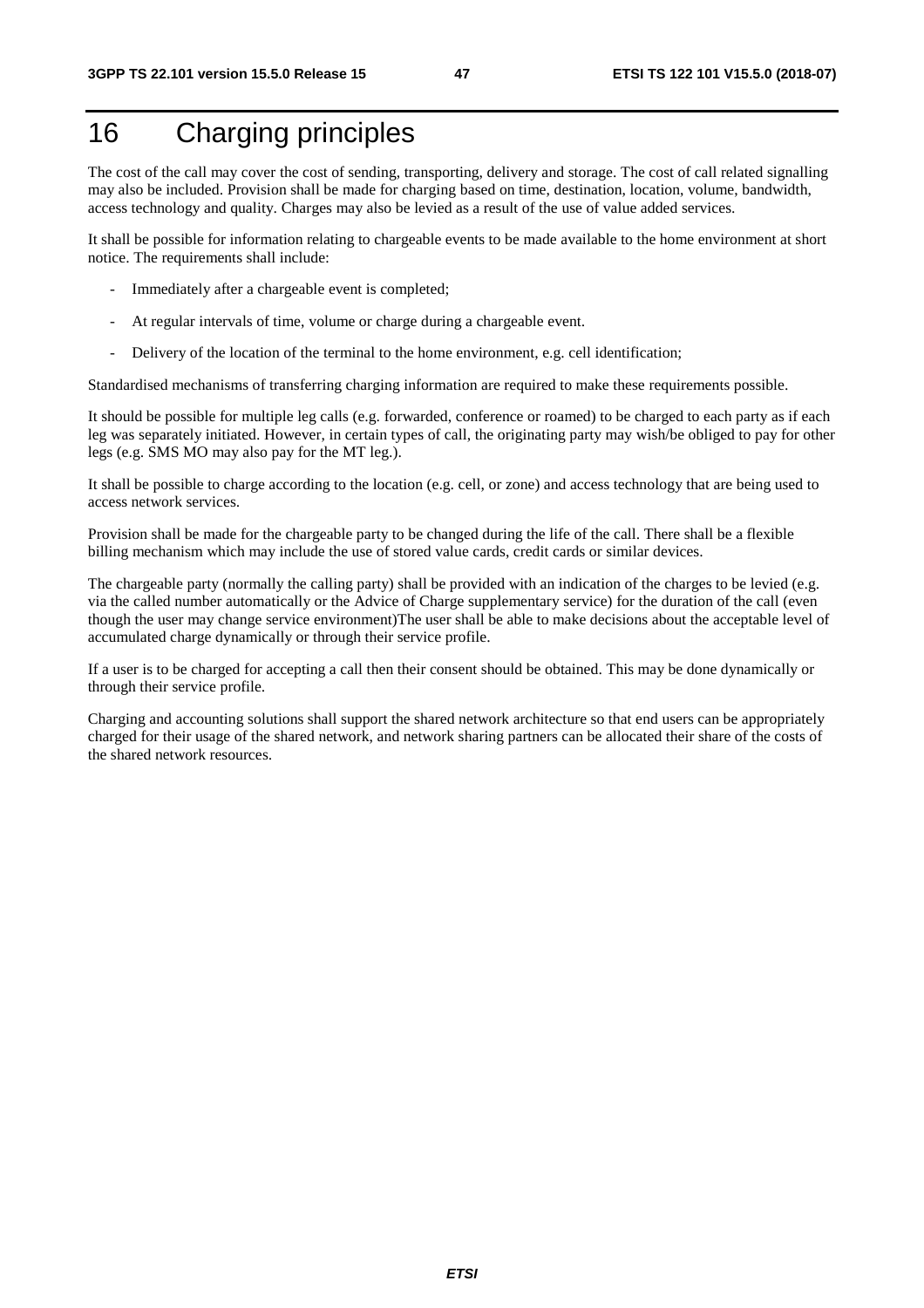# 17 Roaming

### 17.1 Assumptions

In order to roam, the following applies:

- Mobile terminal can connect to the radio access network.
- Authentication (charging/billing network) must occur in order to get access to services (except for emergency calls).
- The services offered to a roaming subscriber may be restricted by the capabilities of the visited network, and the roaming agreement between the visited and the home environment.

## 17.2 Principle

Long term evolution of the IM CN subsystem shall not be restricted by the short/mid-term inter-domain roaming requirements.

## 17.3 Requirements



Visited Networks

#### **Figure 5: Roaming requirements**

- The personalised services & capabilities available in a visited network are dependent upon the subscription options in the home environment. This does not preclude the visited network offering additional services, or access to content providers.
- Roaming from this release's home environment to CS (this release or earlier) visited network is required
- Roaming from this release's home environment to IM CN subsystem visited network is required
- Roaming from this release's home environment to PS (this release or earlier) visited network is required
- Roaming from previous releases' home environment (or earlier) to this release CS visited network is required
- Roaming from previous releases' home environment (or earlier) to this release PS visited network is required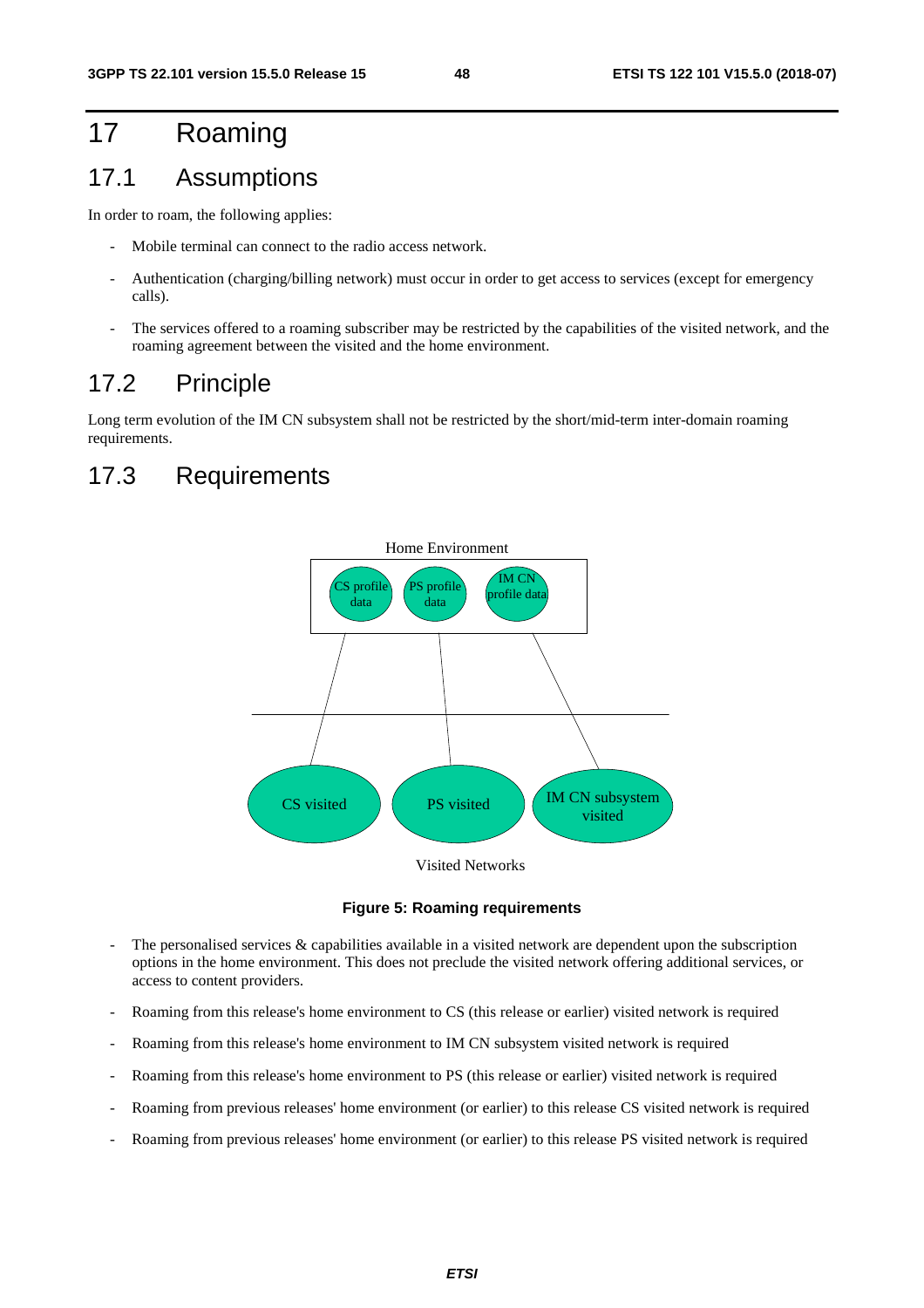#### **3GPP TS 22.101 version 15.5.0 Release 15 49 ETSI TS 122 101 V15.5.0 (2018-07)**

Note: When an operator allows a subscriber to roam to different domains, the home environment needs to provide subscription data to the visited network . The mapping between service data of the different domains is not standardised; it is determined by the home environment and may be influenced by roaming agreements.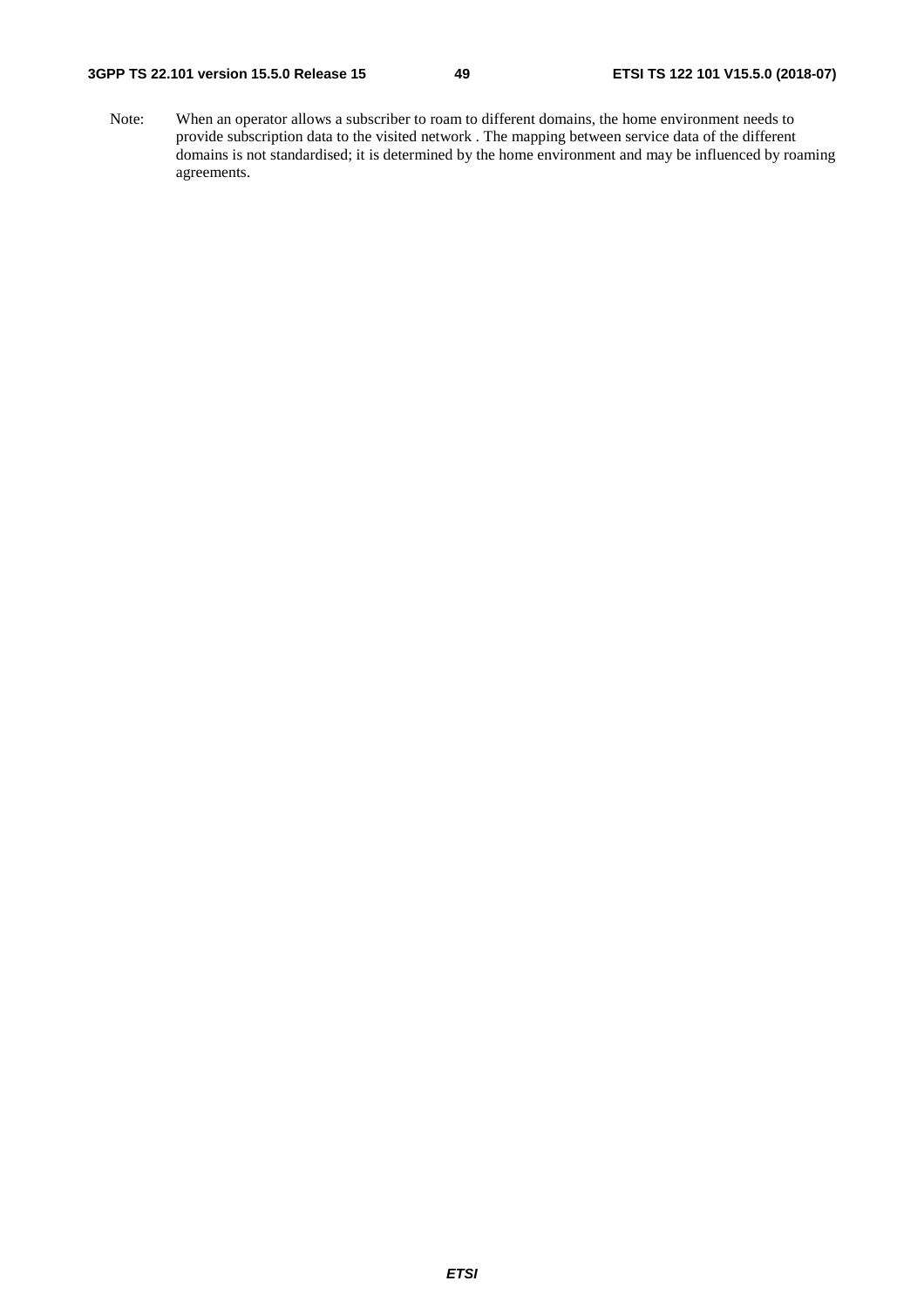# 18 Handover Requirements

Any handover required to maintain an active service while a user is mobile within the coverage area of a given network, shall be seamless from the user's perspective. However handovers that occur between different radio environments may result in a change of the quality of service experienced by the user.

It shall be possible for users to be handed over between different networks subject to appropriate roaming/commercial agreements.

For further information see 3GPP TS 22.129 [9].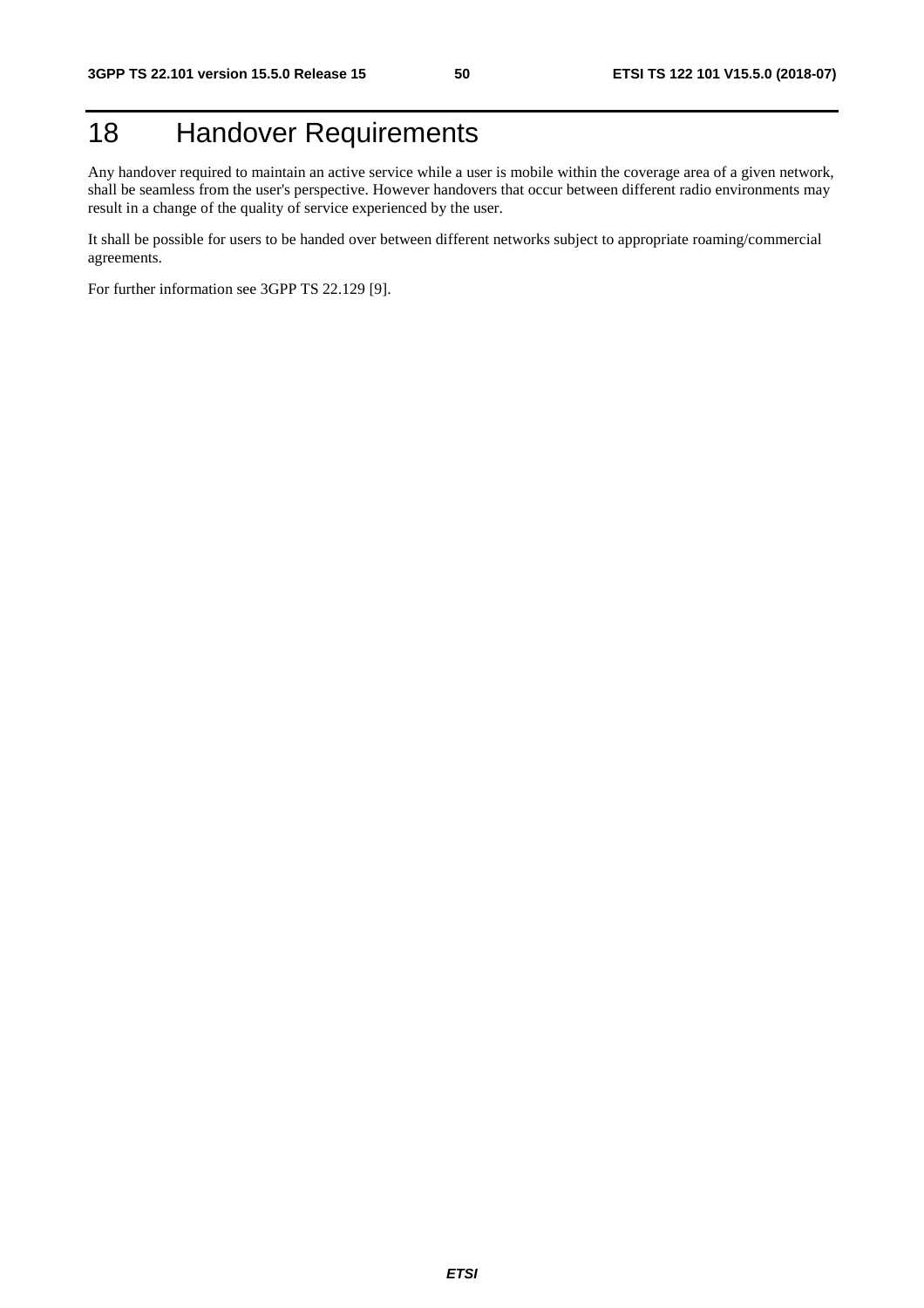# 19 Network Selection

Network selection procedures are defined in 3GPP TS 22.011 [11].

Other procedures may be offered by the UE.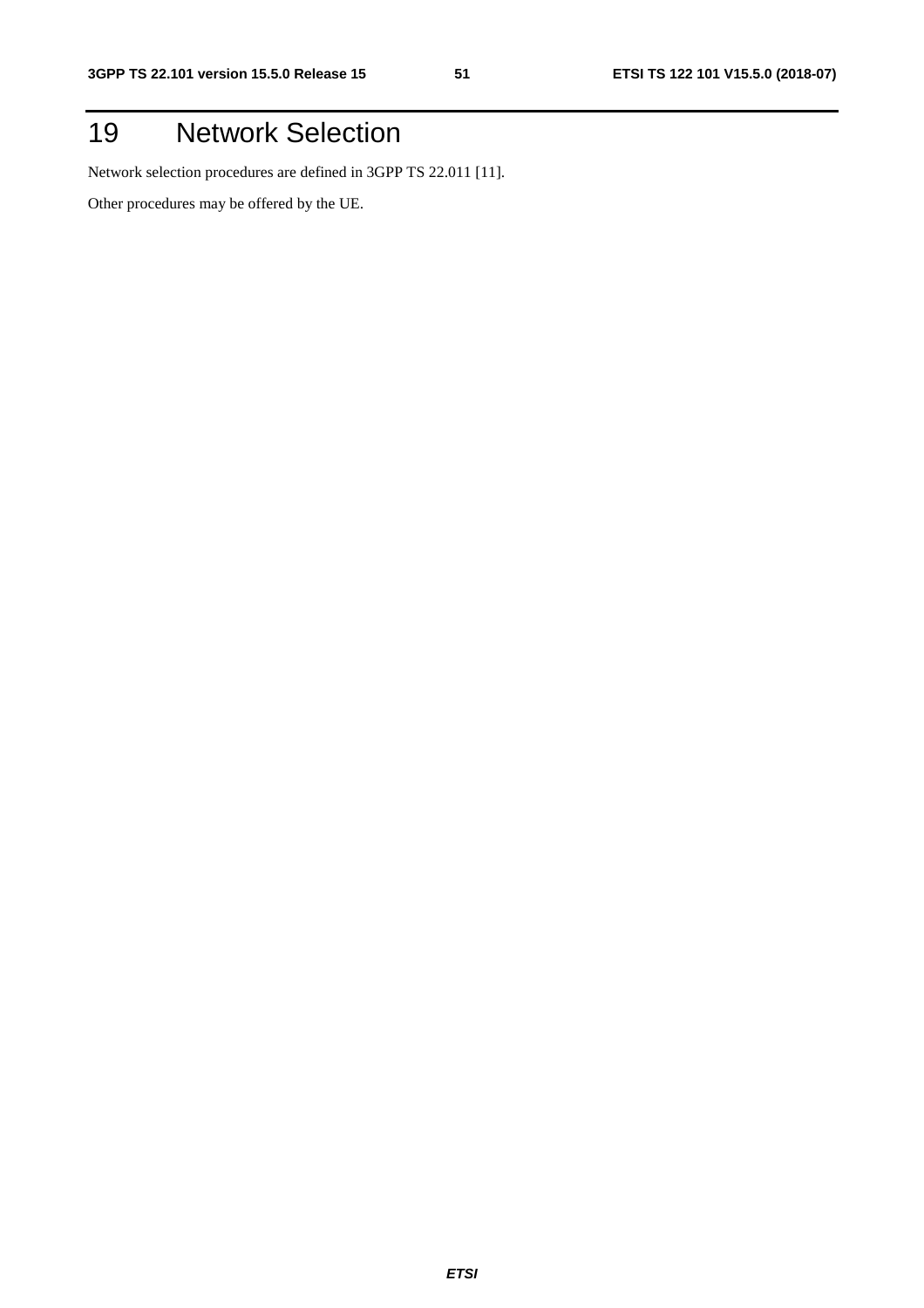# 20 Security

Security matters are considered in 3GPP TS 21.133 [15] and 3GPP TS 33.120 [16].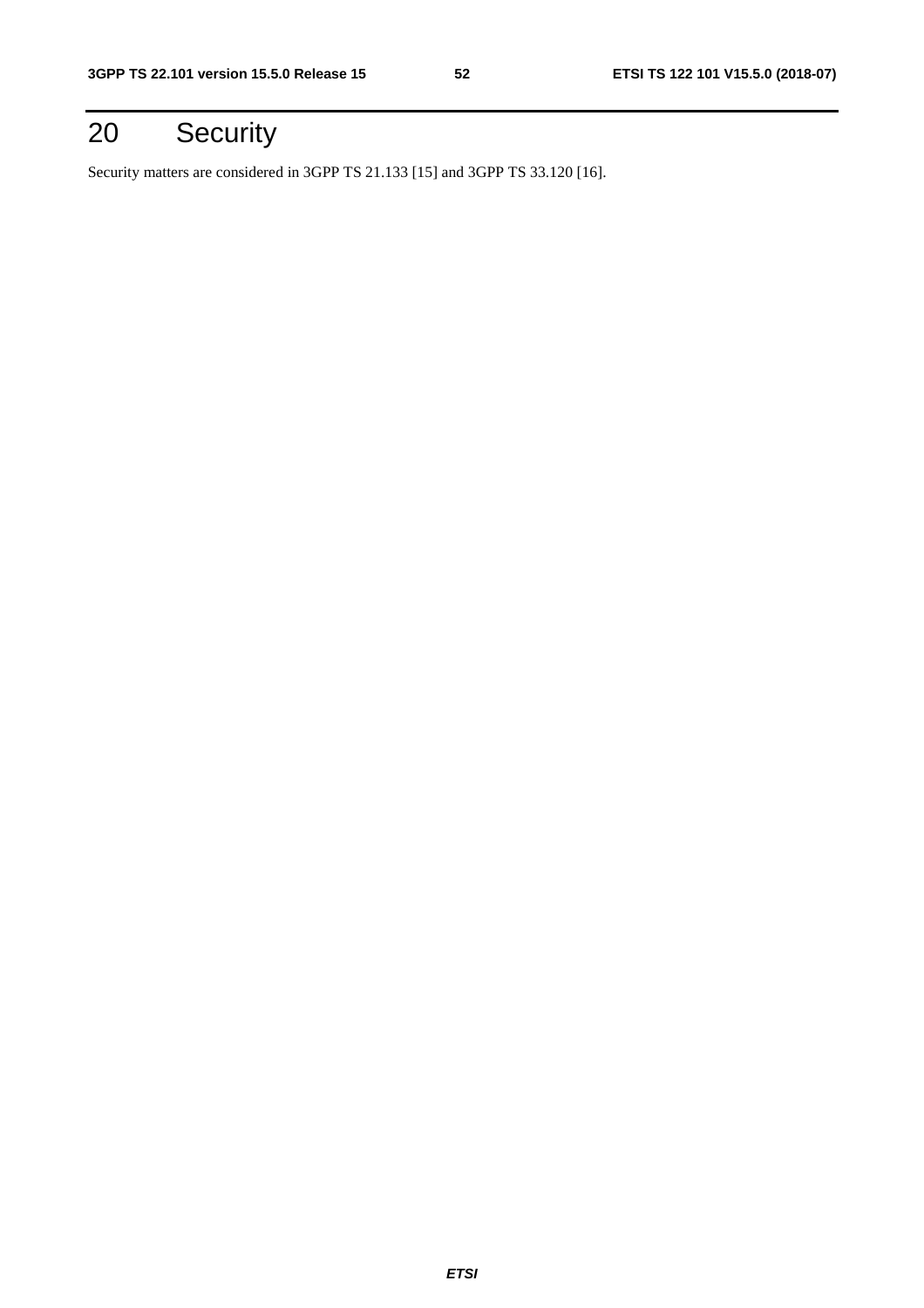# 21 Voice Call Continuity

### 21.1 General

The 3GPP system shall be able to provide continuity between CS voice services (Teleservice 11[14]) and the full duplex speech component of IMS multimedia telephony service [40] with no negative impact upon the user's experience of the voice service. This functionality is known as voice call continuity. Voice call continuity shall be executed when continuation of a voice service is required based on operator policy across a change in the connection of the UE to the 3GPP system as the user moves from using the CS domain to using IMS and vice versa.

The user experience shall be unaffected by the transition from a CS voice service to a full duplex speech component of IMS multimedia telephony and vice versa, and the user shall experience no disruption in the voice service provided. The voice service is continued with the same ME.

It shall be possible to support Voice call continuity between IMS and the CS domain belonging to different operators; i.e., when the user's IMS services are under the control of the home IMS and the user is roaming in the coverage of the visited CS network.

It shall be possible for an operator to enable or disable Voice call continuity for a given subscriber e.g. based on roaming conditions, terminal capabilities.

## 21.2 Support of Supplementary Services

The voice call continuity user's experience shall be such that, to the greatest degree possible, a consistency of service is provided regardless of the underlying communication infrastructure and technology. With regard to supplementary services, the general principle is that CS-based supplementary services only apply whilst a VCC subscriber is in the CS domain and equivalent services over IMS only apply whilst a VCC subscriber is in the IMS domain, although there are exceptions listed below. It is not required to synchronise the supplementary service settings of the CS domain with the related service settings of the IMS (e.g. different forwarding numbers may apply over CS and over IMS).

The following supplementary services apply. The impact on the supplementary services in case the VCC is executed for the calling party, the called party, or both is described below.

### 21.2.1 Line Identification Services

A user who has subscribed to the CLIP Supplementary Service and receives a call shall also receive the line identity or appropriate IMS information of the calling party.

The identity presentation is not changed for the duration of the call regardless of whether the call undergoes VCC.

If the CLIR Supplementary Service or IMS identity restriction is applicable to the call, then at call setup time the called user shall receive an indication that the identity is not available because of restriction.

The indication is not changed for the duration of the call regardless of whether the call undergoes VCC.

If COLP or a corresponding IMS service is applicable to a call the calling subscriber shall receive the connected line identity or appropriate IMS information at call setup time.

The identity presentation is not changed for the duration of the call regardless of whether the call undergoes VCC.

If the COLR Supplementary Service or IMS identity restriction is applicable to the call, then the calling user shall receive an indication at call setup time that the identity of the connected party is not available because of restriction.

The indication is not changed for the duration of the call regardless of whether the call undergoes VCC.

#### 21.2.2 All Call Forwardings

It shall be possible to perform VCC on a call which was forwarded due to call forwarding supplementary services in the CS or redirecting services in the IMS.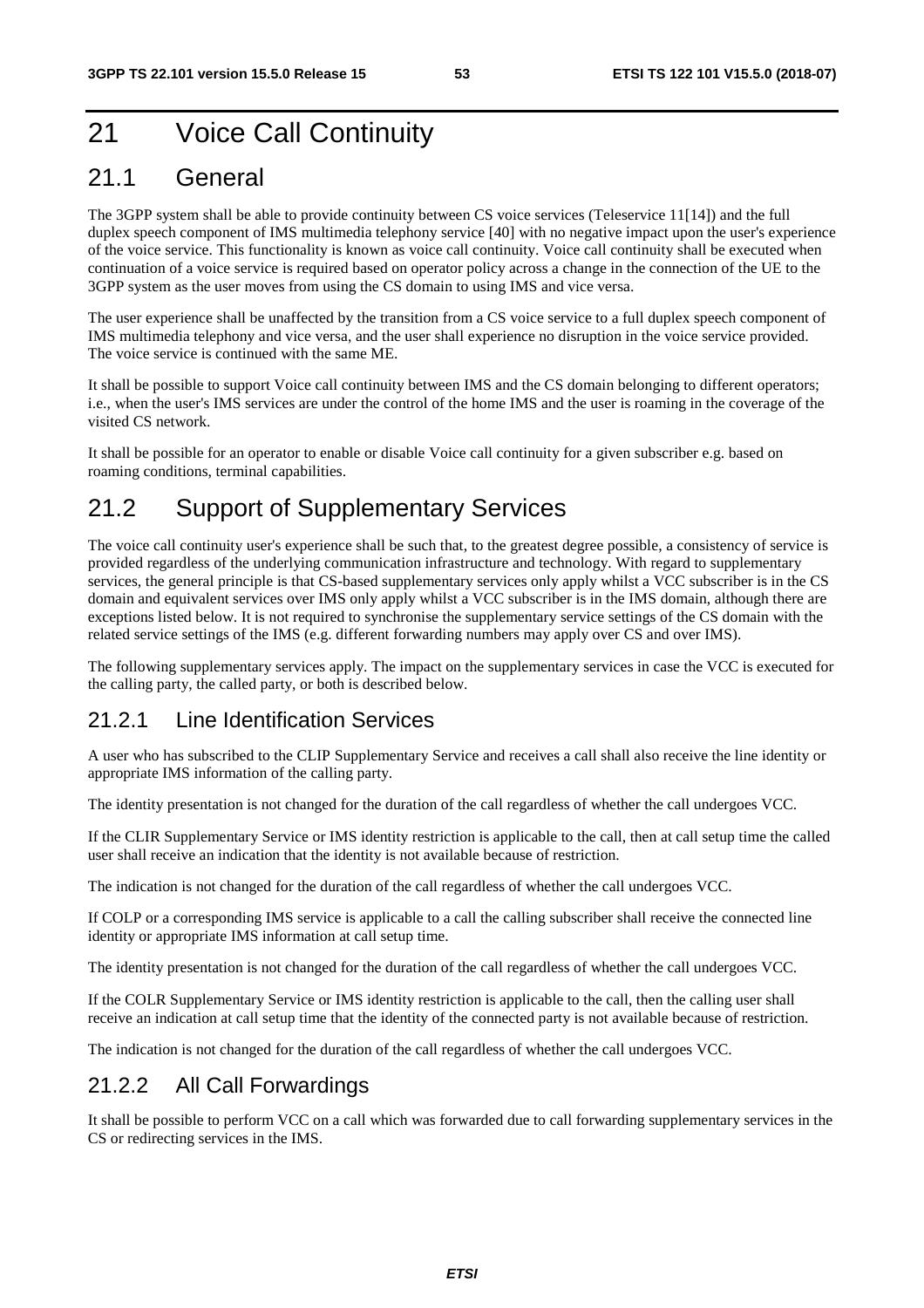### 21.2.3 Call Waiting

The functionality of call waiting supplementary service in the CS domain shall not be affected by the user's ability to undergo VCC.

Note: Whether the user will continue to receive call waiting notifications in the case their call is continued in the IMS will depend on whether a call waiting service is available in the IMS.

#### 21.2.4 Call Hold

It shall be possible to re-establish a call which has been put on hold before undergoing VCC, after the VCC has been performed.

#### 21.2.5 Multiparty

It shall be possible for any party in a multiparty call to undergo VCC and to stay in the call. It shall be possible to terminate the entire multiparty call when the served mobile subscriber releases even if she is connected via the IMS after undergoing VCC.

#### 21.2.6 All Call Barrings

If a call were to undergo VCC and that would result in the call being barred in the target domain/system, it shall be up to the home operator policy whether the call continues in the target domain/system, the call terminates, or VCC is not executed for the call.

21.2.7 Void

21.2.8 Void

#### 21.2.9 All other Supplementary Services

Other supplementary services are not discussed in this section as they do not apply to calls in progress (i.e. they apply to call set up only) or their support and/or the need for standardised implementation has not been identified as critical for VCC in this Release.

### 21.3 Quality of Service

Voice call continuity shall not adversely impact the quality of the voice service experienced by the user.

### 21.4 Security

Voice call continuity shall not adversely impact the security of the 3GPP system.

Security mechanisms of the 3GPP system shall be reused for voice call continuity.

### 21.5 Emergency calls

Voice call continuity for emergency calls shall be applicable to dual radio and single radio UEs.

Voice call continuity of emergency calls shall only be performed when all the following conditions are met:

- the source network is IMS;
- the target network supports emergency calls;
- the user is moving out of coverage;
- the source and target network belong to the same operator;
- the target network supports voice call continuity.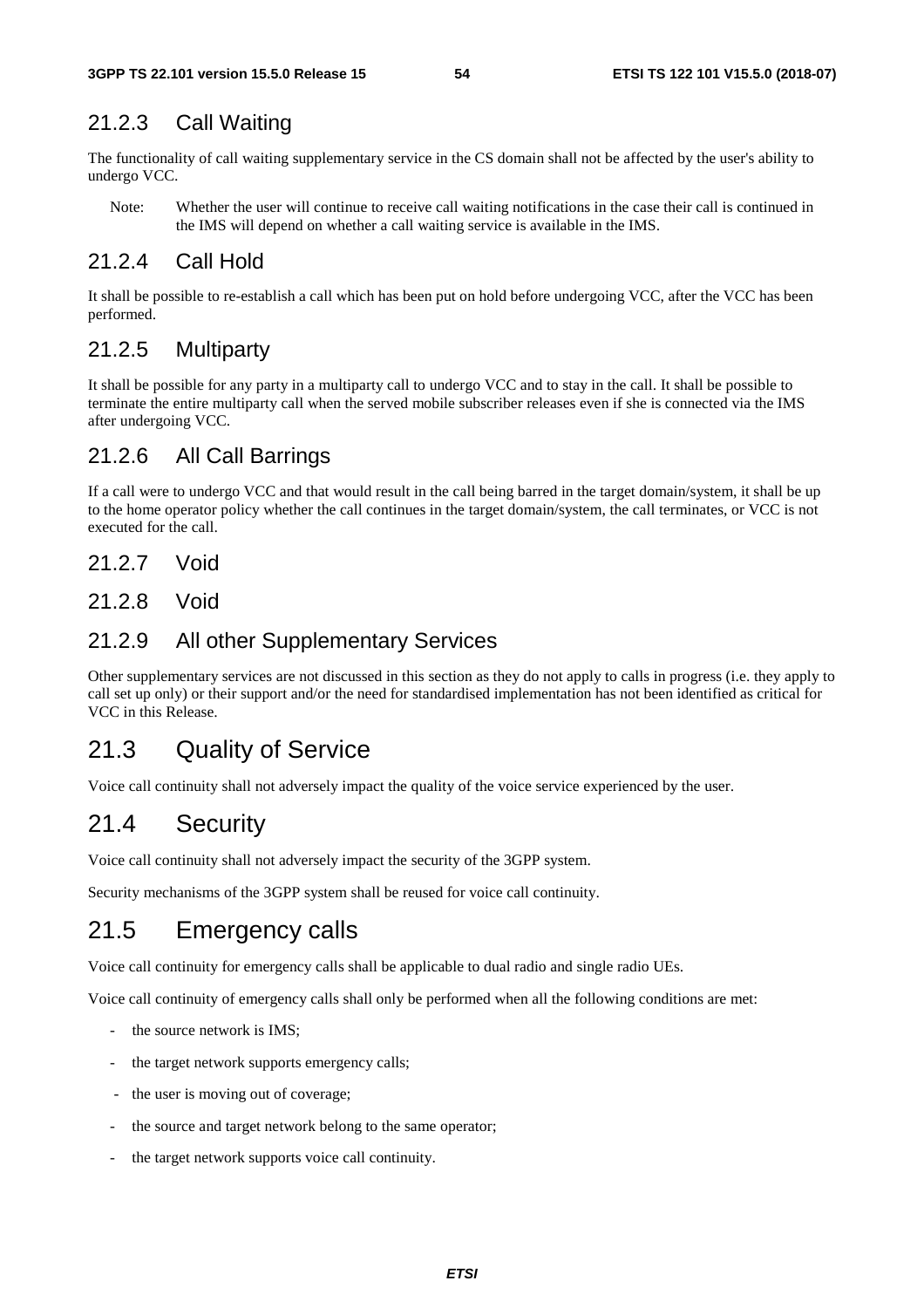## 21.6 Charging

It shall be possible to indicate in the charging information that a VCC event has occurred (e.g., so that appropriate ratings can be applied for the CS and IMS parts of the continued voice call).

## 21.7 VCC Activation

It shall be possible to activate VCC based on operator policies, taking into account any of the following:

- Radio conditions e.g. radio quality thresholds and related hysteresis
- Coverage availability e.g.: Always prefer I-WLAN, if certain SSID are available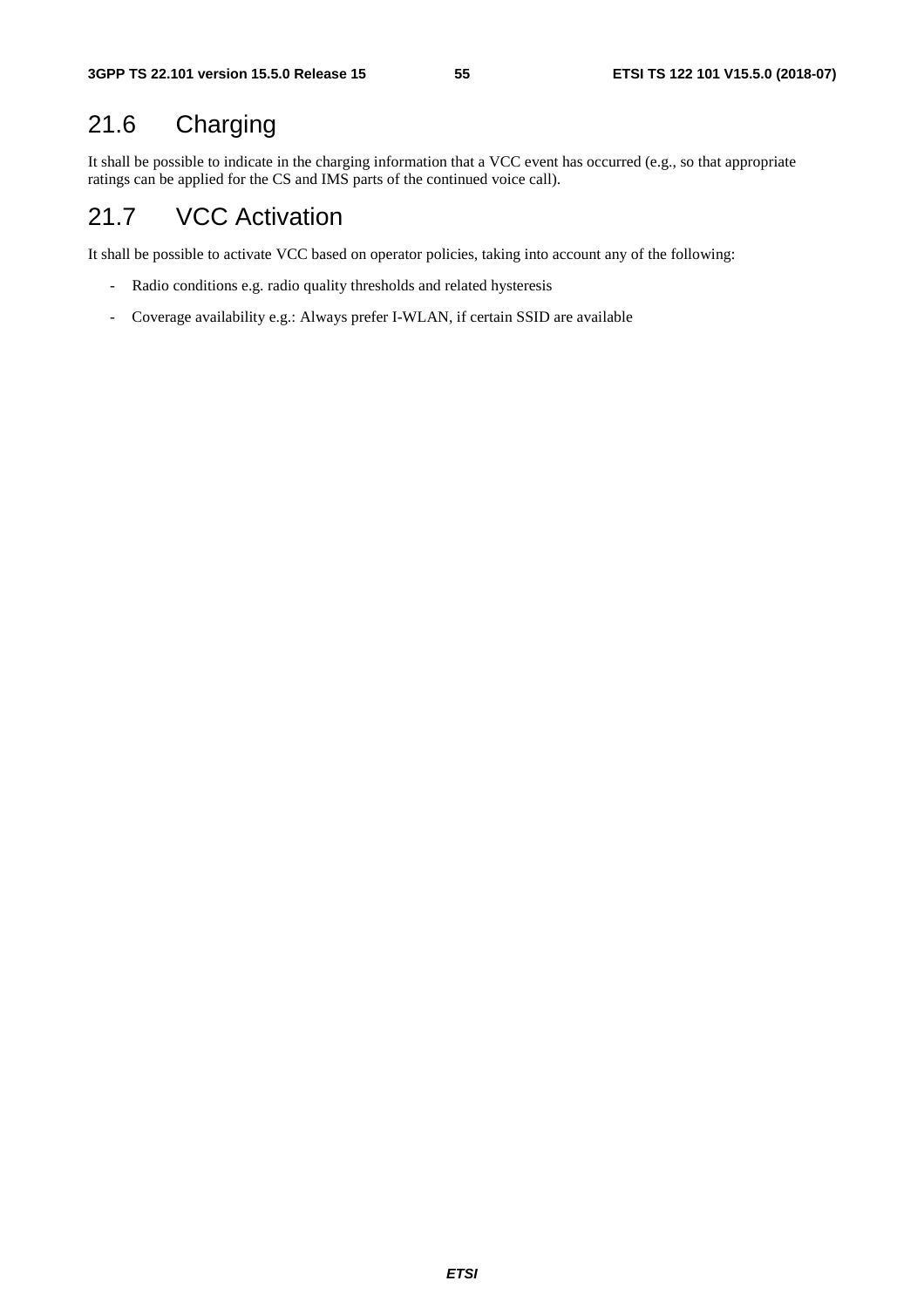# 22 IMS Centralized Services

### 22.1 General

The ICS user shall receive both registered and unregistered services in a consistent manner when the user accesses IMS either via the CS or the PS domain (both of which can be supported by 3GPP access networks or non-3GPP access networks). Support of UEs enhanced with ICS capability as well as UEs without ICS capability shall be possible.

Note: The impacts to support non-3GPP CS domains to support of ICS are outside the scope of 3GPP.

### 22.2 Service Consistency

Subscribers shall have a consistent user experience regardless of the domain used, subject to the constraints of the UE and access network.

### 22.3 Service Continuity

ICS shall support service continuity between CS and PS domains (both of which can be supported by 3GPP access networks or non-3GPP access networks), subject to the constraints of the UE and access networks.

Note : The impacts to support non 3GPP CS domains are outside the scope of 3GPP.

The service continuity shall include:

- Basic services
- Non mid-call services
- Mid-call services

The support of service continuity for fax and data (CS) media components is not required.

### 22.4 IMS Services

The set of IMS services supported by ICS shall include at least the following, subject to the constraints of the UE and access networks:

- IMS Multimedia Telephony services, including:
	- speech,
	- video,
	- fax,
	- data (CS),
	- Supplementary services defined within [40]; and
	- Multimedia priority service.
- IMS emergency calls, including eCall.

Note: Other IMS hosted services supported by an operator or 3rd party may be supported.

### 22.5 Roaming Support

An ICS user shall be able to receive full ICS support from the HPLMN while roaming in the VPLMN, subject to the constraints of the VPLMN (e.g. roaming agreements, operator policies).

The Home operator shall be able to control if the UE enhanced with ICS capability shall act without ICS capability while roaming.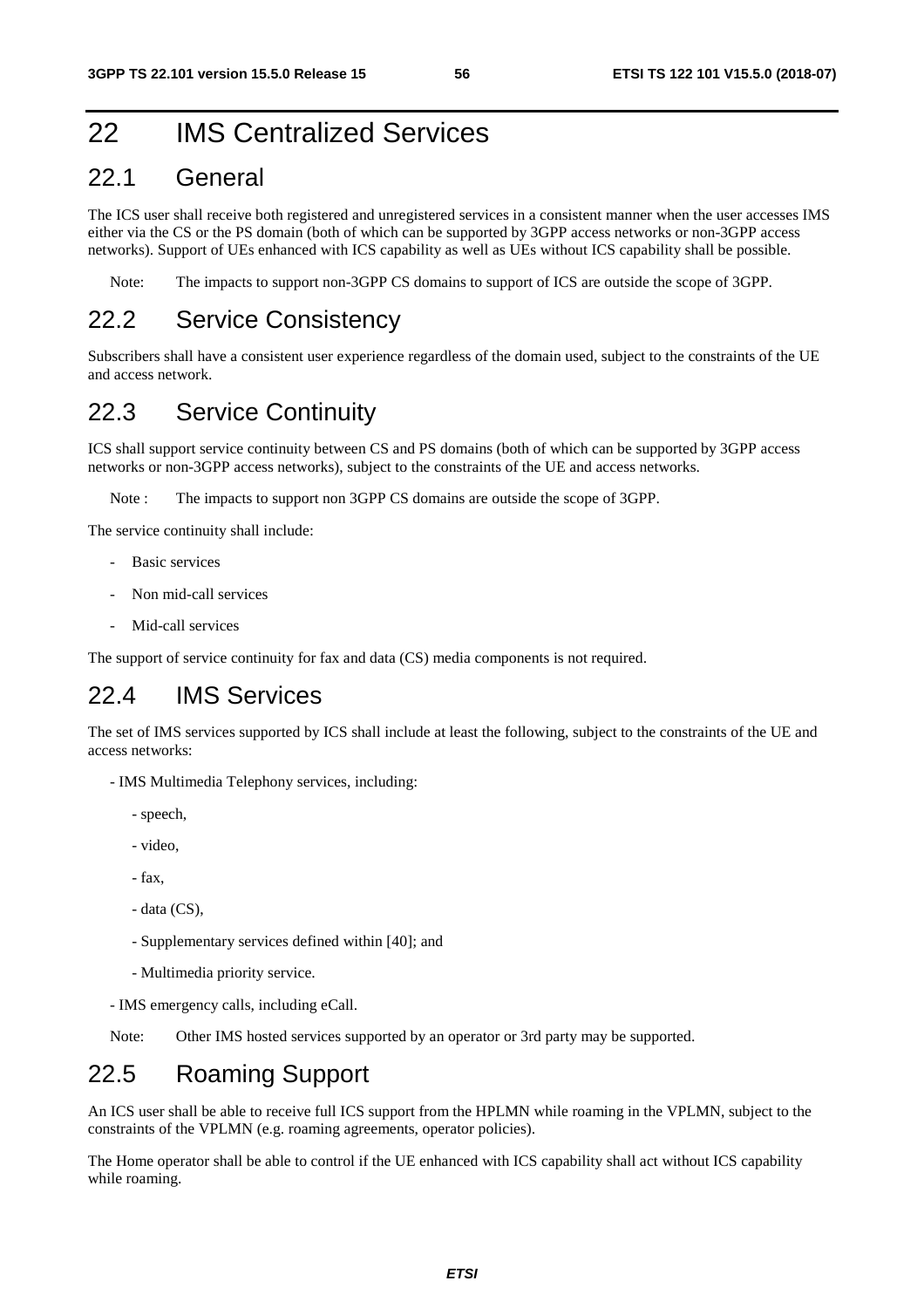# 23 CS IP interconnection requirements

### 23.1 Introduction

CS IP interconnect represents the interconnection of MSC Server functionality between 2 CS networks over an underlying IP infrastructure.

### 23.2 IP interconnect

The IP connection used for CS IP interconnect shall be generic such that it can support all combinations of core network interconnection. E.g. the IP interconnection shall be shared between the IMS interconnection and the CS IP interconnection.

It shall be possible to handle the inter-connection of all services over this generic IP interface. The handling of security and charging shall also be generic for all IP interconnect scenarios.

### 23.3 MSC server interconnect

The following requirements apply at the interconnection point when two PLMNs are interconnected by means of IP transport technology for 2G and 3G CS services.

The system shall support the capability for CS service interoperability and interworking.

It shall be possible to apply operator defined policy at the interconnection point.

The system shall support the capability to control the session resources when two different network domains are connected that may have, for example, different IP addressing schemes.

The system shall support IP inter-connection between core networks either by direct connection or by using an intermediate carrier (e.g. GSMA IPX [43]).

The system shall support both bilateral interconnection between two carriers and multilateral interconnection (e.g. GSMA IPX [43]) by means of intermediate carrier.

The system shall support either

- transparent relay of the IP signalling and traffic;
- service aware interconnection

The system shall support codec negotiation across one or multiple interconnects to minimise transcoding (and preferably eliminate it) to provide the highest quality service to the user.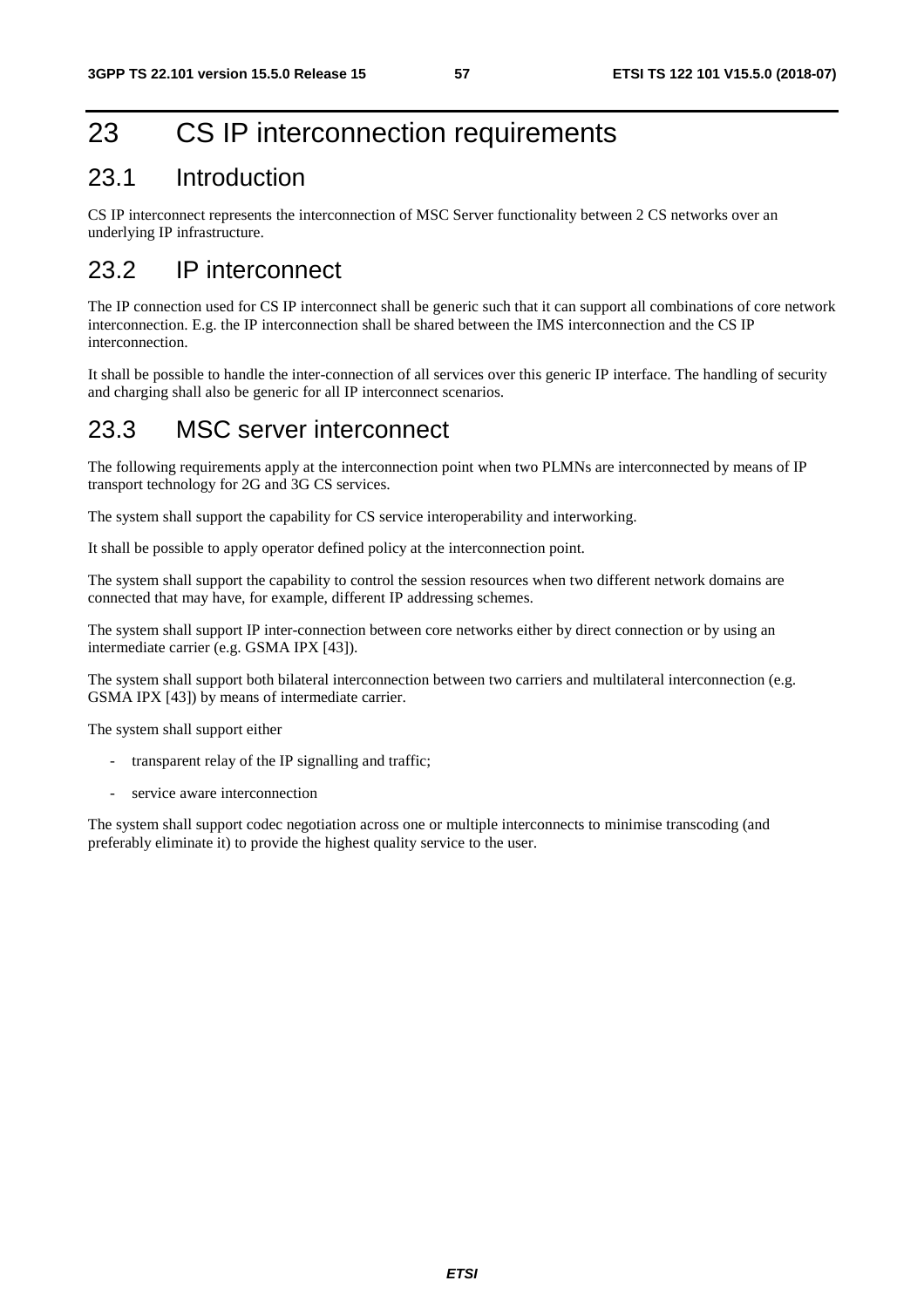# 24 Service Alignment & Migration

## 24.1 Introduction

Services can be offered to the users via different service domains, e.g. certain teleservices and supplementary services via CS or Multimedia Telephony and supplementary services via IMS. Especially for the supplementary services given below a strong relationship exists from the user's point of view. Therefore means shall be provided to enable a consistent user experience when changing from one service domain to the other.

The requirements in this clause are applicable during the migration to an ICS. The ability to synchronise the service settings will facilitate the migration from a CS to an IMS based network and will allow network operators maximum flexibility in their migration strategies.

# 24.2 Alignment of supplementary services settings

Based on user preferences and if provisioned by the home operator the network shall automatically synchronise the parameter settings of the supplementary services listed in the following table:

| CS Voice (TS11)<br><b>Supplementary Services</b> | <b>Equivalent Multimedia</b><br><b>Telephony Services in</b><br><b>IMS domain</b> | <b>Service Behaviour Required</b>                                                                                                                                                                                                                                   |
|--------------------------------------------------|-----------------------------------------------------------------------------------|---------------------------------------------------------------------------------------------------------------------------------------------------------------------------------------------------------------------------------------------------------------------|
| <b>CLIP/CLIR</b>                                 | OIP/OIR                                                                           | Consistency of presentation                                                                                                                                                                                                                                         |
| CoLP/CoLR                                        | <b>TIP/TIR</b>                                                                    | Consistency of presentation                                                                                                                                                                                                                                         |
| <b>CNAP</b>                                      | OIP/OIR                                                                           | Consistency of presentation                                                                                                                                                                                                                                         |
| Call Forwarding                                  | CDIV                                                                              | Call forwarding/CDIV shall work consistently no matter<br>which domain the user is in. The settings (e.g. forwarding<br>numbers) shall remain the same across domains for all<br>the parts of the service for which there is an equivalent.                         |
| Call Waiting                                     | <b>Communication Waiting</b>                                                      | The busy state of the user shall be available to both<br>domains so that this can be applied no matter from which<br>domain an incoming call/communication originates. The<br>activation status of Call Waiting and Communication<br>Waiting shall be synchronised. |
| Call Hold                                        | <b>Communication HOLD</b>                                                         | Any calls held in one domain shall remain held on<br>moving to a different domain. It shall be possible to re-<br>establish a call that was put on hold in another domain.                                                                                          |
| Multiparty                                       | <b>CONF</b>                                                                       | Any conference (multiparty) calls set up in one domain<br>shall remain in force if any user moves to another<br>domain.                                                                                                                                             |
| <b>Closed User Group</b>                         | Closed User Group                                                                 | Consistency required across domains                                                                                                                                                                                                                                 |
| <b>CCBS</b>                                      | <b>CCBS</b>                                                                       | Consistency required across domains                                                                                                                                                                                                                                 |
| Call Deflection                                  | Defined in CDIV                                                                   | Consistency required across domains                                                                                                                                                                                                                                 |
| <b>Explicit Call Transfer</b>                    | ECommT                                                                            | Consistency required across domains. The UE state (i.e.<br>if busy or not) shall be available in both domains to<br>ensure that this can be applied consistently.                                                                                                   |
| Call Barring                                     | <b>Communication Barring</b>                                                      | Call/ Communication Barring shall work consistently no<br>matter which domain the user is in. The settings (i.e.<br>barred numbers) shall remain the same across domains.                                                                                           |
| AoC                                              | AoC                                                                               | Consistent support across domains. If the user moves<br>from one domain to the other during the communication,<br>the AoC shall indicate the correct charge for the total<br>duration of the communication.                                                         |

The operator shall be able to provision the user with the possibility to define which of the above settings shall be synchronised automatically and which settings can exist independently of each other. E.g. a user might decide that the activation status of CLIP/OIP, CLIR/OIR, Call Waiting/Communication Waiting etc. is synchronised but that the call forwarding status and forwarded-to-number is different from the communication diversion settings and the diverted-toparty address.

If the synchronisation of supplementary services, which use the UE's busy state for invocation, is activated the busy state of the UE shall be available in both domains.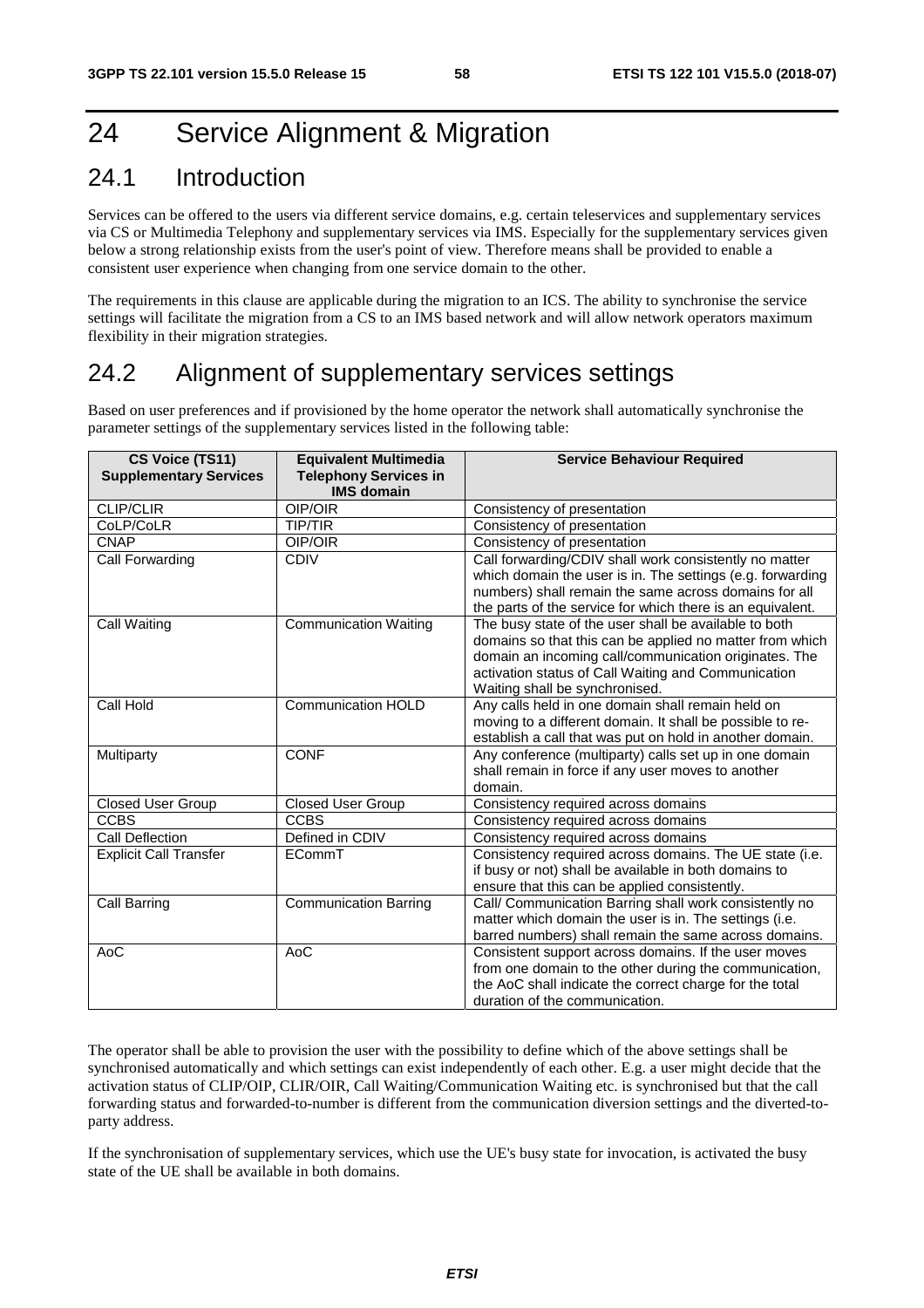#### **3GPP TS 22.101 version 15.5.0 Release 15 59 ETSI TS 122 101 V15.5.0 (2018-07)**

Note: The "user not reachable" or "user not logged in" conditions in the different domains are independent of each other. This means, e.g. not being registered in the IMS does not affect the invocation of CFNRc in the CS domain.

Synchronisation of settings means that the most recent changes which have been applied in one domain are propagated to the other domain.

There are certain circumstances under which the synchronisation will fail e.g. when a user inserts a SIP URI as diverted-to-party address in the IMS domain which has no Tel URI associated with it. In such a case there is no valid setting for the CS domain for this particular parameter and therefore the CS domain service setting shall remain unchanged. The user may receive a notification about the failure of the synchronisation procedure and its cause.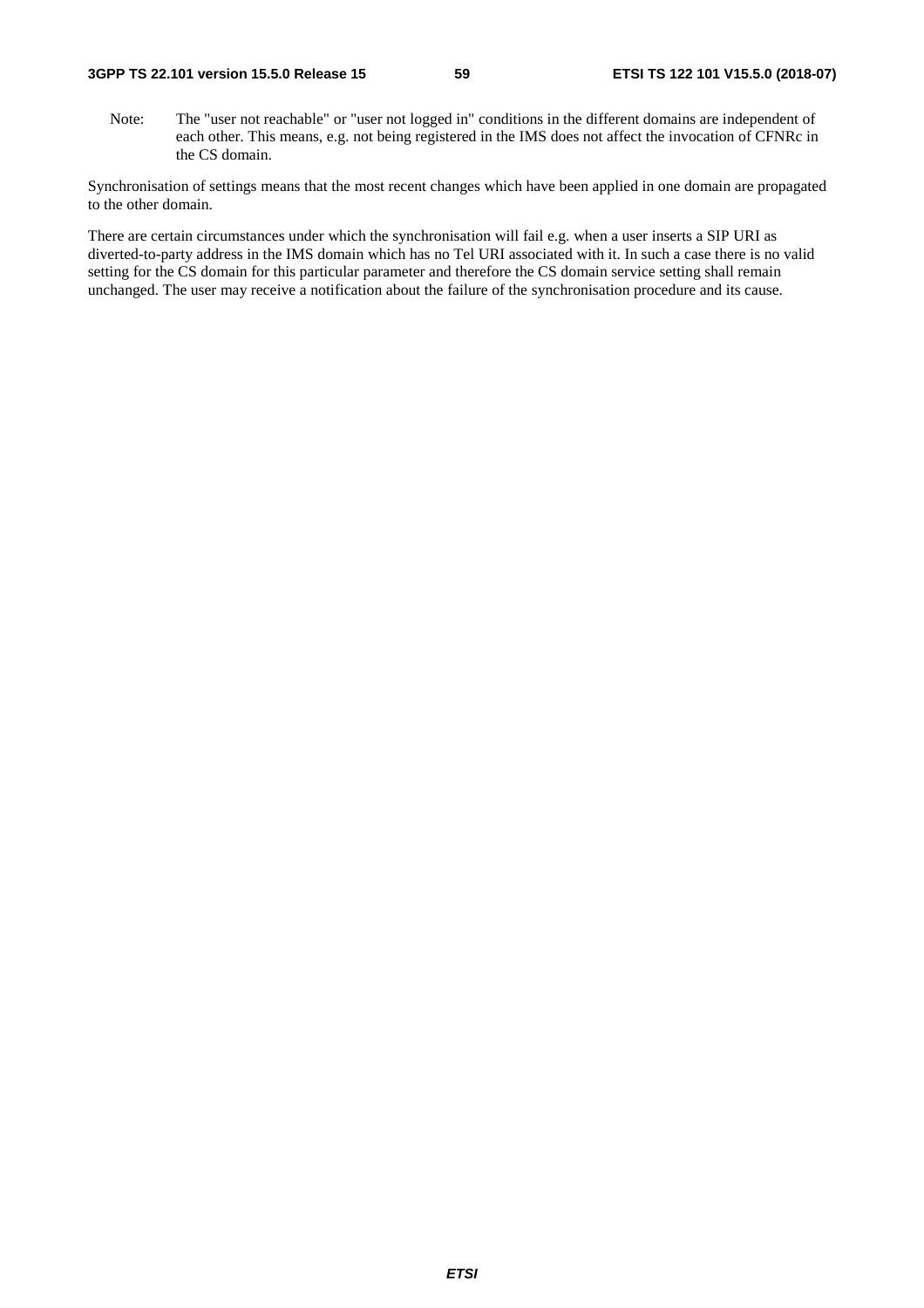# 25 System optimisation for communication with specific characteristics

25.1 Void

### 25.2 Numbering Resource Efficiency

The following optional requirement is intended to provide better numbering resource efficiency for UEs that only require packet switched services.

- A network operator shall be able to provide PS only subscriptions with or without assigning an MSISDN.
- Remote triggering shall be supported with or without assigning an MSISDN.
- Remote UE configuration shall be supported without the use of an MSISDN.
- Note 1: Current remote UE configuration solutions (i.e. Device Management and Over-the-Air configuration) are mainly based on SMS, which assumes the use of MSISDNs.
- Note 2: The requirements in this sub-clause apply to server-to-UE communication scenarios only.

### 25.3 Network provided destination for uplink data

The Network Provided Destination for Uplink Data feature is intended for use when all data from a UE is to be directed to a network provided destination address.

- For uplink data communication, the network shall be able to direct all uplink PS data traffic to a network provided destination address.

Note: This feature may be used, for example, when all data from an electricity meter is sent to a server maintained by the network operator.

### 25.4 PS only subscriptions

The system shall support subscriptions that only allow packet based services and SMS.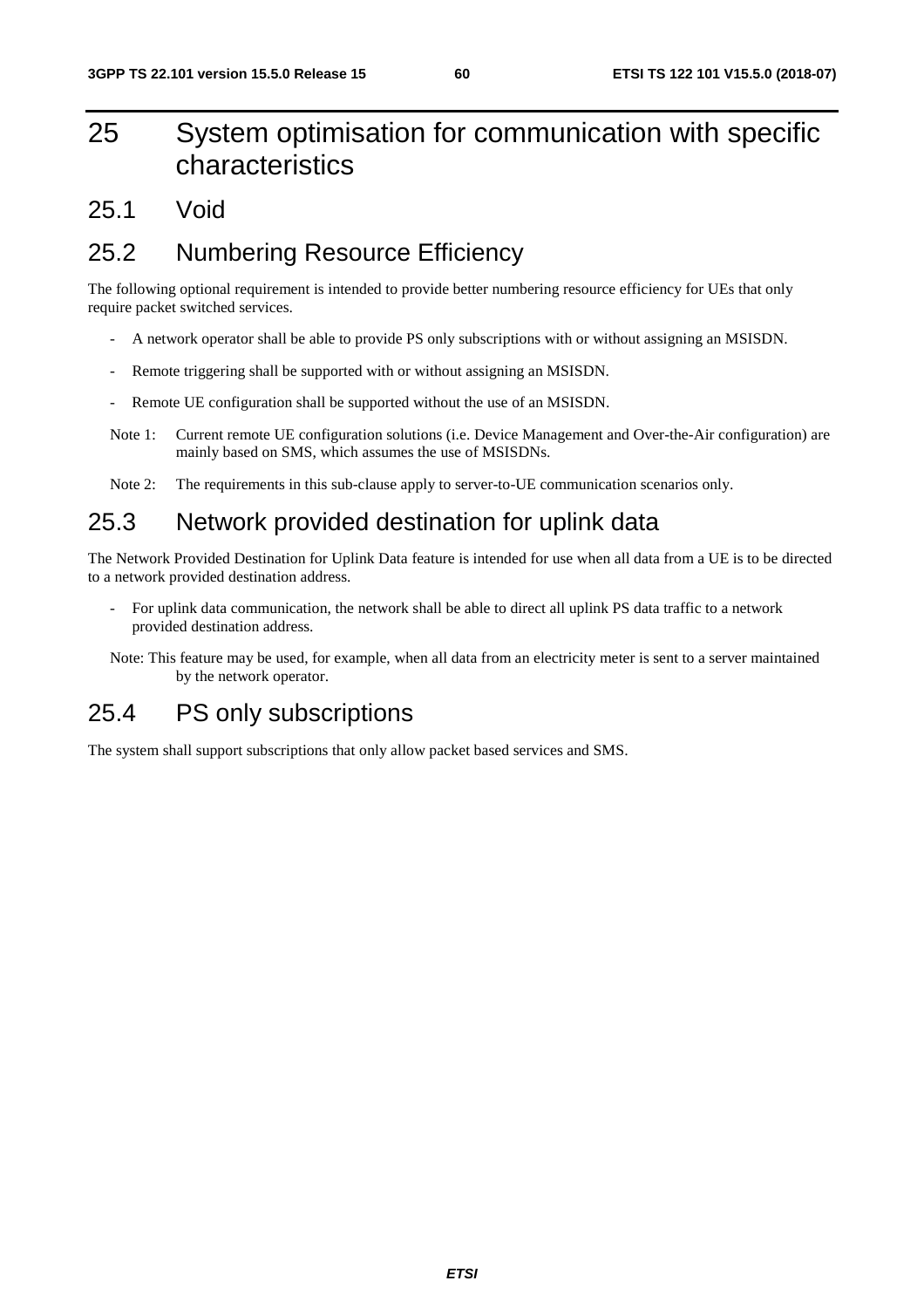# 26 Single Sign-On (SSO) Service

### 26.1 Requirements

### 26.1.1 Requirements for the UE

An SSO-capable UE shall support 3GPP SSO Authentication, without user intervention, based on Operator-controlled credentials.

An SSO-capable UE shall be able to initiate the SSO Service regardless of the access network technologies supported by the UE.

An SSO-capable UE that supports 3GPP access and non-3GPP access shall support transparency of the SSO Service from a user perspective during transitions between 3GPP access and non-3GPP access, whether or not the transition occurs during a data application session.

An SSO-capable UE may support a request for SSO Local User Authentication from a Data Application Provider or an Identity Provider to confirm the presence of the registered user of the data application.

### 26.1.2 Requirements for a 3GPP SSO Service

The 3GPP SSO Service shall provide secure, seamless and transparent access to data applications for users of the SSO Service independent of the access network technology.

The 3GPP SSO Service shall be able to interwork with Identity Management (IdM) specifications (e.g., OpenID [51]).

The 3GPP SSO Service shall support 3GPP SSO Authentication based on Operator-controlled credentials and policies.

The 3GPP SSO Service may support negotiation and use of an agreed authentication method between the UE and the 3GPP SSO Identity Provider. The negotiation of an authentication method may be repeated each time the user accesses a DAP's service.

The 3GPP SSO Service may support mechanisms to ensure the presence of the registered user of the data application to satisfy policies of the Data Application Provider.

The 3GPP SSO Service shall be transparent from a user perspective when transitions occur between 3GPP access and non-3GPP access, whether or not the transition occurs during a data application session.

The 3GPP SSO Service shall be transparent from a user perspective when the user accesses a data application using an identity created through a 3rd Party SSO Identity Provider. The user shall be able to configure which 3rd party SSO identities are used with the 3GPP SSO Service.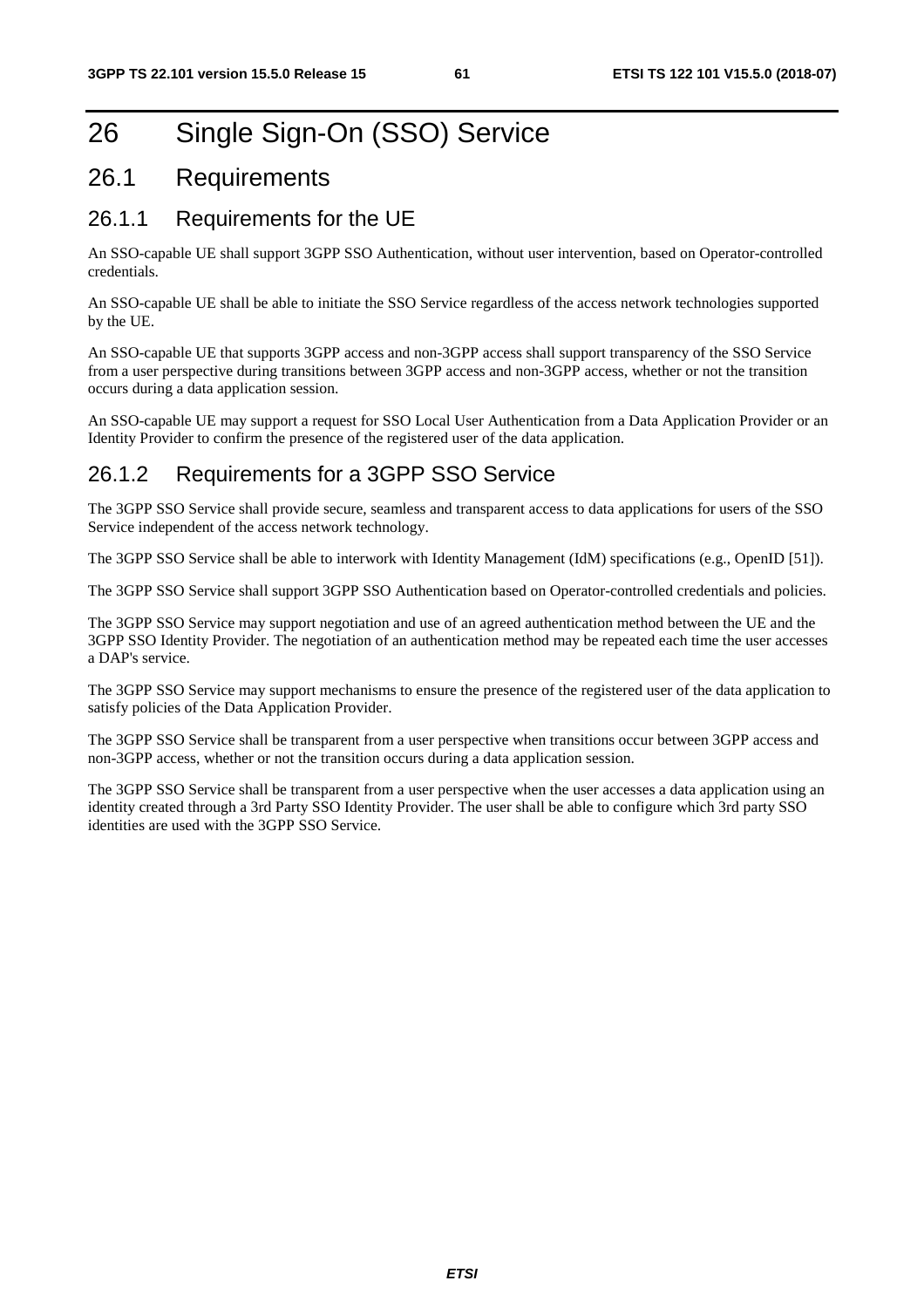# 27 User plane congestion management

### 27.1 Introduction

RAN user plane congestion, in the context of this clause, is considered to be downlink congestion that affects the user plane, which may last for a few seconds, a few minutes, or a few hours due to arrival of new active users, increase of communication intensity of existing users, the radio environment changing, the mobile user changing location, and other reasons, thus causing the capacity of RAN resources to transfer user data to be exceeded. A short-duration burst of user plane traffic should not be identified as RAN congestion.

### 27.2 General

- a) The network shall be able to detect RAN user plane congestion onset and abatement. Mechanisms to cope with RAN user plane congestions should be resilient to rapid changes in the level of congestion.
- b) The network shall be able to identify whether or not an active UE is in a RAN user plane congested cell.
- c) The network operator shall be able to configure or provision and enforce policy rules to best deal with RAN user plane congestion.
- d) The system should react in a timely manner to manage a RAN user plane congestion situation, i.e. that the measures taken become effective to promptly help resolve the RAN user plane congestion.
- e) The signalling overhead caused by RAN user plane congestion management solutions in the system shall be minimized.
- f) The network shall be able to take into consideration the RAN user plane congestion status and the subscriber's profile when coping with traffic congestion.

### 27.3 Prioritizing traffic

- a) According to operator policy, during RAN user plane congestion the operator shall be able to select the communications which require preferential treatment and allocate sufficient resources for such communications in order to provide these services with appropriate service quality.
- b) According to operator policy, the network shall be able to select specific users (e.g. heavy users, roaming users, etc.) and adjust the QoS of existing connections/flows and apply relevant policies to new connections/flows depending on the RAN user plane congestion status and the subscriber's profile.
- Note 1: Preferably, connections/flows need to be adjusted such that the user experience is not negatively affected.

### 27.4 Reducing traffic

- a) Based on RAN congestion status and according to operator policy, the network shall be able to reduce the user plane traffic load (e.g. by compressing images or by adaptation for streaming applications) taking into account UE related information (e.g. UE capabilities, subscription).
- b) The system shall be able to adjust the communication media parameters of real-time communications so that they consume less bandwidth.

### 27.5 Void

# 28 RAN Sharing Enhancements

### 28.1 General

RAN Sharing Enhancements allow multiple Participating Operators to share the resources of a single RAN according to agreed allocation schemes. The Shared RAN is provided by a Hosting RAN Operator which can be one of the Participating Operators.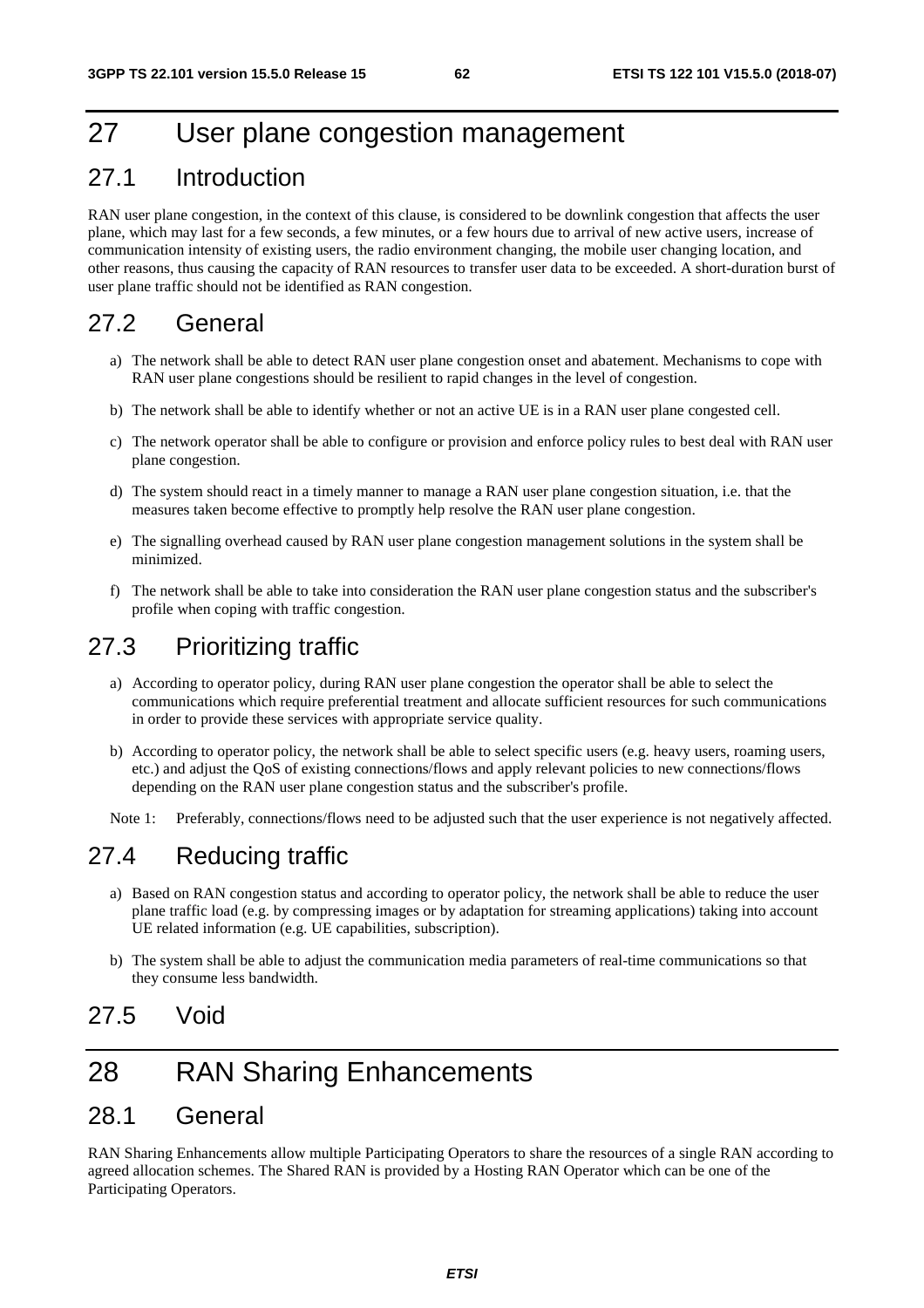The Shared RAN can be GERAN, UTRAN, E-UTRAN or NG-RAN as described below.

All the following requirements shall be subject to Hosting RAN Operator configuration.

### 28.2 Specific E-UTRAN and NG-RAN Sharing requirements

#### 28.2.1 Allocation of Shared E-UTRAN and NG-RAN resources

When E-UTRAN and NG-RAN resources are shared they can be allocated unequally to the Participating Operators, depending on the planned or current needs of these operators and based on service agreements with the Hosting E-UTRAN/NG-RAN Operator.

The following requirements apply:

The Hosting E-UTRAN/NG-RAN Operator shall be able to specify the allocation of E-UTRAN/NG-RAN resources to each of the Participating Operators by the following:

- a) static allocation, i.e. guaranteeing a minimum allocation and limiting to a maximum allocation,
- b) static allocation for a specified period of time and/or specific cells/sectors,
- c) first UE come first UE served allocation.
- d) the type and number of 5G slices

Resources include both user plane and signalling plane. The Hosting E-UTRAN/NG-RAN Operator needs to be able to manage the sharing of the signalling traffic independently from that of the user traffic because signalling traffic and user traffic are not always directly related. For example for MTC devices, the signalling traffic volume can be high and the user traffic volume low whereas for downloading video, the signalling traffic is low and the user traffic is high.

The following requirements apply:

The management and allocation of resources of signalling traffic over the Shared E-UTRAN/NG-RAN shall be independent from the management and allocation of resources of the user traffic over the Shared E-UTRAN.

A Shared E-UTRAN/NG-RAN shall be capable of differentiating traffic associated with individual Participating Operators.

A Shared E-UTRAN/NG-RAN shall be able to conduct admission control based on the allocated E-UTRAN/NG-RAN resources for each Participating Operator.

A Hosting E-UTRAN/NG-RAN Operator shall be able to control resource usage taking into account the allocated E-UTRAN/NG-RAN resources for each Participating Operator. A means of monitoring the usage of resources shall be provided.

All shared E-UTRAN/NG-RAN capabilities offered by the Hosting E-UTRAN/NG-RAN Operator shall be individually available for use by each Participating Operator where this is possible.

The 3GPP System shall support a Shared RAN (E-UTRAN or NG-RAN) to cover a specific coverage area (e.g. from a complete network to a single cell, both outdoor and indoor).

The 3GPP System shall support service continuity for UEs that are moving between different Shared RANs or between a Shared RAN and a non-shared RAN.

### 28.2.2 OA&M Access to the Shared E-UTRAN/NG-RAN

Each Participating Operator can have their own OA&M capabilities, which are used for monitoring and for selected operations in a shared E-UTRAN/NG-RAN. Information exchange involved in those operations need to be controlled by the Hosting E-UTRAN/NG-RAN Operator as to prevent disclosing them to other Participating Operators, be it for business, operational, or technical reasons.

The following requirements apply:

Selected OA&M capabilities for the Shared E-UTRAN/NG-RAN, under the control of the Hosting E- UTRAN Operator, shall be accessible by the Participating Operator's OA&M functions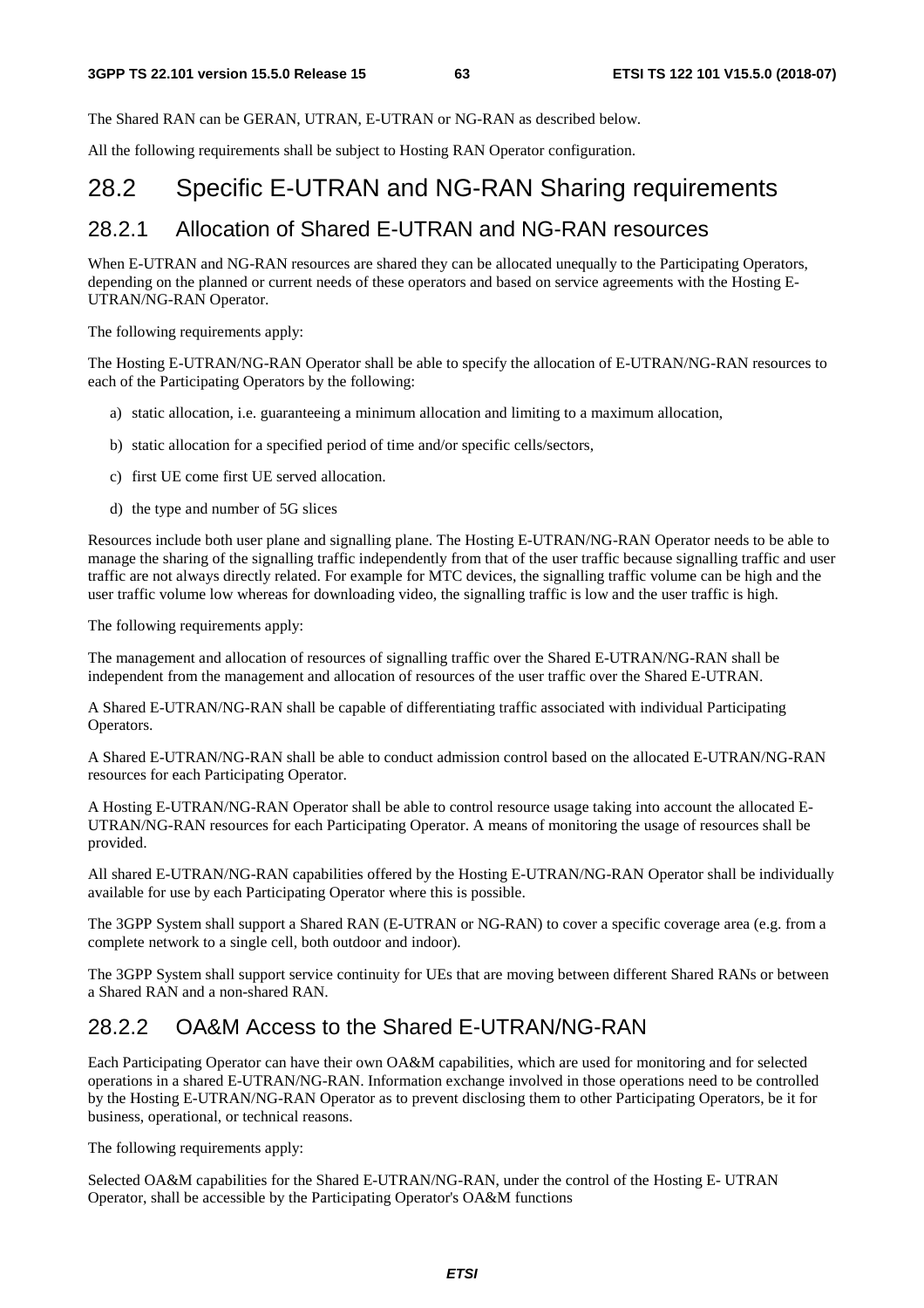This would allow, for example, the Participating Operator to do the following:

- test of communication path between the Participating Operator's network elements and the Shared E-UTRAN/NG-RAN,
- obtain fault reports,
- retrieve RAN resource usage information.

#### 28.2.3 Generation and retrieval of usage and accounting information

To facilitate interoperator accounting between Hosting E-UTRAN/NG-RAN Operator and Participating Operator the Hosting E-UTRAN/NG-RAN Operator needs to record E-UTRAN/NG-RAN resource usage by UEs of the Participating Operator.

The following requirements apply:

A Hosting E-UTRAN/NG-RAN Operator shall be able to collect events supporting the accounting of network resource usage separately for each Participating Operator. Collected events may be delivered to the subscriber's Participating Operator. This includes:

- start of service in the Shared E-UTRAN/NG-RAN for a UE of the Participating Operator,
- end of service in the Shared E-UTRAN/NG-RAN for a UE of the Participating Operator.

#### 28.2.4 MDT Collection

MDT data from a Participating Operator's customer UEs allow the Hosting E-UTRAN/NG-RAN Operator to be provided with performance measurements on his Shared E-UTRAN/NG-RAN. The Participating Operator is responsible for obtaining and retaining any required user consent related to privacy.

The following requirements apply:

When authorized by the Participating Operators, the Hosting E-UTRAN/NG-RAN Operator shall be able to collect MDT data of the Participating Operator's UEs connected through its E-UTRAN/NG-RAN.

Note: This functionality should also allow for the case where the Hosting E-UTRAN/NG-RAN Operator does not have an adjunct core network.

### 28.2.5 PWS support of Shared E-UTRAN/NG-RAN

A Participating Operator potentially has regulatory obligations to initiate the broadcast of PWS messages regardless of E-UTRAN/NG-RAN Sharing.

The following requirements apply:

The Shared E-UTRAN/NG-RAN shall be able to broadcast PWS messages originated from the core networks of all Participating Operators.

Note: Rel-11 design requires a shared PWS core. However, some regulatory obligations require a solution in which no common PWS core network entity is involved.

### 28.2.6 Support for load balancing

Hosting E-UTRAN/NG-RAN Operators have the need to optimize E-UTRAN/NG-RAN resource usage within the shared E-UTRAN/NG-RAN for a particular coverage area. At the same time, the agreed shares of E-UTRAN/NG-RAN resources based on a single cell and sector for each Participating Operator need to be respected. Likewise, Participating Operators have the need to optimize their E-UTRAN/NG-RAN resource usage among shared and unshared E-UTRAN/NG-RAN for a particular coverage area.

The capability to perform load balancing on an individual Participating Operator's traffic basis within a shared E-UTRAN/NG-RAN shall be supported.

The capability to perform load balancing on the combined traffic of all the Participating Operators within a shared E-UTRAN/NG-RAN shall be supported.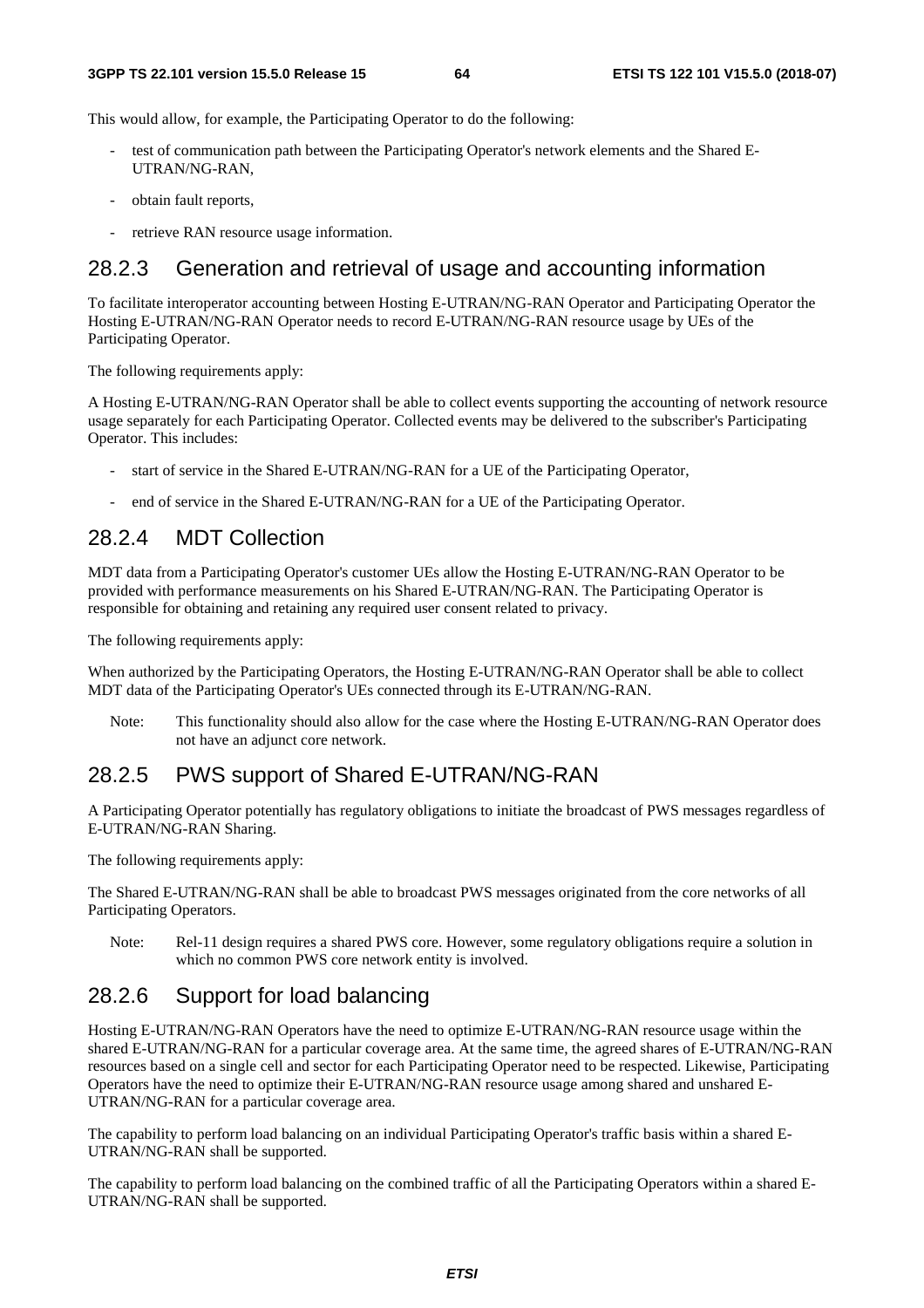The capability to perform load balancing between an individual Participating Operator's traffic within a shared E-UTRAN/NG-RAN and traffic in that Participating Operator's unshared E-UTRAN/NG-RAN where the shared and unshared E-UTRAN/NG-RAN coverage overlaps shall be supported.

Note: Load balancing capabilities are expected to take into account the allocation of resources to each Participating Operator and the load level for each Participating Operator to the extent possible, so that the principal objective to maximize throughput is not impacted.

If load balancing in a Shared E-UTRAN/NG-RAN is supported and if a Participating Operator's EPC indicates overload to the Shared E-UTRAN/NG-RAN in order to mitigate the overload situation then overload mitigation measures shall have minimal impact on the communication between the Shared E-UTRAN/NG-RAN and other Participating Operators EPCs.

#### 28.2.7 Dynamic capacity negotiation

In situations where a need for additional, unplanned, E-UTRAN/NG-RAN capacity by a Participating Operator arises (e.g. in the case of big mass-events) the Shared E-UTRAN/NG-RAN can provide means to allocate available spare capacity to the Participating Operator. Based on service level agreement between the Hosting and Participating operator such allocation can be automated without human intervention.

The following requirements apply:

The Participating Operator shall be able to query and request spare capacity of the Shared E-UTRAN/NG-RAN, based on policies and without human intervention.

The Shared E-UTRAN/NG-RAN shall be able to allocate spare capacity to Participating Operator, based on policies and without human intervention.

### 28.3 Specific GERAN & UTRAN Sharing Requirements

#### 28.3.1 Allocation of Shared GERAN or UTRAN Resources

When GERAN or UTRAN resources are shared they can be allocated unequally to the Participating Operators, depending on the planned or current needs of these operators and based on service agreements with the Hosting RAN Operator.

The following requirements apply:

The Hosting RAN Operator shall be able to specify the allocation of GERAN or UTRAN resources to each of the Participating Operators by the following:

- a) static allocation, i.e. guaranteeing a minimum allocation and limiting to a maximum allocation,
- b) static allocation for a specified period of time and/or specific cells/sectors,
- c) first UE come first UE served allocation.

The management and allocation of resources of signalling traffic over the Shared GERAN or UTRAN shall be independent from the management and allocation of resources of the user traffic over the Shared GERAN or UTRAN.

A Shared GERAN or UTRAN shall be capable of differentiating traffic associated with individual Participating Operators and shall be able to limit QoS available for traffic of the UEs of a Participating Operator (e.g. "best effort" if not enough resources are available).

A Shared GERAN or UTRAN shall be able to conduct admission control based on the allocated GERAN or UTRAN resources for each Participating Operator with a margin of tolerance.

A Hosting RAN Operator shall be able to control resource usage taking into account the allocated GERAN or UTRAN resources for each Participating Operator. A means of monitoring the usage of resources shall be provided.

All Shared GERAN or UTRAN capabilities offered by the Hosting RAN Operator shall be individually available for use by each Participating Operator where this is possible.

A Hosting RAN shall be able to provide an indication to each Participating Operator of how much capacity they are allocated at any one time. Signalling and User traffic shall be separately identified.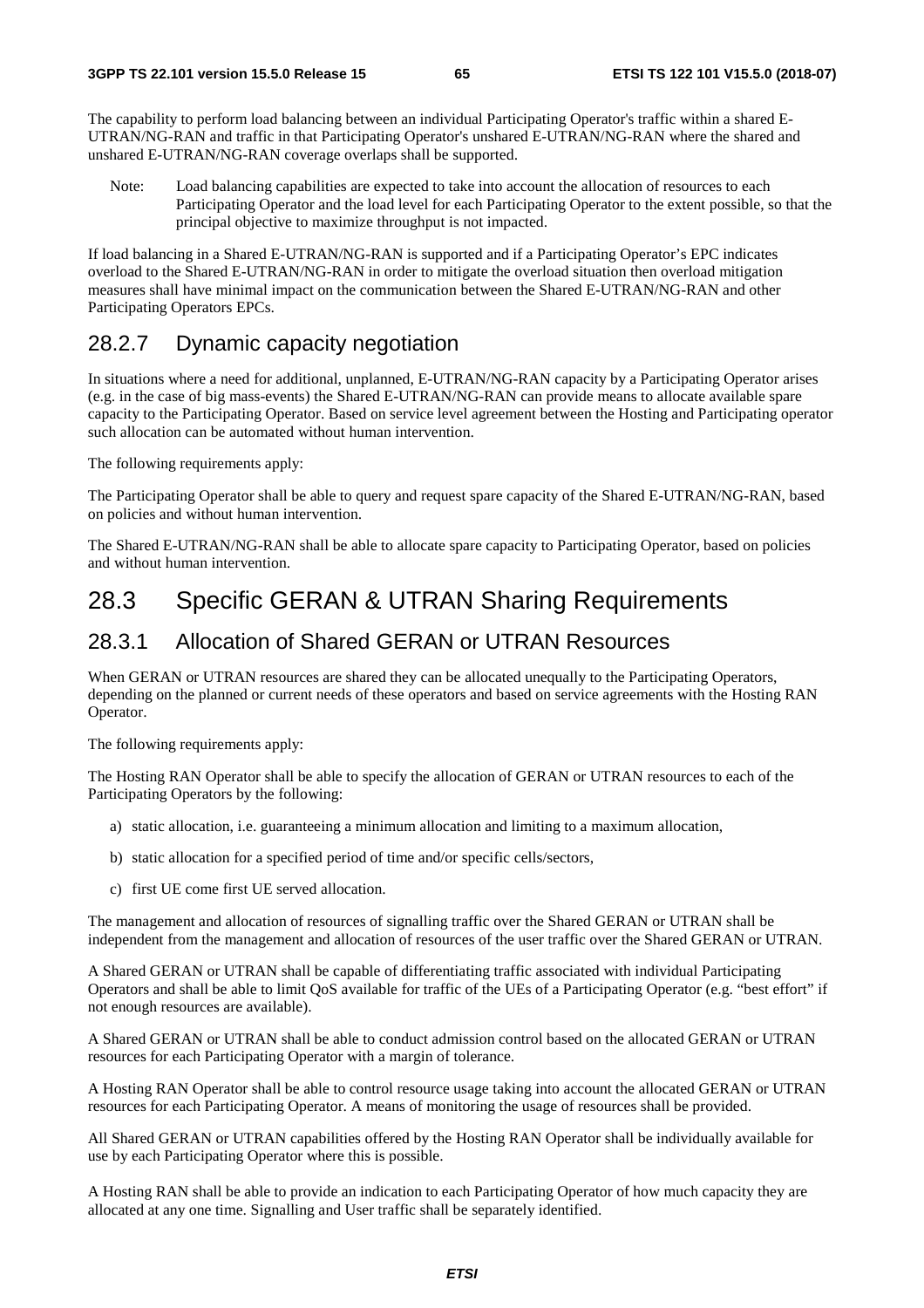The ability to allow a single RAN (GERAN or UTRAN) to be fully shared by a number of Participating Operators shall be provided.

### 28.3.2 OA&M Access to the Shared GERAN or UTRAN

Each Participating Operator can have their own OA&M capabilities, which are used for monitoring and for selected operations in a Shared GERAN or UTRAN. Information exchange involved in those operations need to be controlled by the Hosting RAN Operator so as to prevent disclosing them to other Participating Operators, be it for business, operational, or technical reasons.

The following requirements apply:

Selected OA&M capabilities for the Shared GERAN or UTRAN, under the control of the Hosting RAN Operator, shall be accessible by the Participating Operator's OA&M functions

This would allow, for example, the Participating Operator to do the following:

- test of communication path between the Participating Operator's network elements and the Shared GERAN or **UTRAN**
- obtain fault reports,
- retrieve GERAN or UTRAN resource usage information.

#### 28.3.3 Generation and retrieval of usage and accounting information

To facilitate inter-operator accounting between the Hosting RAN Operator and the Participating Operator, the Hosting RAN Operator needs to record GERAN or UTRAN resource usage by UEs of the Participating Operator.

The following requirements apply:

A Hosting RAN Operator shall be able to collect events supporting the accounting of network resource usage separately for each Participating Operator. Collected events may be delivered to the subscriber's Participating Operator. This includes:

- start of service in the Shared GERAN or UTRAN for a UE of the Participating Operator,
- end of service in the Shared GERAN or UTRAN for a UE of the Participating Operator.

### 28.3.4 MDT Collection

MDT data from a Participating Operator's customer UEs allow the Hosting RAN Operator to be provided with performance measurements on his Shared GERAN or UTRAN. The Participating Operator is responsible for obtaining and retaining any required user consent related to privacy.

The following requirements apply:

When authorized by the Participating Operators, the Hosting RAN Operator shall be able to collect MDT data of the Participating Operator's UEs connected through its GERAN or UTRAN.

The Participating Operators shall be able to retrieve this data for their own subscribers from the Hosting RAN Operator.

Note: This functionality should also allow for the case where the Hosting RAN Operator does not have an adjunct core network.

#### 28.3.5 PWS support of Shared GERAN or UTRAN

A Participating Operator potentially has regulatory obligations to initiate the broadcast of PWS messages regardless of GERAN or UTRAN Sharing.

The following requirements apply:

The Shared GERAN or UTRAN shall be able to broadcast PWS.

Note: The Hosting RAN Operator is responsible for the delivery of PWS messages to the UEs.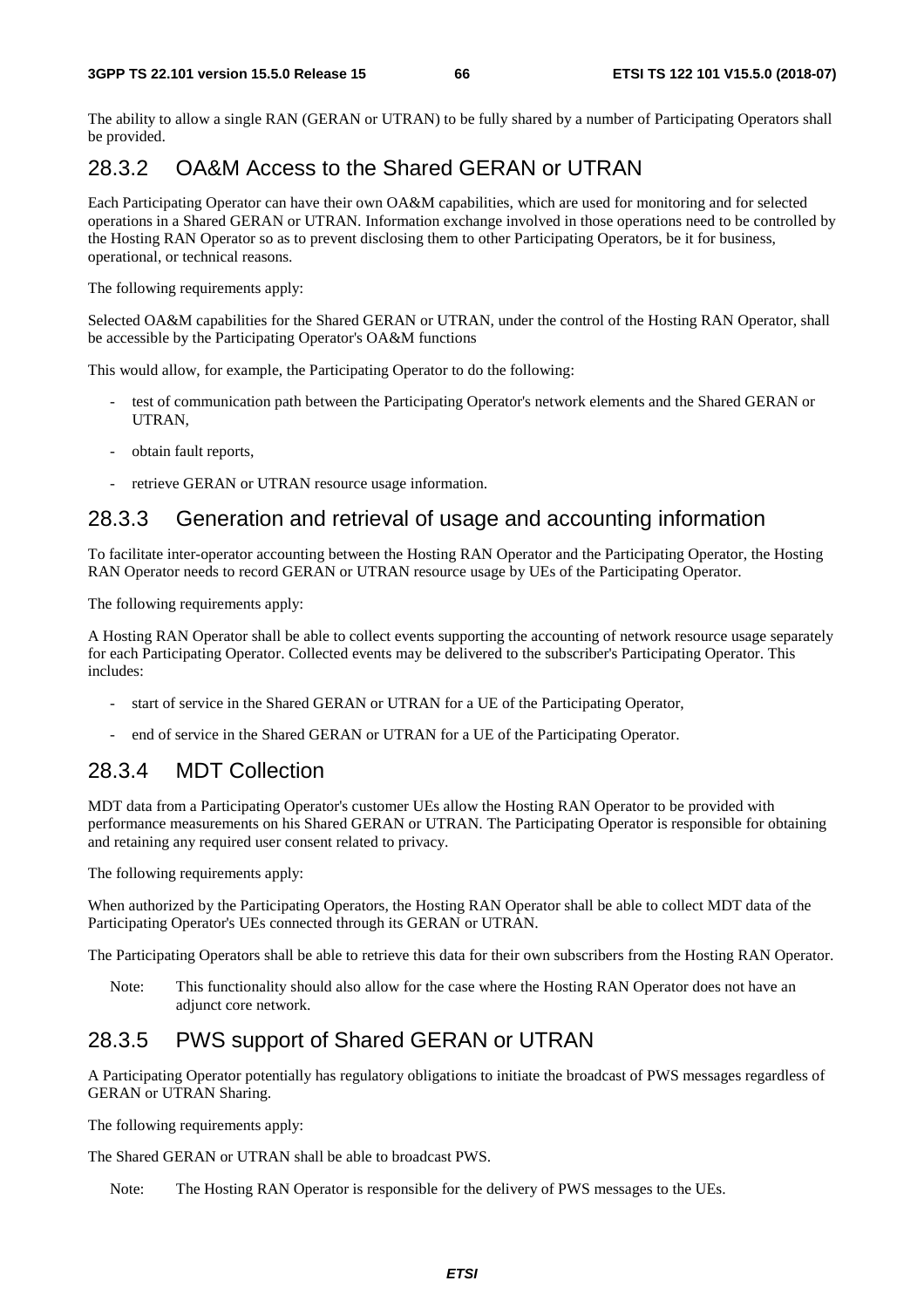### 28.3.6 Support for load balancing

Hosting RAN Operators need to optimise GERAN or UTRAN resource usage within the Shared GERAN or UTRAN for a particular coverage area while respecting the agreed resource shares for each Participating Operator. Similarly, Participating Operators need to optimise their GERAN or UTRAN resource usage between Shared and unshared GERAN or UTRAN for a particular coverage area.

The Hosting RAN Operator shall have the capability to balance the Signalling and User Traffic load individually for each Participating Operator within a Shared GERAN or UTRAN.

The capability to perform load balancing on the combined traffic of all the Participating Operators within a Shared GERAN or UTRAN shall be provided. The agreed shares of GERAN or UTRAN resources shall be maintained. Signalling and User traffic shall be managed independently.

The capability to perform load balancing between an individual Participating Operator's traffic within a Shared GERAN or UTRAN and traffic in that Participating Operator's unshared GERAN or UTRAN where the Shared and unshared GERAN or UTRAN coverage overlaps shall be supported.

The Hosting RAN Operator shall be able to balance the load across all Participating Operators.

#### 28.3.7 Dynamic capacity negotiation

The Participating Operator shall be able to request on-demand spare capacity of the Shared GERAN or UTRAN based on policies and without human intervention.

The Hosting RAN Operator shall be able to allocate spare on-demand capacity on the Shared GERAN or UTRAN to a Participating Operator, based on policies and without human intervention.

The Participating Operator shall be able to request the cancellation of granted on-demand capacity requests.

The Hosting RAN Operator shall be able to cancel a granted request based on a Participating Operator's request or based on agreed policy.

The Hosting RAN Operator shall be able to change the amount shared by each Participating Operator based on traffic demand. A minimum capacity (that can be set) of the Hosting RAN shall be reserved for each Participating Operator that cannot be allocated to other Participating Operators.

# 29 Service exposure with 3<sup>rd</sup> party service providers

### 29.1 General

The intention of service exposure is that, under the assumption of a service agreement between MNO and a 3rd party, the 3GPP Network allows a 3rd party service provider to benefit from network provided services and capabilities that are exposed by the PLMN. For example the 3GPP Core Network can exchange information with the 3rd party to optimize usage and management of 3GPP resources. A standardized exposure of network services/capabilities reduces the complexity of different 3rd parties to access different 3GPP network services and capabilities.

General requirements for service exposure with 3rd party service providers:

The operator shall be able to provide to a 3rd party service provider secure and chargeable access to the exposed services/capabilities i.e. to authenticate, authorize and charge the 3rd party entities.

NOTE 1: This requirement can be implemented by the existing standardised API frameworks e.g. the OMA API framework.

- It shall be ensured that the 3GPP services/capabilities are not disclosed to unauthorised parties and that user privacy (avoid e.g. trackable and traceable identity information of the concerned UE) is maintained subject to user agreement, operator policy, service agreement between operator and 3rd party and regulation constraints.
- The network service/capability exposure should be generic enough to support different application needs. Exposed 3GPP services/capabilities may use functionalities from different network entities and different 3GPP interfaces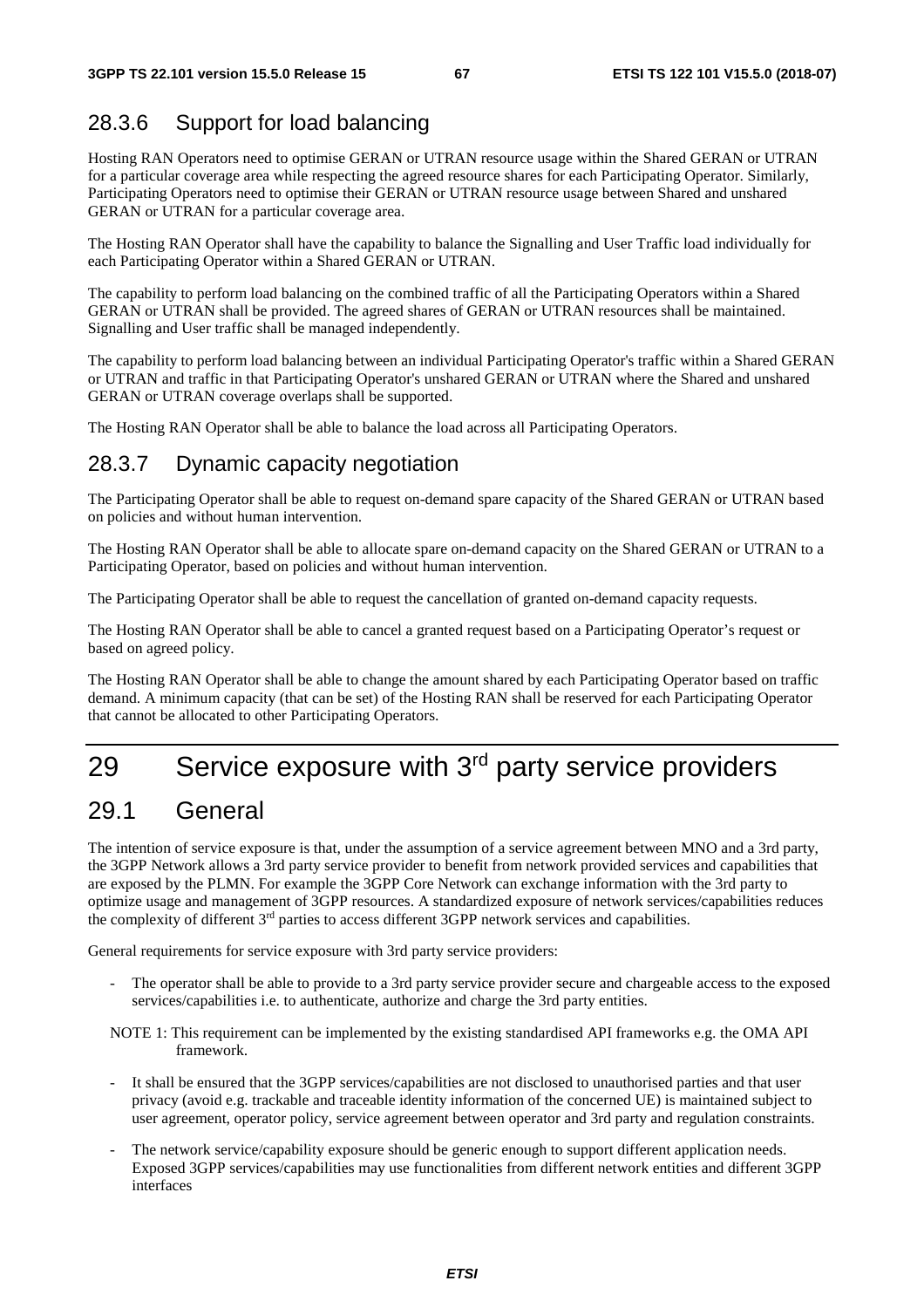### 29.2 Exposed Services and capabilities

The 3GPP Core Network shall be able provide a standardized interface to enable exposure of the following services and capabilities to 3rd party service providers:

Support of 3rd party requested MTC Device triggering

- The 3GPP Core Network shall support a 3rd party service provider request to trigger a UE that is served by the 3rd party service provider, the request shall include:
	- a trigger payload, to provide information to the application on the UE to e.g. trigger application related actions,
	- a validity period.

NOTE 1: The 3GPP Network will attempt to deliver the trigger message to the UE until the validity period expires.

- The 3GPP Core Network shall support the  $3<sup>rd</sup>$  party service provider to recall or replace a trigger message that it has previously submitted.
- NOTE 2: The goal of device triggering is that the UE takes action based on the content of the trigger payload. This response can involve initiation of communication with an MTC Server of the  $3<sup>rd</sup>$  party service provider. The UE can initiate communication immediately or later within the validity period.

Support of 3rd party interaction for 3GPP resource management for background data transfer:

- The 3GPP Core Network shall support a 3rd party service provider request for background data transfer for a set of UEs that are served by the 3rd party service provider, indicating:
	- the desired time window for the data transfer,
	- the volume of the data expected to be transferred in a geographic area TS 23.032 [56].
- Additionally, the 3rd party application server shall be able to indicate to the 3GPP System when the background data transfer (a) exceeds the agreed maximum data volume or (b) continues beyond the agreed time window or (c) happens outside the agreed areas – e.g. due to movement of individual UEs, whether this background data transfer:
	- shall be stopped by the 3GPP Sytem or
	- shall continue, possibly under a different charging regime.
- The 3GPP Core Network shall be able to inform the 3rd party service provider in one coordinated response, based on locally available information (e.g. congestion level) over the geographic area, about:
	- one or more recommended time windows for the data transfer and
	- for each time window the maximum aggregated bitrate for the set of UEs in the geographical area indicated by the 3rd party service provider.
- Additionally, the 3GPP Core Network shall be able to inform the 3rd party service provider about the charging policy that will be applied to the 3<sup>rd</sup> party service provider if the data are transferred within the recommended time window and if transmission rates stay below the limits of the respective maximum aggregated bitrate.
- The goal of providing the time window is to favour transfer of more traffic during non-busy hours and reason for providing the maximum aggregate bitrate is to spread out traffic during that time. The goal of multiple time windows is to allow the 3rd party provider to choose one appropriate time window based on its preference like the expected charging regime and bitrate.

Support of 3<sup>rd</sup> party interaction on information for predictable communication patterns of a UE:

The 3GPP Core Network shall enable a 3rd party service provider to provide information about predictable communication patterns of individual UEs or groups of UEs that are served by this 3rd party service provider. Such communication patterns may include: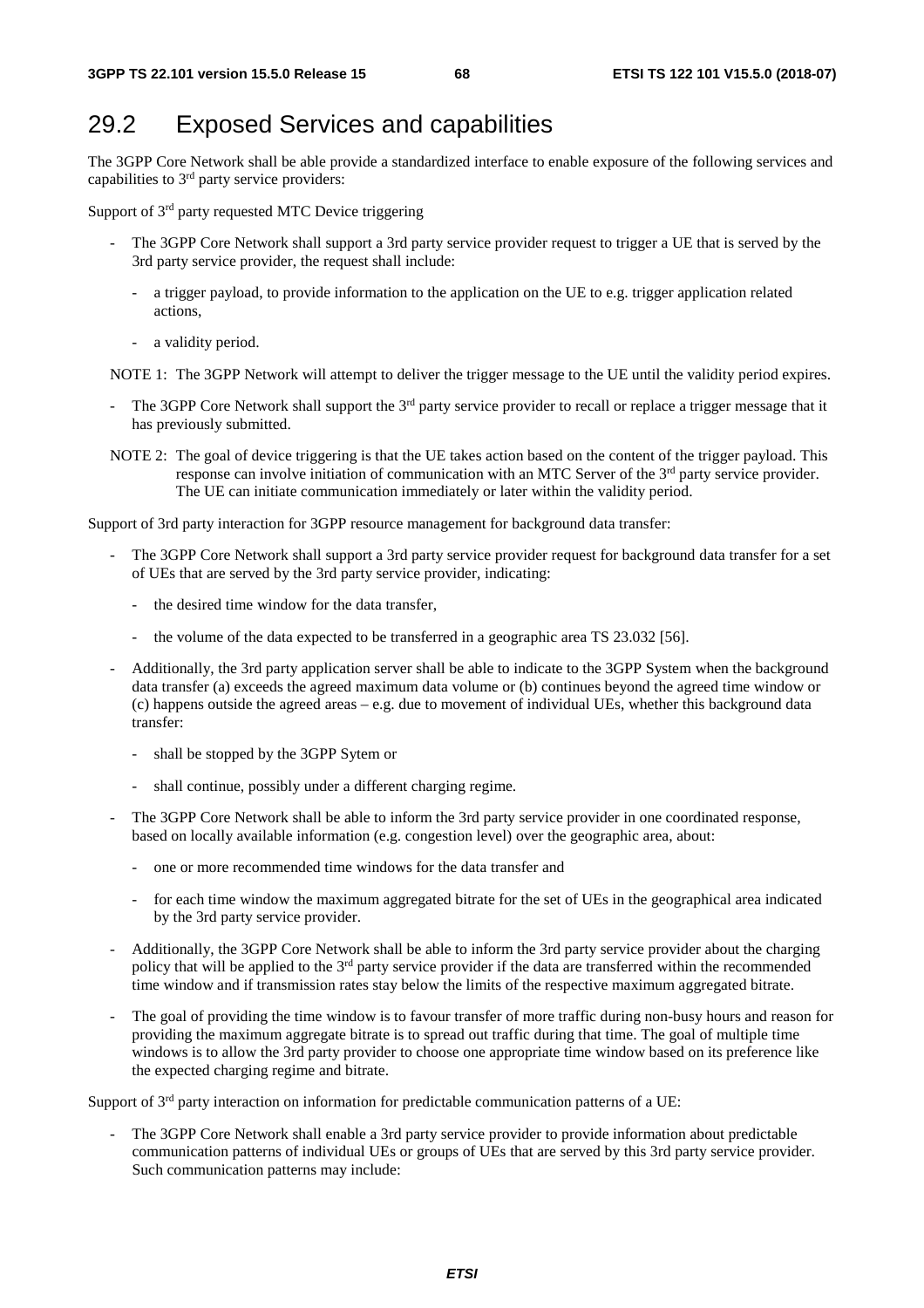- Time and traffic volume related patterns (e.g. repeating communication initiation intervals, desired 'keep alive' time of data sessions, average/maximum volume per data transmission, etc.).
- Location and Mobility related patterns (e.g. indication of stationary UEs, predictable trajectories of UEs, etc.).
- This information may be used by the 3GPP system to optimize resource usage.

Support of 3<sup>rd</sup> party requested session OoS and priority

The 3GPP Core Network shall enable a 3<sup>rd</sup> party service provider to request setting up data sessions with specified QoS (e.g. low latency or jitter) and priority handling to a UE that is served by the 3rd party service provider.

Support of 3rd party requested broadcast

The 3GPP Core Network shall enable a 3rd party service provider to request sending a broadcast message in a specified geographic area (as specified in TS 22.368 [52]) expecting to reach a group of devices that are served by the 3rd party service provider.

Informing the 3rd party about potential network issues

The 3GPP Core Network shall be able to indicate to a 3rd party service provider when data transmissions have a risk of incapability to provide expected throughput and/or QoS in a specific area (e.g. due to forecasted high traffic load in that area). Additionally, an estimate may be given when the high traffic load is expected to be mitigated.

Informing the  $3<sup>rd</sup>$  party about UE status

- The 3GPP Core Network shall be able to provide the following information about a UE that is served by the 3rd party service provider:
	- Indication of the of the roaming status (i.e. Roaming and No Roaming) and the serving network, when the UE starts/stops roaming,
	- Loss of connectivity of the UE,
	- Change or loss of the association between the ME and the USIM,
	- Communication failure events of the UE visible to the network (e.g. for troubleshooting).
	- Reporting when the UE moves in/out of a geographic area that is indicated by the 3rd party,
	- Reporting when the UE changes Routing Area / Tracking Area / Location Area / Cell.
	- Reporting when the UE changes the status of 3GPP PS Data Off.
- Note: The area indicated by a 3<sup>rd</sup> party service provider can be mapped to the area used in the 3GPP network, i.e. a list of LAs/RAs/TAs/cells. The 3rd party service provider can define a geographical area as shapes (e.g. polygons, circles) or civic addresses (streets, districts…) as referenced by OMA Presence API [53] e.g. defined by shape areas of IETF RFC-5491 [54] or by civic addresses defined in IETF RFC-5139 [55].
- The 3rd party service provider shall be able to request a one time reporting or reporting at defined times (e.g. regular intervals, certain pre-defined time points) on the number of UEs present in a certain area and the location of each UE as for a Location Based Service.
- Subject to user consent, operator policy and regulatory constraints, the user privacy shall be maintained when passing location information to a 3rd party service provider.

Informing the 3rd party about a UE's connection properties

- The 3GPP Core Network shall be able to inform a 3<sup>rd</sup> party about a UE's connection properties.
- Note: Connection properties of a UE describe the average data rate range or non-absolute value (e.g. high, medium or low) that the UE is likely to be able to obtain at the current location. The connection properties can, for example, be generated from the UE's RAT type the UE is currently attached to, the load conditions at its current location and/or other parameters.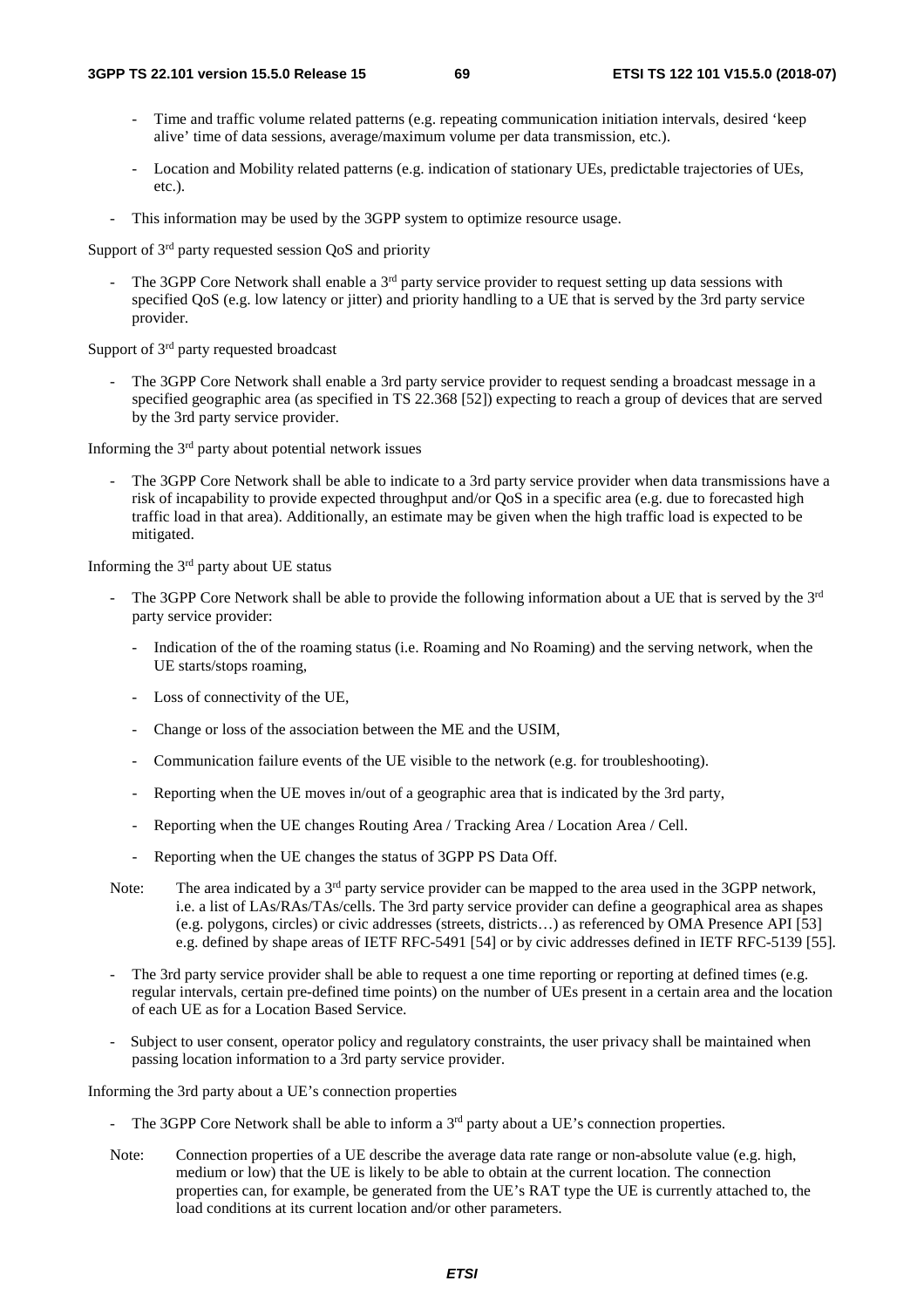Support for non-IP small data transfer with a  $3<sup>rd</sup>$  party

- The 3GPP Core Network shall support a 3<sup>rd</sup> party for submiting a small amount of non-IP data for delivery to a UE.
- The 3GPP Core Network shall support a 3<sup>rd</sup> party application server for receiving a small amount of non-IP data delivered from a UE.
- The 3GPP Core Network shall support a 3<sup>rd</sup> party to configuring non-IP data delivery for a particular UE (e.g. destination address, maximum number of messages, duration for which configuration applies).
- Note: The use of the Non-IP Data Delivery feature via Service Capability Exposure Function assumes that the UE has indicated support for 'non-IP data transfer' and in case the Service Capability Exposure Function is used there will be no user plane EPS bearer established.

# 30 Flexible Mobile Service Steering

### 30.1 Introduction

In order to realize efficient and flexible mobile service steering in (S)Gi-LAN, the network operator uses information (e.g. user profile, network operator's policies, RAT type, application characteristics) to define traffic steering policies. These policies are used to steer the subscriber's traffic to appropriate enablers (e.g. NAT, antimalware, parental control, DDoS protection) in the (S)Gi-LAN.

The term (S)Gi-LAN used in the present document represents a system which is out of 3GPP scope.

### 30.2 General Requirements

The following requirements apply:

- The 3GPP Core Network shall be able to define and modify traffic steering policies that are used to steer traffic in (S)Gi-LAN containing operator or 3rd party service functions e.g. to improve e.g. the user's QoE, apply the bandwidth limitation and provide valued added services.
- Traffic steering policy shall be able to distinguish between upstream and downstream traffic.
- The 3GPP Core Network shall be able to define different traffic steering policies for a user's traffic on a per session basis (e.g. for applying parental control, anti-malware, DDoS protection, video optimization).
- The 3GPP Core Network defines traffic steering policies based on one or more pieces of information such as:
	- network operator's policies
	- user subscription (e.g. user's priority, the status of optional subscriber services from the subscription data, based on service provider used, subscribed QoS)
	- user's current RAT
	- the network (RAN and CN) load status
	- application characteristics such as: application type (video, web browsing, IM, etc), application protocol ( HTTP, P2P, etc), target address name (URL) and application provider (My tube, etc)
	- time
	- UE location
	- information (e.g. APN) of the destination network (i.e. a PDN or an internal IP network) of traffic flow
	- In case of roaming, the HPLMN shall be able to apply traffic steering policies for home routed traffic.

Note: Traffic steering policies for local breakout is not specified.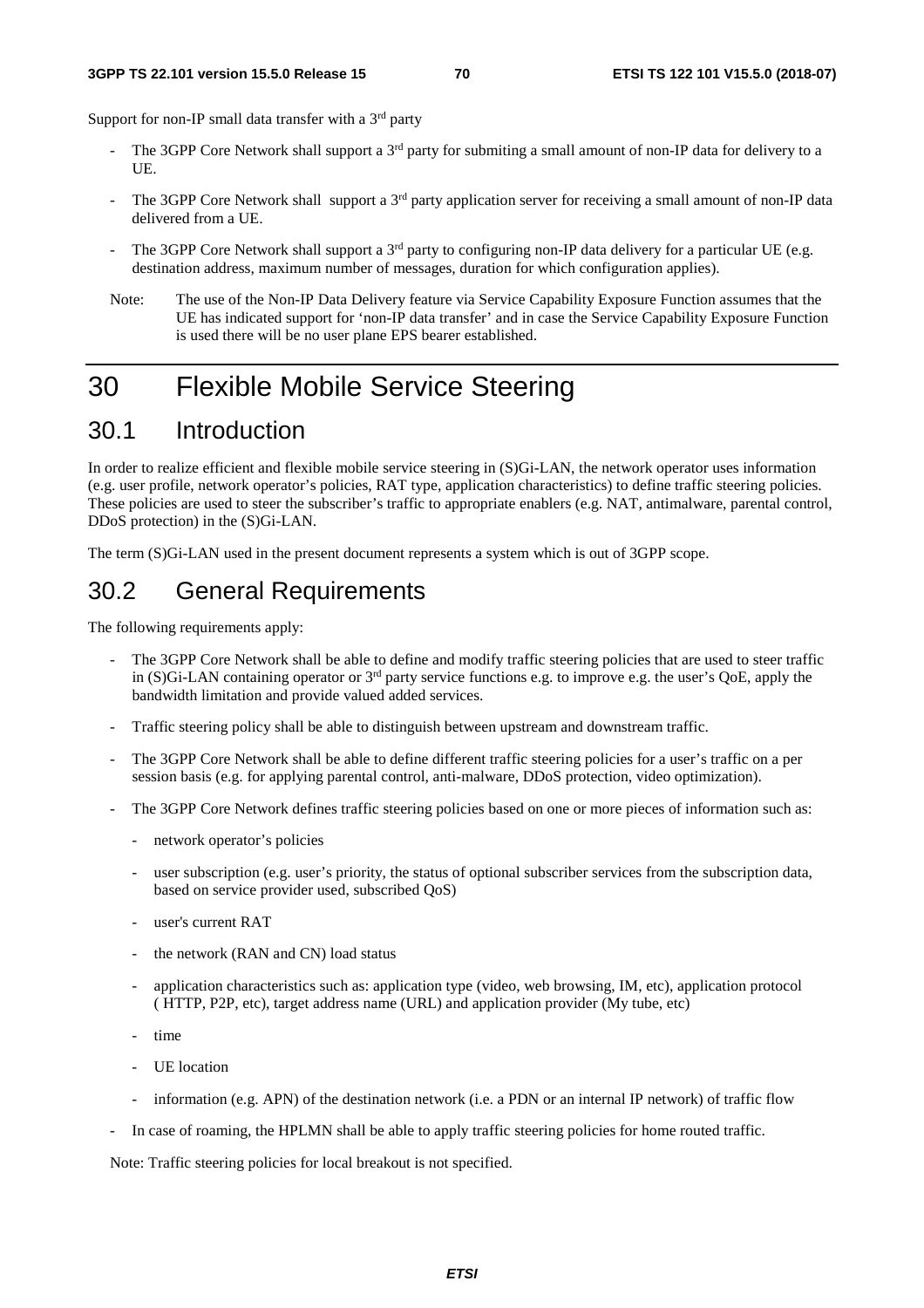# 31 Control of traffic from UE-based applications toward associated server

### 31.1 Description

This feature is a set of service features that allows operators to control traffic from UEs to an application on a third party server or the third party server itself. When an application on a third party server or the third party server itself becomes congested or fails the traffic towards that server need to be controlled to avoid/mitigate potential issues caused by resulting unproductive use of 3GPP network resource. This will also make it possible to allow 3GPP network to help third party servers to handle overload and recover from failures. (see [11])

### 31.2 Requirements

#### 31.2.1 Control requirements

The 3GPP network shall be able to control (i.e. block and/or prioritize) traffic from UEs to an application on a third party server or the third party server itself without affecting traffic to other applications on the third party server or to other third party servers.

For this purpose, the 3GPP network shall be able to identify the third party server or the application on the third party server, and the traffic towards it.

When congestion or failure of the application on the third party server or the third party server abates the 3GPP network shall be able to apply this feature in a phased manner to gradually restore traffic according to operator policy.

The 3GPP network shall be able to control traffic through this feature based on:

- (1) the traffic load on the 3GPP network,
- (2) the MNO policy,
- (3) the MNO's service subscription profiles such as access class information, and
- (4) third party service subscription profiles

without impacting the traffic to other applications on the third party server or other third party servers.

#### 31.2.2 Requirements on awareness of third party server issue

The 3GPP network shall be able to receive a status indication from the third party server when an application on it is experiencing congestion or failure, and when normal operation resumes. Such a status indication may be sent periodically, and/or when the status of the application changes.

The 3GPP network shall be able to detect and monitor a third party server's operational status e.g. congestion levels, failure and unavailability of the third party server.

# 32 3GPP enhancement for TV application support

### 32.1 Feature description

3GPP enhancement for TV service support is a feature whereby 3GPP networks can provide unicast and broadcast transport, referred to as "TV transport services", to support distribution of TV programs. TV transport services can support the three types of TV services – Free-to-air (FTA), Free-to-view (FTV), and Subscribed services. Each type of TV service has different requirements in order to meet regulatory obligations and public service and commercial broadcaster's requirements regarding content distribution, hence many requirements captured below are optional to implement depending on the type of TV transport services an MNO chooses to offer.

### 32.2 Requirements

#### 32.2.1 General requirements

The 3GPP network shall be able to support on-demand network capacity assignment for TV services.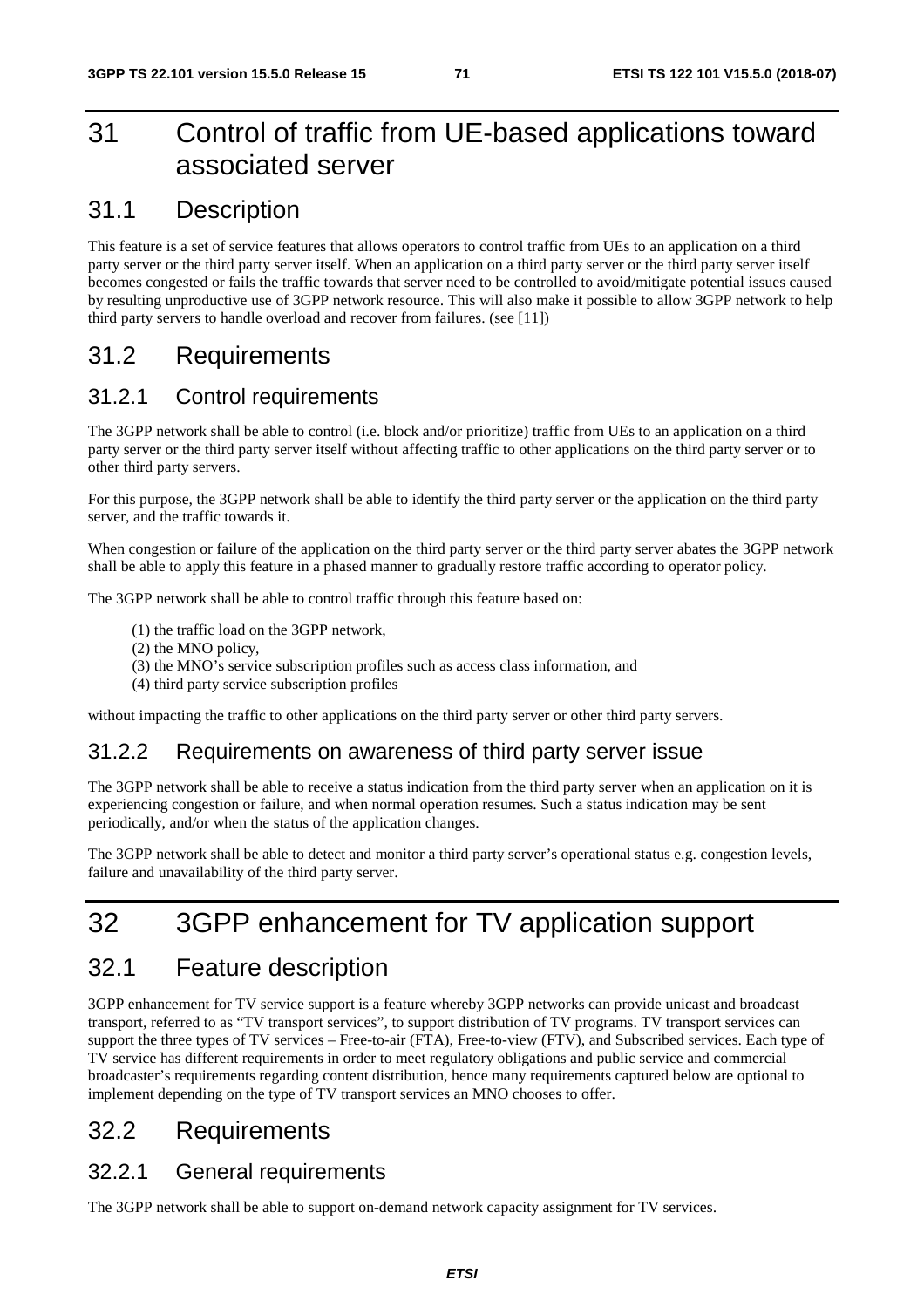### **3GPP TS 22.101 version 15.5.0 Release 15 72 ETSI TS 122 101 V15.5.0 (2018-07)**

The 3GPP system shall allow the MNO to implement a network supporting downlink only broadcasting based on a set of EPS functionalities and entities which are required to offer linear TV services.

The 3GPP network shall be able to support on-demand network broadcast service area coverage management for TV transport services.

The 3GPP network shall support content delivery up to UHD resolution.

The 3GPP network shall allow the MNO to authenticate a subscriber before providing TV transport services via unicast.

The 3GPP network shall allow the MNO to authenticate a subscriber before providing TV transport services via eMBMS broadcast.

The 3GPP network shall enable an MNO to allow a UE to receive TV transport services via eMBMS broadcast without authentication.

The 3GPP network shall be able to provide FTA TV services receivable by UEs subscribed to the MNO and roaming UEs of other MNOs. A UE supporting enhanced TV transport services and in limited service state shall be able to receive eMBMS broadcast TV transport services.

The 3GPP network shall provide the ability for an MNO to meet regulatory requirements for privacy and nonidentification of a receiving user by entities outside of the MNO.

NOTE: The MNO is responsible for maintaining the privacy of personal usage data collected as a result of providing access to the TV services.

The 3GPP network shall provide mechanisms to restrict the reception of some or all Subscribed TV services to groups of subscribers (e.g. based on the recipients of the services are subscribers of the MNO, roaming subscribers of other MNOs, or not subscribed to any MNO).

The quality of experience of the TV service shall be independent from the size of the concurrent audience. While receiving TV services in normal service state, subscribers of the MNO and roaming subscribers shall be able to access other subscribed services such as voice, data or SMS.

The 3GPP network shall support combinations of SD, FHD and UHD resolution TV transport services.

The 3GPP network shall allow the MNO to provide a TV service in a resource efficient manner over a large area up to the size of a country.

The 3GPP network shall enable the quality of experience of the TV service to be ensured throughout the coverage area defined for the TV service.

## 32.2.2 Requirement for transmission performance enhancement

The 3GPP system shall be able to support 20Mbps over one logical broadcast channel.

The mechanisms in the 3GPP network shall be designed to support at least 10 high quality video channels of 12Mbps each simultaneously via broadcast.

The 3GPP network shall support flexible change between broadcast and unicast per traffic demand over the same carrier.

The 3GPP network shall be able to convert network unicast capacity to network broadcast capacity and vice versa so that each can range from 0% to 100% of the capacity.

The 3GPP network shall be able to support using one carrier for both unicast and broadcast distribution of TV services.

If allowed by the operator and a spare carrier is available, the 3GPP network shall be able to make use of spare carriers or free up carriers if not required anymore.

## 32.2.3 Requirement for network flexibility

The 3GPP network shall be able to support network broadcast capacity assignment according to operator policies to consider the following criteria:

- OTT provider request (including TV service information(e.g., codec information, media type information, etc))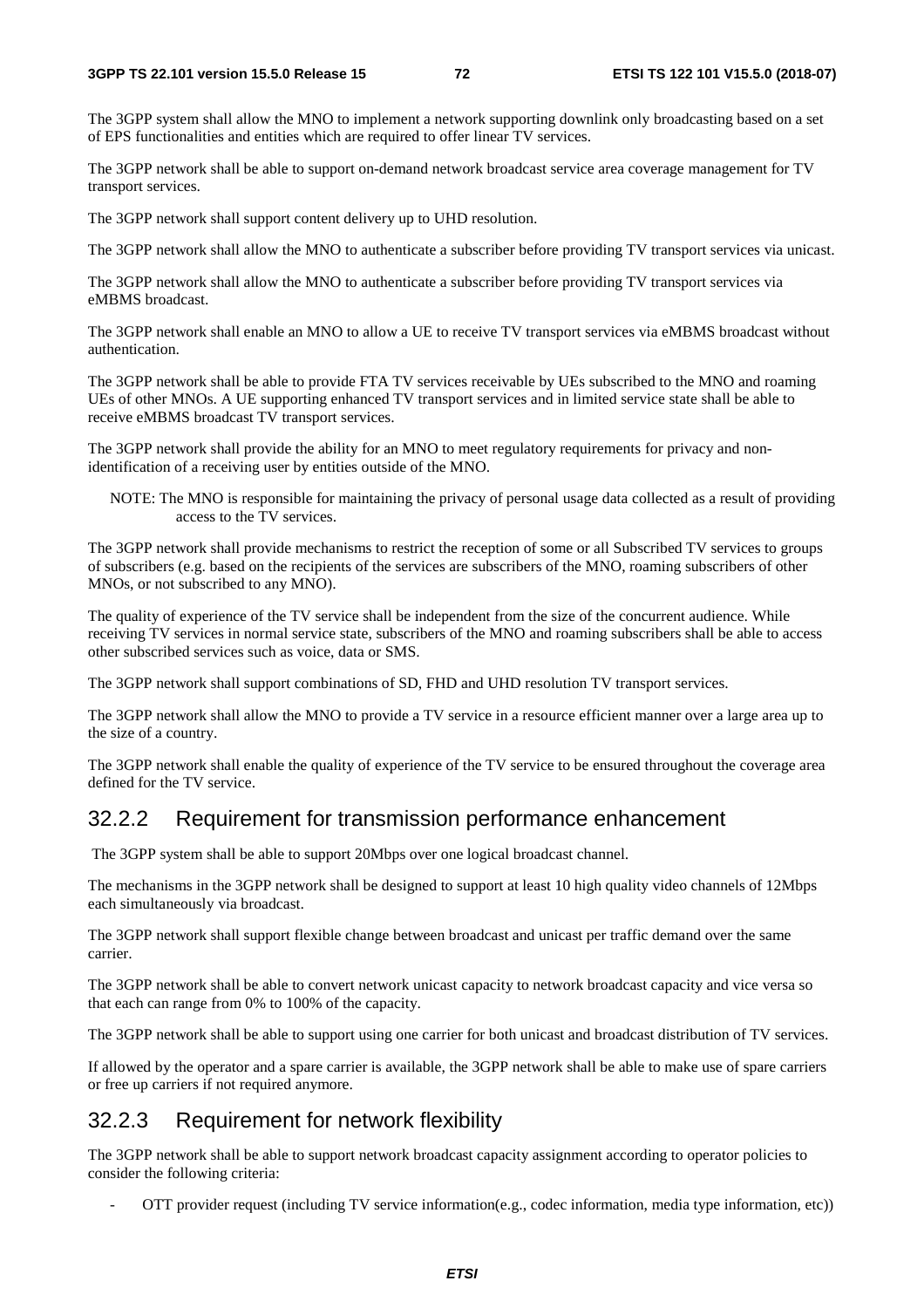available network unicast/broadcast capacity of 3GPP network

Within the radio resources dedicated to TV services in a geographic area the 3GPP network shall allow the MNO to specify the allocation of radio resource by the following:

- static allocation, i.e., pre-defined maximum percentage to be used for unicast and broadcast
- dynamic allocation, i.e., the pre-defined maximum percentage for both unicast and broadcast to be changed at a time-resolution of [one] minute over a period of [24] hours

The 3GPP network shall be able to support network broadcast geographic area coverage management considering following criteria:

- OTT provider request (including the potential coverage information of TV service information)
- available network unicast/broadcast capacity of 3GPP network
- number of users under broadcast network coverage
- The location information of UE

The 3GPP network shall be able to deliver media content via unicast and broadcast in an efficient manner. The 3GPP system shall be capable of ensuring the timing sequence of different media content received by different UEs at the same location, even via different transport path, aligning with the timing sequence of TV service of the OTT provider in order to maintain synchronism.

A UE shall be able to receive eMBMS from one cell site while receiving other services from the same cell site or another possibly cell site.

The 3GPP network shall allow a MNO to service all UEs in an area with eMBMS independent of which MNO network(s) they have subscription to.

### 32.2.4 Requirement for TV application support

The eMBMS service layer should support audio and video formats typically supported by TV Content Providers for SD and HD TV transport services and UHD TV transport services.

The eMBMS service layer should support codecs typically supported by TV Content Providers for HD TV services and UHD TV services. The eMBMS service layer should support accessibility functions typically supported by TV Content Providers (e.g. subtitling, closed captioning, audio descriptions, anonymous reception, reporting to support ratings, reporting enforcement, etc.).

The eMBMS service layer should support regulatory mandates typically supported by TV Content Providers (blackouts, emergency alerts, etc.).

The eMBMS service layer should support interactivity functions typically supported by TV Content Providers (interactive services, second screen, personalization, etc.).

The eMBMS service layer should support ad insertion use cases typically supported by TV Content Providers (targeted ad insertion, ad replacement, etc.),

The eMBMS service layer should support encryption, security and conditional access functions typically supported by TV Content Providers.

The eMBMS service layer should support efficient concurrent delivery of multiple application components (TV service application signalling, statistical multiplexing, etc.).

The eMBMS service layer should support random access and channel change times comparable to existing HD TV services.

The eMBMS service layer should support TV service content delivery over broadcast only, unicast only and combinations of the two.

The eMBMS service layer should support delivery of real-time and non-real-time content.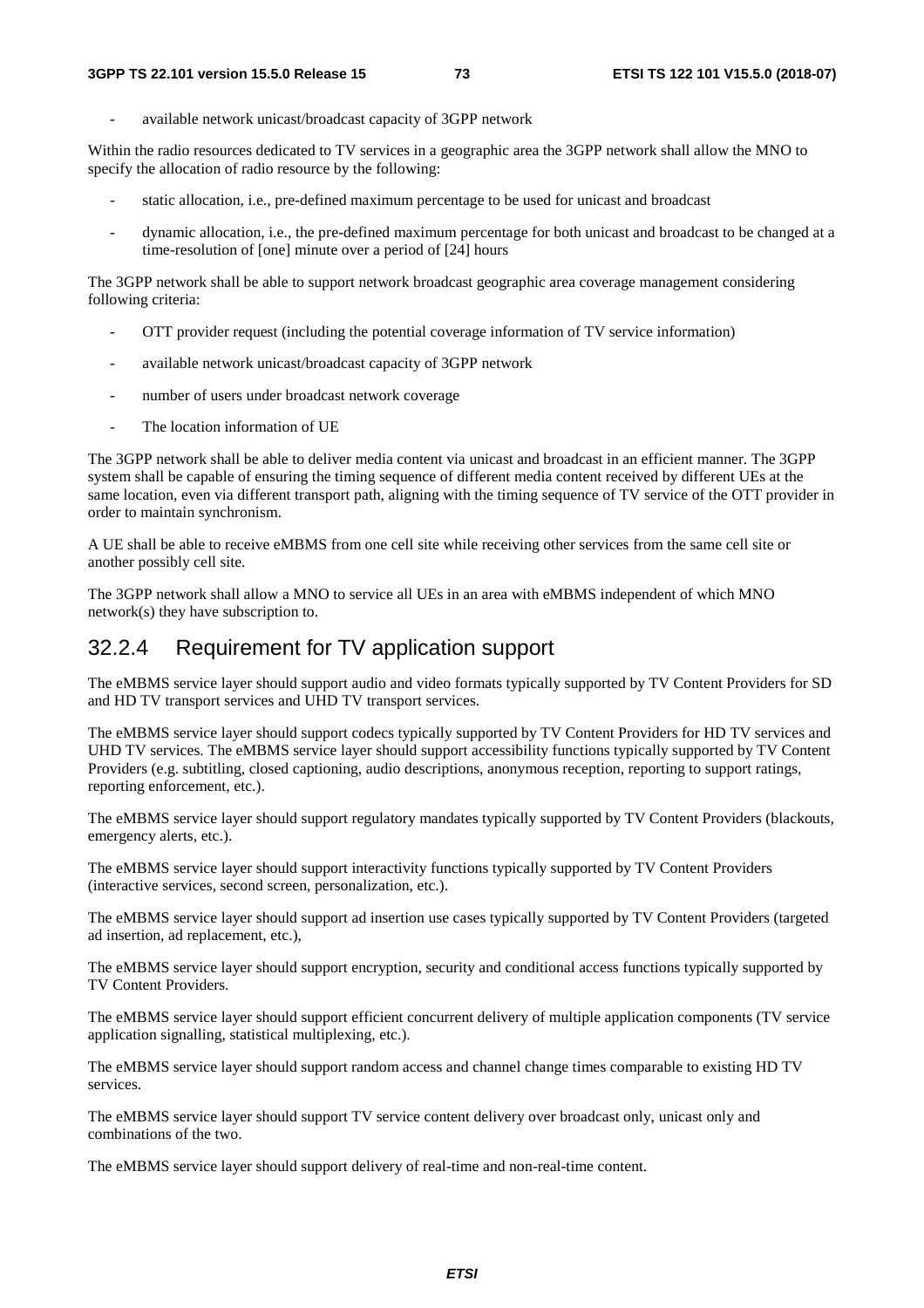The eMBMS service layer should enable extensibility and forward-compatibility to new requirements, formats, codecs and other functions to the extent possible.

An eMBMS transport layer should be able to transport TV streams formatted not compliant to 3GPP standards.

A UE should be able to access an eMBMS transport session with the support of only transport metadata.

An eMBMS system should be able to be initiated by a UE with sufficient metadata provided by a mechanism other than User Service Description for non 3GPP transport services.

### 32.2.5 Requirement for RAN sharing

A participating eMBMS-enabled RAN shall be capable of distributing the content including both free-to-air content and subscribed content in conjunction with other participating eMBMS-enabled RANs.

The hosting eMBMS-enabled RAN network provider shall be able to manage the shared eMBMS network to each of the participating MNOs.

Each RAN provider shall report events supporting the accounting of network resource usage separately for each Participating MNO. This includes:

- Start of service in the shared eMBMS network for a UE of the Participating MNO
- End of service in the shared eMBMS network for a UE of the Participating MNO

### 32.2.6 Requirement for wide area support

The eMBMS network shall be able to support designated coverage area, for example national, regional and local coverage areas.

### 32.2.7 Requirement for capability exposure

The 3GPP system shall be able to support an MNO offering on-demand broadcast availability to TV services.

Subject to MNO and 3rd OTT party agreement, to enable the MNO to evaluate the impact on distribution of data transfer in the network, the 3rd OTT party shall be able to indicate to the MNO the desired media format information: the volume of the data traffic expected to be broadcast in this geographic area, indication whether the streaming content can be accessed when the mobile users moves out/in of broadcast coverage area, indication whether the streaming content can be cached in the MNO network, association information among users i.e. user information, expected media content information, device information and group information of TV service and the timing relationship information of different media content.

The 3GPP network shall enable an MNO to inform a 3rd party of the result (e.g., selected media format information, mode of content delivery (broadcast only, broadcast/unicast fall-back support, consumption-based switching between unicast/broadcast), QoE of content delivery, cached content indication) of delivering a TV service to a user.

### 32.2.8 Fixed reception for TV services

The 3GPP network shall allow a UE to receive a broadcast TV content using existing TV antenna equipment.

NOTE 1: "existing TV antenna equipment" means rooftop or indoor antennas directly connected to a TV or set-top box typically used to receive DTT signals

The 3GPP network shall allow a UE to receive unicast TV content using existing TV antenna equipment, at least for the downlink

NOTE 2: This might imply the uplink to take another path e.g. via a different antenna if existing TV antenna equipment is not suitable for transmission.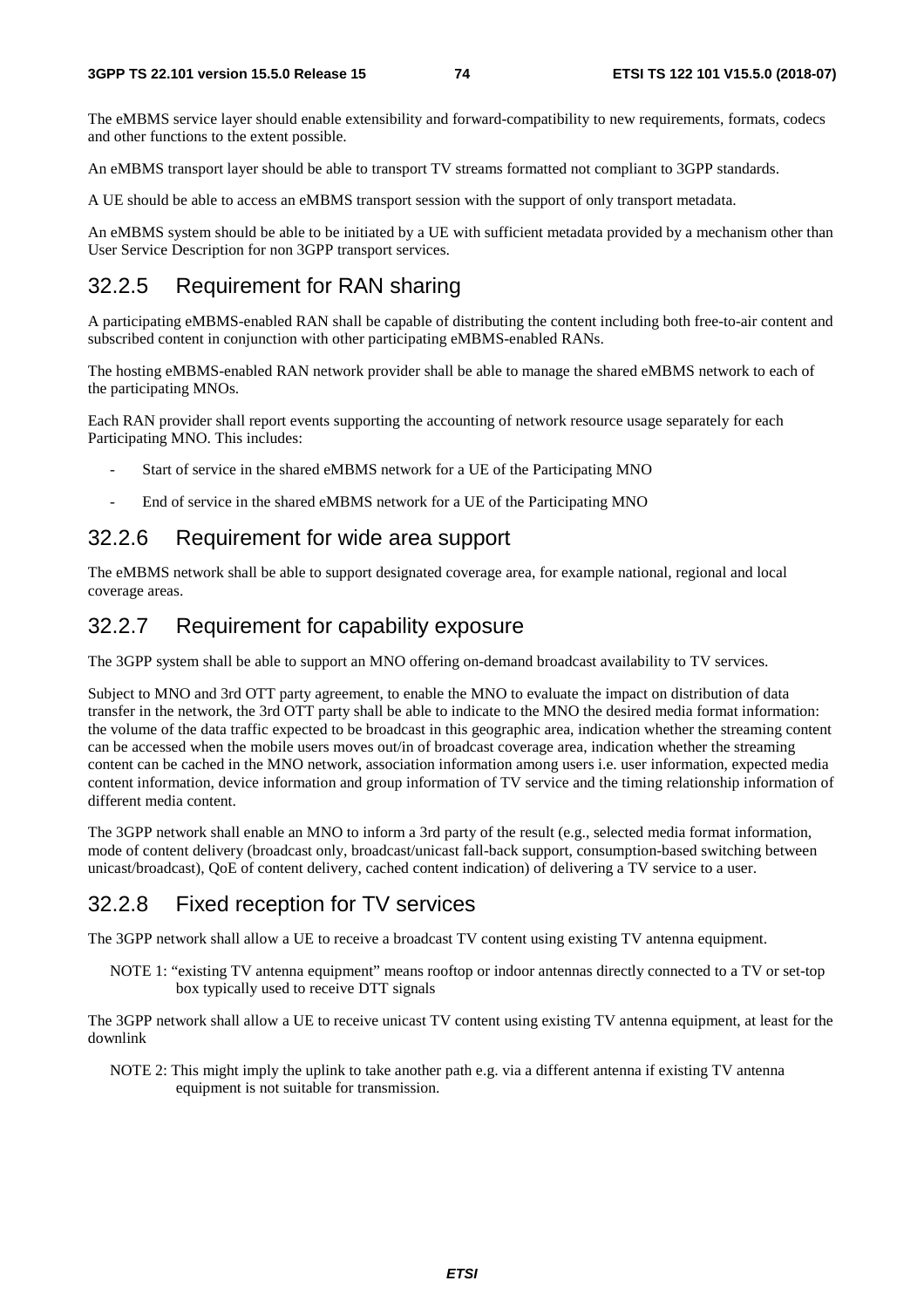# 33 Usage over unlicensed access

## 33.1 Description

It is important to document usage over unlicensed access such that an operator has the facility to determine which type of access the traffic was transported over.

For example, LTE-WiFi Aggregation (LWA) and License Assisted Access (LAA) are two features whereby a UE is connected to two access technologies at the same time, i.e., a primary access and a secondary access, where the secondary access technology operates in unlicensed spectrum.

## 33.2 Requirements

The 3GPP network shall be able to identify traffic which was transported over unlicensed access.

| 34   | Void |
|------|------|
| 34.1 | Void |
| 34.2 | Void |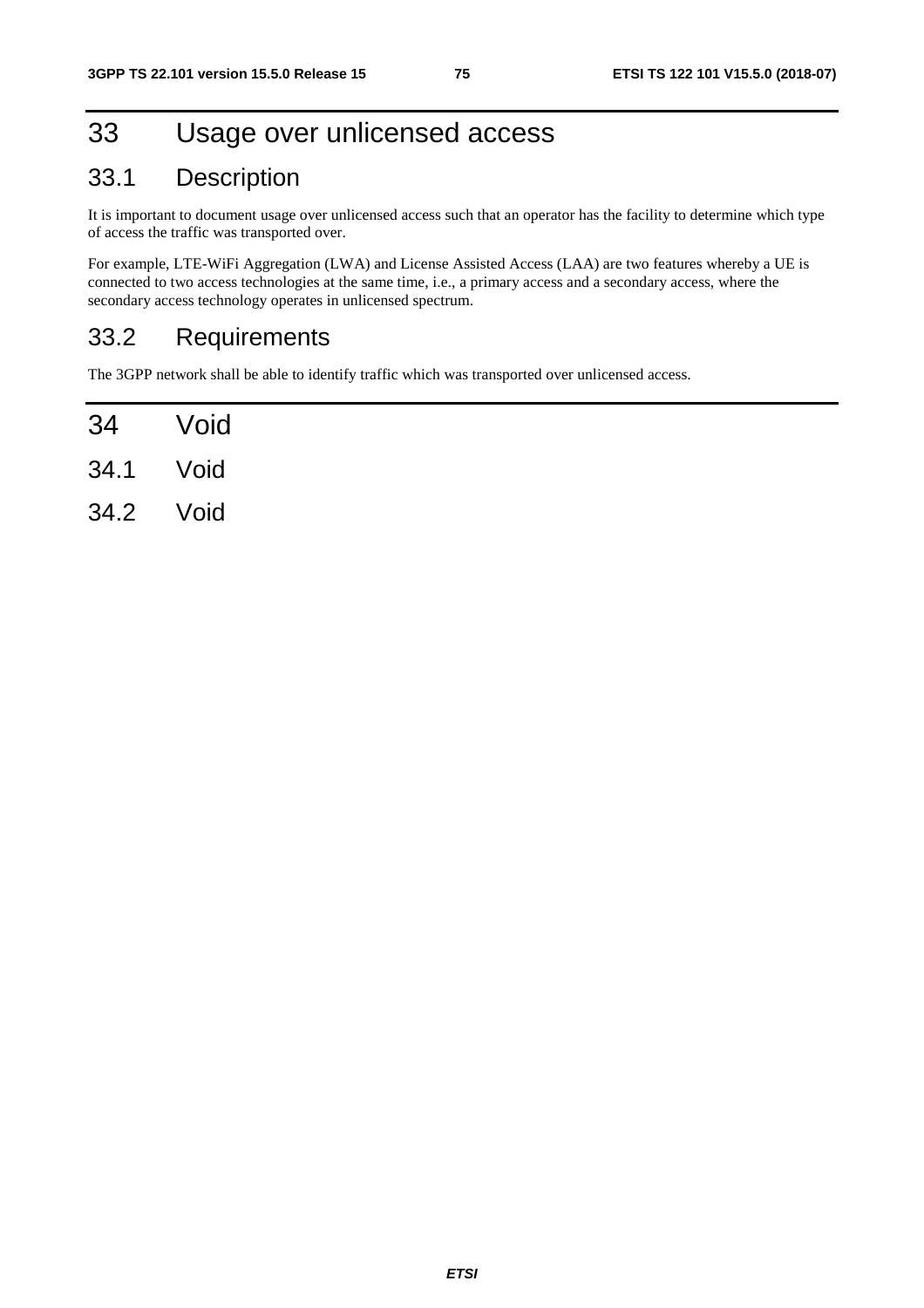# Annex A (normative): Description of optional user equipment features

## A.1 Display of called number

This feature enables the caller to check before call setup whether the selected number is correct.

## A.2 Indication of call progress signals

Indications shall be given such as tones, recorded messages or visual display based on signalling information returned from the PLMN. On data calls, this information may be signalled to the DTE.

Call progress indicators are described in 3GPP TS 22.001 [4].

## A.3 Country/PLMN indication

The country/PLMN indicator shows in which PLMN the UE is currently registered. This indicator is necessary so that the user knows when "roaming" is taking place and that the choice of PLMN is correct. Both the country and PLMN will be indicated. When more than one visited PLMN is available in a given area such information will be indicated.

The PLMN name is either:

- Stored in the ME and associated with the MCC+MNC combination received on the broadcast channel;
- NITZ (see 22.042 [17]) (in which case it overrides the name stored in the UE);
- stored in the USIM in text and /or graphic format and associated with the MCC+MNC combination, and optionally the LAI, received on the broadcast channel (in which case it overrides the name stored in the UE and – if present – the NITZ name).

It shall be possible to store on the USIM at least 10 PLMN Identifications (MCC+MNC combination and optionally the LAI) for which the same PLMN name shall be displayed.

The PLMN name stored in the USIM has the highest priority, followed by the PLMN name provided by NITZ. The PLMN name stored in the ME has the lowest priority.

If the PLMN name stored in the USIM is not available in text format and the UE is unable to display the graphic format, the PLMN name provided by NITZ has the highest priority, the PLMN name stored in the ME has the next priority.

## A.4 Service Provider Name indication

The service provider name is stored in the USIM in text and/or optionally graphic format. It shall be possible to associate at least 10 PLMN Identifications (MCC+MNC combination) with the same SP Name.

When registered on the HPLMN, or one of the PLMN Identifications used for Service Provider Name display:

- (i) The SP Name shall be displayed;
- (ii) Display of the PLMN Name is an operator's option by setting the appropriate fields in the USIM (i.e. the Service Provider name shall be displayed either in parallel to the PLMN Name or instead of the PLMN Name).

When registered on neither the HPLMN, nor one of the PLMN Identifications used for Service Provider Name display:

- (i) The PLMN name shall be displayed;
- (ii) Display of the SP Name is an operator's option by setting the appropriate fields in the USIM.

If the UE is unable to display the full name of the Service Provider the name is cut from the tail end. The storage of Service Provider name and options, and choice of options, shall be under control of the network operator.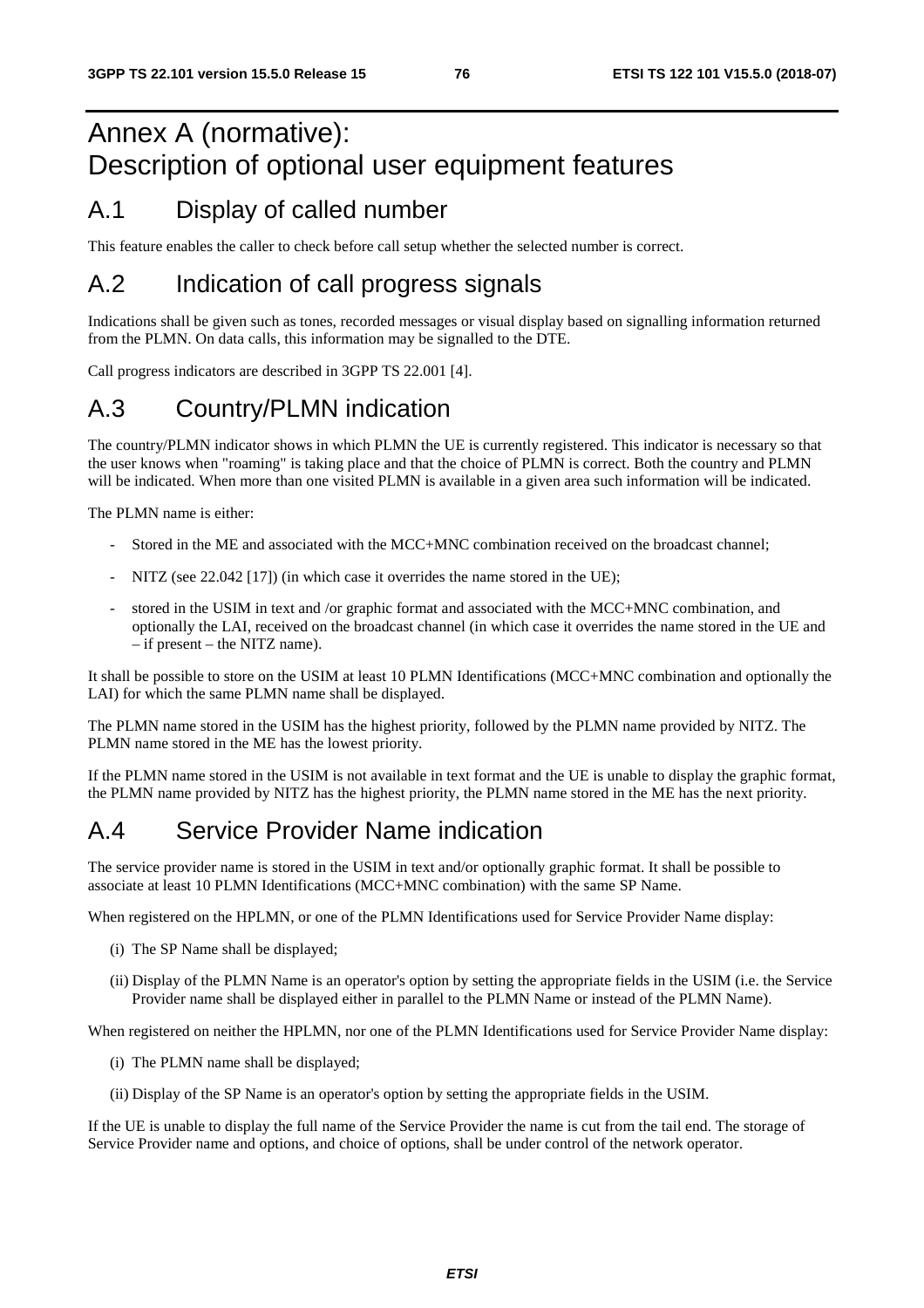## A.4a Core Network Operator Name indication

It shall be possible for the UE to display the name of the core network operator the user has selected.

## A.5 Keypad

A physical means of entering numbers, generally, though not necessarily, in accordance with the layout shown in figure A.1.

See also 3GPP TS 22.030 [6] (Man-Machine Interface).

Additional keys may provide the means to control the UE (e.g. to initiate and terminate calls).

| 1       | $\overline{2}$ | $\mathbf{3}$ |
|---------|----------------|--------------|
| 4       | 5              | 6            |
| 7       | 8              | 9            |
| $\star$ | 0              | #            |
|         |                |              |
|         |                |              |



## A.6 Short message indication and acknowledgement

This feature allows the delivery of short messages to a UE from a service centre. Such messages are submitted to the service centre by a telecommunications network user who can also request information of the status of the message by further interrogation of the service centre. The service centre then transmits the message to an active UE user.

The UE must therefore provide an indication to the user that a message has been received from the service centre and must also send an acknowledgement signal to the PLMN to show that this indication has been activated. The PLMN then returns this acknowledgement to the service centre.

The short message service teleservice is described in specification 3GPP TS 22.003 [14].

## A.7 Short message overflow indication

An indication shall be given to the user of the short message service when an incoming message cannot be received due to insufficient available memory.

## A.8 International access function

Provision is made for a direct, standard method of gaining international access. For this purpose the UE may have a key whose primary or secondary function is marked "+". This is signalled over the air interface and would have the effect of generating the international access code in the network. It may be used directly when setting up a call, or entered into the memory for abbreviated dialling.

This feature is of benefit since the international access code varies between CEPT countries, which might cause confusion to a user, and prevent the effective use of abbreviated dialling when roaming internationally. Users may still place international calls conventionally, using the appropriate international access code.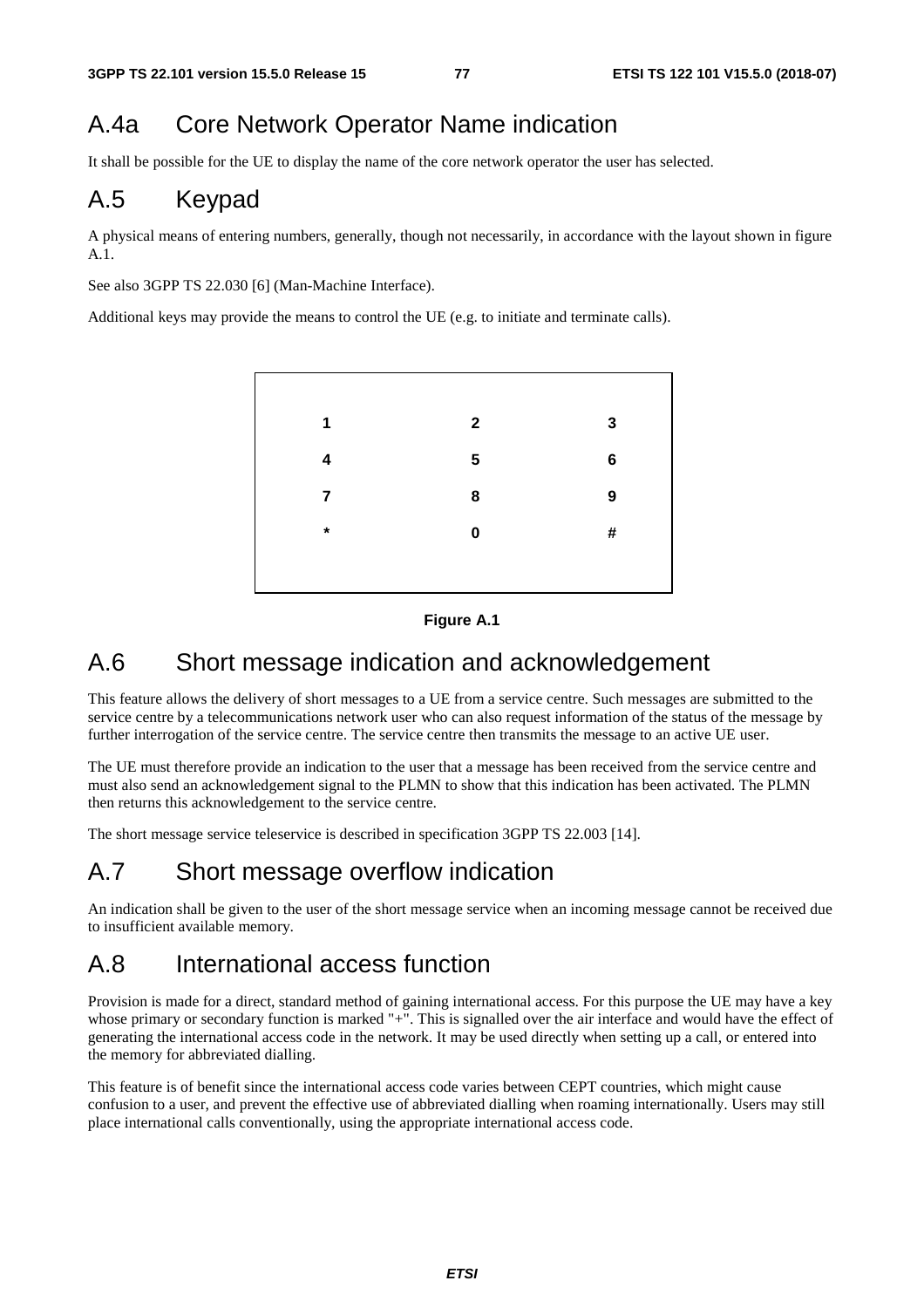## A.9 Service Indicator (SI)

An indication is given to the user that there is adequate signal strength (as far as can be judged from the received signal) to allow a call to be made. Additionally the network should be capable of providing, and the UE may display, an indication of the serving cells' capabilities e.g. GPRS, HSDPA, HSUPA.

If indicated by the registered network, the UE in idle mode may display an indication of one of the radio access technologies provided to the UE in the network on which the UE is registered with the following priority order: E-UTRAN, UTRAN, GERAN.

Displaying the serving cell's capabilities and the access technology are mutually exclusive.

## A.10 Dual Tone Multi Frequency (DTMF)

The UE shall be capable of initiating DTMF in accordance with specifications 3GPP TS 22.003 [14]. Optionally, the UE may provide a suppress function which allows the user to switch off the DTMF function.

## A.11 On/Off switch

The UE may be provided with a means of switching its power supply on and off. Switch-off shall be "soft", so that on activation, the UE completes the following housekeeping functions: termination of a current call, detach (where applicable) and storing required data in the SIM/USIM before actually switching off. As far as possible, this procedure should also apply on power failure (e.g. remote switch-off or low battery).

## A.12 Sub-Address

This feature allows the mobile to append and/or receive a sub-address to a Directory Number, for use in call set-up, and in those supplementary services that use a Directory Number.

## A.13 Short Message Service Cell Broadcast

The Short Message Service Cell Broadcast enables the mobile equipment to receive short messages from a message handling system.

The short message service cell broadcast teleservice is described in specification 3GPP TS 22.003 [14]

## A.14 Short Message Service Cell Broadcast DRX

This feature enables a mobile equipment to save on battery utilization, by allowing the mobile equipment to not listen during the broadcast of messages the subscriber is not interested in.

## A.15 Support of the extended Short message cell broadcast channel

This feature allows a mobile equipment by supporting of the extended Short message cell broadcast channel to enhance the capacity of the service. The support of the extended channel has low priority, i.e. the UE can interrupt the reading of this channel if idle mode procedures have to be executed.

## A.16 Network Identity and Timezone

The feature provides the means for serving PLMNs to transfer current identity, universal time and the local timezone to mobile equipments, and for the mobile equipments to store and use this information. This enhances roaming by permitting accurate indication of PLMN identities that are either newer than the ME or have changed their name since the ME was sold. Additionally time and timezone information can be utilized by MEs as desired.

The network name time and timezone information will normally be transferred from the network to the ME:

- 1) Upon registering on the network.
- 2) When the UE geographically relocates to a different Local Time Zone.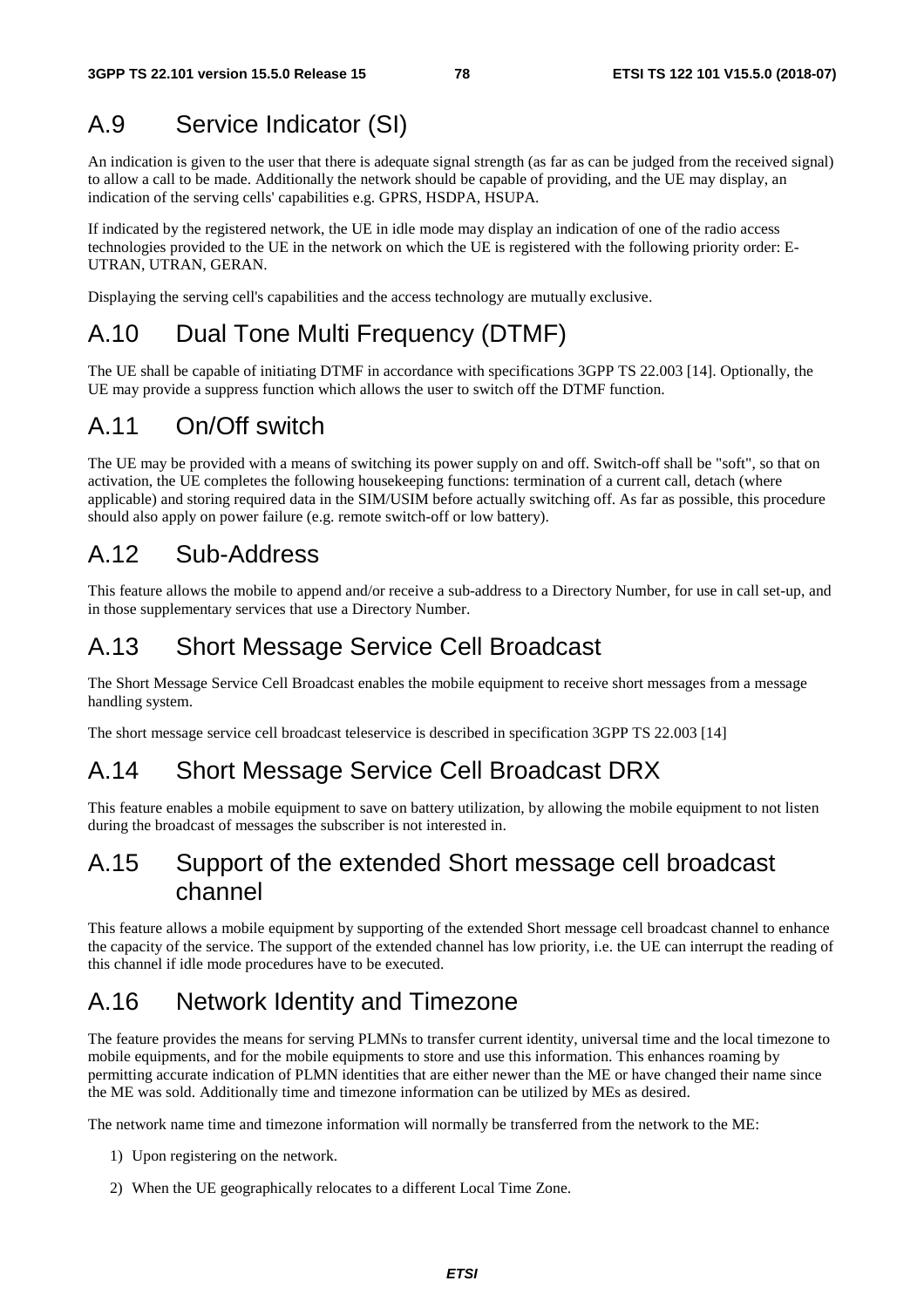- 3) When the network changes its Local Time Zone, e.g. between summer and winter time.
- 4) When the network changes its identity.
- 5) At any time during a signalling connection with mobile equipment.

Further details of this feature are described in 3GPP TS 22.042 [15].

## A.17 Network's indication of alerting in the UE

This feature provides the means for serving PLMNs to transfer to a UE an indication that may be used by the UE to alert the user in a specific manner in the following cases:

- mobile terminating call
- network initiated USSD
- network initiated Mobile Originated (MO) connection, if the ME supports the "network initiated MO connection " feature.

Eight different indications are defined, whether the mobile terminating traffic is a call or USSD or related to the network initiated MO connection procedure. These indications are sent by the network and received by the UE:

- Three of these indications are used as levels, reflecting some kind of urgency: level 0 indicates that the UE shall not alert the user for USSD and remain silent in the case of call, level 2 shall be considered by the UE as more important than level 1 for the purpose of alerting the user.
- The five other indications are used as categories, identifying different types of terminating traffic. The UE shall inform the user in a specific manner for each of these five categories. Nevertheless, the possible forms of the alert (different ringing tones, displayed text, graphical symbols...) is still up to the mobile manufacturer (some forms of alerts can be simultaneously used, e.g. ringing tones and text on the display).

The management of the feature by the UE requires for the handling of categories that :

- the SIM/USIM stores for each category an informative text (maximum 25 characters per category) describing the type of terminating traffic associated with the category. This information could be used by the UE when alerting the user (display on the screen). It is necessary for the network operator to be able to change the meaning of each category.
- The user has the ability to set up his/her own association between the type of terminating traffic (identified by each category) and the different types of alert provided by the UE. To help the user in this choice, the UE uses the informative text associated with each category (as stored in the SIM/USIM). The UE should keep this association when switched off.

Default settings should also be defined in the ME for the following cases :

- when the UE receives a call, USSD or a request for a network initiated MO connection with no alerting indication,
- when the UE receives a call, USSD or a request for a network initiated MO connection with a category of alerting not defined in the SIM/USIM.

 These default settings should be separated per type of mobile terminated traffic received (call, USSD or request for a network initiated MO connection).

A UE supporting the feature shall act according to the following points in case of mobile terminating traffic :

- when a mobile terminating traffic is received without any indication (level or category), the ME shall act as if it was not supporting the feature, i.e. use a default alert (e.g. associated with this type of mobile terminating traffic).
- if a level is indicated, the UE shall use an alert enabling the user to differentiate between the three levels.
- if a category is indicated, then :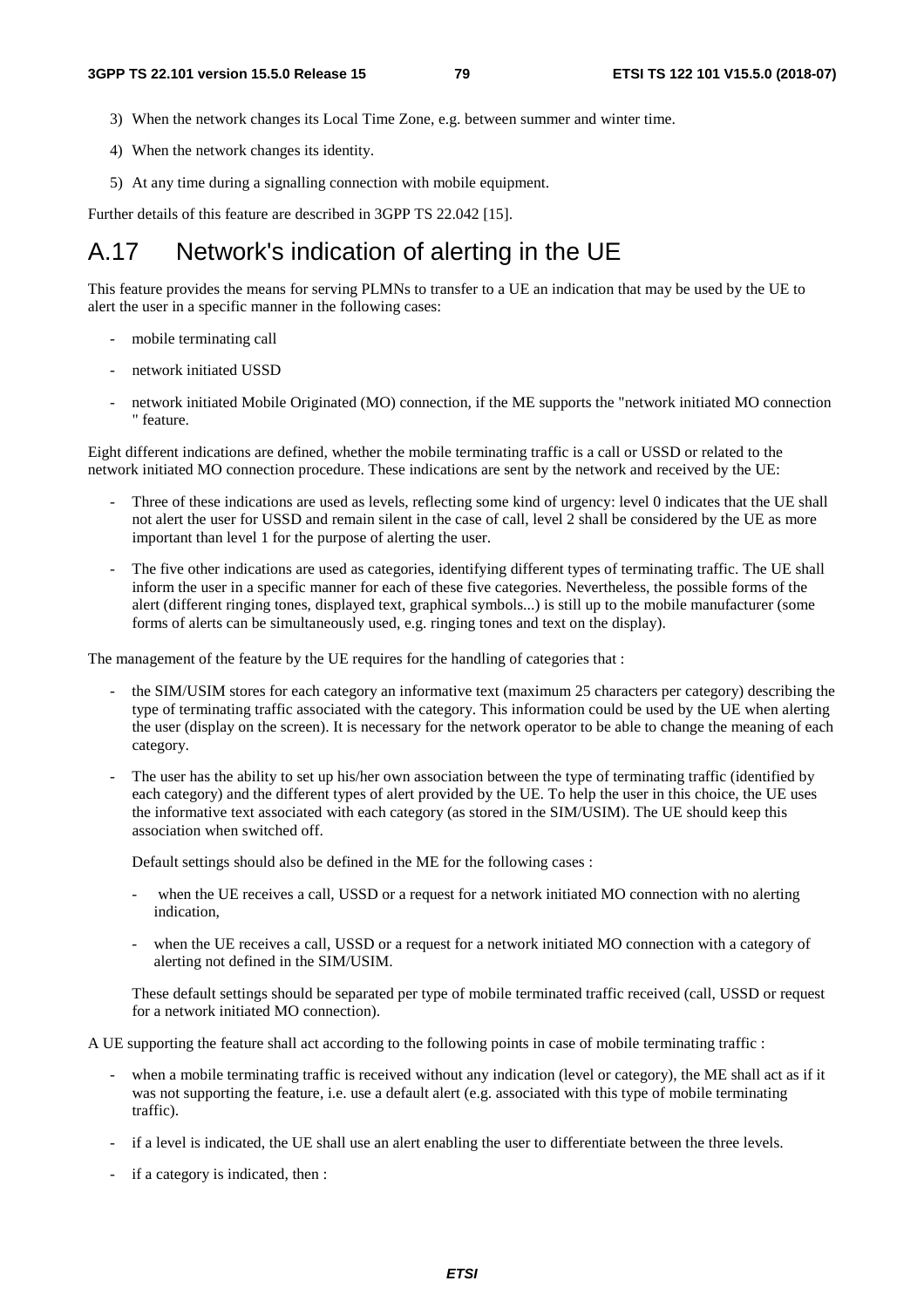- if the SIM/USIM used in the UE does not store any information on that feature, the UE shall ignore the category received with any mobile terminating traffic and act as if it was not supporting the feature, i.e. use a default alert (e.g. associated with this type of mobile terminating traffic).
- if the category is not defined in the SIM/USIM, the UE shall act as if it was not supporting the feature, i.e. use a default alert (e.g. associated with this type of mobile terminating traffic).
- if the category is defined in the SIM/USIM, the UE shall use the alert associated with this category. In addition, it would be very useful for the user to be notified of the informative text associated with this category (e.g. on the display).

Some interactions between this feature and other services related to alerting are described below :

- the call waiting service has priority on this feature, i.e. the call waiting tone will be played and not the alert derived by this feature. If possible, two different indications should be given to the user (e.g. the call waiting tone and a text on the display indicating call waiting, and in addition a text relative to the type of the new call received).
- the presentation of the calling line identity takes priority on this feature, if it is not possible to display this information and another information related to this feature.
- In case of interaction between this feature and UE specific features to alert the user (e.g. whole silent mode), the user should still be able to differentiate between the different levels or different types of terminating traffic, even if the alert itself may be changed.

## A.18 Network initiated Mobile Originated (MO) connection

The "Network Initiated Mobile Originated connection" feature allows the network to ask the mobile equipment to establish a mobile originated connection. The serving PLMN provides the mobile equipment with the necessary information which is used by the mobile equipment to establish the connection.

Currently only the network initiated mobile originated call feature is specified. It is mandatory for a UE supporting CCBS and is used in the case of a CCBS recall.

## A.19 Abbreviated dialling

The directory number or part of it is stored in the mobile equipment together with the abbreviated address. After retrieval the directory number may appear on the display.

Abbreviated dialling numbers stored in the UE or USIM may contain wild characters.

If wild characters are used to indicate missing digits, each wild character shall be replaced for network access or supplementary service operation, by a single digit entered at the keypad. The completed directory number is transmitted on the radio path.

## A.20 Barring of Dialled Numbers

This feature provides a mechanism so that by the use of an electronic lock it is possible to place a bar on calling any numbers belonging to a pre-programmed list of numbers in the SIM/USIM.

Barred Dialling Numbers stored in the /USIM may contain wild characters.

Under control of PIN2, "Barred Dialling Mode" may be enabled or disabled. The selected mode is stored in the SIM/USIM.

Under PIN2 control, it shall be possible to add, modify or delete a particular "Barred Dialling Number" (BDN) and to allocate or modify its associated comparison method(s). This BDN may have the function of an abbreviated dialling number / supplementary service control (ADN/SSC), overflow and/or sub-address.

When BDN is inactive, no special controls are specified, and the barred dialling numbers may be read (though not modified or deleted, except under PIN2 control) as if they were normal abbreviated dialling numbers. Access to keyboard and normal abbreviated dialling numbers (including sub-address) is also permitted.

When Barring of Dialled Numbers is active: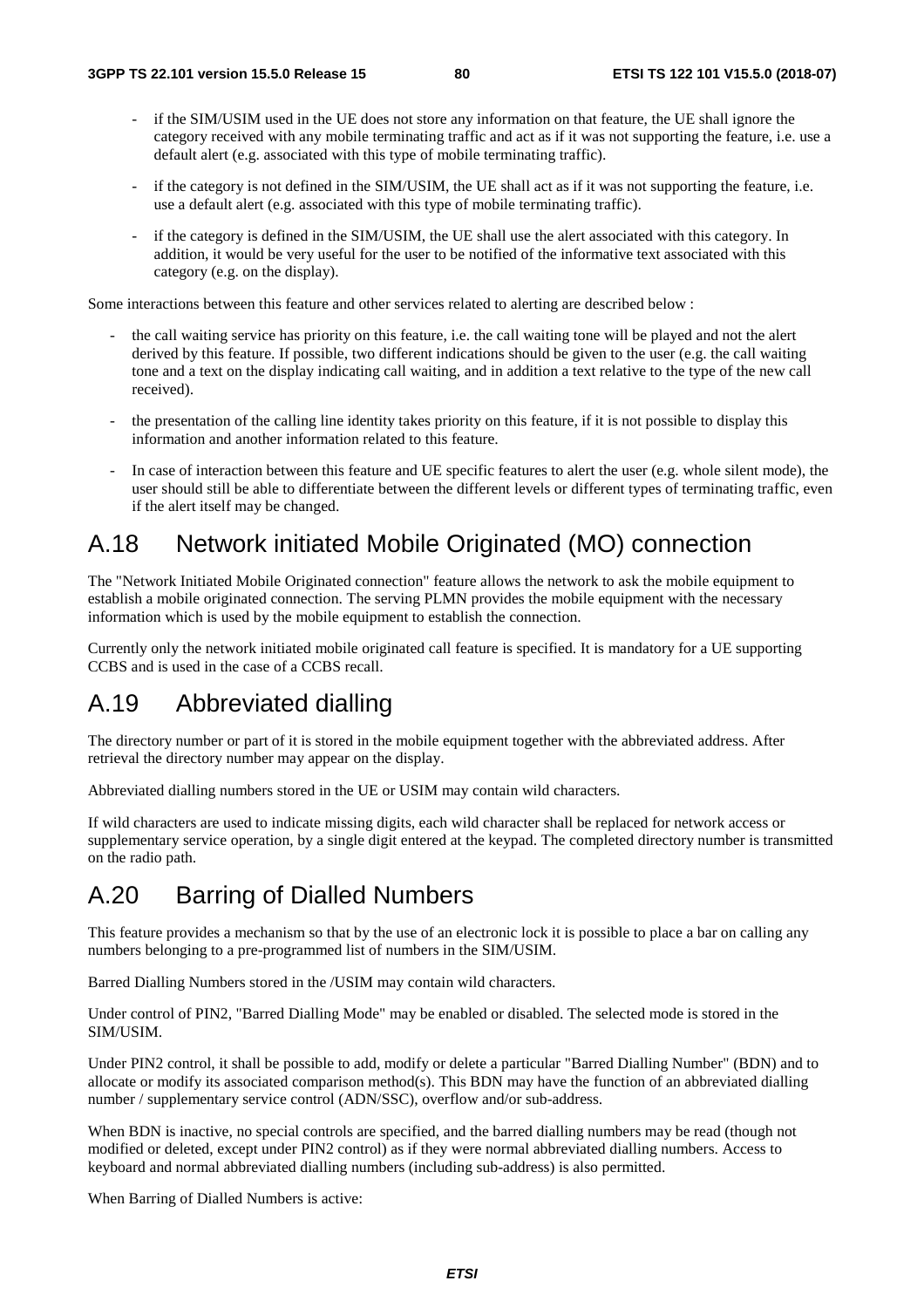- Considering a number dialled by the user, if it exists a BDN for which there is a successful comparison (see below) between that BDN and the dialled number, then the ME shall prevent the call attempt to that number. If there is no BDN to fulfil those conditions, the call attempt is allowed by the ME.

With each BDN is associated one (or a combination of) comparison method(s) used between that BDN and the number dialled by the user. At least three different comparison methods are possible:

- The comparison is made from the first digit of that BDN, from the first digit of the dialled number and for a number of digits corresponding to the length of the BDN.
- The comparison is made from the first digit of that BDN, from any digit of the dialled number and for a number of digits corresponding to the length of the BDN.
- The comparison is made backwards from the last digit of that BDN, from the last digit of the dialled number and for a number of digits corresponding to the length of the BDN.
- If a BDN stored in the SIM/USIM contains one or more wild characters in any position, each wild character shall be replaced by any single digit when the comparison between that BDN and the dialled number is performed.
- If a BDN contains a sub-address, and the same number without any sub-address or with that sub-address is dialled, the ME shall prevent the call attempt to that number.
- Numbers specified as "barred" may only be modified under PIN2 control.
- If the ME does not support barring of dialled numbers, the UE with a BDN enabled USIM shall not allow the making of calls and the UE with BDN enabled SIM shall not allow the making or receiving of calls. However, this feature does not affect the ability to make emergency calls.

If "Fixed Number Dialling" and "Barring of Dialled Numbers" are simultaneously active, the dialled number shall be checked against the two features before the ME allows the call attempt. In that case, a dialled number will only be allowed by the ME if it is in the FDN list and if the comparison between that number and any number from the BDN list is not successful.

The UE may support other selective barrings, e.g. applying to individual services (e.g. telephony, data transmission) or individual call types (e.g. long distance, international calls).

## A.21 DTMF control digits separator

Provision has been made to enter DTMF digits with a telephone number, and upon the called party answering the UE shall send the DTMF digits automatically to the network after a delay of 3 seconds ( $\pm$  20 %). The digits shall be sent according to the procedures and timing specified in 3GPP TS 24.008 [13].

The first occurrence of the "DTMF Control Digits Separator" shall be used by the ME to distinguish between the addressing digits (i.e. the phone number) and the DTMF digits. Upon subsequent occurrences of the separator, the UE shall pause again for 3 seconds ( $\pm$  20 %) before sending any further DTMF digits.

To enable the separator to be stored in the address field of an Abbreviated Dialling Number record in the SIM/USIM, the separator shall be coded as defined in 3GPP TS 31.102 [19]. The telephone number shall always precede the DTMF digits when stored in the SIM/USIM.

The way in which the separator is entered and display in the UE, is left to the individual manufacturer's MMI.

MEs which do not support this feature and encounter this separator in an ADN record of the SIM/USIM will treat the character as "corrupt data" and act accordingly.

## A.22 Selection of directory number in messages

The Short Message Service (SMS), Cell Broadcast Service (CBS), Multimedia Message Service (MMS), Network Initiated USSD or Network Response to Mobile Originated USSD message strings may be used to convey a Directory Number, which the user may wish to call.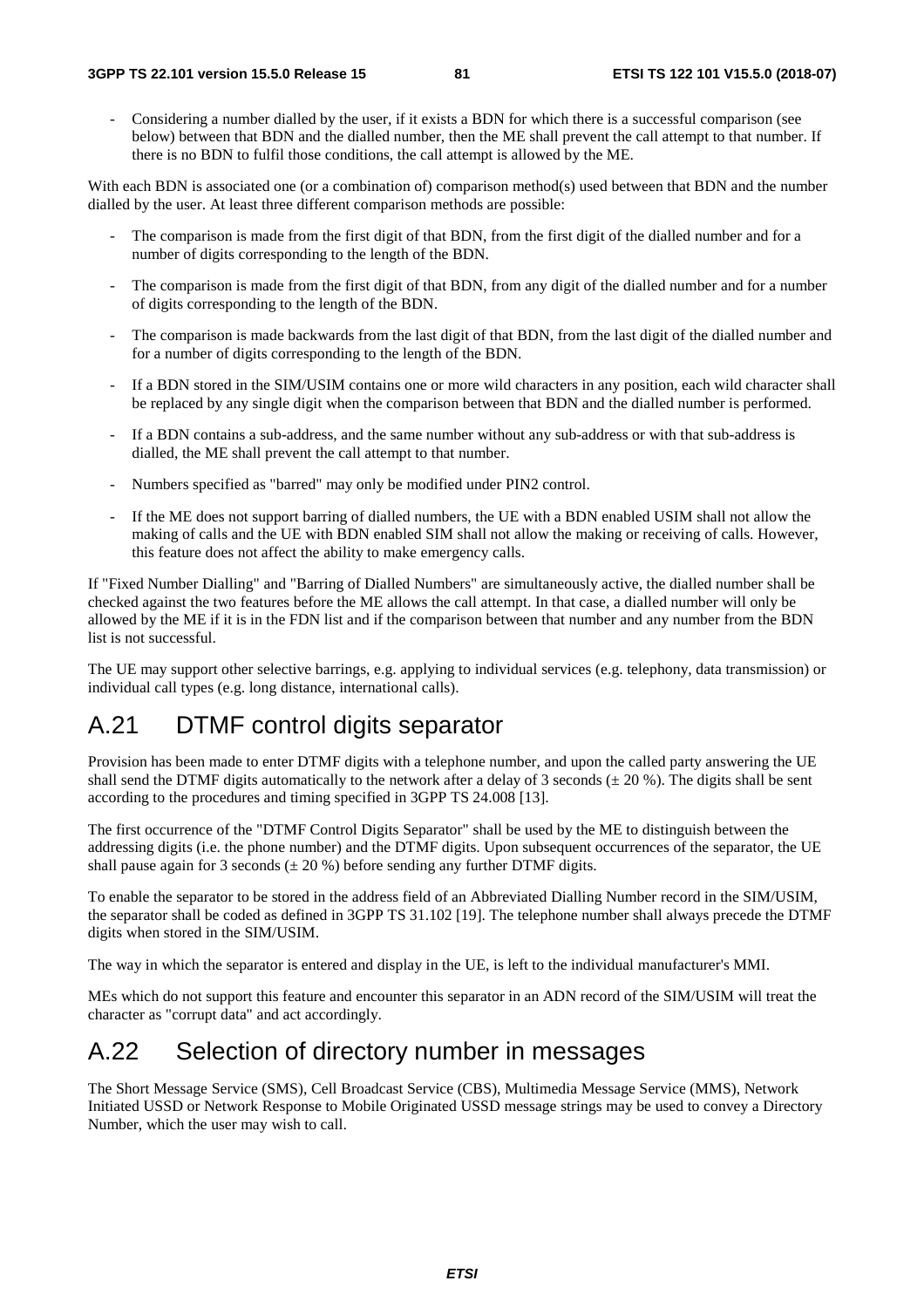## A.23 Last Numbers Dialled (LND)

The Last "N" Numbers dialled may be stored in the SIM/USIM and/or the ME. "N" may take the value up to 10 in the SIM/USIM. It may be any value in the ME. The method of presentation of these to the user for setting up a call is the responsibility of the UE but if these numbers are stored in both the SIM/USIM and the UE, those from the SIM/USIM shall take precedence.

## A.24 Service Dialling Numbers

The Service Dialling Numbers feature allows for the storage of numbers related to services offered by the network operator/service provider in the SIM/USIM (e.g. customer care). The user can use these telephone numbers to make outgoing calls, but the access for updating of the numbers shall be under the control of the operator.

Note: No MMI is envisaged to be specified for these numbers and it is left to mobile manufacturer implementations.

A specific example of Service Dialling Numbers is the storage of mailbox dialling numbers on the SIM/USIM for access to mailboxes associated with Voicemail, Fax, Electronic Mail and Other messages.

## A.25 Fixed number dialling

This feature provides a mechanism so that by the use of an electronic lock it is possible to place a bar on calling any numbers other than those pre-programmed in the SIM/USIM.

Under control of PIN 2, "Fixed Dialling Mode" may be enabled or disabled. The mode selected is stored in the SIM/USIM.

Fixed Dialling Numbers (FDNs) are stored in the SIM/USIM in the Fixed Dialling Number field. FDN entries are composed of a destination address/Supplementary Service Control. Destination addresses may have the format relevant to the bearer services/teleservices defined in [21] and [14]. FDN entries may take the function of an Abbreviated Dialling Number/Supplementary Service Control (ADN/SSC), Overflow and/or sub-address. Fixed Dialling Numbers stored in the SIM/USIM may contain wild card characters.

The Fixed Dialling feature is optional, however when Fixed Dialling Mode is enabled, an ME supporting the feature shall;

- Prevent the establishment of bearer services/teleservices to destination addresses which are not in FDN entries on a per bearer service/teleservice basis. The list of bearer services/teleservices excluded from the FDN check shall be stored in the SIM/USIM. Those bearer services/teleservices are characterised by their service code as described in [23]. For instance if the SMS teleservices is indicated in this list, SMS can be sent to any destination. By default, the ME shall prevent the establishment of any bearer service/teleservice to destination addresses which are not in FDN entries.
- Only allow modification, addition or deletion of Fixed Number Dialling entries under control of PIN2.
- Allow the establishment of bearer services/teleservice to destination addresses stored in FDN entries. For SMS, the Service Center address and the end-destination address shall be checked.
- Support the reading and substitution of wildcards in any position of an FDN entry, via the ME MMI.
- Allow the user to replace each wildcard of an FDN entry by a single digit, on a per call basis without using PIN2. The digit replacing the wildcard may be used for network access or supplementary service operation.
- Only allow Supplementary Service (SS) Control (in Dedicated or Idle mode) if the SS control string is stored as an FDN entry.
- Allow the extension of an FDN entry by adding digits to the Fixed Dialling number on a per call basis.
- Allow the emergency numbers (see Section 8.4) to be called, even if it is not an FDN entry.
- Allow normal access to ADN fields (i.e. allow ADN entries to be modified, added or deleted) and the keyboard.
- Allow use of ADNs subject to the FDN filter.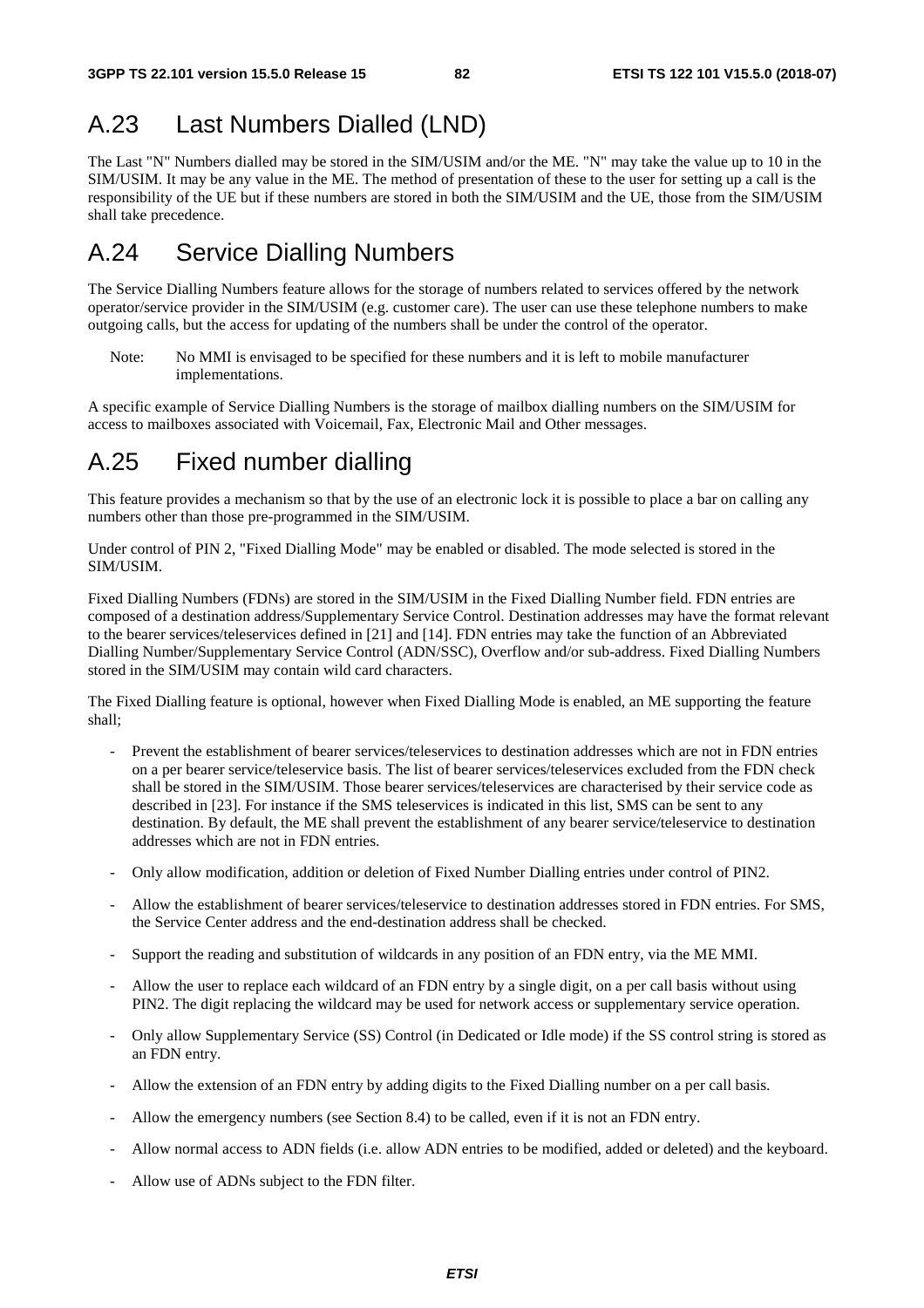When FDN is disabled, an ME supporting FDN shall;

- Allow FDN entries to be read as though they were normal ADN entries.
- Only allow modification, addition or deletion of Fixed Number Dialling entries under control of PIN2.
- Allow normal access to ADN fields and the keyboard.

If the ME does not support FDN, the UE shall not allow the making of calls when Fixed Dialling is enabled in the USIM, and the UE shall not allow the making or receiving of calls when Fixed Dialling is enabled in the SIM. However, emergency calls (112 and other user defined emergency numbers) shall still be possible.

Note: Wildcards are stored on the SIM/USIM. The wildcard coding is given in 3GPP TS 31.102 [19].

## A.26 Message Waiting Indication

A short message may be used to provide an indication to the user about the status and number of types of messages waiting on systems connected to the PLMN. The ME shall present this indication as an icon on the screen, or other MMI indication, and store the indication status on the SIM/USIM to allow the status to be retained through power off/on, SIM/USIM movement between UEs etc..

The ME shall be able to accept and acknowledge these message waiting status short messages irrespective of the memory available in the SIM/USIM.

## A.27 Transfer of eCall Minimum Set of Data (MSD)

## A.27.1 General Requirements

With the exception of the following specific requirements, considered necessary for the satisfactory operation of the eCall service, all existing emergency call requirements shall apply.

An eCall shall consist of an emergency call supplemented by a minimum set of emergency related data (MSD). The MSD e.g. vehicle identity, location information and other parameters, is defined by CEN [46].

- An eCall may be initiated automatically, for example due to a vehicle collision, or manually by the vehicle occupants;
- An IVS, or other UE designed to support eCall functionality, shall include in the emergency call set-up an indication that the present call is either a Manually Initiated eCall (MIeC) or an Automatically Initiated eCall (AIeC).
- The Minimum Set of Data (MSD) sent by the In vehicle System (IVS) to the network shall not exceed 140 bytes;
- Should the MSD component not be included in an eCall, or is corrupted or lost for any reason, then this shall not affect the associated emergency call speech functionality.
- To reduce the time taken to establish an eCall an IVS whilst in eCall only mode, may receive network availability information whilst not registered on a PLMN.
- PLMNs should make use of eCall indicators, received in the emergency call set-up, to differentiate eCalls from other emergency calls.
- The MIeC and AIeC should be used by the serving network to filter and route eCalls to dedicated, eCall equipped, PSAPs.
- The PSAP shall be given an indication that the incoming call is an eCall.
- When an emergency call, other than an eCall, is routed to a PSAP that supports the eCall service, the eCall equipment shall not cause audible interference to the emergency voice call.

Throughout the duration of the emergency call and following receipt of the MSD by the PSAP

- It shall be possible for the PSAP to send a confirmation to the IVS that the MSD has been acted upon.
- It shall be possible for the PSAP to request the IVS to re-send its most recent MSD.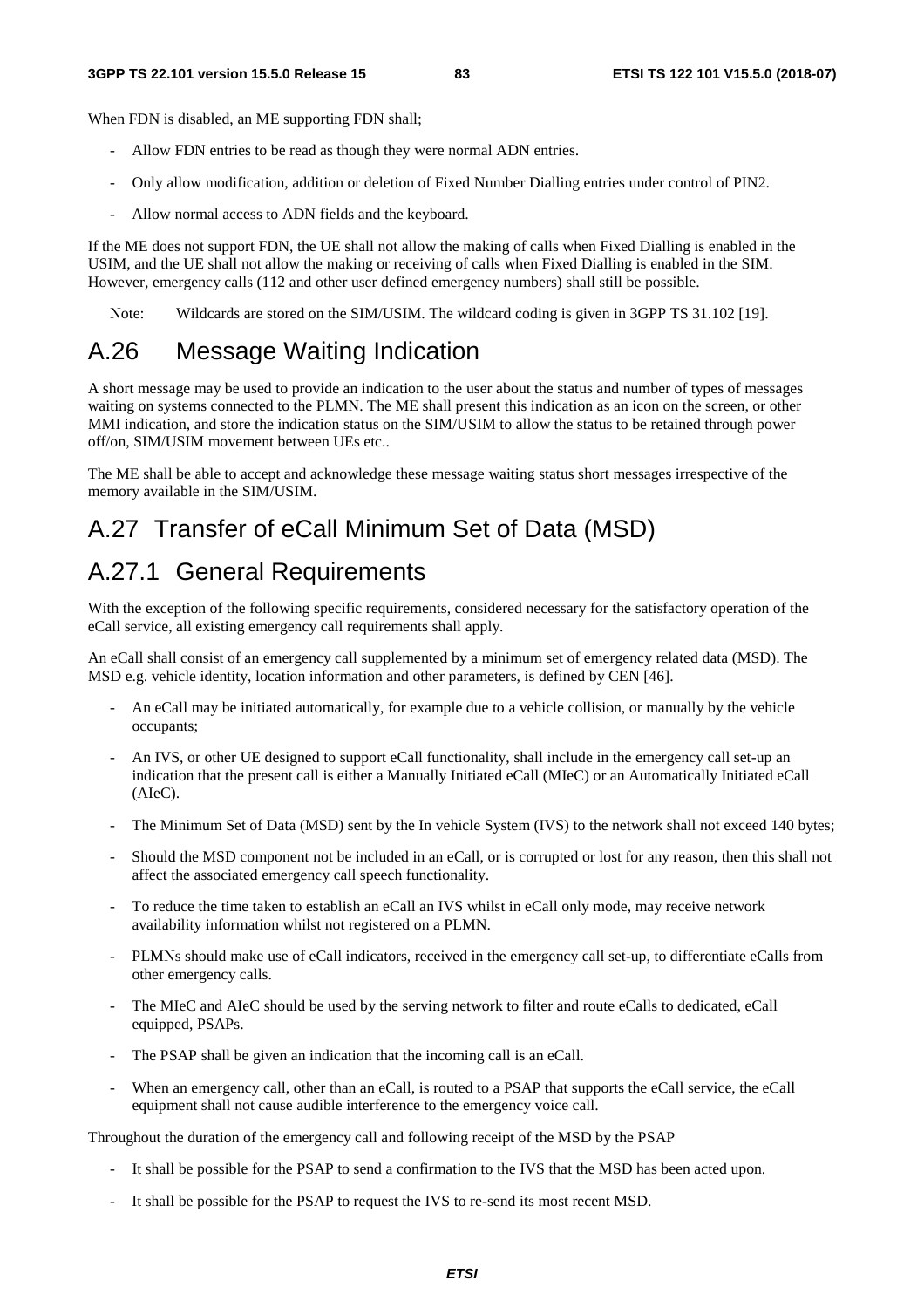It shall be possible for the PSAP to instruct the IVS to terminate the eCall.

## A.27.2 Requirements for the transfer of eCall MSD in a TS12 call

The MSD should typically be made available to the PSAP within 4 seconds measured from the time when end to end connection with the PSAP is established;

A call progress indication shall be provided to the user whilst the MSD transmission is in progress.

Where the eCall indicators are not supported by the serving network, the time needed for the PSAP eCall modem to differentiate between eCalls and other TS12 calls, before routing the call to an operator, shall not exceed 2 seconds from when the IVS receives notification that the PSAP has answered the call.

When an eCall is routed to a PSAP, that does not support the eCall service, the In Vehicle System (IVS) shall not emit any audible tones for longer than 2 seconds from the time that the call is first answered.

## A.27.3 Requirements for the transfer of eCall data in an IMS emergency call

The MSD should typically be available to the PSAP when the end to end connection with the PSAP has been established.

Note: There are cases where a UE delivers multiple instances of an MSD to one or more PSAPs, for example as per 3GPP TS 22.101 clause 10.1.2., when an IMS emergency call based eCall attempt has not been successful but the MSD was successfully received by a PSAP. It is out of the scope of 3GPP as to how to manage any duplicate information received by the PSAP(s) or emergency services as a result of this.

Additional data (i.e. data not contained in the initial MSD) may be transferred at any time during the eCall (e.g. MSD acknowledgement, resending of the MSD if requested by a PSAP).

The call setup time of an eCall shall be the same as for an IMS emergency call.

The IVS shall not emit any audible tones in order to transfer the MSD or other eCall related data.

## A.27.4 Interworking requirements

A PSAP, which is connected to the IMS, and supports either IMS emergency call based eCall or TS12 based eCall, shall be able to interwork with a TS12 based IVS using IMS Centralized Service, i.e. it shall be able to terminate the emergency call from the IVS, receive the MSD and request additional data from the IVS, using the eCall Modem endto-end.

An IVS that supports IMS emergency call based eCalls shall also support TS12 based eCalls.

An IVS that supports IMS emergency call based eCalls and is attached via LTE access with no CS access available shall support the transfer of MSD via IMS emergency call to a TS12 based PSAP using the eCall Modem end-to-end.

NOTE 1: It is assumed that the above scenario is very unlikely to occur on the market. Therefore the operation of eCall Modem over a PS bearer should be considered as an option of last resort [58]. As such this is not constrained by the requirements in A.27.2 and A.27.3.

In case of interworking between TS12 and IMS emergency call based eCall equipment the requirements given in subclause A.27.2 shall apply, requirements given in subclause A.27.3 do not apply.

## A.27.5 Domain selection

A PLMN shall indicate to an IVS whether IMS emergency call based eCalls are supported.

An IVS that supports both IMS emergency call based eCalls and TS12 based eCalls shall support domain selection for an eCall in the same way as for any other emergency call except for determining PLMN support for an IMS emergency based eCall using the PLMN indication for this.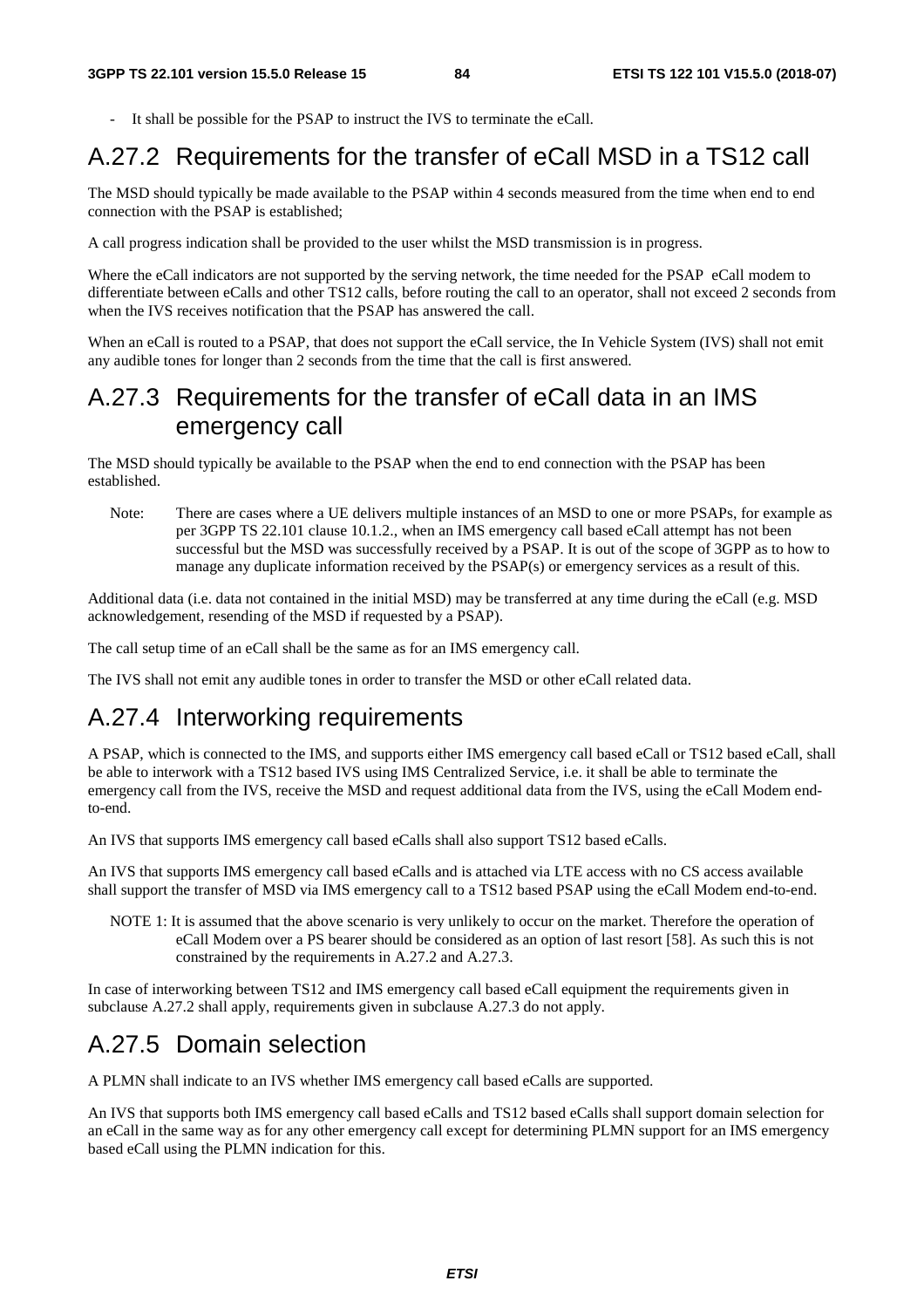## A.28 Requirements for "In Case of Emergency" (ICE) information

The In Case of Emergency (ICE) information are used to enable first responders, such as paramedics, fire-fighters, and police officers, to contact a victim's emergency contact(s) in order to identify the victim and obtain important medical information or other information required during an emergency.

A UE shall have the capability to store one or more "ICE information" on the UICC. The "ICE information" shall list the type of information which is to be configured by the mobile operator as described in the table below.

|             | ICE information                                                                                                                                                                                                                                                                                                                                          | ICE information                                                                       | ICE information                                                                                                                                                                                                                                                                                                                                                                                                                                                                                                                                                                                                                                                                                               | ICE information                                                                      | ICE information                                                                      |
|-------------|----------------------------------------------------------------------------------------------------------------------------------------------------------------------------------------------------------------------------------------------------------------------------------------------------------------------------------------------------------|---------------------------------------------------------------------------------------|---------------------------------------------------------------------------------------------------------------------------------------------------------------------------------------------------------------------------------------------------------------------------------------------------------------------------------------------------------------------------------------------------------------------------------------------------------------------------------------------------------------------------------------------------------------------------------------------------------------------------------------------------------------------------------------------------------------|--------------------------------------------------------------------------------------|--------------------------------------------------------------------------------------|
|             | type format                                                                                                                                                                                                                                                                                                                                              | type value                                                                            | value 1                                                                                                                                                                                                                                                                                                                                                                                                                                                                                                                                                                                                                                                                                                       | value 2                                                                              | value n                                                                              |
| Description | Two formats<br>shall be defined<br>in this release:<br>1- Phone number<br>format. For the<br>phone number<br>format it shall be<br>possible to store<br>a name and a<br>phone number.<br>2- Free format.<br>It shall be<br>possible for the<br>mobile operator<br>to provision zero,<br>one or several<br>instances of a<br>given format on<br>the UICC. | It shall be<br>possible to store<br>this information<br>in text or graphic<br>format. | It shall be<br>possible to have<br>at least one ICE<br>information value<br>field. If more than<br>one information<br>value fields are<br>required it shall<br>be indicated by<br>the ICE<br>information type<br>format.<br>It shall be<br>possible for the<br>subscriber to add,<br>modify, view, or<br>delete any ICE<br>information<br>value.<br>For the free<br>format ICE<br>information type<br>format, it shall be<br>possible to store<br>information in<br>text or graphic<br>format.<br>For pre-defined<br><b>ICE</b> information<br>type formats the<br>ME should adapt<br>the input mode to<br>the type of the<br>ICE information<br>value (e.g.<br>numerical mode<br>for phone number<br>input). | Present only if<br>explicitly<br>indicated by the<br>ICE information<br>type format. | Present only if<br>explicitly<br>indicated by the<br>ICE information<br>type format. |

### **Table A.28.1: "ICE information" description**

The following table provides an example of ICE information stored on the UICC:

### **Table A.28.2: "ICE information" example**

| <b>ICE</b> information type | ICE information type value   ICE information value 1 | $\blacksquare$ ICE information value 2 |
|-----------------------------|------------------------------------------------------|----------------------------------------|
|                             |                                                      |                                        |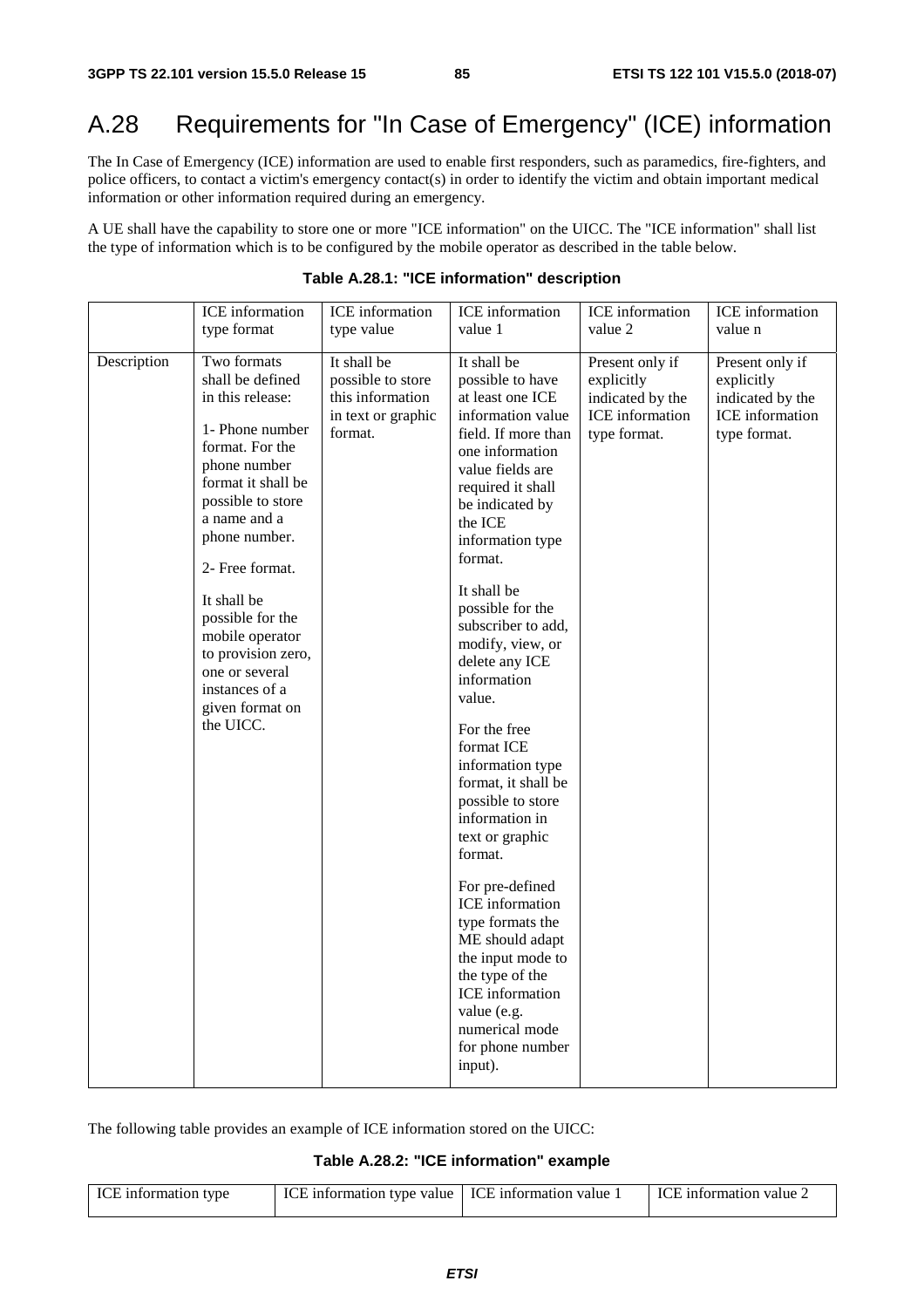| <b>Phone Number</b> | "Contact in case of<br>emergency" | My Wife                                          | $+3364566$  |  |  |
|---------------------|-----------------------------------|--------------------------------------------------|-------------|--|--|
| <b>Phone Number</b> | "Contact in case of<br>emergency" | Family Smith                                     | $+3364565$  |  |  |
| <b>Phone Number</b> | "Contact in case of<br>emergency" | My Family doctor: Dr.<br>Jones                   | $+33643234$ |  |  |
| Free Format         | "Medical Information"             | My blood type is $A+$ , I am<br>allergic to etc. | N/A         |  |  |
| Free Format         | "Home Postal Address"             | 15 rue de la Paix, Paris,<br>France              | N/A         |  |  |
| Free Format         | "Language"                        | French                                           | N/A         |  |  |
| Free Format         | "Travel Information"              | London, from $3rd$ July. to<br>29th July, 2008   | N/A         |  |  |

Provision is made for direct and unambiguous read access from the UE to ICE information stored on the UICC.

The subscriber may choose not to enter any ICE information.

The default configuration for this information shall be that they are accessible even when the security features on either the UE or UICC have been enabled (e.g. the keypad is locked). It shall be possible for the subscriber to change this default setting to prevent accessibility to the ICE information (i.e. a user configurable setting in the UICC indicates whether the ICE information on the UICC shall be displayed or not, if the ICE access procedure described in TS 22.030 [6] is invoked).

The unlocking of ICE information shall not allow access to other secure information on the UICC or UE. The ICE information value should not be accessible to ME or UICC applications.

The ICE access procedure is described in TS 22.030 [6].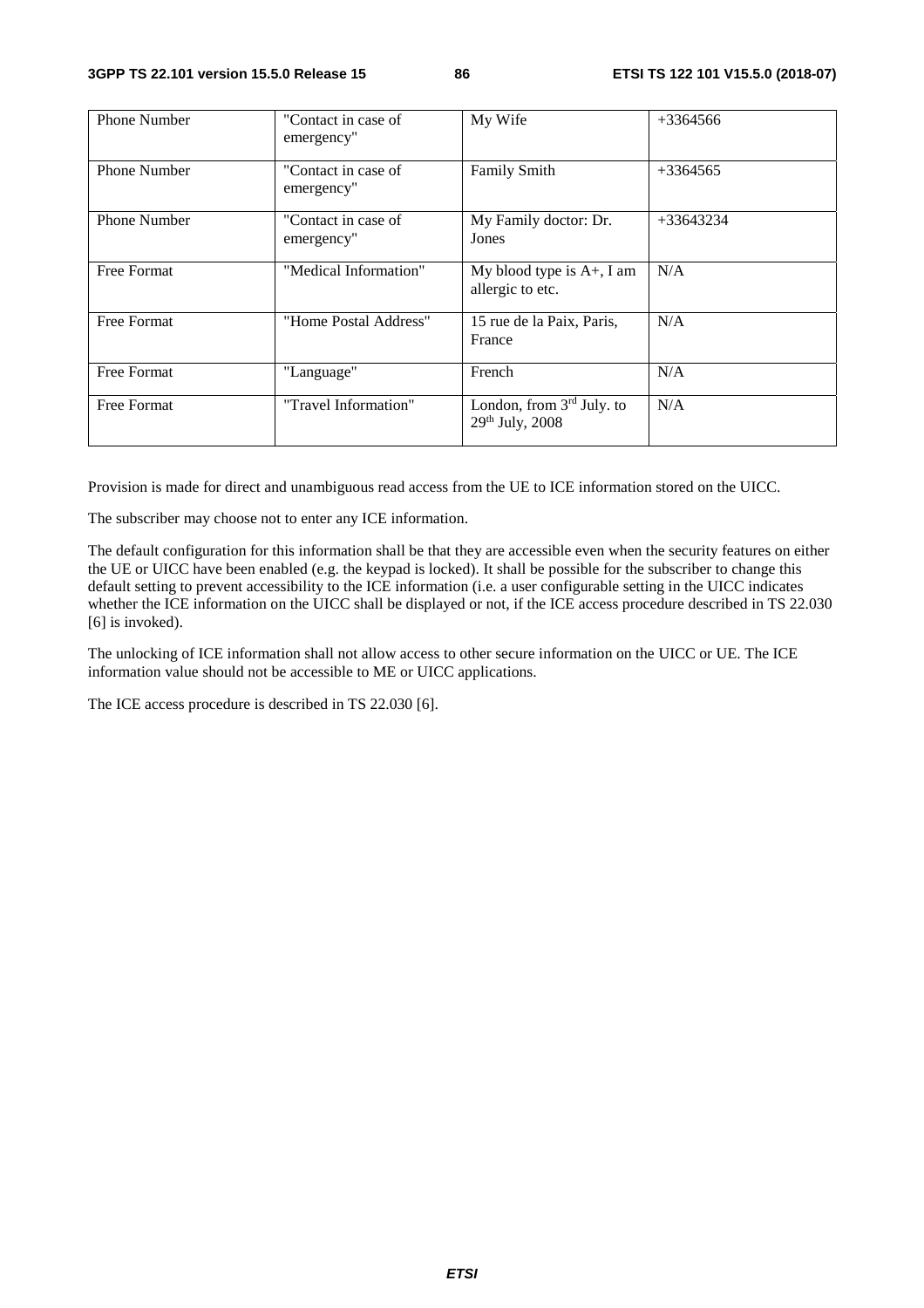# Annex B (informative): Additional number use case

Company X is customer of operator Z and has a subscription for voice and data with 10 SIM cards. The company also decides to subscribe to the private numbering plan feature of operator Z. A certain corporate phone number is assigned to company X, e.g. +43 676 88888 xx (with xx being the extensions of the users), and they can freely choose the extensions for up to 100 SIM cards.

Initially company X take the existing 10 SIM cards (with the existing MSISDNs) and integrate them into the private numbering plan by assigning the extensions 11 to 20 to these cards via a web portal. This is not a permanent assignment, the extensions can be changed easily any time, old SIMs can be deleted from the private numbering plan and new ones can be integrated whenever necessary. Special privileges or restrictions can be chosen on a per SIM basis via the portal and special tariffs apply.

The CEO of company X calls a customer. The customer's phone displays the corporate number + extension of the CEO as CLI. After a while the customer decides to call back the CEO and uses the corporate number + extension as MSISDN. Later they also exchange some short messages, again the corporate number + extension of the CEO is used as sender's MSISDN.

For all these calls and short messages operator Z is able to collect charging records containing the corporate number + extension.

The CEO also uses her smart phone to establish PS connections to browse the internet and to access the intranet via the operator's gateway. The corporate number + extension is used for authentication and authorisation in the company's intranet and its web applications. Charging for PS connections by operator Z is also based on this number.

In general the users in company X are not aware of their "real" underlying MSISDNs in the system, they only see the corporate number + their extension and there is no need for them to know the underlying MSISDN.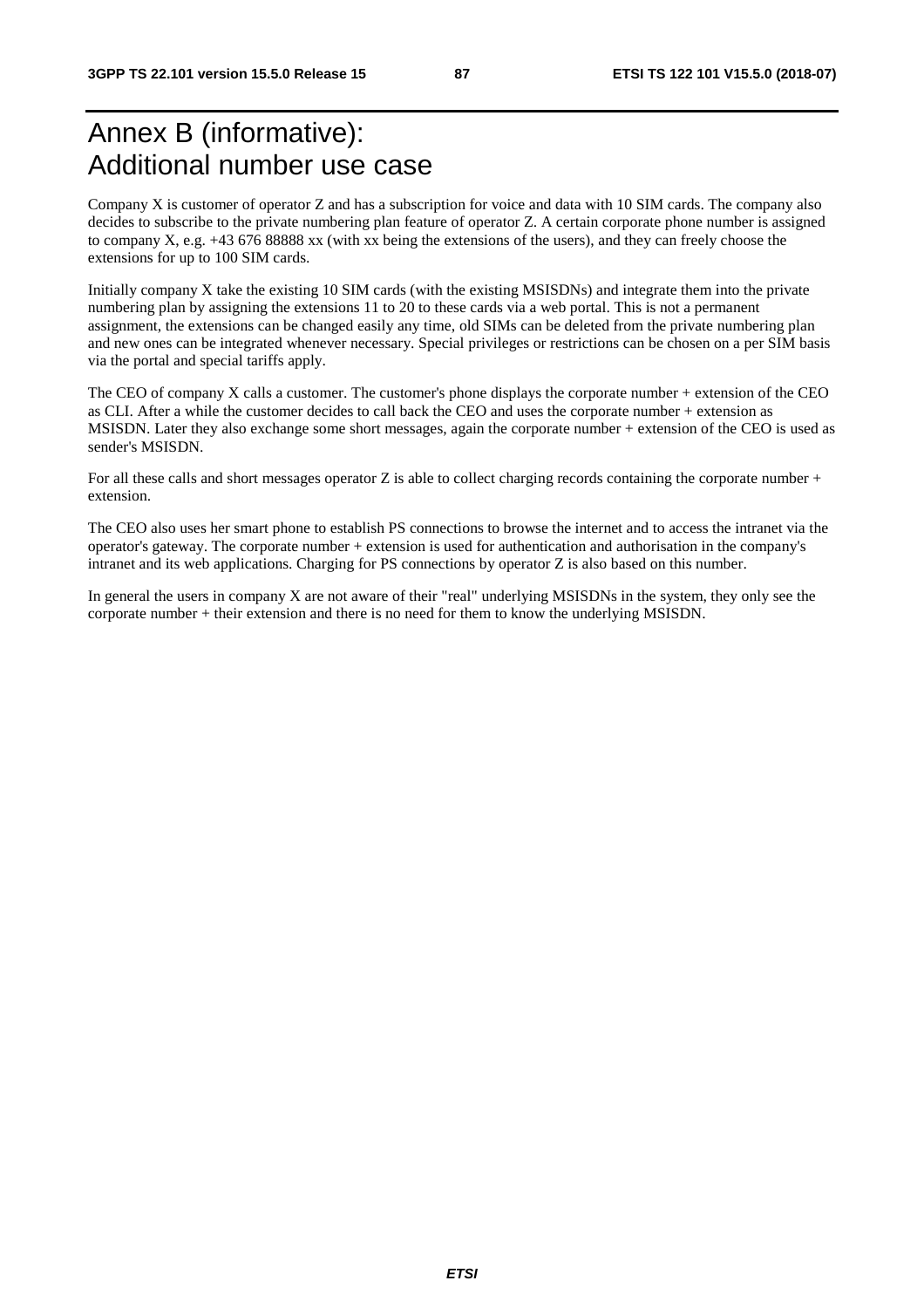# Annex C (informative): Change history

|                        |                                           |                    |                                          | <b>Change history</b> |                                                                                                                                                                                     |
|------------------------|-------------------------------------------|--------------------|------------------------------------------|-----------------------|-------------------------------------------------------------------------------------------------------------------------------------------------------------------------------------|
| SMG No.                | TDoc. No.                                 | CR. No.            | <b>Section</b><br>affected               | <b>New</b><br>version | <b>Subject/Comments</b>                                                                                                                                                             |
| <b>SMG#22</b>          | 302/97                                    | 001                | 4.6 (Role<br>Model)                      | 3.1.0                 | SMG3 queried the separation of network<br>operator into core and access, which, on<br>examination, SMG1 find unhelpful                                                              |
| <b>SMG#22</b>          | 319/97<br>(SMG1)<br><b>WPC</b><br>125/97) | 002                |                                          | $\overline{3.1.0}$    | Editorial Changes: FLMPTS was replaced by<br>IMT 2000, 2 new references given, additional<br>clarifications.                                                                        |
| <b>SMG#22</b>          | 320/97                                    | 003                | 8.5, 9.3,<br>9.5, 17                     | 3.1.0                 | Changes on Emergency Calls, User<br>identification, Multiple profiles and additional<br>handover requirements.                                                                      |
| After<br><b>SMG#23</b> | SMG1<br>433u/97<br>965/97                 | 004                |                                          | Draft<br>3.2.0        | Based on Approved Changes at SMG#22<br>Distributed at SMG1 in Dresden Nov 3-7, 97<br>to be Approved at SMG#24                                                                       |
| <b>SMG#24</b>          | 966/97                                    | 005                | Sections<br>8, 9, 11                     | 3.2.1                 | Restructuring of sections 8,9 and 11 to gather<br>all requirements relating to multiple<br>subscriptions into one section and to improve<br>the clarity.                            |
| <b>SMG#24</b>          | 967/97                                    | 006                | Section<br>8.1                           | 3.2.1                 | To improve the accuracy of text on numbering<br>principles and minor editorial change to<br>section 8.1                                                                             |
| <b>SMG#27</b>          | 98-0551                                   | 007                | Section<br>4.6 and<br>misc.              | 3.3.0                 | Removal of commercial role model from the<br>specification in order to improve clarity                                                                                              |
| <b>SMG#27</b>          | 98-0552<br>(Not<br>Approved)              | 008                | New Section<br>18<br>(Not Applied)       | 3.3.0                 | To include requirements for network selection in service<br>principles: NOT APPROVED > NOT APPLIED                                                                                  |
| Pre-<br><b>SMG#28</b>  | (SMG1 Tdoc<br>98-0893)<br>99-040          | 008 r4<br>Rejected | <b>New</b><br>Section 18<br>Applied      | [Draft<br>3.4.0]      | Added Network Selection section - Agreed by<br>correspondence - Jan 13, 1999 - Prepared with<br>CRs applied with revision marks                                                     |
| SMG#27                 | 98-0553                                   | 009                | Section 4.3                              | 3.3.0                 | To remove unnecessary reference to IN and B-<br><b>ISDN</b>                                                                                                                         |
| <b>SMG#27</b>          | 98-0682                                   | 010                | Section 11                               | 3.3.0                 | To improve the clarity of service requirements<br>for multiple user profiles                                                                                                        |
| Pre-<br><b>SMG#28</b>  | (SMG1<br>Tdoc<br>98-0869)<br>99-040       | 011                | Sections 1,<br>2, 3, 4, 9, 10,<br>12, 17 | Draft 3.4.0           | Clean up for UMTS phase 1<br>Agreed at SMG1 Rome                                                                                                                                    |
| Pre-<br><b>SMG#28</b>  | (SMG1<br>Tdoc<br>98-852)<br>99-040        | 012                | Sections<br>3,8,9,11,14,1<br>5           | Draft 3.4.0           | Changes in IC card and terminal service requirements<br>Agreed at SMG1 Rome                                                                                                         |
| Pre-<br><b>SMG#28</b>  | (SMG1<br>Tdoc<br>98-0894)<br>99-040       | 013r1              | Section 3.2<br>& 4.3                     | Draft<br>3.4.0        | Clarification of general requirements for efficient use of<br>radio resources<br>Agreed by correspondence - Jan 13, 1999 - Prepared<br>with CRs applied with revision marks         |
| Note                   |                                           |                    |                                          | Draft 3.4.0           | SMG1 agreed only                                                                                                                                                                    |
| pre-<br><b>SMG#28</b>  | 99-040                                    | 015<br>Rejected    | 17                                       | Draft 3.4.0           | According to the outcome of the SMG 1 ad-hoc<br>meeting on handover issues it is proposed that inter-<br>operator handover is not required for UMTS phase<br>1.(rejected by smg#28) |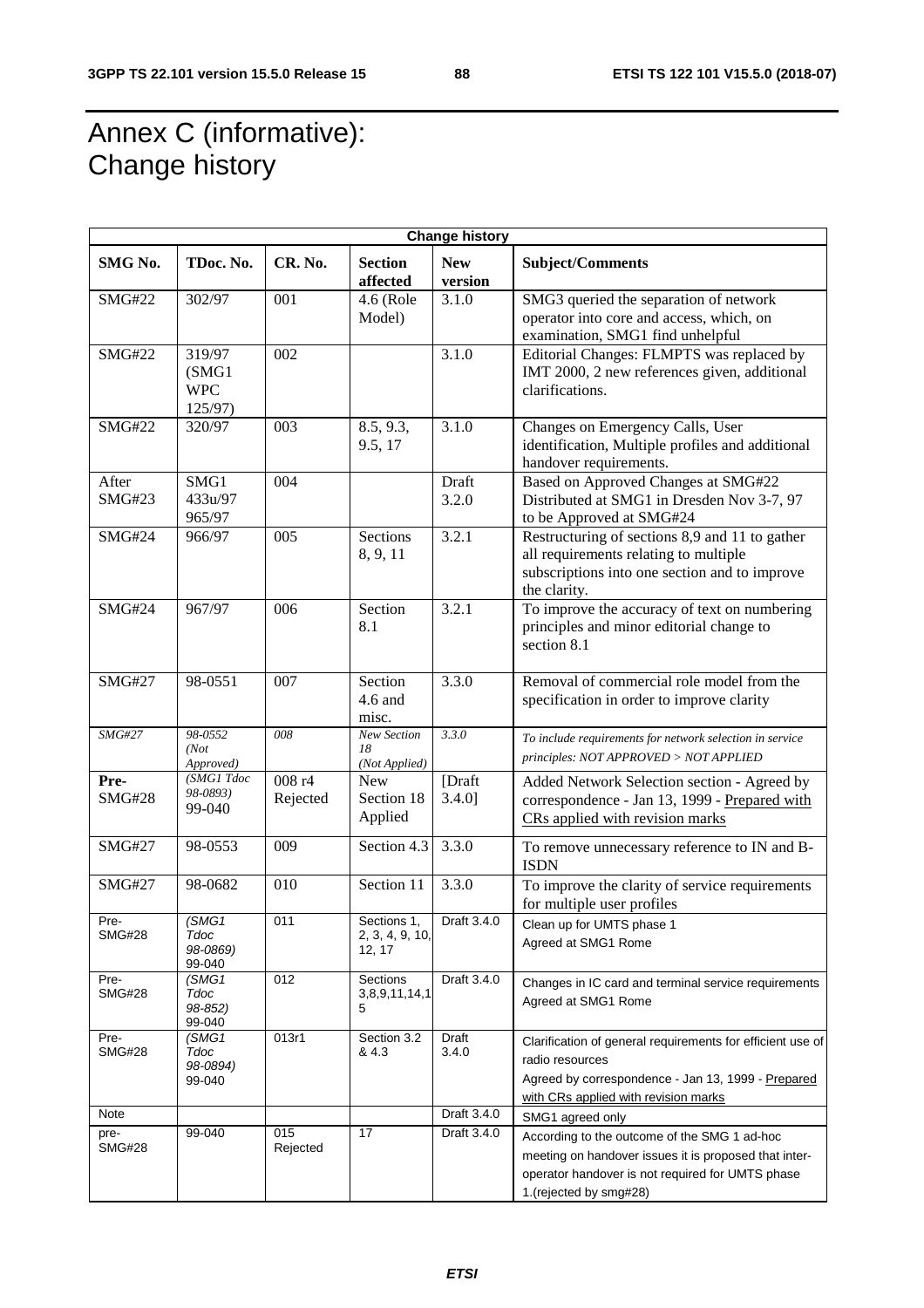|               | <b>Change history</b> |         |                            |                       |                                                                                                       |  |  |  |  |  |  |  |
|---------------|-----------------------|---------|----------------------------|-----------------------|-------------------------------------------------------------------------------------------------------|--|--|--|--|--|--|--|
| SMG No.       | TDoc. No.             | CR. No. | <b>Section</b><br>affected | <b>New</b><br>version | <b>Subject/Comments</b>                                                                               |  |  |  |  |  |  |  |
| <b>SMG#28</b> | 99-305                | 008r5   | Revised<br>Section 18      | 3.4.0                 | Network Selection presented at SMG#28 in<br>2201 008r4 was further revised and Approved at<br>SMG#28. |  |  |  |  |  |  |  |
| <b>Note</b>   |                       |         |                            | 3.4.0                 | Removal of Section 12 on UPT with CR 011 causes a<br>skip section from Section 11 to 13.              |  |  |  |  |  |  |  |

|               | <b>Change history</b> |                |             |           |              |                |                       |                                                                                                                                                                                    |       |            |    |  |  |
|---------------|-----------------------|----------------|-------------|-----------|--------------|----------------|-----------------------|------------------------------------------------------------------------------------------------------------------------------------------------------------------------------------|-------|------------|----|--|--|
| #             | TSG SA SA Doc.        | <b>SA1 Doc</b> | <b>Spec</b> | <b>CR</b> | Rev          | <b>Rel</b>     |                       | Cat Subject/Comment                                                                                                                                                                | Old   | <b>New</b> | WI |  |  |
| $SP-03$       | SP-99104              | S1-99202       | 22.101      | A016      |              | R99            | B                     | Control of supplementary<br>services (GSM 02.04), may use<br>MMI procedures specified in<br>GSM 02.30 and existing GSM<br>MMI related MS features (GSM<br>02.07) may also be used. | 3.4.0 |            |    |  |  |
| Post-<br>SA#3 |                       |                | 22.101      |           |              | R99            |                       | Updated Logo,                                                                                                                                                                      | 3.5.0 | 3.5.1      |    |  |  |
| SP-04         | SP-99229              | S1-99387       | 22.101      | 021       |              | <b>R99</b>     | B                     | MultiNumbering: It will be<br>possible for multiple MSISDNs<br>to be associated with a single<br>subscription.                                                                     | 3.5.0 | 3.6.0      |    |  |  |
| SP-04         | SP-99226              | S1-99395       | 22.101      | 020       | 7            | <b>R99</b>     | В                     | Emergency: To route the call to<br>the appropriate emergency<br>service if more than one<br>emergency number is supported<br>in a country.                                         | 3.5.0 | 3.6.0      |    |  |  |
| SP-05         | SP-99439              | S1-99737       | 22.101      | 025       |              | R99            | в                     | Support of SAT by USIM                                                                                                                                                             | 3.6.0 | 3.7.0      |    |  |  |
| SP-05         | SP-99439              | S1-99816       | 22.101      | 024       |              | R99            | B                     | Clarification on the usage on 2G<br>SIM and 3G USIM                                                                                                                                | 3.6.0 | 3.7.0      |    |  |  |
| SP-05         | SP-99435              | S1-99851       | 22.101      | 022       |              | R99            | $\overline{\text{c}}$ | <b>Clarification of Emergency Call</b><br>requirements                                                                                                                             | 3.6.0 | 3.7.0      |    |  |  |
| SP-06         | SP-99524              | S1-991031      | 22.101      | 029       |              | <b>R99</b>     | B                     | <b>Emergency Call</b>                                                                                                                                                              | 3.7.0 | 3.8.0      |    |  |  |
| SP-06         | SP-99527              | S1-991038      | 22.101      | 028       |              | R99            | $\overline{\text{c}}$ | <b>FDN</b>                                                                                                                                                                         | 3.7.0 | 3.8.0      |    |  |  |
| $SP-06$       | SP-99519              | S1-991026      | 22.101      | 026       |              | R99            | D                     | Mainly editorial update for<br>GSM/3GPP use.                                                                                                                                       | 3.7.0 | 3.8.0      |    |  |  |
| $SP-07$       | SP-000060             | S1-000112      | 22.101      | 030       |              | <b>R99</b>     | A                     | Support of encryption in GPRS<br>mobile stations                                                                                                                                   | 3.8.0 | 3.9.0      |    |  |  |
| SP-07         | SP-000070             | S1-000137      | 22.101      | 031       |              | R99            | F                     | Fixed Dialing Number (FDN)                                                                                                                                                         | 3.8.0 | 3.9.0      |    |  |  |
| SP-08         | SP-000210             | S1-000271      | 22.101      | 033       |              | R99            | D                     | Network selection procedures<br>removed from section 16.<br>reference to 22.011 added                                                                                              | 3.9.0 | 3.10.0     |    |  |  |
| SP-08         | SP-000200             | S1-000350      | 22.101      | 035       |              | R99            | В                     | <b>Emergency Calls and numbers</b><br>used                                                                                                                                         | 3.9.0 | 3.10.0     |    |  |  |
| SP-08         | SP-000201             | S1-000362      | 22.101      | 038       |              | R99            | F                     | CS multimedia support                                                                                                                                                              | 3.9.0 | 3.10.0     |    |  |  |
| $SP-08$       | SP-000202             | S1-000326      | 22.101      | 039       |              | R99            | F                     | <b>Clarification for USIM</b><br>Application selection                                                                                                                             | 3.9.0 | 3.10.0     |    |  |  |
| SP-08         | SP-000210             | S1-000270      | 22.101      | 034       |              | <b>R00</b>     | D                     | Network selection procedures<br>removed from section 16.<br>reference to 22.011 added                                                                                              | 3.9.0 | 4.0.0      |    |  |  |
| $SP-08$       | SP-000200             | S1-000351      | 22.101      | 036       |              | <b>R00</b>     | B                     | <b>Emergency Calls and numbers</b><br>used                                                                                                                                         | 3.9.0 | 4.0.0      |    |  |  |
| SP-08         | SP-000213             | S1-000352      | 22.101      | 037       |              | <b>R00</b>     | B                     | <b>Emergency Call enhancements</b>                                                                                                                                                 | 3.9.0 | 4.0.0      |    |  |  |
| $SP-09$       | SP-000383             | S1-000603      | 22.101      | 040       |              | R <sub>4</sub> | B                     | Multimedia messaging                                                                                                                                                               | 4.0.0 | 4.1.0      |    |  |  |
| SP-09         | SP-000383             | S1-000605      | 22.101      | 041       |              | R <sub>4</sub> | С                     | Service Management<br>requirements                                                                                                                                                 | 4.0.0 | 4.1.0      |    |  |  |
| $SP-09$       | SP-000430             | S1-000700      | 22.101      | 042       | $\mathbf{1}$ | R <sub>4</sub> | F                     | General corrections and<br>clarifications to 22.101 for<br>Release 2000                                                                                                            | 4.0.0 | 4.1.0      |    |  |  |
| SP-09         | SP-000383             | S1-000598      | 22.101      | 046       |              | R <sub>4</sub> | D                     | Editorial changes to 22.101 for<br>Release 2000                                                                                                                                    | 4.0.0 | 4.1.0      |    |  |  |
| SP-09         | SP-000430             | S1-000698      | 22.101      | 047       | 1            | R4             | С                     | <b>Numbering Principles</b>                                                                                                                                                        | 4.0.0 | 4.1.0      |    |  |  |
| SP-09         | SP-000383             | S1-000620      | 22.101      | 048       |              | R <sub>4</sub> | С                     | Service evolution                                                                                                                                                                  | 4.0.0 | 4.1.0      |    |  |  |
| SP-09         | SP-000391             | S1-000573      | 22.101      | 049       |              | R4             | D                     | Emergency Call                                                                                                                                                                     | 4.0.0 | 4.1.0      |    |  |  |
| SP-09         | SP-000405             | S1-000649      | 22.101      | 050       |              | R4             | В                     | <b>Text Conversation</b>                                                                                                                                                           | 4.0.0 | 4.1.0      |    |  |  |
| SP-09         | SP-000383             | S1-000625      | 22.101      | 043       |              | R <sub>5</sub> | F                     | <b>Classification of services</b>                                                                                                                                                  | 4.0.0 | 5.0.0      |    |  |  |
| $SP-09$       | SP-000383             | S1-000622      | 22.101      | 044       |              | R <sub>5</sub> | В                     | IP multimedia services                                                                                                                                                             | 4.0.0 | 5.0.0      |    |  |  |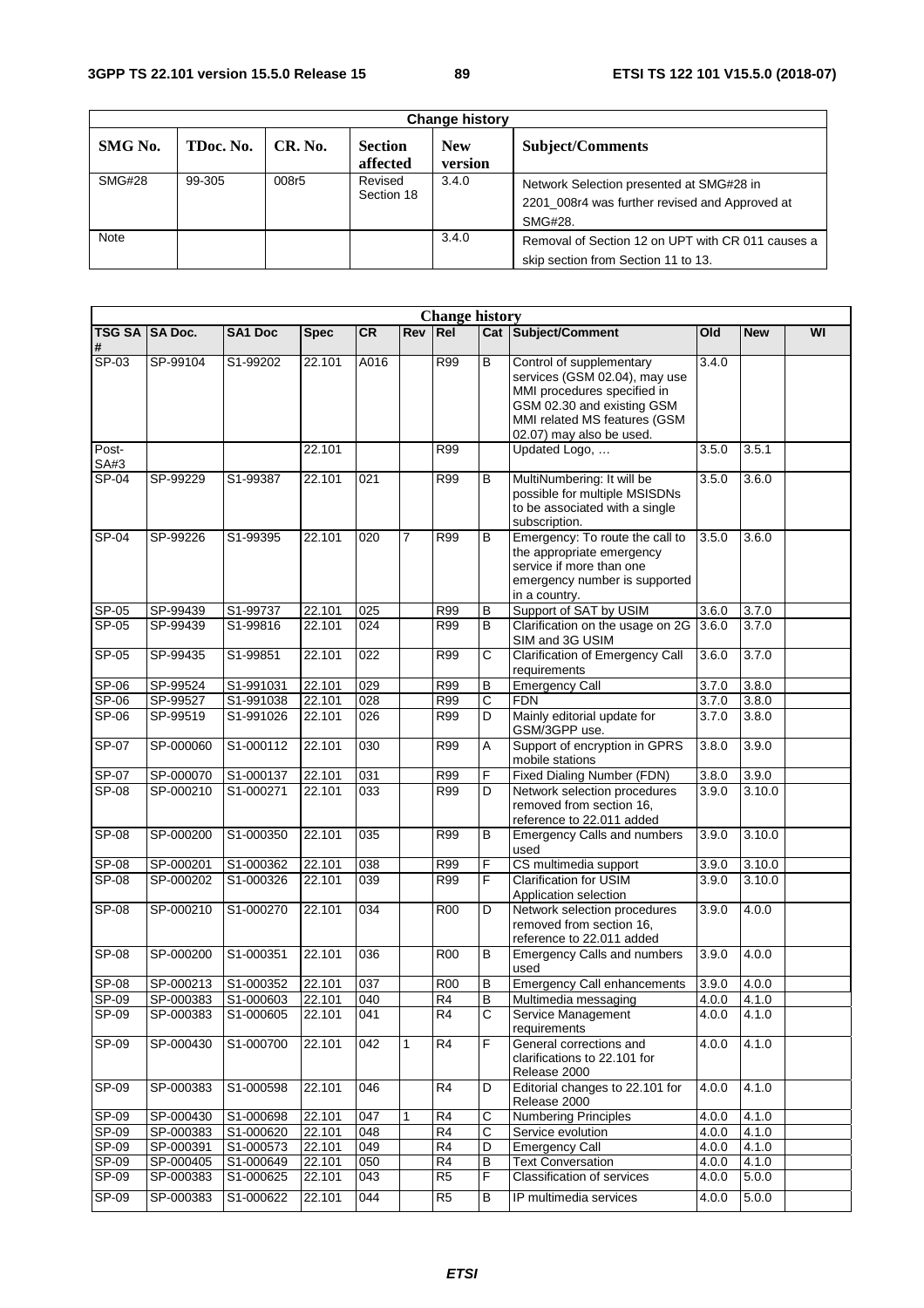| $SP-09$  | SP-000383              | S1-000621 | 22.101 | 045              |   | R5             | $\overline{B}$ | IP multimedia session for                                                                              | 4.0.0 | 5.0.0 |                            |
|----------|------------------------|-----------|--------|------------------|---|----------------|----------------|--------------------------------------------------------------------------------------------------------|-------|-------|----------------------------|
| $SP-09$  | SP-000430              | S1-000699 | 22.101 | 051              |   | R5             | C              | IM Number portability                                                                                  | 4.0.0 | 5.0.0 |                            |
| $SP-09$  | SP-000430              | S1-000701 | 22.101 | 052              |   | R5             | F              | Introduction of IM CN                                                                                  | 4.0.0 | 5.0.0 |                            |
| $SP-09$  | SP-000383              | S1-000704 | 22.101 | 053              |   | R5             | F              | Subscription                                                                                           | 4.0.0 | 5.0.0 |                            |
| $SP-09$  | SP-000383              | S1-000705 | 22.101 | 054              |   | R <sub>5</sub> | F              | Roaming                                                                                                | 4.0.0 | 5.0.0 |                            |
| $SP-10$  | SP-000533              | S1-000799 | 22.101 | 059              |   | Rel-5          | Α              | <b>Deleting Encrypted USIM-ME</b><br>interface                                                         | 5.0.0 | 5.1.0 | TEI4                       |
| SP-11    | SP-010053              | S1-010072 | 22.101 | 063              |   | Rel-5          | A              | Handling of interactions between 5.1.0<br>applications requiring the access<br>to UE resources         |       | 5.2.0 | Service<br>Clean up<br>R99 |
| $SP-11$  | SP-010054              | S1-010208 | 22.101 | 065              |   | Rel-5          | Α              | PLMN name indication                                                                                   | 5.1.0 | 5.2.0 | TEI4                       |
| $SP-11$  | SP-010055              | S1-010179 | 22.101 | 067              |   | Rel-5          | Α              | CR to 22.101 on Introduction of<br><b>CPHS</b> features                                                | 5.1.0 | 5.2.0 | UICC1-<br><b>CPHS</b>      |
| $SP-11$  | SP-010056              | S1-010210 | 22.101 | 069              |   | Rel-5          | Α              | Display of service provider name 5.1.0<br>in the UE                                                    |       | 5.2.0 | TEI4                       |
| $SP-11$  | SP-010057              | S1-010250 | 22.101 | $\overline{070}$ |   | $Rel-5$        | C              | CR to 22.101 on Clarifications<br>on IMS emergency call support                                        | 5.1.0 | 5.2.0 | EMC1-PS                    |
| $SP-12$  | SP-010262              | S1-010505 | 22.101 | $\overline{072}$ |   | $Rel-5$        | Α              | Replacement of references to<br>23.121 for R4 onwards                                                  | 5.2.0 | 5.3.0 | TEI4                       |
| $SP-12$  | SP-010258              | S1-010574 | 22.101 | $\overline{073}$ |   | Rel-5          | C              | Subscription and Provisioning                                                                          | 5.2.0 | 5.3.0 | TE <sub>15</sub>           |
| $SP-12$  | SP-010255              | S1-010577 | 22.101 | 075              |   | Rel-5          | Α              | Addition of a Streaming<br>paragraph                                                                   | 5.2.0 | 5.3.0 | <b>PSTREA</b><br>м         |
| $SP-12$  | SP-010263              | S1-010351 | 22.101 | 077              |   | Rel-5          | Α              | CS Multimedia fallback to<br>speech                                                                    | 5.2.0 | 5.3.0 | TEI4                       |
| SP-12    | SP-010253              | S1-010595 | 22.101 | 080              |   | Rel-5          | A              | <b>Clarification of PLMN Name</b><br>Indication and Service Provider<br>Name Indication feature.       | 5.2.0 | 5.3.0 | <b>SPANME</b>              |
| SP-13    | SP-010441              | S1-010832 | 22.101 | 084              |   | Rel-5          | Α              | Addition of a statement on<br>parameter storage on the<br>SIM/USIM.                                    | 5.3.0 | 5.4.0 | TEI4                       |
| SP-13    | SP-010436              | S1-010889 | 22.101 | 086              | 1 | Rel-5          | F              | Definition of Home Environment                                                                         | 5.3.0 | 5.4.0 | VHE <sub>1</sub>           |
| $SP-15$  | SP-020052              | S1-020609 | 22.101 | 087              |   | Rel-5          | В              | CR 22.101 Rel.5 B Service<br>change and fallback for UDI/RDI<br>multimedia calls                       | 5.4.0 | 5.5.0 | <b>SCUDIF</b>              |
| SP-15    | SP-020049              | S1-020510 | 22.101 | 088              |   | Rel-5          | C              | CR to 22.101on IMS access                                                                              | 5.4.0 | 5.5.0 | 43000                      |
| $S P-15$ | SP-020051              | S1-020613 | 22.101 | 089              |   | Rel-5          | С              | CR to 22.101 on on USIM<br>support in Rel-5 GSM only                                                   | 5.4.0 | 5.5.0 | UICC1                      |
|          |                        |           |        |                  |   |                |                |                                                                                                        |       |       |                            |
| $SP-15$  | SP-020050              | S1-020658 | 22.101 | 090              |   | Rel-5          | C              | terminals<br>CR to 22.101 on Access to IMS<br>services using ISIM                                      | 5.4.0 | 5.5.0 | <b>TEI/ISIM</b>            |
|          |                        |           |        |                  |   |                |                | Note: special dispensation was<br>given by SA #15 to allow some<br>leeway on the section<br>numbering. |       |       |                            |
| $SP-15$  | SP-020045              | S1-020457 | 22.101 | 092              |   | Rel-5          | Α              | Editorial CR to correct terms and 5.4.0<br>references                                                  |       | 5.5.0 | <b>CORRECT</b>             |
| SP-15    | SP-020126              |           | 22.101 | 093              |   | $Rel-5$        | F              | Correction of references to<br>obsolete SIP RFC 2543 IETF<br>specification                             | 5.4.0 | 5.5.0 | <b>IMS-CCR</b>             |
| $SP-16$  | SP-020381              |           | 22.101 | 095              | 1 | Rel-5          | F              | CR to 22.101 v5.5.0 on REL5<br>clean up                                                                | 5.5.0 | 5.6.0 | <b>IMS</b>                 |
| $SP-16$  | SP-020255              | S1-020848 | 22.101 | 096              |   | Rel-6          | D              | CR to 22.101 v5.5.0 on Editorial<br>for REL6                                                           | 5.5.0 | 6.0.0 | <b>IMS</b>                 |
| $SP-17$  | SP-020557              | S1-021849 | 22.101 | 103              |   | Rel-6          | F              | Clarification of SIM support in<br>Rel-6                                                               | 6.0.0 | 6.1.0 | TEI4                       |
| $SP-17$  | SP-020557              | S1-021755 | 22.101 | 104              |   | Rel-6          | В              | CR to 22.101 Removal of<br>implementation details for<br>directory number in SMS and<br>other services | 6.0.0 | 6.1.0 | TEI6                       |
| SP-17    | SP-020557              | S1-021775 | 22.101 | 105              |   | Rel-6          | F              | CR to 22.101 Rel-6 Clean up of<br>IMS Rel 6 to re-instate<br>requirements                              | 6.0.0 | 6.1.0 | <b>IMS</b>                 |
| SP-18    | SP-020658              | S1-022064 | 22.101 | 107              |   | Rel-6          | B              | CR to 22.101 on IMS number<br>portability rev of 1909                                                  | 6.1.0 | 6.2.0 | $\overline{\text{IMS}}$    |
| $SP-18$  | SP-020658              | S1-022119 | 22.101 | 108              |   | Rel-6          | В              | CR to 22.101 Rel 6 on<br>Emergency calls                                                               | 6.1.0 | 6.2.0 | EMC1                       |
| $SP-18$  | SP-020666<br>SP-020651 | S1-022263 | 22.101 | 109              |   | Rel-6          | В              | CR to 22.101 on WLAN<br>interworking<br>CR to 22.101 on Support of SIM                                 | 6.1.0 | 6.2.0 | <b>WLAN</b><br>TEI5        |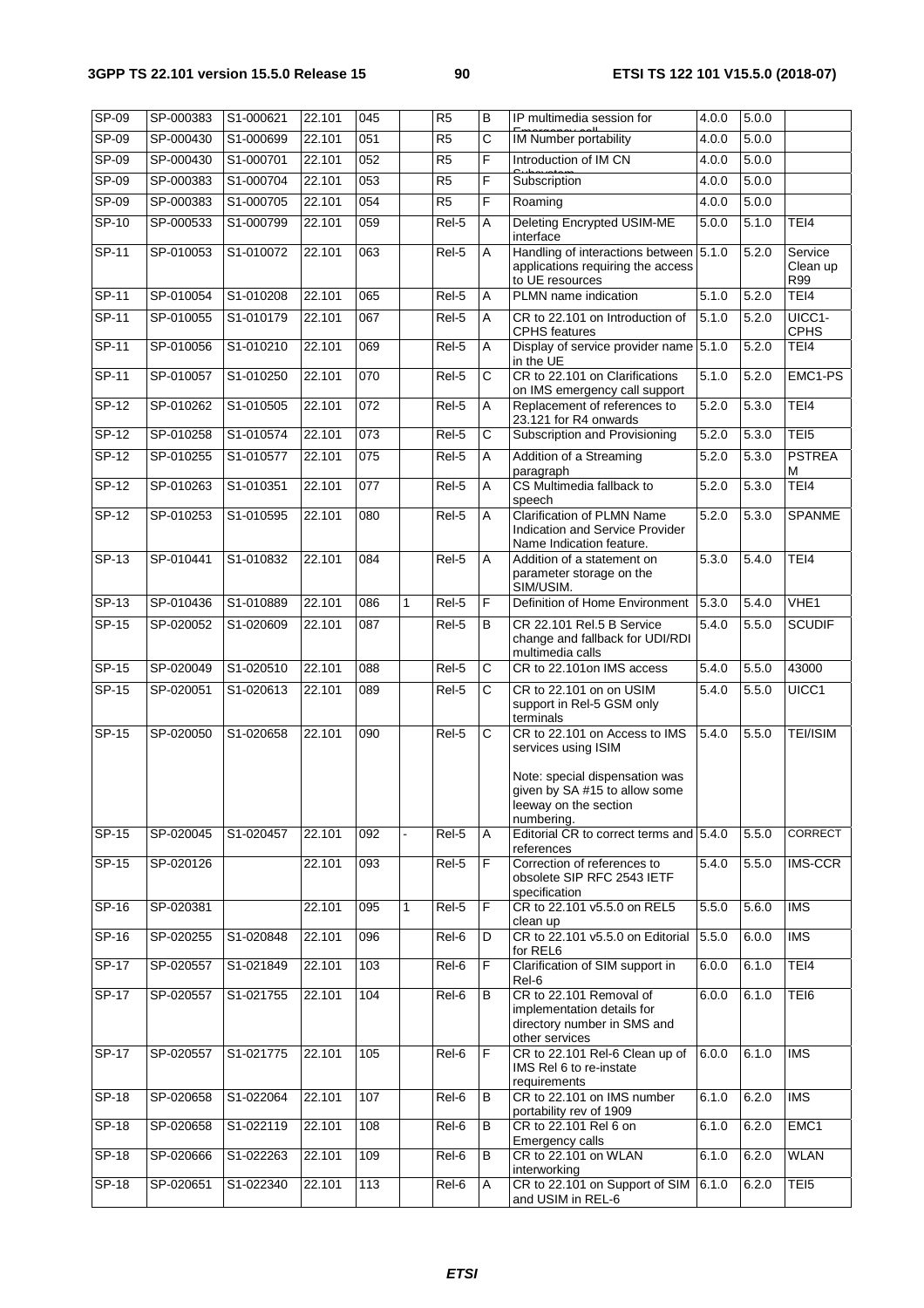| $SP-19$      | SP-030022 | S1-030215 | 22.101 | 114              |              | Rel-6   | B                       | Simultaneous connection to<br>3GPP systems and I-WLANs                                                    | 6.2.0 | 6.3.0 | <b>WLAN-CR</b>       |
|--------------|-----------|-----------|--------|------------------|--------------|---------|-------------------------|-----------------------------------------------------------------------------------------------------------|-------|-------|----------------------|
| $SP-19$      | SP-030035 | S1-030269 | 22.101 | 115              |              | Rel-6   | В                       | <b>Requirements for Network</b><br>Sharing in Rel-6                                                       | 6.2.0 | 6.3.0 | NTShar-<br><b>CR</b> |
| SP-19        | SP-030148 | S1-030257 | 22.101 | 117              |              | Rel-6   | A                       | CR to 22.101 Rel 6 on SIM<br>support                                                                      | 6.2.0 | 6.3.0 | TEI <sub>5</sub>     |
| $SP-20$      | SP-030351 |           | 22.101 | 125              | 1            | Rel-6   | A                       | Alignment of Subscriber<br>Identification requirements to<br>current implementation                       | 6.3.0 | 6.4.0 | TEI5                 |
| $SP-21$      | SP-030457 | S1-030911 | 22.101 | 128              |              | Rel-6   | Α                       | Clarification on USIM-based<br>access to IMS                                                              | 6.4.0 | 6.5.0 | <b>IMS</b>           |
| $SP-21$      | SP-030492 | S1-031049 | 22.101 | 132              |              | Rel-6   | С                       | Cleanup and modifications on<br>identification of emergency<br>numbers in 22.101 Rel-6                    | 6.4.0 | 6.5.0 | EMC1                 |
| SP-21        | SP-030534 | S1-031061 | 22.101 | 134              | 1            | Rel-6   | A                       | Support of Release 4 SIM in<br>Release 6                                                                  | 6.4.0 | 6.5.0 | TEI <sub>5</sub>     |
| $SP-22$      | SP-030700 | S1-031339 | 22.101 | $\overline{135}$ |              | Rel-6   | В                       | <b>Automatic Device Detection</b>                                                                         | 6.5.0 | 6.6.0 | <b>TEI</b>           |
| $SP-22$      | SP-030700 | S1-031342 | 22.101 | 136              |              | Rel-6   | C                       | <b>Correction of Core Network</b><br>emergency call requirements                                          | 6.5.0 | 6.6.0 | EMC1                 |
| $SP-22$      | SP-030687 | S1-031344 | 22.101 | 137              |              | Rel-6   | $\overline{\text{c}}$   | Clarification of emergency call<br>requirements                                                           | 6.5.0 | 6.6.0 | EMC1                 |
| $SP-22$      | SP-030790 |           | 22.101 | 141              |              | Rel-6   | A                       | Removal of unnecessary<br>numbers from the ME default<br>emergency number list (Rel-6)                    | 6.5.0 | 6.6.0 | EMC1                 |
| $SP-23$      | SP-040084 | S1-040198 | 22.101 | 145              |              | Rel-6   | A                       | Alignment to TS 31.102 on<br>FDN/BDN unsupported terminal<br>procedure.                                   | 6.6.0 | 6.7.0 | TEI                  |
| $SP-23$      | SP-040091 | S1-040215 | 22.101 | 146              |              | Rel-6   | B                       | Improvements to Circuit<br>Switched Video and Voice<br>Service procedures                                 | 6.6.0 | 6.7.0 | CS-VVS               |
| $SP-23$      | SP-040101 | S1-040258 | 22.101 | 150              |              | $ReI-6$ | D                       | Extraction of redundant WLAN<br>information - now in WLAN<br>TS22.234                                     | 6.6.0 | 6.7.0 | <b>WLAN</b>          |
| $SP-23$      | SP-040101 | S1-040262 | 22.101 | 151              |              | Rel-6   | D                       | Extraction of redundant WLAN<br>related simultaneous connection<br>information [ now in WLAN<br>TS22.234] | 6.6.0 | 6.7.0 | <b>WLAN</b>          |
| $SP-24$      | SP-040288 | S1-040427 | 22.101 | 152              |              | Rel-6   | F                       | Correction of UICC related text.                                                                          | 6.7.0 | 6.8.0 | TEI                  |
| $SP-24$      | SP-040292 | S1-040537 | 22.101 | 154              |              | Rel-6   | F                       | <b>Editorial Correction of R5</b><br>reference                                                            | 6.7.0 | 6.8.0 | IMS2                 |
| $SP-24$      | SP-040301 | S1-040513 | 22.101 | 153              |              | Rel-7   | В                       | Termination of location privacy<br>override for emergency calls                                           | 6.7.0 | 7.0.0 | LCS2;<br>EMC1        |
| <b>SP-27</b> | SP-050058 | S1-050161 | 22.101 | 158              |              | Rel-7   | A                       | Clean-up in Core Network<br><b>Operator Name Indication</b><br>section (22.101)                           | 7.0.0 | 7.1.0 | <b>NTShar</b>        |
| $SP-27$      | SP-050059 | S1-050252 | 22.101 | 160              |              | Rel-7   | A                       | Removal of Reference to TS<br>22.121                                                                      | 7.0.0 | 7.1.0 | TEI7                 |
| $SP-28$      | SP-050216 | S1-050519 | 22.101 | 163              |              | Rel-7   | A                       | Clarification on optionality of<br>Service Provider Name<br>indication                                    | 7.1.0 | 7.2.0 | TEI-6                |
| <b>SP-28</b> | SP-050225 | S1-050581 | 22.101 | 164              |              | $ReI-7$ | В                       | Voice call continuity<br>requirements                                                                     | 7.1.0 | 7.2.0 | <b>VCC</b>           |
| SP-29        | SP-050522 | S1-050793 | 22.101 | 0165             |              | Rel-7   | F                       | Correction of emergency<br>number example                                                                 | 7.2.0 | 7.3.0 | TEI7                 |
| $SP-29$      | SP-050522 | S1-050873 | 22.101 | 0166             |              | Rel-7   | F                       | Requirements on the type of<br>emergency                                                                  | 7.2.0 | 7.3.0 | TEI7                 |
| $SP-29$      | SP-050522 | S1-050796 | 22.101 | 0167             |              | Rel-7   | С                       | Modification to chapter 4.2 on<br>service capabilities                                                    | 7.2.0 | 7.3.0 | TEI7                 |
| SP-29        | SP-050518 | S1-050896 | 22.101 | 0168             |              | Rel-7   | F                       | Refinement of general<br>description of VCC                                                               | 7.2.0 | 7.3.0 | <b>VCC</b>           |
| $SP-29$      | SP-050518 | S1-050897 | 22.101 | 0169             |              | Rel-7   | $\overline{C}$          | Charging requirements for voice<br>call continuity                                                        | 7.2.0 | 7.3.0 | <b>VCC</b>           |
| $SP-29$      | SP-050518 | S1-050936 | 22.101 | 0171             | $\mathbf{1}$ | Rel-7   | $\overline{\mathsf{C}}$ | <b>Clarification of VCC Triggers</b>                                                                      | 7.2.0 | 7.3.0 | <b>VCC</b>           |
| SP-29        | SP-050522 | S1-050906 | 22.101 | 0172             |              | Rel-7   | F                       | Clarification on the identification<br>of emergency numbers                                               | 7.2.0 | 7.3.0 | EMC1                 |
| SP-29        | SP-050522 | S1-050883 | 22.101 | 0173             |              | Rel-7   | В                       | Provisioning parameters stored<br>on USIM                                                                 | 7.2.0 | 7.3.0 | TEI7                 |
| $SP-29$      | SP-050518 | S1-050934 | 22.101 | 0174             |              | Rel-7   | C                       | <b>Supplementary Service</b><br>Requirements for VCC                                                      | 7.2.0 | 7.3.0 | VCC                  |
| $SP-30$      | SP-050750 | S1-051145 | 22.101 | 0176             |              | Rel-7   | F                       | Correcting reference to OMA<br>DM and Client provisioning<br>specifications                               | 7.3.0 | 7.4.0 | TEI7                 |
| SP-30        | SP-050746 | S1-051209 | 22.101 | 0177             |              | Rel-7   | $\overline{F}$          | Clarification of supplementary<br>servces requirements for VCC                                            | 7.3.0 | 7.4.0 | <b>VCC</b>           |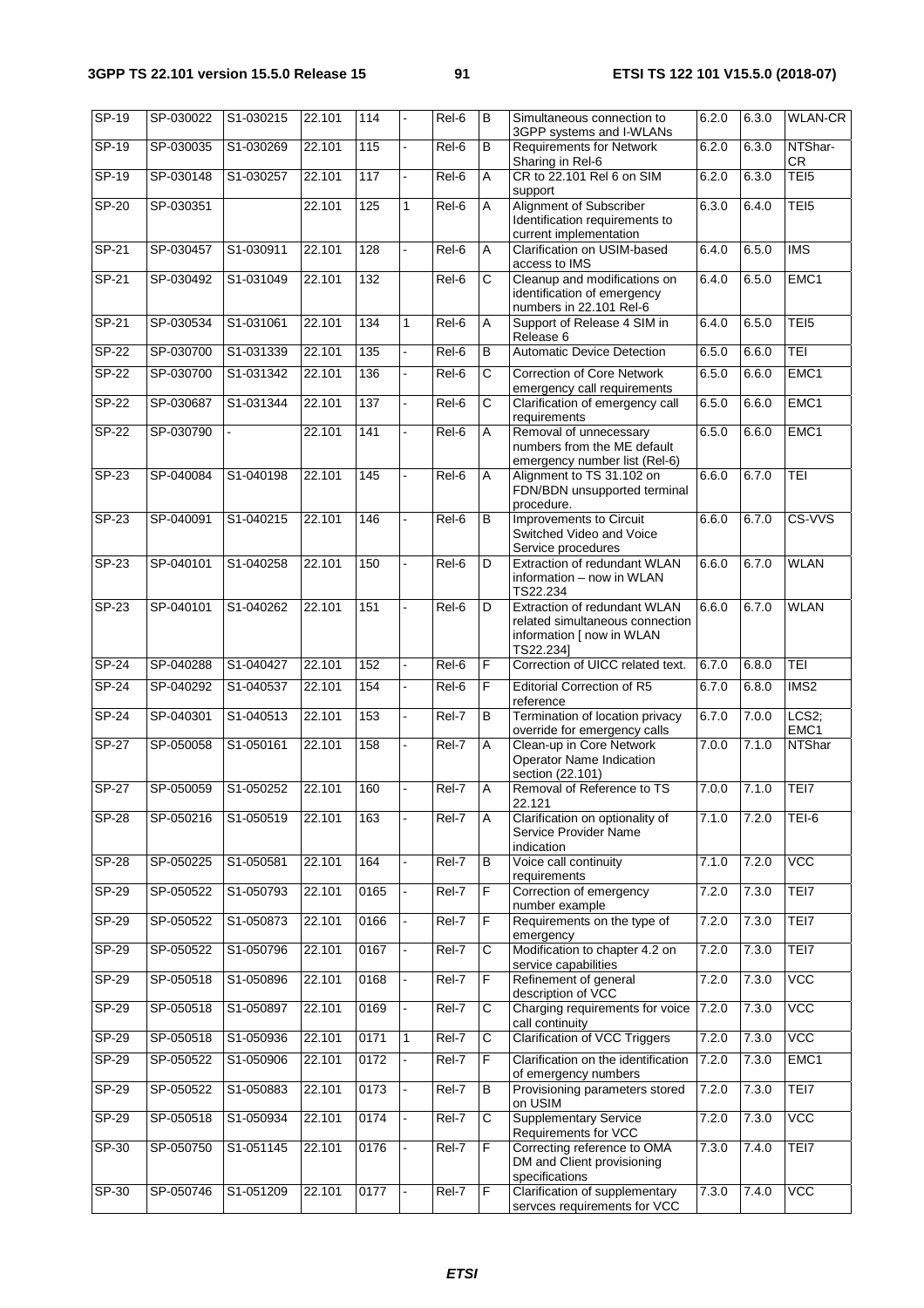| $SP-30$ | SP-050746 | S1-051220 | 22.101 | 0178 |                | Rel-7   | $\overline{F}$ | Clarification of VCC Triggers                                                                                                 | 7.3.0 | 7.4.0 | VCC              |
|---------|-----------|-----------|--------|------|----------------|---------|----------------|-------------------------------------------------------------------------------------------------------------------------------|-------|-------|------------------|
| $SP-30$ | SP-050737 | S1-051236 | 22.101 | 0179 |                | Rel-7   | A              | Introduction of Cell capability<br>indicator                                                                                  | 7.3.0 | 7.4.0 | TEI6             |
| $SP-30$ | SP-050805 |           | 22.101 | 0180 | $\mathbf{1}$   | Rel-7   | $\overline{B}$ | Emergency sip uri to be stored<br>in MT                                                                                       | 7.3.0 | 7.4.0 | EMC1             |
| $SP-31$ | SP-060207 |           | 22.101 | 0182 | $\mathbf{1}$   | $Rel-8$ | F              | Inclusion of AIPN within the<br>3GPP service principles<br>specification                                                      | 7.4.0 | 8.0.0 | <b>AIPN</b>      |
| $SP-32$ | SP-060448 |           | 22.101 | 0186 | $\mathbf{1}$   | Rel-8   | F              | Corrections to align the Rel-8<br>and (latest) Rel-7 versions of TS<br>22.101                                                 | 8.0.0 | 8.1.0 | TE <sub>18</sub> |
| $SP-32$ | SP-060316 | S1-060561 | 22.101 | 0187 |                | Rel-8   | В              | <b>VCC Additional flexibility</b>                                                                                             | 8.0.0 | 8.1.0 | VCC              |
| $SP-32$ | SP-060315 | S1-060621 | 22.101 | 0191 |                | $ReI-8$ | A              | Clarification of IMS voice service                                                                                            | 8.0.0 | 8.1.0 | <b>VCC</b>       |
| $SP-32$ | SP-060435 |           | 22.101 | 0192 | $\mathbf{1}$   | Rel-8   | B              | QoS Parameters Provisioning                                                                                                   | 8.0.0 | 8.1.0 | TE <sub>18</sub> |
| $SP-32$ | SP-060449 |           | 22.101 | 0193 | 2              | Rel-8   | В              | High Speed Interface between<br>the Terminal and the UICC                                                                     | 8.0.0 | 8.1.0 | TE <sub>18</sub> |
| $SP-32$ | SP-060320 | S1-060626 | 22.101 | 0194 |                | Rel-8   | F              | Clarification on handling of<br>emergency number                                                                              | 8.0.0 | 8.1.0 | TEI-8            |
| $SP-33$ | SP-060470 | S1-060939 | 22.101 | 0197 |                | $ReI-8$ | A              | Clarification on Domain<br>Selection for MO and MT<br>Operations                                                              | 8.1.0 | 8.2.0 | TE <sub>18</sub> |
| SP-33   | SP-060468 | S1-060950 | 22.101 | 0199 |                | Rel-8   | Α              | Emergency calls and ISIM                                                                                                      | 8.1.0 | 8.2.0 | EMC1             |
| $SP-33$ | SP-060472 | S1-060964 | 22.101 | 0200 |                | Rel-8   | В              | Requirements for the<br>determination of cell capability<br>usage - when requested by CN                                      | 8.1.0 | 8.2.0 | TE <sub>18</sub> |
| $SP-34$ | SP-060777 | S1-061321 | 22.101 | 0195 | 3              | Rel-8   | С              | Requirements for the addition of<br>a data component to TS12<br>emergency calls and eCall MSD<br>(data) transfer requirements | 8.2.0 | 8.3.0 | <b>TEMCD</b>     |
| SP-34   | SP-060773 | S1-061406 | 22.101 | 0201 |                | Rel-8   | В              | Serving Environment / Mobile<br>Virtual Network Identification                                                                | 8.2.0 | 8.3.0 | TE <sub>18</sub> |
| $SP-34$ | SP-060765 | S1-061347 | 22.101 | 0204 |                | Rel-8   | A              | Removal of IMS emergency call<br>identifier                                                                                   | 8.2.0 | 8.3.0 | EMC1             |
| $SP-35$ | SP-070130 | S1-070190 | 22.101 | 0205 | $\mathbf{1}$   | Rel-8   | D              | Addition of Evolved 3GPP<br>System description and<br>corrections to references                                               | 8.3.0 | 8.4.0 | SAE-R            |
| $SP-35$ | SP-070134 | S1-070299 | 22.101 | 0207 | $\mathbf{1}$   | Rel-8   | В              | Registration in Densely-<br>populated area                                                                                    | 8.3.0 | 8.4.0 | <b>RED</b>       |
| $SP-36$ | SP-070355 | S1-070673 | 22.101 | 0211 | $\mathbf{1}$   | $Rel-8$ | C              | Graphic format of PLMN name                                                                                                   | 8.4.0 | 8.5.0 | TE <sub>18</sub> |
| $SP-36$ | SP-070354 | S1-070802 | 22.101 | 0214 | 1              | Rel-8   | A              | Alignment of SPDI definition<br>between TS22.101 and<br>TS31.102                                                              | 8.4.0 | 8.5.0 | TEI <sub>5</sub> |
| $SP-36$ | SP-070472 | S1-070790 | 22.101 | 0215 | 2              | Rel-8   | F              | Correction of the backward<br>compatibility requirement for the<br>HSP interface                                              | 8.4.0 | 8.5.0 | $TEI-8$          |
| $SP-37$ | SP-070661 | S1-071314 | 22.101 | 218  | 2              | $ReI-8$ | В              | ICS Requirements - General                                                                                                    | 8.5.0 | 8.6.0 | <b>ICS-RA</b>    |
| $SP-37$ | SP-070661 | S1-071315 | 22.101 | 221  | $\overline{2}$ | Rel-8   | В              | <b>ICS Requirements - Service</b><br>Consistency                                                                              | 8.5.0 | 8.6.0 | <b>ICS-RA</b>    |
| $SP-37$ | SP-070661 | S1-071316 | 22.101 | 222  | 2              | Rel-8   | В              | <b>ICS Requirements - Service</b><br>Continuity                                                                               | 8.5.0 | 8.6.0 | <b>ICS-RA</b>    |
| SP-37   | SP-070661 | S1-071317 | 22.101 | 225  | 2              | Rel-8   | В              | <b>ICS Requirements - IMS</b><br>Services                                                                                     | 8.5.0 | 8.6.0 | <b>ICS-RA</b>    |
| $SP-37$ | SP-070662 | S1-070995 | 22.101 | 216  | 1              | Rel-8   | C              | Clarification on graphic format of 8.5.0<br>PLMN name                                                                         |       | 8.6.0 | TEI8             |
| SP-37   | SP-070676 |           | 22.101 | 217  | 4              | Rel-8   | В              | Requirements for eCall                                                                                                        | 8.5.0 | 8.6.0 | EData            |
| SP-38   | SP-070850 | S1-071712 | 22.101 | 0232 | $\mathbf{1}$   | Rel-8   | В              | ICS - Clarification of Service<br>Continuity                                                                                  | 8.6.0 | 8.7.0 | <b>ICSRA</b>     |
| SP-38   | SP-070850 | S1-071713 | 22.101 | 0233 | 1              | Rel-8   | В              | ICS - Service Continuity<br>Requirements                                                                                      | 8.6.0 | 8.7.0 | <b>ICSRA</b>     |
| $SP-38$ | SP-070850 | S1-071714 | 22.101 | 0234 | 1              | Rel-8   | В              | ICS - Roaming Support                                                                                                         | 8.6.0 | 8.7.0 | <b>ICSRA</b>     |
| SP-38   | SP-070850 | S1-071715 | 22.101 | 0235 | 1              | Rel-8   | В              | Clarify UE requirements for ICS                                                                                               | 8.6.0 | 8.7.0 | ICS-RA           |
| SP-38   | SP-070861 | S1-071932 | 22.101 | 0229 | 2              | Rel-8   | В              | Requirements for Emergency<br>Call-Back                                                                                       | 8.6.0 | 8.7.0 | TEI8             |
| $SP-38$ | SP-070862 | S1-071927 | 22.101 | 0241 | $\overline{c}$ | Rel-8   | В              | <b>CS IP Interconnection</b><br>requirement                                                                                   | 8.6.0 | 8.7.0 | <b>IPINTERC</b>  |
| $SP-39$ | SP-080036 | S1-080309 | 22.101 | 0237 | 6              | Rel-8   | В              | Requirements for "In Case of<br>Emergency" (ICE) information                                                                  | 8.7.0 | 8.8.0 | $\overline{ICE}$ |
| SP-39   | SP-080042 | S1-080296 | 22.101 | 0250 | $\mathbf{1}$   | Rel-8   | F              | Update the related contents<br>about "Evolved Packet System"                                                                  | 8.7.0 | 8.8.0 | AIPN-SAE         |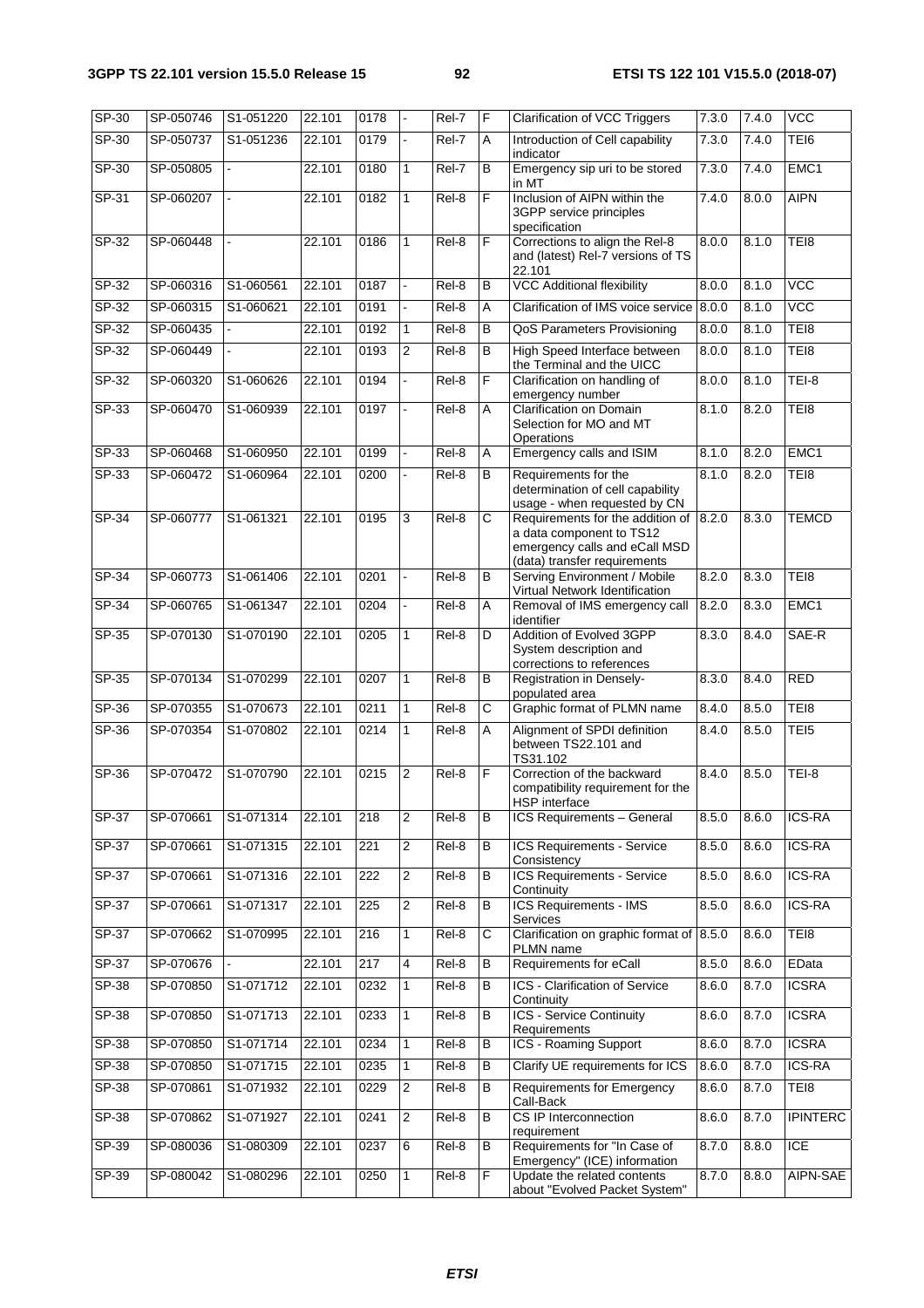| SP-39        | SP-080041 | S1-080297 | 22.101 | 0251 | 1              | Rel-8           | F              | CS multimedia calls                                                                  | 8.7.0 | 8.8.0  | TE <sub>18</sub>                 |
|--------------|-----------|-----------|--------|------|----------------|-----------------|----------------|--------------------------------------------------------------------------------------|-------|--------|----------------------------------|
| $SP-39$      | SP-080041 | S1-080298 | 22.101 | 0252 | $\mathbf{1}$   | $Rel-8$         | D              | correction of wrong referencing                                                      | 8.7.0 | 8.8.0  | TE <sub>18</sub>                 |
| $SP-39$      | SP-080032 | S1-080314 | 22.101 | 0253 | $\overline{2}$ | Rel-8           | В              | Requirements for transfer for<br>data during emergency calls                         | 8.7.0 | 8.8.0  | EData                            |
| $SP-39$      | SP-080032 | S1-080266 | 22.101 | 0254 | 1              | Rel-8           | $\overline{B}$ | Requirements for the transfer of<br>eCall Minimum Set of Data                        | 8.7.0 | 8.8.0  | EData                            |
| SP-39        | SP-080043 | S1-080337 | 22.101 | 0255 | 2              | Rel-8           | В              | <b>RAT</b> indicator                                                                 | 8.7.0 | 8.8.0  | TE <sub>18</sub>                 |
| SP-39        | SP-080039 | S1-080287 | 22.101 | 0256 | $\mathbf{1}$   | Rel-8           | В              | ICS requirement for roaming                                                          | 8.7.0 | 8.8.0  | <b>ICSRA</b>                     |
| $SP-39$      | SP-080040 | S1-080237 | 22.101 | 0262 | 1              | $Rel-8$         | B              | Additional requirements for CS<br>IP interconnection                                 | 8.7.0 | 8.8.0  | <b>IPINTERC</b>                  |
| SP-39        | SP-080043 | S1-080299 | 22.101 | 0263 | 1              | Rel-8           | B              | <b>Addition of Unique Device</b><br>Identifier to Calling Line<br>Identification     | 8.7.0 | 8.8.0  | TEI8                             |
| SP-39        | SP-080040 | S1-080327 | 22.101 | 0265 | $\mathbf{1}$   | Rel-8           | B              | Clarification of requirements for<br>CS IP interconnection                           | 8.7.0 | 8.8.0  | <b>IPINTERC</b>                  |
| $SP-40$      | SP-080308 | S1-080746 | 22.101 | 0267 | 3              | $Rel-8$         | F              | <b>Emergency Call Interaction</b>                                                    | 8.8.0 | 8.9.0  | EMC1                             |
| $SP-40$      | SP-080299 | S1-080581 | 22.101 | 0269 | 1              | Rel-8           | С              | eCall call back requirements<br>clarification                                        | 8.8.0 | 8.9.0  | <b>EDATA</b>                     |
| SP-40        | SP-080298 | S1-080735 | 22.101 | 0270 | 3              | Rel-8           | F              | Common IMS Proposals -<br>Requirements for Emergency<br>Calls                        | 8.8.0 | 8.9.0  | CIMS_3G<br>PP <sub>2</sub>       |
| SP-40        | SP-080306 | S1-080715 | 22.101 | 0271 | 1              | Rel-8           | F              | Correction of reference for<br>PLMN architecture                                     | 8.8.0 | 8.9.0  | AIPN-SAE                         |
| $SP-40$      | SP-080299 | S1-080714 | 22.101 | 0272 | $\mathbf{1}$   | Rel-8           | F              | Corrections to general<br>requirements for emergency<br>calls                        | 8.8.0 | 8.9.0  | EData                            |
| $SP-40$      | SP-080308 | S1-080560 | 22.101 | 0274 |                | Rel-8           | F              | <b>Clarification of IMS Emergency</b><br>Calls                                       | 8.8.0 | 8.9.0  | EMC1                             |
| $SP-40$      | SP-080299 | S1-080743 | 22.101 | 0275 | $\mathbf{1}$   | Rel-8           | C              | Reconfigurable eCall only<br>terminal access to test and<br>reconfiguration services | 8.8.0 | 8.9.0  | <b>EDATA</b>                     |
| $SP-40$      | SP-080302 | S1-080705 | 22.101 | 0276 |                | Rel-8           | F              | Correction of ICE requirements                                                       | 8.8.0 | 8.9.0  | <b>ICE</b>                       |
| SP-40        | SP-080311 | S1-080774 | 22.101 | 0268 | 3              | Rel-9           | B              | <b>Requirements for Service</b><br>Alignment and Migration                           | 8.8.0 | 9.0.0  | ETWS-S1                          |
| $SP-41$      | SP-080498 | S1-082192 | 22.101 | 0282 | $\mathbf{1}$   | Rel-9           | F              | Clarification on IMS services<br>supported by ICS                                    | 9.0.0 | 9.1.0  | <b>ICSRA</b>                     |
| SP-41        | SP-080643 |           | 22.101 | 0280 | $\overline{2}$ | Rel-9           | F              | RED optimization of location<br>update                                               | 9.0.0 | 9.1.0  | <b>RED</b>                       |
| $SP-42$      | SP-080884 |           | 22.101 | 0290 | 6              | $ReI-9$         | Α              | <b>ICS Service Continuity</b>                                                        | 9.1.0 | 9.2.0  | CIMS8                            |
| $SP-42$      | SP-080779 | S1-084415 | 22.101 | 281  | 2              | Rel-9           | В              | <b>User Data Convergence</b><br>Requirements                                         | 9.1.0 | 9.2.0  | $\overline{UDC}$                 |
| $SP-42$      | SP-080781 | S1-084177 | 22.101 | 0283 | 2              | Rel-9           | F              | VCC for emergency calls                                                              | 9.1.0 | 9.2.0  | <b>IMS_EME</b><br>R_GPRS_<br>EPS |
| SP-42        | SP-080784 | S1-084424 | 22.101 | 0290 | 3              | Rel-9           | C              | <b>ICS Service Continuity</b>                                                        | 9.1.0 | 9.2.0  | TEI9                             |
| SP-42        | SP-080783 | S1-084404 | 22.101 | 0299 | 3              | $ReI-9$         | B              | UICC applications access to<br><b>IMS</b>                                            | 9.1.0 | 9.2.0  | TEI9                             |
| $SP-42$      | SP-080781 | S1-084096 | 22.101 | 300  |                | $ReI-9$         | F              | Make IMS emergency calls<br>available in all access systems                          | 9.1.0 | 9.2.0  | TEI9                             |
| SP-43        | SP-090079 | S1-090174 | 22.101 | 0307 | 1              | Rel-9           | A              | Clarification and enhancement<br>of ciphering indicator feature                      | 9.2.0 | 9.3.0  | TEI9                             |
| $SP-44$      | SP-090377 | S1-091407 | 22.101 | 0312 | $\overline{4}$ | Rel-9           | F              | Domain selection for emergency<br>call                                               | 9.3.0 | 9.4.0  | IMS_EME<br>R_GPRS_<br><b>EPS</b> |
| $SP-44$      | SP-090369 | S1-091393 | 22.101 | 0313 |                | $ReI-9$         | Α              | eCall - PSAP acknowledgement<br>to the IVS                                           | 9.3.0 | 9.4.0  | Edata                            |
| <b>SP-45</b> | SP-090475 | S1-093290 | 22.101 | 0315 | $\mathbf{1}$   | Rel-9           | A              | Minimise delay to emergency<br>voice calls                                           | 9.4.0 | 9.5.0  | <b>EDATA</b>                     |
| <b>SP-45</b> | SP-090480 | S1-093282 | 22.101 | 321  | 1              | Rel-9           | F              | Domain selection for emergency<br>call                                               | 9.4.0 | 9.5.0  | IMS_EME<br>R_GPRS_<br><b>EPS</b> |
| $SP-45$      | SP-090483 | S1-093286 | 22.101 | 0316 | 1              | $Rel-10$ $F$    |                | Add reference to MSD<br>specification                                                | 9.4.0 | 10.0.0 | <b>EDATA</b>                     |
| SP-45        | SP-090484 | S1-093341 | 22.101 | 0320 | 4              | $Rel-10$ $B$    |                | Selected IP Traffic Offload                                                          | 9.4.0 | 10.0.0 | LIPA_SIP<br>TO                   |
| <b>SP-45</b> | SP-090483 | S1-093261 | 22.101 | 322  | 1              | $Rel-10$ $F$    |                | Clarification of emergency call<br>back requirements                                 | 9.4.0 | 10.0.0 | <b>TEI10</b>                     |
| SP-46        | SP-090887 | S1-094259 | 22.101 | 0336 | $\mathbf{1}$   | <b>Rel-10 A</b> |                | Providing eCall indication to the<br><b>PSAP</b>                                     |       |        | 10.0.0 10.1.0 EDATA              |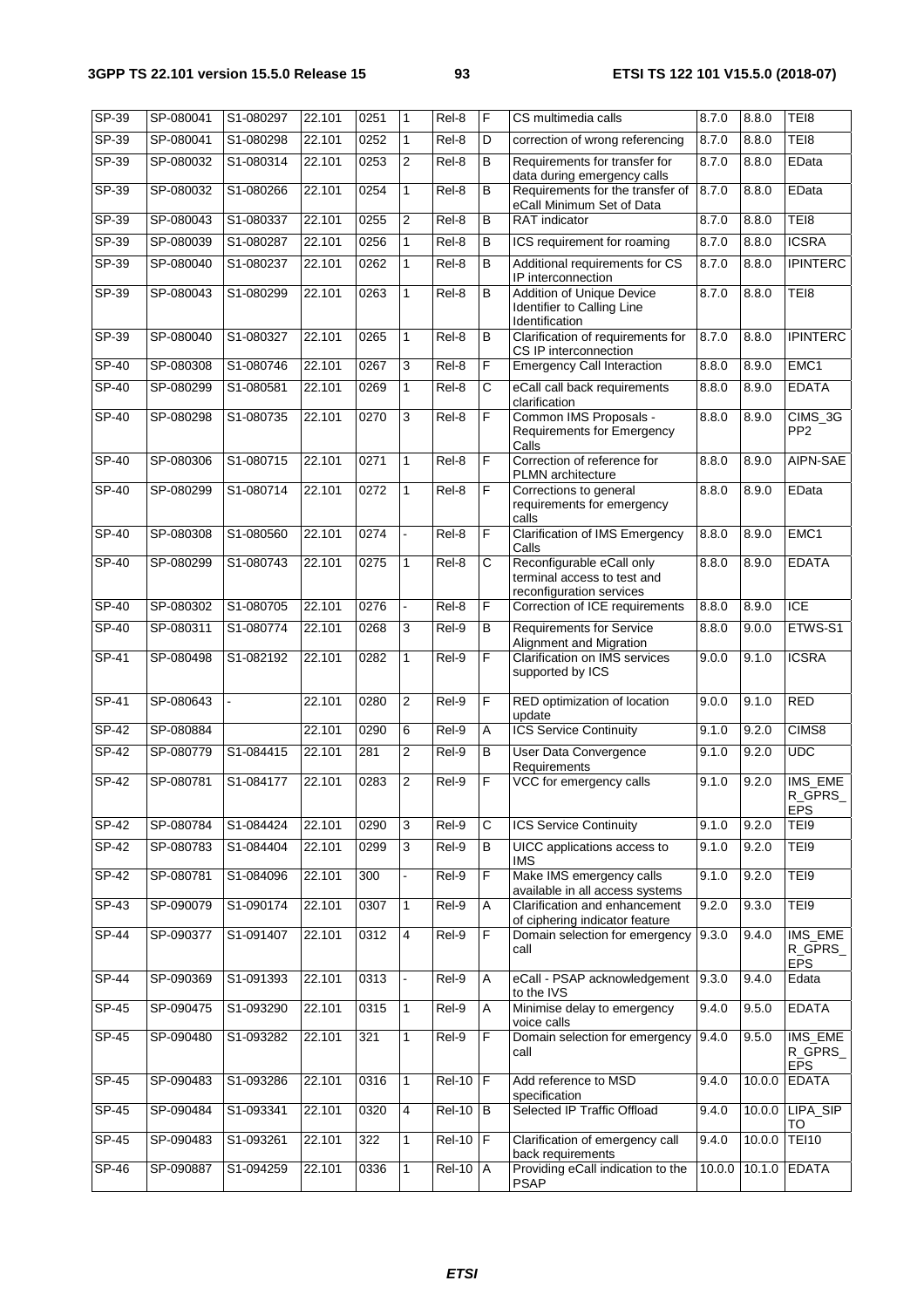| $SP-46$                   | SP-090836 | S1-094262  | 22.101 | 0338 |                | $Rel-10$ A    |                       | Remove requirement for<br>operator determined eCall call-<br>back duration. |               |                    | 10.0.0 10.1.0 EDATA   |
|---------------------------|-----------|------------|--------|------|----------------|---------------|-----------------------|-----------------------------------------------------------------------------|---------------|--------------------|-----------------------|
| $SP-46$                   | SP-090842 | S1-094272  | 22.101 | 0330 | 1              | <b>Rel-10</b> | A                     | User data repository shall be                                               |               | 10.0.0 10.1.0      | UDC                   |
|                           |           |            |        |      |                |               |                       | possible to be shared among                                                 |               |                    |                       |
|                           |           |            |        |      |                |               |                       | different PLMNs that have                                                   |               |                    |                       |
|                           |           |            |        |      |                |               |                       | trusted relationships                                                       |               |                    |                       |
| SP-46                     | SP-090844 | S1-094499  | 22.101 | 0327 | $\overline{2}$ | <b>Rel-10</b> | Α                     | Use of GTT-IP for IMS                                                       | 10.0.0        | 10.1.0             | TEI9                  |
| SP-46                     | SP-090846 | S1-094496  | 22.101 | 0328 | 1              | $Rel-10$      | B                     | emergency calls (mirror)<br><b>ICS Enhancements</b>                         | 10.0.0        | 10.1.0             | <b>TEI10</b>          |
|                           |           |            |        |      |                |               |                       |                                                                             |               |                    |                       |
| $SP-46$                   | SP-090849 | S1-094300  | 22.101 | 0325 | 3              | $Rel-10$      | B                     | Roaming and Mobility aspects                                                |               | 10.0.0 10.1.0      | LIPA_SIP              |
| $\overline{\text{SP-47}}$ | SP-100187 | S1-100321  | 22.101 | 0339 | $\overline{2}$ | <b>Rel-10</b> | l B                   | for Selected IP Traffic Offload<br>SIPTO requirements common                | 10.1.0        | 10.2.0             | то<br>LIPA_SIP        |
|                           |           |            |        |      |                |               |                       | for macro network and H(e)NB                                                |               |                    | TO                    |
|                           |           |            |        |      |                |               |                       | subsystems                                                                  |               |                    |                       |
| $SP-47$                   | SP-100188 | S1-100445  | 22.101 | 0332 | 6              | $Rel-10$      | $\overline{c}$        | Clarification to Emergency call                                             | 10.1.0        | 10.2.0             | <b>TEI10</b>          |
|                           |           |            |        |      |                |               |                       | selection prioritization                                                    |               |                    |                       |
| $SP-47$                   | SP-100188 | S1-100442  | 22.101 | 0340 | 1              | $Rel-10$      | $\overline{\text{c}}$ | Clarification on ICS wrt data                                               | 10.1.0        | 10.2.0             | <b>TEI10</b>          |
| $SP-47$                   | SP-100191 | S1-100431  | 22.101 | 0343 | $\overline{2}$ | $Rel-10$      | B                     | (CS) and fax<br>IMS emergency call                                          | 10.1.0        | 10.2.0             | <b>IESE</b>           |
|                           |           |            |        |      |                |               |                       | enhancements                                                                |               |                    |                       |
| $SP-48$                   | SP-100431 | S1-101060r | 22.101 | 0347 | 6              | <b>Rel-10</b> | B                     | Addition of Requirement for                                                 | 10.2.0        | 10.3.0             | <b>TEI10</b>          |
|                           |           |            |        |      |                |               |                       | <b>UDC Data Model</b>                                                       |               |                    |                       |
| $SP-48$                   | SP-100401 | S1-101067  | 22.101 | 0350 |                | <b>Rel-10</b> | F                     | Correction of reference                                                     |               | 10.2.0 10.3.0 IESE |                       |
|                           |           |            |        |      |                |               |                       |                                                                             |               |                    | SIPTO_S               |
| SP-49                     | SP-100585 | S1-102403  | 22.101 | 0353 | $\overline{2}$ | <b>Rel-11</b> | B                     | SIPTO mobility/continuity                                                   |               | 10.3.0 11.0.0      | С                     |
|                           |           |            |        |      |                |               |                       | <b>Clarification on Service</b>                                             |               |                    | SIPTO_S               |
| SP-51                     | SP-110168 | S1-110088  | 22.101 | 0360 |                | <b>Rel-11</b> | F                     | Continuity for SIPTO                                                        |               | 11.0.0 11.1.0      | С                     |
| $SP-52$                   | SP-110373 | S1-111410  | 22.101 | 0367 | ပြ             | $ReI-11$ B    |                       | IMS emergency call                                                          |               | 11.1.0 11.2.0      | <b>NOVES</b>          |
|                           |           |            |        |      |                |               |                       | requirements for additional<br>media types                                  |               |                    |                       |
| SP-52                     | SP-110376 | S1-111209  | 22.101 | 0369 |                | <b>Rel-11</b> | D                     | Removing text discrepancy                                                   | 11.1.0 11.2.0 |                    | <b>TEI11</b>          |
|                           |           |            |        |      |                |               |                       | between Rel-10 and Rel-11 for                                               |               |                    |                       |
|                           |           |            |        |      |                |               |                       | <b>UDC Data Model</b>                                                       |               |                    |                       |
| $SP-52$                   | SP-110418 |            | 22.101 | 0372 | 2              | <b>Rel-11</b> | A                     | IMS emergency calls                                                         |               | 11.1.0 11.2.0      | IMS_EME               |
|                           |           |            |        |      |                |               |                       |                                                                             |               |                    | R_GPRS_               |
|                           |           |            |        |      |                |               |                       | Correction of typo on cover page 11.2.0 11.2.1                              |               |                    | <b>EPS</b>            |
|                           |           |            |        |      |                |               | l F                   |                                                                             |               |                    |                       |
| SP-53                     | SP-110582 | S1-112392  | 22.101 | 0373 | $\mathbf{1}$   | <b>Rel-11</b> |                       | SIPTO in the Mobile Operator<br>Network and Local                           |               | 11.2.0 11.3.0      | <b>TEI11</b>          |
|                           |           |            |        |      |                |               |                       | Residential/Enterprise Network                                              |               |                    |                       |
| $SP-53$                   | SP-110576 | S1-112101  | 22.101 | 0379 |                | $ReI-11$ B    |                       | IMS emergency call support with 11.2.0 11.3.0 NOVES                         |               |                    |                       |
|                           |           |            |        |      |                |               |                       | other media handover                                                        |               |                    |                       |
|                           |           |            |        |      |                |               |                       | considerations                                                              |               |                    |                       |
| $SP-53$                   | SP-110576 | S1-112344  | 22.101 | 0380 | 1              | $Rel-11$      | В                     | Notification of IMS emergency                                               | 11.2.0        | 11.3.0             | <b>NOVES</b>          |
| SP-53                     | SP-110576 | S1-112350  | 22.101 | 0385 | Ι3             | $Rel-11$ B    |                       | call support with other media<br>Domain Selection for IMS                   |               |                    | 11.2.1 11.3.0 NOVES   |
|                           |           |            |        |      |                |               |                       | emergency calls with additional                                             |               |                    |                       |
|                           |           |            |        |      |                |               |                       | media types                                                                 |               |                    |                       |
| SP-53                     | SP-110579 | S1-112385  | 22.101 | 0374 | $\mathbf{1}$   | <b>Rel-11</b> | F                     | <b>SIPTO Service Continuity</b>                                             |               |                    | 11.2.0 11.3.0 SIPTO_S |
|                           |           |            |        |      |                |               |                       |                                                                             |               |                    |                       |
| SP-53                     | SP-110579 | S1-112393  | 22.101 | 0378 | $\overline{2}$ | $ReI-11$      | C                     | Clarification on collection of                                              | 11.2.0 11.3.0 |                    | SIPTO_S               |
| $SP-53$                   | SP-110582 | S1-112025  | 22.101 | 0376 |                | <b>Rel-11</b> | F                     | traffic and signalling for SIPTO<br>Correction of clause numbers            |               | $11.2.1$ 11.3.0    | <b>TEI11</b>          |
|                           |           |            |        |      |                |               |                       | and editorial corrections                                                   |               |                    |                       |
| $SP-53$                   | SP-110651 | S1-112328  | 22.101 | 0383 | ပြ             | $Rel-11$ $F$  |                       | Moving "Network provided                                                    |               | 11.2.1 11.3.0      | <b>SIMTC</b>          |
|                           |           |            |        |      |                |               |                       | destination for uplink data"                                                |               |                    |                       |
|                           |           |            |        |      |                |               |                       | requirement from 22.368 into                                                |               |                    |                       |
| $SP-53$                   | SP-110651 | S1-112329  | 22.101 | 0384 | 4              | <b>Rel-11</b> | F                     | 22.101                                                                      |               |                    | 11.2.1 11.3.0 SIMTC   |
|                           |           |            |        |      |                |               |                       | Moving PS-Only requirements<br>from 22.368 into 22.101                      |               |                    |                       |
| SP-54                     | SP-110811 | S1-113245  | 22.101 | 0387 | 1              | Rel-11        | F                     | <b>IMS Multimedia Emergency</b>                                             |               |                    | 11.3.0 11.4.0 NOVES   |
|                           |           |            |        |      |                |               |                       | Session support for UEs in                                                  |               |                    |                       |
|                           |           |            |        |      |                |               |                       | <b>Limited Service Mode</b>                                                 |               |                    |                       |
| SP-54                     | SP-110811 | S1-113249  | 22.101 | 0388 | $\overline{2}$ | $Rel-11$ $F$  |                       | Correction and removal of                                                   |               |                    | 11.3.0 11.4.0 NOVES   |
|                           |           |            |        |      |                |               |                       | inconsistencies to IMS                                                      |               |                    |                       |
|                           |           |            |        |      |                |               |                       | Emergency call when using                                                   |               |                    |                       |
| SP-54                     | SP-110811 | S1-113248  | 22.101 | 0390 | $\overline{2}$ | $ReI-11$ $F$  |                       | other media<br>Indication of supported media                                |               |                    | 11.3.0 11.4.0 NOVES   |
|                           |           |            |        |      |                |               |                       | during an IMS multimedia                                                    |               |                    |                       |
|                           |           |            |        |      |                |               |                       | emergency session                                                           |               |                    |                       |
| SP-54                     | SP-110811 | S1-113250  | 22.101 | 0391 | $\mathbf{1}$   | $Rel-11$ $F$  |                       | Handover of other media to                                                  |               |                    | 11.3.0 11.4.0 NOVES   |
|                           |           |            |        |      |                |               |                       | networks that do not support                                                |               |                    |                       |
|                           |           |            |        |      |                |               |                       | IMS emergency voice calls                                                   |               |                    |                       |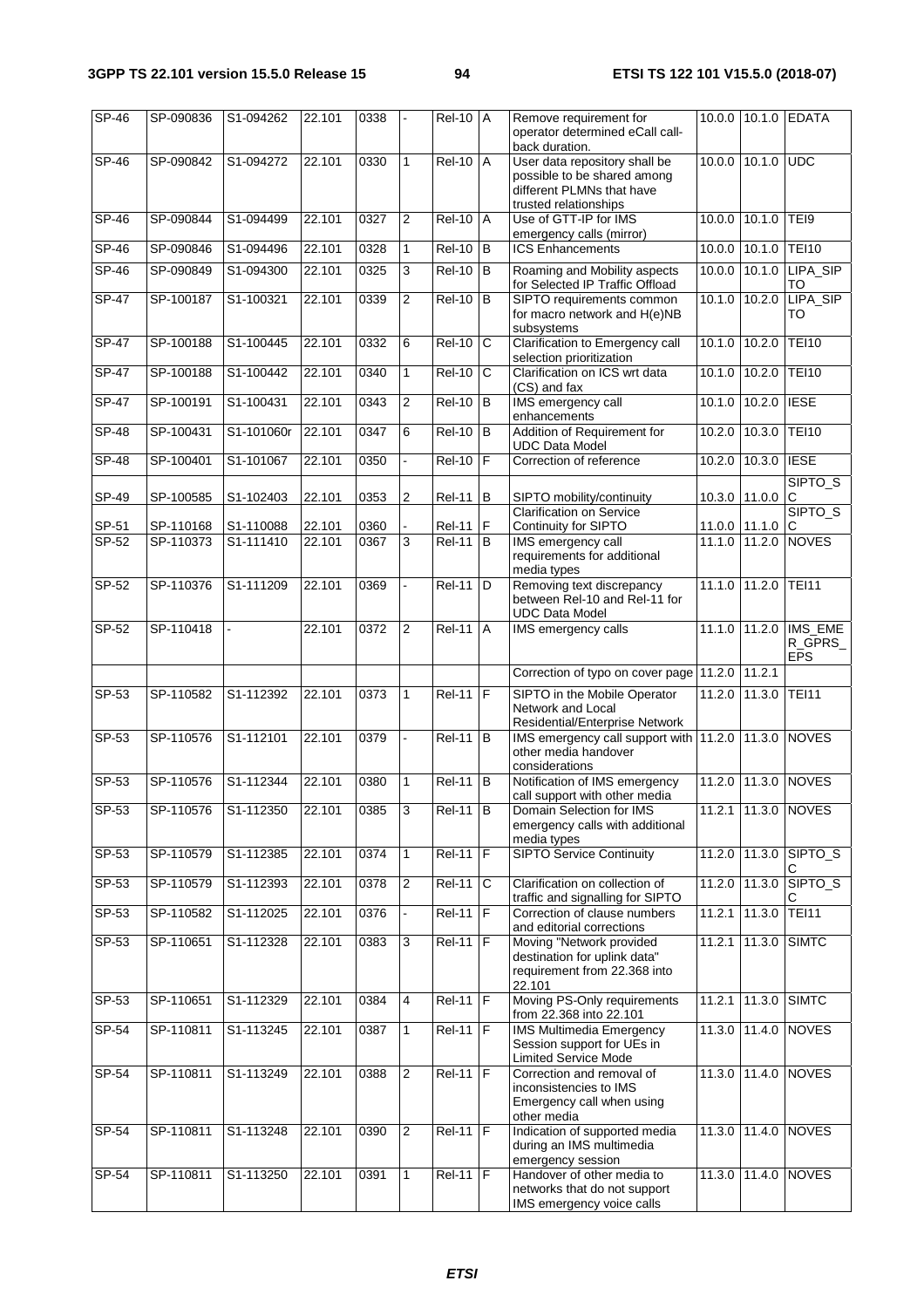| $SP-54$             | SP-110873              | S1-113093r             | 22.101           | 0392         | $\overline{2}$    | $ReI-11$ $F$                |                | Media allowed on callback from<br><b>PSAP</b>                                                                                |               | 11.3.0 11.4.0                            | <b>NOVES</b>     |
|---------------------|------------------------|------------------------|------------------|--------------|-------------------|-----------------------------|----------------|------------------------------------------------------------------------------------------------------------------------------|---------------|------------------------------------------|------------------|
| $SP-54$             | SP-110811              | S1-113094              | 22.101           | 0393         |                   | <b>Rel-11</b>               | F              | Routing IMS multimedia<br>sessions towards the PSAP                                                                          | 11.3.0        | 11.4.0                                   | <b>NOVES</b>     |
| SP-54               | SP-110813              | S1-113098              | 22.101           | 0394         |                   | <b>Rel-11</b>               | $\, {\bf B}$   | PS additional number                                                                                                         | 11.3.0 11.4.0 |                                          | <b>TEI11</b>     |
| $SP-55$             | SP-120103              | S1-120256              | 22.101           | 0401         | 1                 | <b>Rel-11</b>               | ĪF             | PS only subscriptions with SMS<br>support                                                                                    | 11.4.0        | 11.5.0                                   | <b>SIMTC</b>     |
| SP-55               | SP-120105              | S1-120346              | 22.101           | 0400         | $\overline{4}$    | $Rel-12$ B                  |                | Introduction of Small Data<br>Applications requirements                                                                      | 11.4.0        | 12.0.0                                   | <b>TEI12</b>     |
| $SP-56$             | SP-120286              | S1-121314              | 22.101           | 0409         | 1                 | <b>Rel-12</b>               | A              | Emergency calls from non CSG<br>members in CSG cells                                                                         |               | 12.0.0 12.1.0 EHNB                       |                  |
| $SP-56$             | SP-120288              | S1-121396              | 22.101           | 0412         | $\mathbf{1}$      | $Rel-12$                    | A              | Clarification of PS additional<br>numbers requirement                                                                        | 12.0.0        | 12.1.0                                   | <b>TEI11</b>     |
| $SP-56$             | SP-120288              | S1-121392              | 22.101           | 0415         |                   | $Rel-12$                    | A              | Modification of how ME treats<br>emergency call type(s)                                                                      | 12.0.0        | 12.1.0                                   | <b>TEI11</b>     |
| $SP-57$             | SP-120519              | S1-122463              | 22.101           | 0423         | 1                 | $Rel-12$                    | $\overline{A}$ | Correction of UE mandatory<br>features                                                                                       | 12.1.0 12.2.0 |                                          | TE <sub>18</sub> |
| SP-57               | SP-120528              | S1-122221              | 22.101           | 0416         | $\mathbf{3}$      | <b>Rel-12</b>               | B              | Definitions for integration of<br>Single Sign-On (SSO)<br>frameworks with 3GPP networks                                      | 12.1.0        | 12.2.0                                   | SSO_int          |
| $SP-57$             | SP-120528              | S1-122433              | 22.101           | 0417         | $\overline{2}$    | $Rel-12$                    | IВ             | Requirements for integration of<br>Single Sign-On (SSO)<br>frameworks with 3GPP networks                                     |               | 12.1.0 12.2.0                            | SSO_int          |
| $SP-58$             | SP-120868              | S1-124504              | 22.101           | 0433         | $5\phantom{.0}$   | $Rel-12$ $D$                |                | MSISDN-less SMS Handling                                                                                                     |               | 12.2.0 12.3.0 MTCe-                      | <b>SRM</b>       |
| $SP-58$             | SP-120919              | S1-124416              | 22.101           | 0434         | 4                 | $Rel-12$                    | B              | Addition of UPCON<br>Requirements                                                                                            | 12.2.0        | 12.3.0                                   | <b>UPCON</b>     |
| $SP-59$             | SP-130106              | S1-131033              | 22.101           | 0444         |                   | $Rel-12$                    | D              | Clarification of RAN user plane<br>congestion definition                                                                     | 12.3.0        | 12.4.0                                   | <b>UPCON</b>     |
| $SP-59$             | SP-130112              | S1-131226              | 22.101           | 0445         | $\overline{3}$    | $Rel-12$                    | IВ             | Add Requirement on emergency 12.3.0 12.4.0<br>IM CN subsystem                                                                |               |                                          | <b>ESID</b>      |
| $SP-61$             | SP-130413              | S1-134180              | 22.101           | 0463         | 1                 | $Rel-13$                    | $\overline{B}$ | E-UTRAN Sharing<br>Enhancements                                                                                              | 12.4.0        | 13.0.0                                   | <b>RSE</b>       |
| SP-62               | SP-130601              | S1-135293              | 22.101           | 0464         | $\overline{2}$    | <b>Rel-13</b>               | D              | <b>Editorial fixes to RAN Sharing</b><br>Enhancements                                                                        | 13.0.0        | 13.1.0 RSE                               |                  |
| SP-62               | SP-130601              | S1-135309              | 22.101           | 0465         | $\overline{3}$    | $Rel-13$ B                  |                | Support for Load Balancing in<br>Shared E-UTRAN                                                                              |               | 13.0.0 13.1.0                            | <b>RSE</b>       |
| $SP-62$             | SP-130601              | S1-135310              | 22.101           | 0466         | 3                 | $Rel-13$                    | B              | <b>Additional RAN Sharing</b><br>Requirements                                                                                |               | 13.0.0 13.1.0 RSE                        |                  |
| SP-62               | SP-130601              | S1-135294              | 22.101           | 0468         | $\overline{2}$    | <b>Rel-13</b>               | $\mathbf C$    | Clarification of Hosting E-<br><b>UTRAN Operator role</b>                                                                    | 13.0.0        | 13.1.0 RSE                               |                  |
| $SP-62$             | SP-130601              | S1-135313              | 22.101           | 0469         | 3                 | $Rel-13$                    | $\overline{C}$ | Adding explanatory text to<br>requirements on E-UTRAN<br>Sharing                                                             | 13.0.0        | 13.1.0                                   | <b>RSE</b>       |
| $SP-62$             | SP-130601              | S1-135312              | 22.101           | 0470         | 3                 | $Rel-13$ $B$                |                | <b>Enabling Dynamic capacity</b><br>negotiation                                                                              |               | 13.0.0 13.1.0 RSE                        |                  |
| $SP-63$             | SP-140066              | S1-140230              | 22.101           | 0471         | $\mathbf{1}$      | $ReI-13$ C                  |                | RSE load balancing under EPC   13.1.0   13.2.0   RSE<br>congestion situations                                                |               |                                          |                  |
| SP-65               | SP-140501              | S1-143604              | 22.101           | 0473         | $\overline{5}$    | $Rel-13$                    | B              | Exposure of network service and 13.2.0 13.3.0<br>capabilities to 3rd party                                                   |               |                                          | <b>SEES</b>      |
| $SP-65$             | SP-140508              | S1-143607              | 22.101           | 0476         | $\overline{4}$    | $Rel-13$                    | B              | Co-ordinated SIPTO Change of<br>P-GW                                                                                         |               | 13.2.0 13.3.0                            | <b>CSIPTO</b>    |
| $S P - 65$<br>SP-65 | SP-140510<br>SP-140510 | S1-143279<br>S1-143556 | 22.101<br>22.101 | 0479<br>0478 | $\mathbf{1}$<br>3 | <b>Rel-13</b><br>$Rel-13$ B | $\mathsf{C}$   | Definition of (S)Gi-LAN<br>Requirements for Flexible                                                                         |               | 13.2.0 13.3.0 FMSS<br>13.2.0 13.3.0 FMSS |                  |
|                     |                        |                        |                  |              |                   |                             |                | Mobile Steering Service                                                                                                      |               |                                          |                  |
| SP-66               | SP-140755              | S1-144611              | 22.101           | 481          | $\overline{2}$    | <b>Rel-13</b>               | B              | <b>GERAN &amp; UTRAN Sharing,</b><br>change to the title of Section 28<br>and update to clause 28.1                          |               | 13.3.0 13.4.0                            | <b>GUSH</b>      |
| SP-66               | SP-140755              | S1-144617              | 22.101           | 482          | $\overline{2}$    | <b>Rel-13</b>               | IB.            | <b>GERAN &amp; UTRAN Sharing, new</b><br>clauses 28.3 and 28.3.1<br>(Allocation of Shared GERAN &<br>UTRAN requirements).    |               | 13.3.0 13.4.0                            | <b>GUSH</b>      |
| SP-66               | SP-140755              | S1-144618              | 22.101           | 483          | $\overline{2}$    | <b>Rel-13</b>               | B              | <b>GERAN &amp; UTRAN Sharing, new</b><br>clause 28.3.2 (OA&M access to<br>the shared RAN).                                   | 13.3.0 13.4.0 |                                          | <b>GUSH</b>      |
| SP-66               | SP-140755              | S1-144533              | 22.101           | 484          | 1                 | $Rel-13$ B                  |                | <b>GERAN &amp; UTRAN Sharing, new</b><br>clause 28.3.3 (Generation and<br>retrieval of usage and<br>accounting information). |               | 13.3.0 13.4.0 GUSH                       |                  |
| SP-66               | SP-140755              | S1-144534              | 22.101           | 485          | 1                 | <b>Rel-13</b>               | B              | <b>GERAN &amp; UTRAN Sharing, new</b><br>clause 28.3.4 (MDT Collection)                                                      | 13.3.0 13.4.0 |                                          | <b>GUSH</b>      |
| SP-66               | SP-140755              | S1-144640              | 22.101           | 486          | 3                 | <b>Rel-13</b>               | B              | <b>GERAN &amp; UTRAN Sharing, new</b><br>clause 28.3.5 (PWS Support)                                                         | 13.3.0 13.4.0 |                                          | <b>GUSH</b>      |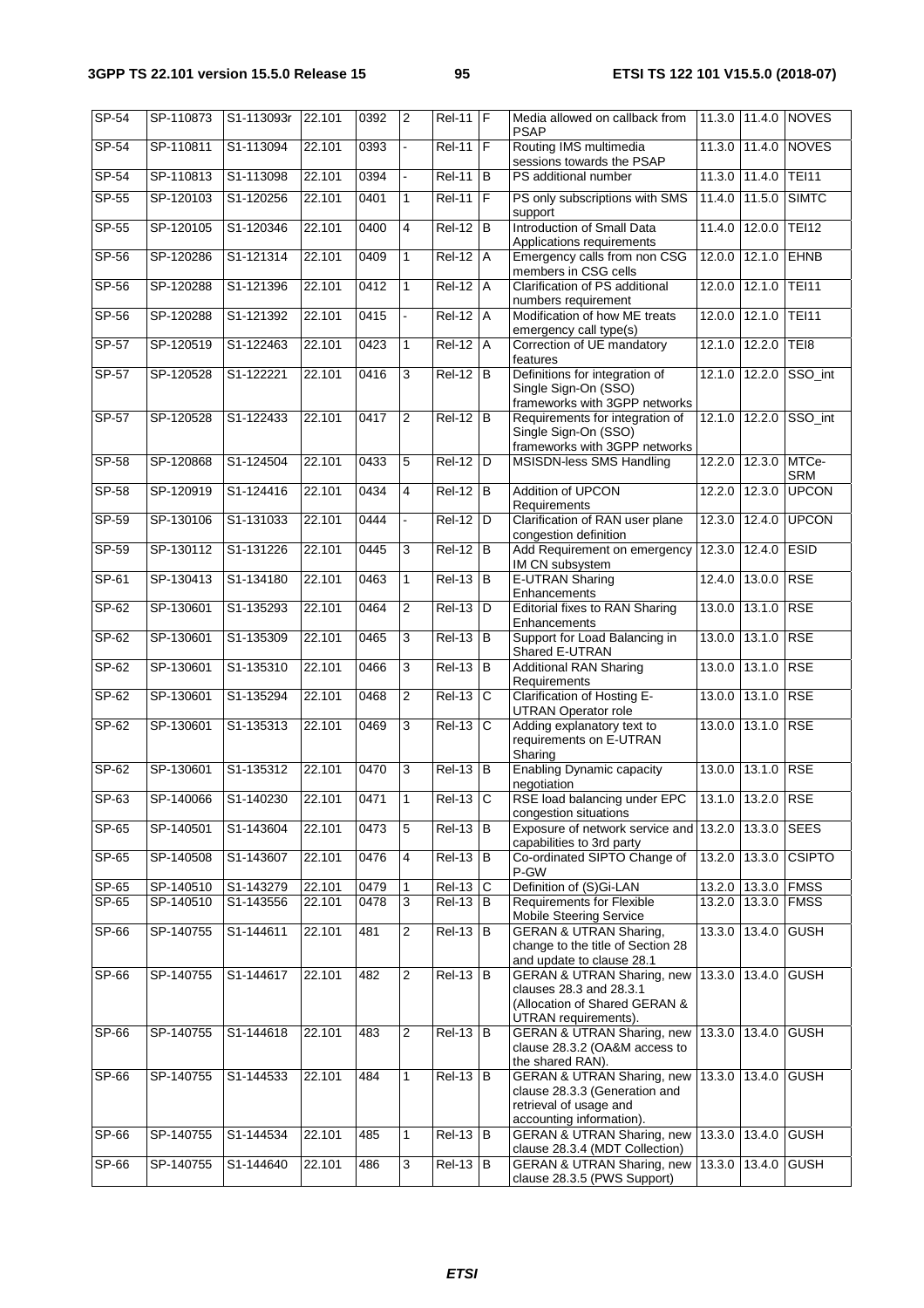| SP-66        | SP-140755 | S1-144619 | 22.101 | 487  | 2              | $Rel-13$ B    |             | <b>GERAN &amp; UTRAN Sharing, new</b><br>clause 28.3.6 (Support for load<br>balancing).    |        | 13.3.0   13.4.0    | <b>GUSH</b>               |
|--------------|-----------|-----------|--------|------|----------------|---------------|-------------|--------------------------------------------------------------------------------------------|--------|--------------------|---------------------------|
|              | SP-140755 | S1-144636 | 22.101 | 488  | 3              | $Rel-13$ B    |             | <b>GERAN &amp; UTRAN Sharing, new</b>                                                      |        | 13.3.0 13.4.0      | <b>GUSH</b>               |
| SP-66        |           |           |        |      |                |               |             | clause 28.3.7 (Dynamic capacity<br>negotiation).                                           |        |                    |                           |
| SP-66        | SP-140781 | S1-144528 | 22.101 | 493  |                | <b>Rel-13</b> | A           | eCall mode of operation                                                                    | 13.3.0 | 13.4.0             | <b>EDATA</b>              |
| SP-66        | SP-140751 | S1-144556 | 22.101 | 494  |                | $ReI-13$ $F$  |             | Align the MTC monitoring                                                                   |        | 13.3.0 13.4.0      | <b>TEI13</b>              |
|              |           |           |        |      |                |               |             | requirements with Service<br>Exposure requirements                                         |        |                    |                           |
| SP-67        | SP-150039 | S1-150214 | 22.101 | 495  | 2              | <b>Rel-13</b> | F           | <b>Update of Definitions</b>                                                               |        | 13.4.0 13.5.0      | <b>GUSH</b>               |
| SP-68        | SP-150272 | S1-151547 | 22.101 | 499  | 3              | $ReI-14$ $C$  |             | Requirement to support domain                                                              |        | 13.5.0 14.0.0      | eDSVCC                    |
|              |           |           |        |      |                |               |             | selection between VoLTE and<br><b>CDMA CS</b>                                              |        |                    |                           |
| SP-68        | SP-150276 | S1-151536 | 22.101 | 496  | 3              | $Rel-14$      | B           | Update of eCall definition to<br>include IMS emergency call<br>based eCall                 |        | 13.5.0 14.0.0      | EIEI                      |
| SP-68        | SP-150276 | S1-151537 | 22.101 | 497  | 2              | $Rel-14$ B    |             | Support of IMS emergency calls<br>in ICS                                                   | 13.5.0 | 14.0.0             | EIEI                      |
| SP-68        | SP-150276 | S1-151538 | 22.101 | 498  | $\overline{2}$ | $ReI-14$ B    |             | Update of transfer of MSD to<br>include IMS emergency call<br>based eCall                  |        | 13.5.0 14.0.0 EIEI |                           |
| SP-69        | SP-150539 | S1-152457 | 22.101 | 501  | $\mathbf{1}$   | $ReI-14$ B    |             | Enhancements for control of                                                                | 14.0.0 | 14.1.0             | <b>CATS</b>               |
|              |           |           |        |      |                |               |             | traffic from UE-based<br>applications toward associated<br>server                          |        |                    |                           |
| $SP-71$      | SP-160100 | S1-160473 | 22.101 | 0508 | 2              | $ReI-14$ B    |             | Requirements for enhancements 14.1.0 14.2.0 eULRS<br>on User Location Reporting<br>Support |        |                    |                           |
| $SP-71$      | SP-160112 | S1-160300 | 22.101 | 0509 | $\overline{2}$ | Rel-14        | B           | Paging policy selection criteria<br>requirements in LTE                                    | 14.1.0 | 14.2.0             | PPEPO_L<br>ТE             |
| SP-71        | SP-160110 | S1-160474 | 22.101 | 0510 | 4              | $ReI-14$ B    |             | Requirements for enhanced TV<br>service                                                    | 14.1.0 | 14.2.0             | EnTV                      |
| $SP-71$      | SP-160096 | S1-160173 | 22.101 | 0511 |                | $Rel-14$ F    |             | Clarification of relationship<br>between GTT and Real Time<br>Text                         |        | 14.1.0 14.2.0      | <b>TEI14</b>              |
| SP-71        | SP-160116 | S1-160541 | 22.101 | 0512 | 2              | $Rel-14$ B    |             | Accounting for usage when<br>using unlicensed access<br>networks                           |        | 14.1.0 14.2.0      | <b>USOS</b>               |
| $SP-71$      | SP-160114 | S1-160302 | 22.101 | 0513 |                | $Rel-14$ $B$  |             | Requirements for supporting<br>third party owned (S)Gi-LAN<br>service                      | 14.1.0 | 14.2.0             | eFMSS                     |
| SP-72        | SP-160353 | S1-161594 | 22.101 | 518  | 1              | $Rel-14$ A    |             | Addition of Cellular IoT non-IP<br>transport to exposed services<br>and capabilities       |        | 14.2.0 14.3.0 SEES |                           |
| $SP-73$      | SP-160541 | S1-162532 | 22.101 | 0519 | $\mathbf{1}$   | $Rel-14$ F    |             | Clarification of mobility<br>management procedures for<br>UEs in eCall mode                | 14.3.0 | 14.4.0             | EIEI                      |
| SP-74        | SP-160888 | S1-163032 | 22.101 | 0520 |                | <b>Rel-14</b> | $\mathsf F$ | Update of eCall MSD reference                                                              |        | 14.4.0 14.5.0      | <b>TEI14</b>              |
| SP-74        | SP-160888 | S1-163392 | 22.101 | 0521 | 3              | $Rel-14$ $F$  |             | Support of Emergency sessions                                                              |        | 14.4.0   14.5.0    | <b>TEI14</b>              |
|              |           |           |        |      |                |               |             | over WLAN                                                                                  |        |                    |                           |
| $SP-74$      |           |           | 22.101 | 0522 | 3              | <b>Rel-14</b> | $\mathsf F$ | Clarification of the                                                                       |        | 14.4.0 14.5.0      |                           |
|              | SP-160889 | S1-163452 |        |      |                |               |             | consequences of eCall second<br>attempts on another domain                                 |        |                    | EIEL                      |
| SP-75        | SP-170149 | S1-171437 | 22.101 | 0524 | $\overline{2}$ | $ReI-14$ A    |             | Alignment of UPCON Service<br>Requirements                                                 | 14.5.0 | 14.6.0             | <b>UPCON</b>              |
| SP-75        | SP-170154 | S1-171445 | 22.101 | 0525 | $\overline{2}$ | $Rel-14$ $F$  |             | Support of Emergency sessions<br>over WLAN                                                 | 14.5.0 | 14.6.0             | <b>TEI14</b>              |
| SP-75        | SP-170155 | S1-171275 | 22.101 | 0526 | 1              | <b>Rel-15</b> | $\mathbf C$ | Additon of 5G RAN sharing                                                                  |        |                    | 14.5.0 15.0.0 SMARTE<br>R |
| SP-75        | SP-170162 | S1-171415 | 22.101 | 0528 | $\mathbf{1}$   | $Rel-15$ B    |             | Enhancement of the service<br>exposure for background data<br>transfer                     |        | 14.5.0 15.0.0      | eBT                       |
| SP-75        | SP-170247 | S1-171440 | 22.101 | 0530 |                | $Rel-15$ $F$  |             | Addition of informing PS Data<br>Off state to Third Party                                  | 14.5.0 | 15.0.0             | <b>TEI15</b>              |
| <b>SP-76</b> | SP-170437 | S1-172231 | 22.101 | 0535 | $\mathbf{1}$   | <b>Rel-15</b> | A           | Adding Device Triggering to the<br><b>Exposed Services and</b><br>Capabilities             |        | 15.0.0 15.1.0      | <b>SEES</b>               |
| <b>SP-76</b> | SP-170443 | S1-172281 | 22.101 | 0532 | $\overline{2}$ | <b>Rel-15</b> | F           | Correction of 5G-RAN sharing<br>=> not implementable, written on<br>another spec (22.011)  |        | 15.0.0 15.1.0      | <b>SMARTE</b><br>R        |
| <b>SP-76</b> | SP-170447 | S1-172235 | 22.101 | 0536 | 1              | $Rel-15$      | B           | Requirements for access to<br>restricted local operator services                           |        | 15.0.0 15.1.0      | <b>PARLOS</b>             |
| <b>SP-77</b> | SP-170694 | S1-173451 | 22.101 | 0537 | $\mathbf{1}$   | <b>Rel-15</b> | D           | Remove restricted local operator 15.1.0 15.2.0<br>services definition                      |        |                    | <b>PARLOS</b>             |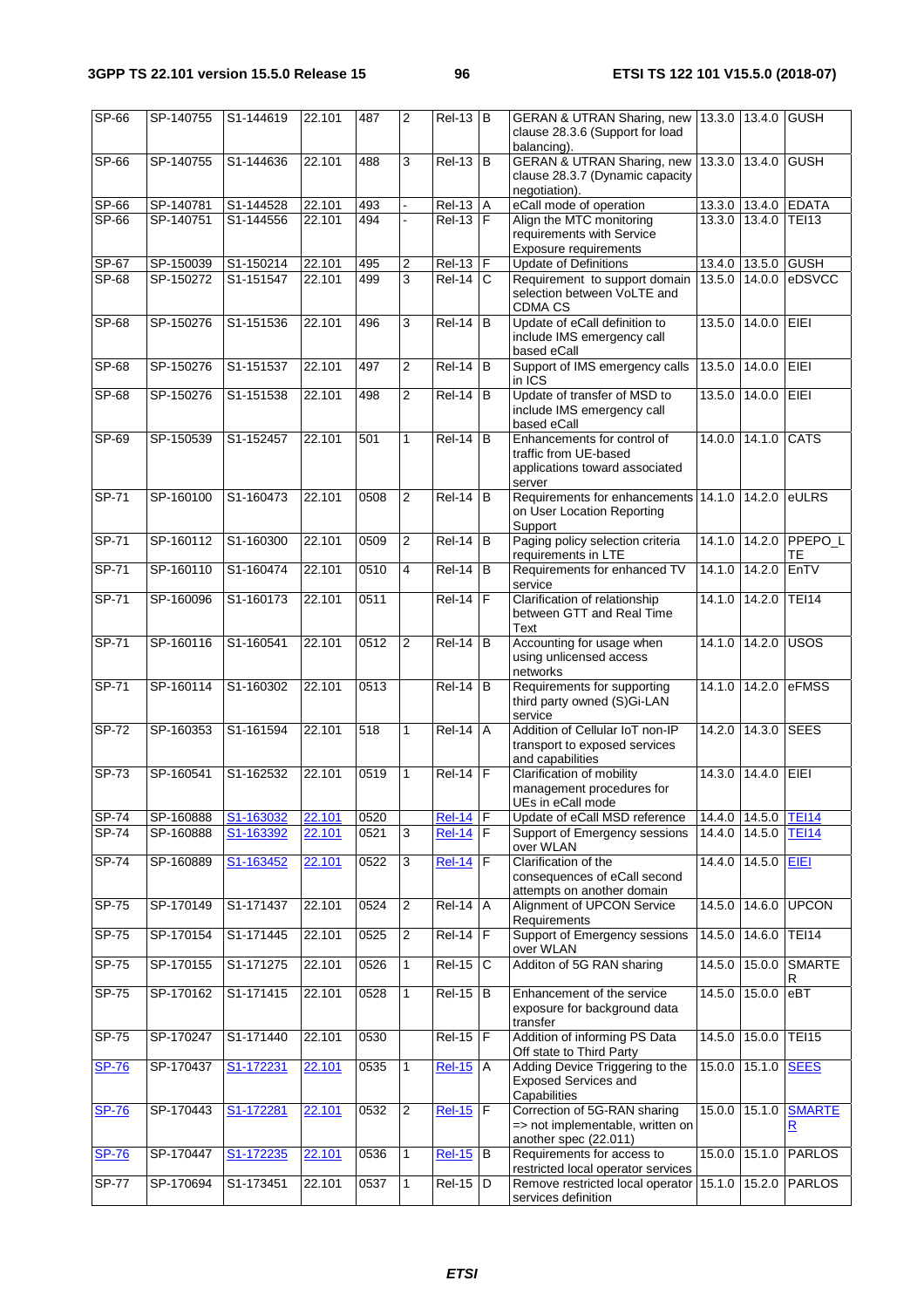| <b>SP-77</b> | SP-170692 | S1-173260 | 22.101 | 0539 |   | $ReI-15$ $F$    | Correction of the term "5G-RAN"   15.1.0   15.2.0<br>to "NG-RAN" in RAN sharing                                 |               | <b>TF115</b>         |
|--------------|-----------|-----------|--------|------|---|-----------------|-----------------------------------------------------------------------------------------------------------------|---------------|----------------------|
| <b>SP-78</b> | SP-170983 | S1-174023 | 22.101 | 0541 |   | Rel-15 A        | Support of Emergency sessions<br>over WLAN                                                                      | 15.2.0 15.3.0 | SEW <sub>2</sub>     |
| <b>SP-78</b> | SP-170988 | S1-174558 | 22.101 | 0542 | 2 | $Rel-15$ $F$    | <b>Clarification of PARLOS</b><br>indicator and use without a<br><b>UICC</b>                                    |               | 15.2.0 15.3.0 PARLOS |
| SP-79        | SP-180132 | S1-180601 | 22.101 | 0544 | 2 | <b>Rel-15 F</b> | Requiring the UE to set the<br>restricted local operator service<br>call type indicator when<br>requesting RLOS |               | 15.3.0 15.4.0 PARLOS |
| <b>SP-80</b> | SP-180305 | S1-181178 | 22.101 | 0545 |   | <b>Rel-15 F</b> | Alignment of requirements for<br>access to restricted local<br>operator services                                | 15.4.0 15.5.0 | <b>PARLOS</b>        |